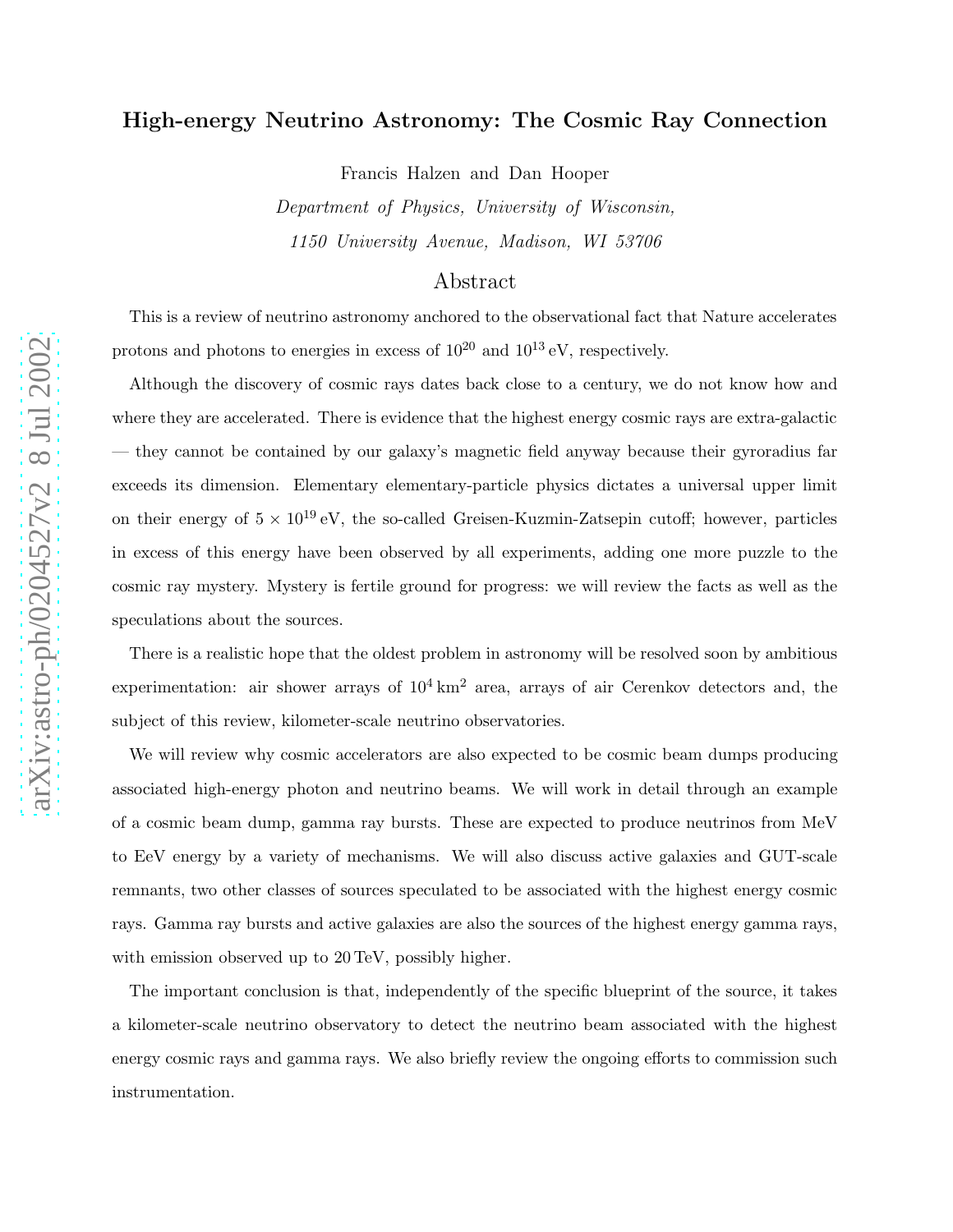# Contents

| I. The Highest Energy Particles: Cosmic Rays, Photons and Neutrinos | 4  |
|---------------------------------------------------------------------|----|
| A. The New Astronomy                                                | 4  |
| B. The Highest Energy Cosmic Rays: Facts                            | 6  |
| C. The Highest Energy Cosmic Rays: Fancy                            | 8  |
| 1. Acceleration to $> 100 \text{ EeV}$ ?                            | 8  |
| 2. Are Cosmic Rays Really Protons: the GZK Cutoff?                  | 10 |
| 3. Could Cosmic Rays be Photons or Neutrinos?                       | 11 |
| D. A Three Prong Assault on the Cosmic Ray Puzzle                   | 13 |
| 1. Giant Cosmic Ray Detectors                                       | 13 |
| 2. Gamma rays from Cosmic Accelerators                              | 14 |
| 3. Neutrinos from Cosmic Accelerators                               | 17 |
| II. High-energy Neutrino Telescopes                                 | 19 |
| A. Observing High-energy Neutrinos                                  | 19 |
| <b>B.</b> Large Natural Cerenkov Detectors                          | 22 |
| 1. Baikal, ANTARES, Nestor and NEMO: Northern Water                 | 25 |
| 2. AMANDA: Southern Ice                                             | 28 |
| 3. IceCube: A Kilometer-Scale Neutrino Observatory                  | 33 |
| C. EeV Neutrino Astronomy                                           | 35 |
| <b>III. Cosmic Neutrino Sources</b>                                 | 37 |
| A. A List of Cosmic Neutrino Sources                                | 37 |
| B. Gamma Ray Bursts: A Detailed Example of a Generic Beam Dump      | 39 |
| 1. GRB Characteristics                                              | 39 |
| 2. A Brief History of Gamma Ray Bursts                              | 40 |
| 3. GRB Progenitors?                                                 | 41 |
| 4. Fireball Dynamics                                                | 42 |
| 5. Ultra High-energy Protons From GRB?                              | 47 |
| 6. Neutrino Production in GRB: the Many Opportunities               | 49 |
| 7. Thermal MeV Neutrinos from GRB                                   | 50 |
| 8. Shocked Protons: PeV Neutrinos                                   | 51 |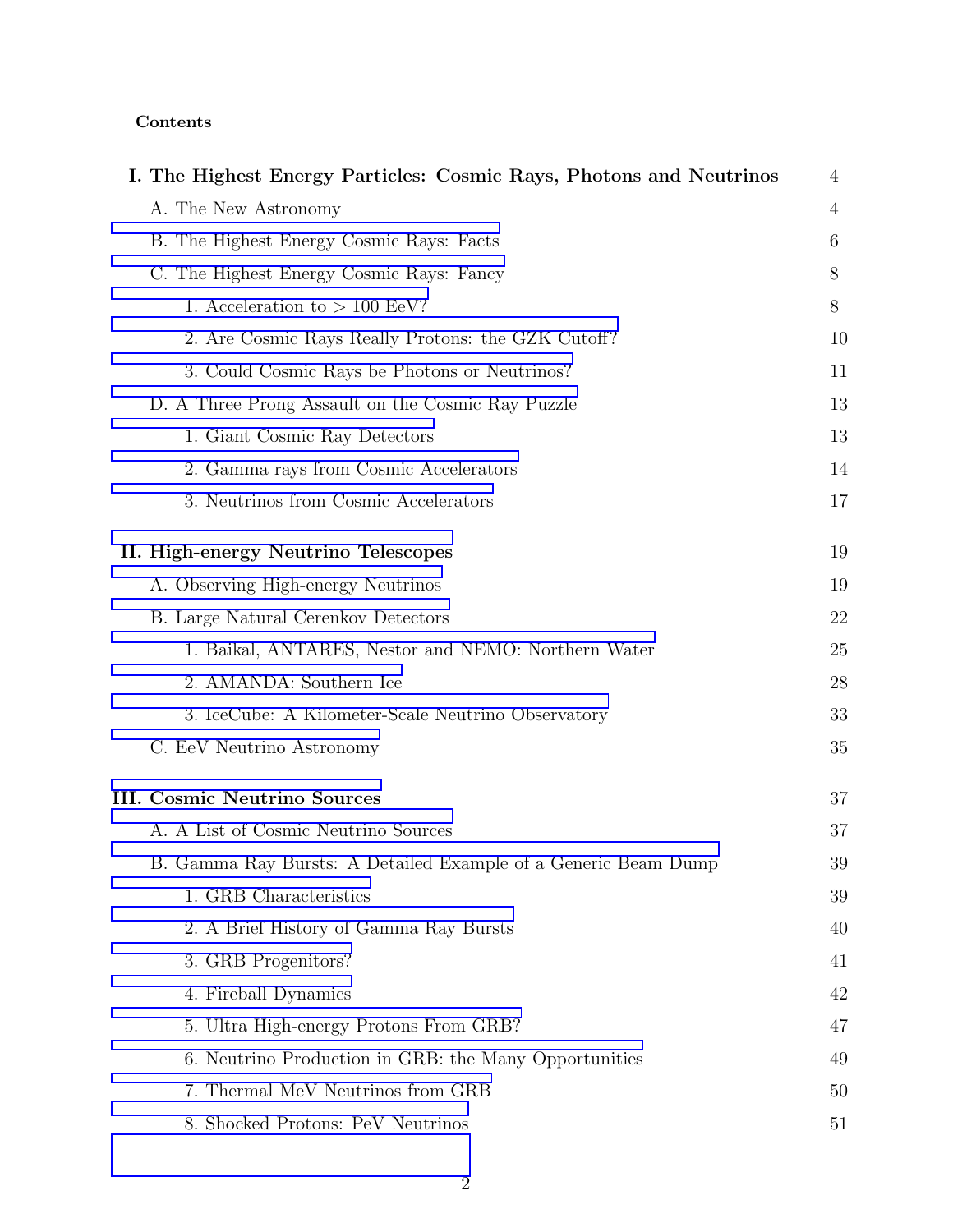| 9. Stellar Core Collapse: Early TeV Neutrinos               | 53 |
|-------------------------------------------------------------|----|
| 10. UHE Protons From GRB: EeV Neutrinos                     | 55 |
| 11. The Decoupling of Neutrons: GeV Neutrinos               | 57 |
| 12. Burst-To-Burst Fluctuations and Neutrino Event Rates    | 59 |
| 13. The Effect of Neutrino Oscillations                     | 61 |
| C. Blazars: the Sources of the Highest Energy Gamma rays    | 62 |
| 1. Blazar Characteristics                                   | 62 |
| 2. Blazar Models                                            | 63 |
| 3. Highly Shocked Protons: EeV Blazar Neutrinos             | 64 |
| 4. Moderately Shocked Protons: TeV Blazar Neutrinos         | 66 |
| D. Neutrinos Associated With Cosmic Rays of Top-Down Origin | 67 |
| 1. Nucleons in Top-Down Scenarios                           | 68 |
| 2. Neutrinos in Top-Down Scenarios                          | 69 |
| IV. The Future for High-energy Neutrino Astronomy           | 71 |
| Acknowledgments                                             | 71 |
| References                                                  | 71 |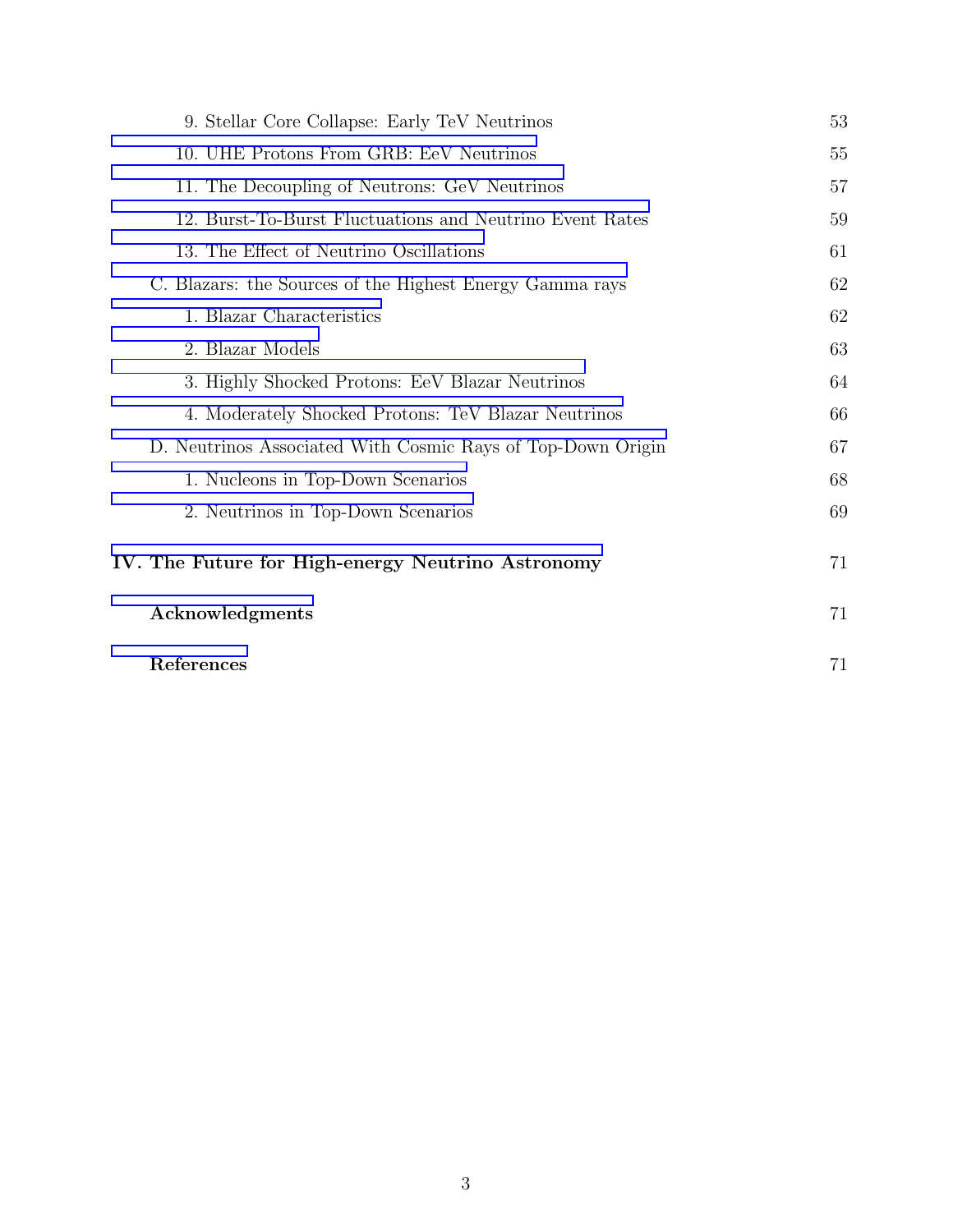# I. THE HIGHEST ENERGY PARTICLES: COSMIC RAYS, PHOTONS AND NEUTRINOS

#### A. The New Astronomy

Conventional astronomy spans 60 octaves in photon frequency, from  $10^4$  cm radio-waves to 10<sup>−</sup><sup>14</sup> cm gamma rays of GeV energy; see Fig. 1. This is an amazing expansion of the power of our eyes which scan the sky over less than a single octave just above  $10^{-5}$  cm wavelength. This new astronomy probes the Universe with new wavelengths, smaller than  $10^{-14}$  cm, or photon energies larger than 10 GeV. Besides the traditional signals of astronomy, gamma rays, gravitational waves, neutrinos and very high-energy protons become astronomical messengers from the Universe. As exemplified time and again, the development of novel ways of looking into space invariably results in the discovery of unanticipated phenomena. As is the case with new accelerators, observing only the predicted will be slightly disappointing.



FIG. 1: The diffuse flux of photons in the Universe, from radio waves to GeV-photons. Above tens of GeV, only limits are reported although individual sources emitting TeV gamma rays have been identified. Above GeV energy, cosmic rays dominate the spectrum.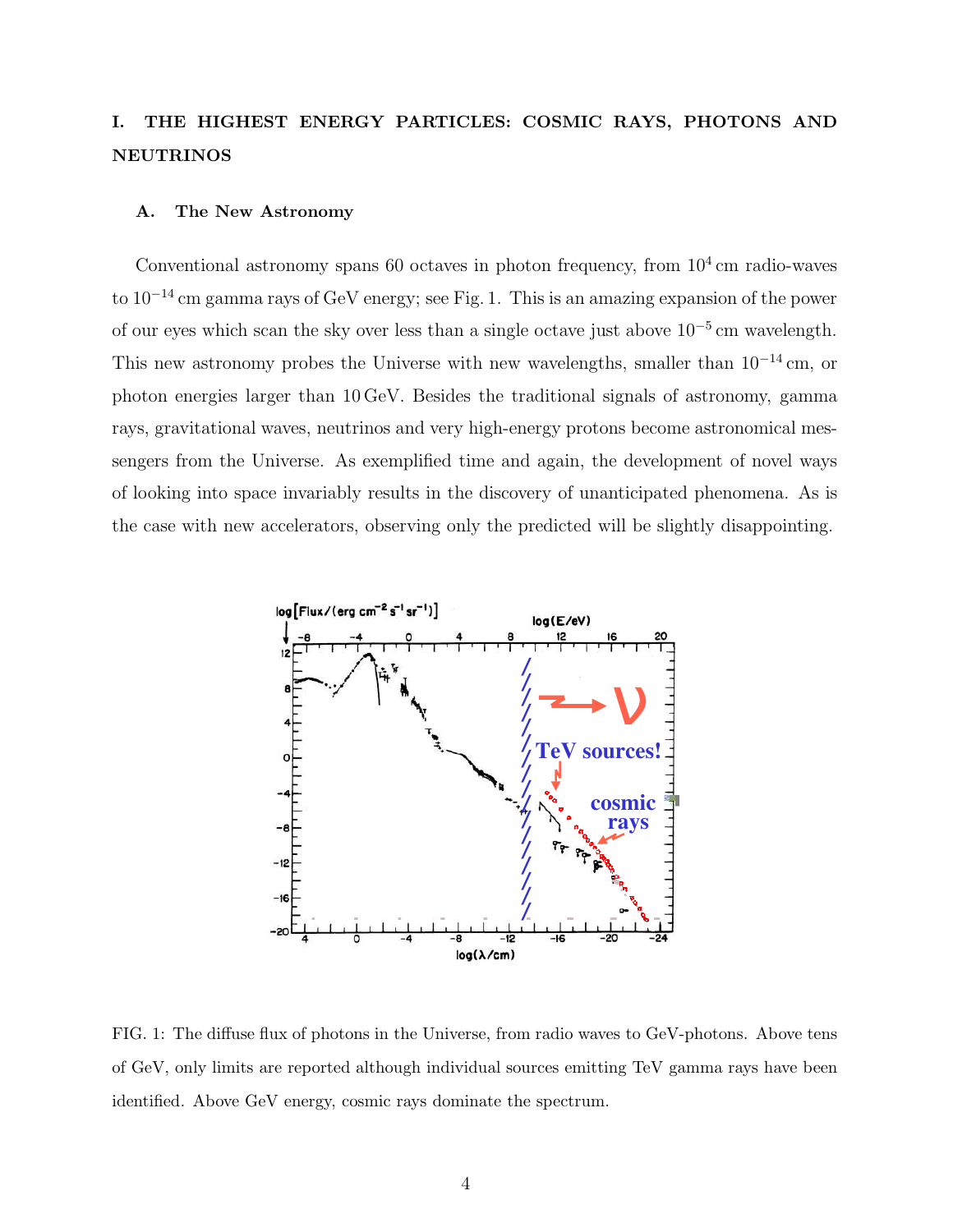<span id="page-4-0"></span>Why pursue high-energy astronomy with neutrinos or protons despite considerable instrumental challenges? A mundane reason is that the Universe is not transparent to photons of TeV energy and above (units are: GeV/TeV/PeV/EeV/ZeV in ascending factors of 10<sup>3</sup>). For instance, a PeV energy photon cannot deliver information from a source at the edge of our own galaxy because it will annihilate into an electron pair in an encounter with a 2.7 Kelvin microwave photon before reaching our telescope. In general, energetic photons are absorbed on background light by pair production  $\gamma + \gamma_{\text{bkgnd}} \to e^+ + e^-$  of electrons above a threshold  $E$  given by

$$
4E\epsilon \sim (2m_e)^2\,,\tag{1}
$$

where E and  $\epsilon$  are the energy of the high-energy and background photon, respectively. Eq. (1) implies that TeV-photons are absorbed on infrared light, PeV photons on the cosmic microwave background and EeV photons on radio-waves; see Fig. 1. Only neutrinos can reach us without attenuation from the edge of the Universe.

At EeV energies, proton astronomy may be possible. Near 50 EeV and above, the arrival directions of electrically charged cosmic rays are no longer scrambled by the ambient magnetic field of our own galaxy. They point back to their sources with an accuracy determined by their gyroradius in the intergalactic magnetic field B:

$$
\theta \cong \frac{d}{R_{\rm gyro}} = \frac{dB}{E},\tag{2}
$$

where d is the distance to the source. Scaled to units relevant to the problem,

$$
\frac{\theta}{0.1^{\circ}} \cong \frac{\left(\frac{d}{1 \text{ Mpc}}\right) \left(\frac{B}{10^{-9} \text{ G}}\right)}{\left(\frac{E}{3 \times 10^{20} \text{ eV}}\right)}.
$$
\n(3)

Speculations on the strength of the inter-galactic magnetic field range from  $10^{-7}$  to  $10^{-12}$  Gauss in the local cluster. For a distance of 100 Mpc, the resolution may therefore be anywhere from sub-degree to nonexistent. It is still possible that the arrival directions of the highest energy cosmic rays provide information on the location of their sources. Proton astronomy should be possible; it may also provide indirect information on intergalactic magnetic fields. Determining the strength of intergalactic magnetic fields by conventional astronomical means has been challenging.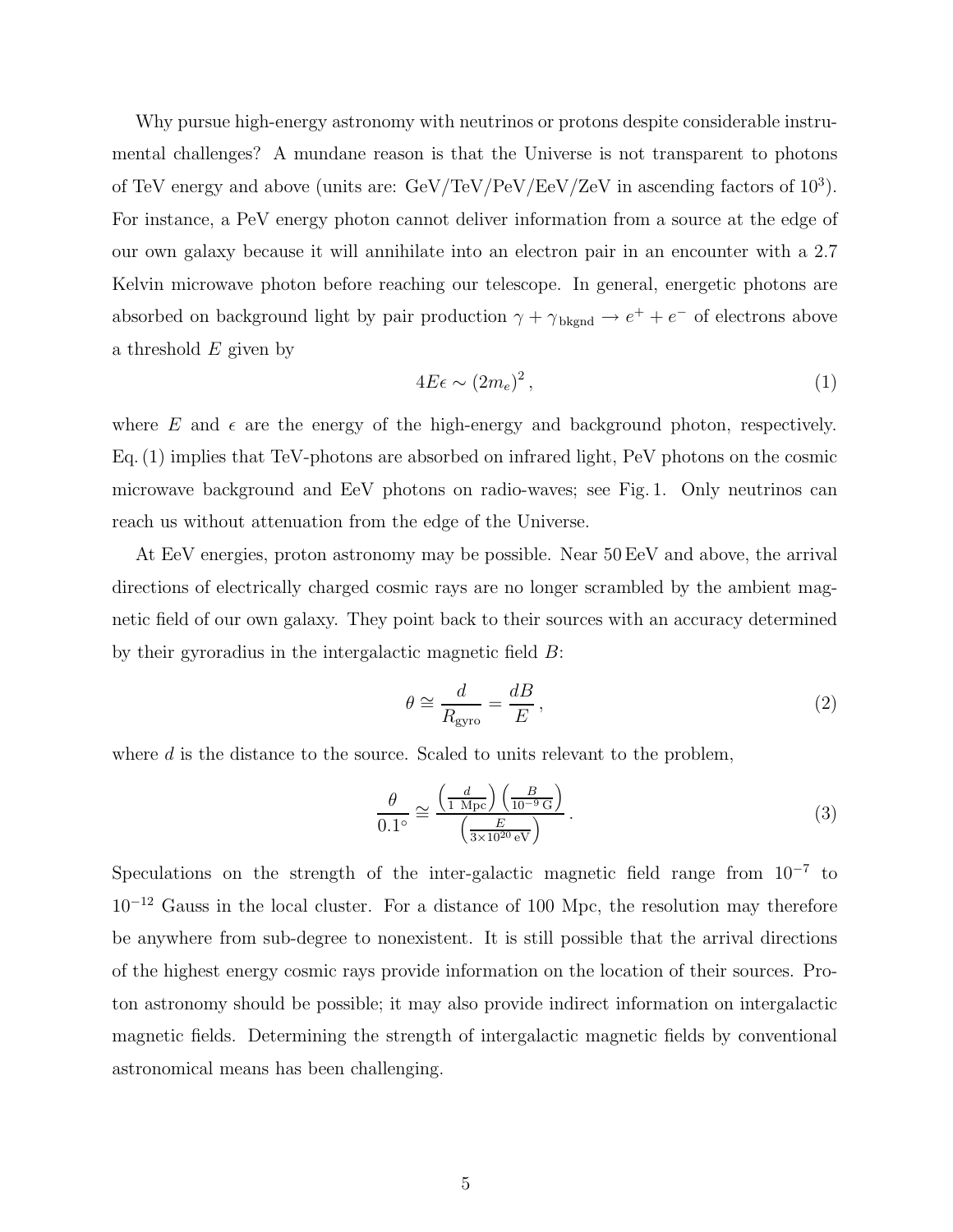#### B. The Highest Energy Cosmic Rays: Facts

In October 1991, the Fly's Eye cosmic ray detector recorded an event of energy  $3.0 \pm_{0.54}^{0.36}$  $\times10^{20}$  eV [\[1](#page-70-0)]. This event, together with an event recorded by the Yakutsk air shower array inMay 1989 [[2\]](#page-71-0), of estimated energy  $\sim 2 \times 10^{20}$  eV, constituted (at the time) the two highest energy cosmic rays ever seen. Their energy corresponds to a center of mass energy of the order of 700 TeV or ∼ 50 Joules, almost 50 times the energy of the Large Hadron Collider (LHC). In fact, all active experiments[[3\]](#page-71-0) have detected cosmic rays in the vicinity of 100 EeV since their initial discovery by the Haverah Park air shower array[[4](#page-71-0)]. The AGASA air shower array in Japan[\[5](#page-71-0)] has now accumulated an impressive 10 events with energy in excess of  $10^{20}$  eV [\[6\]](#page-71-0).

The accuracy of the energy resolution of these experiments is a critical issue. With a particle flux of order 1 event per km<sup>2</sup> per century, these events are studied by using the earth's atmosphere as a particle detector. The experimental signature of an extremely highenergy cosmic particle is a shower initiated by the particle. The primary particle creates an electromagnetic and hadronic cascade. The electromagnetic shower grows to a shower maximum, and is subsequently absorbed by the atmosphere.

The shower can be observed by: i) sampling the electromagnetic and hadronic components when they reach the ground with an array of particle detectors such as scintillators, ii) detecting the fluorescent light emitted by atmospheric nitrogen excited by the passage of the shower particles, iii) detecting the Cerenkov light emitted by the large number of particles at shower maximum, and iv) detecting muons and neutrinos underground.

The bottom line on energy measurement is that, at this time, several experiments using the first two techniques agree on the energy of EeV-showers within a typical resolution of 25%. Additionally, there is a systematic error of order 10% associated with the modeling of the showers. All techniques are indeed subject to the ambiguity of particle simulations that involve physics beyond the LHC. If the final outcome turns out to be an erroneous inference of the energy of the shower because of new physics associated with particle interactions at the  $\Lambda_{\rm QCD}$  scale, we will be happy to contemplate this discovery instead.

Could the error in the energy measurement be significantly larger than 25%? The answer is almost certainly negative. A variety of techniques have been developed to overcome the fact that conventional air shower arrays do calorimetry by sampling at a single depth. They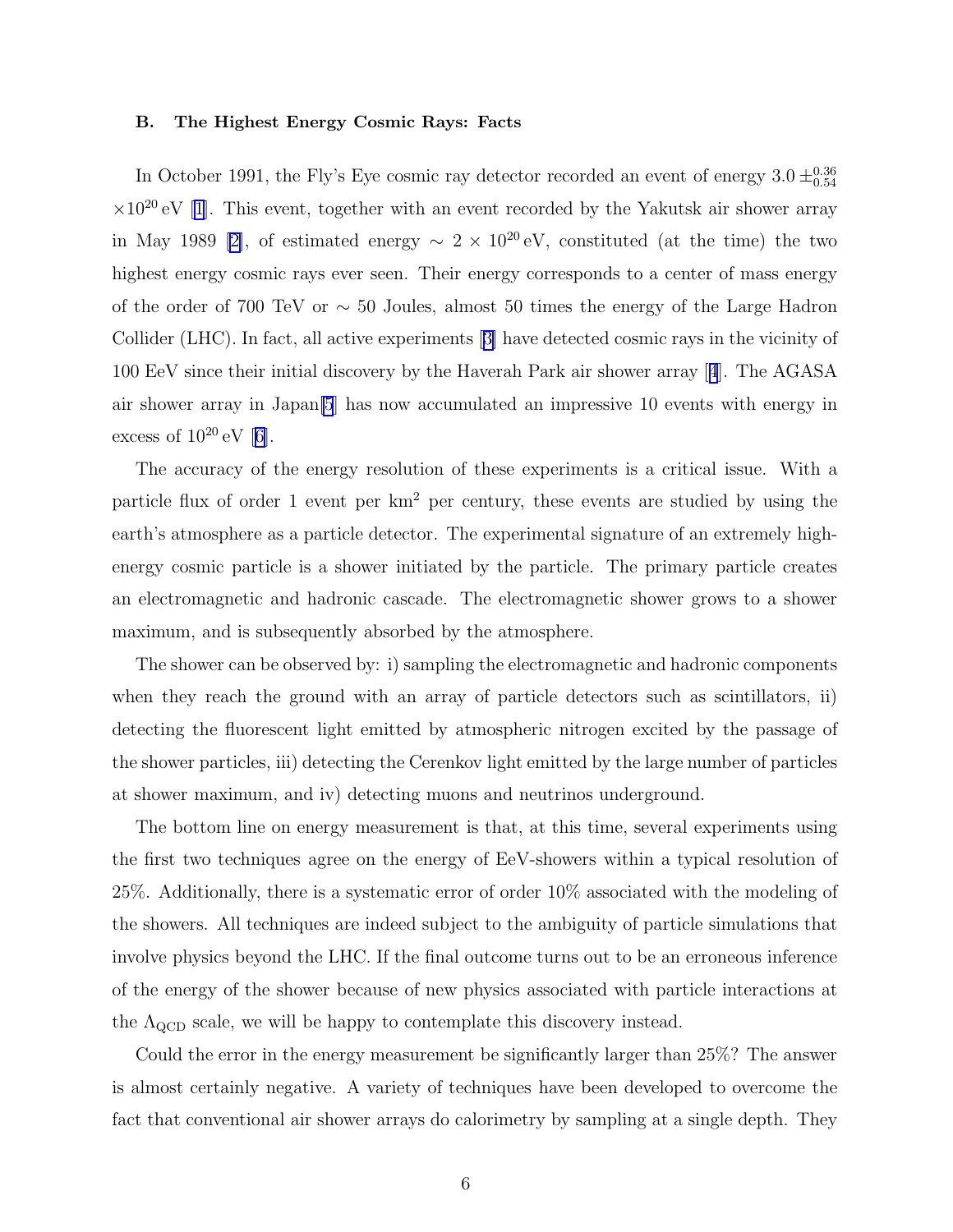

FIG. 2: The cosmic ray spectrum peaks in the vicinity of  $1 \text{ GeV}$  and has features near  $10^{15}$  and  $10^{19}$  eV referred to as the "knee" and "ankle" in the spectrum, respectively. Shown is the flux of the highest energy cosmic rays near and beyond the ankle measured by the AGASA experiment. Note that the flux is multiplied by  $E^3$ .

also give results within the range already mentioned. So do the fluorescence experiments that embody continuous sampling calorimetry. The latter are subject to understanding the transmission of fluorescent light in the dark night atmosphere — a challenging problem given its variation with weather. Stereo fluorescence detectors will eventually eliminate this last hurdle by doing two redundant measurements of the same shower from different locations. The HiRes collaborators have one year of data on tape which should allow them to settle energy calibration once and for all.

The premier experiments, HiRes and AGASA, agree that cosmic rays with energy in excess of 10 EeV are not galactic in origin and that their spectrum extends beyond 100 EeV.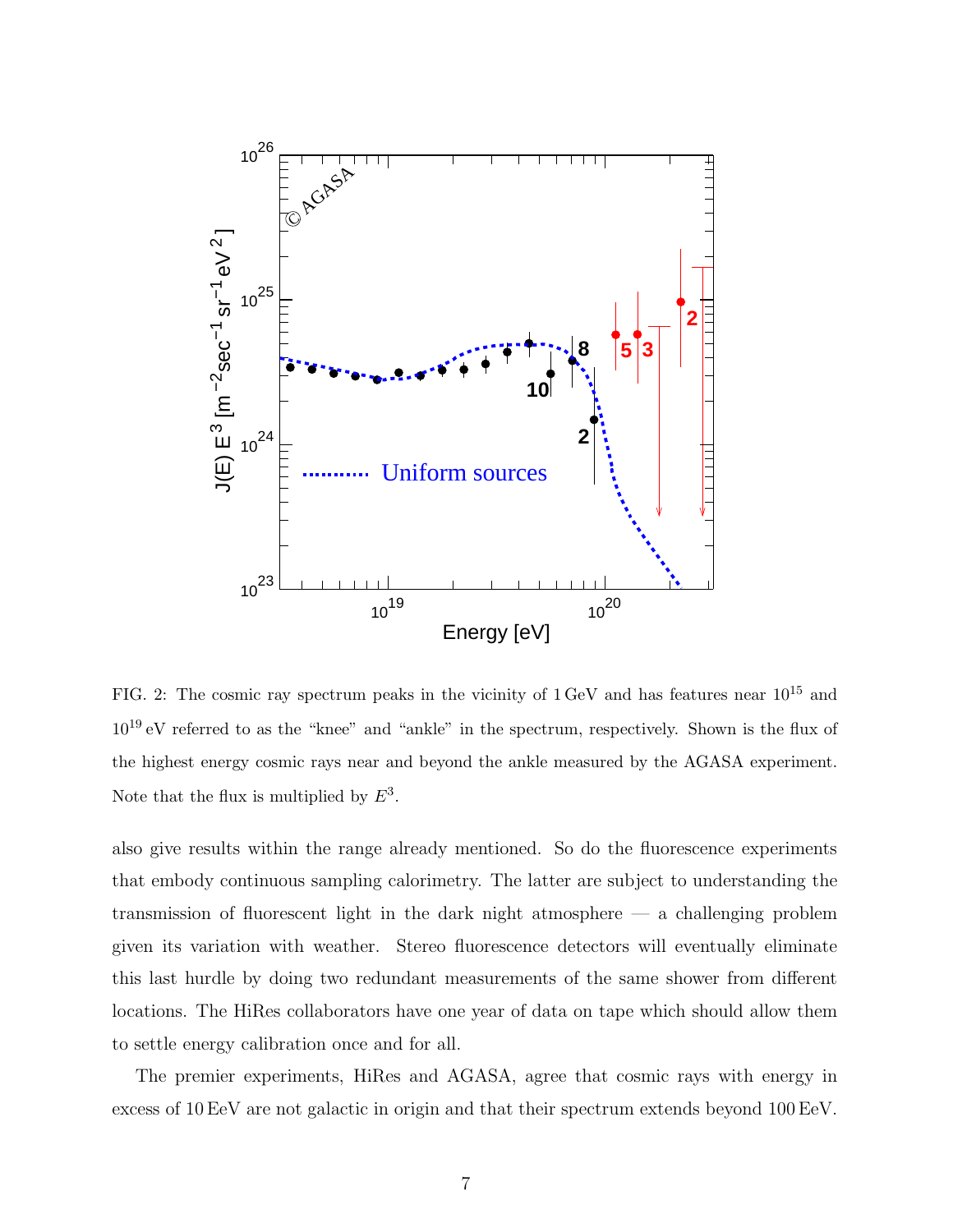<span id="page-7-0"></span>

FIG. 3: As in Fig. 2, but as measured by the HiRes experiment.

They disagree on almost everything else. The AGASA experiment claims evidence that the highest energy cosmic rays come from point sources, and that they are mostly heavy nuclei. The HiRes data do not support this. Because of such low statistics, interpreting the measured fluxes as a function of energy is like reading tea leaves; one cannot help however reading different messages in the spectra (see Fig. 2 and Fig. 3).

#### C. The Highest Energy Cosmic Rays: Fancy

*1. Acceleration to* > 100 *EeV?*

It is sensible to assume that, in order to accelerate a proton to energy  $E$  in a magnetic field  $B$ , the size  $R$  of the accelerator must be larger than the gyroradius of the particle:

$$
R > R_{\text{gyro}} = \frac{E}{B} \,. \tag{4}
$$

That is, the accelerating magnetic field must contain the particle orbit. This condition yields a maximum energy

$$
E = \gamma BR \tag{5}
$$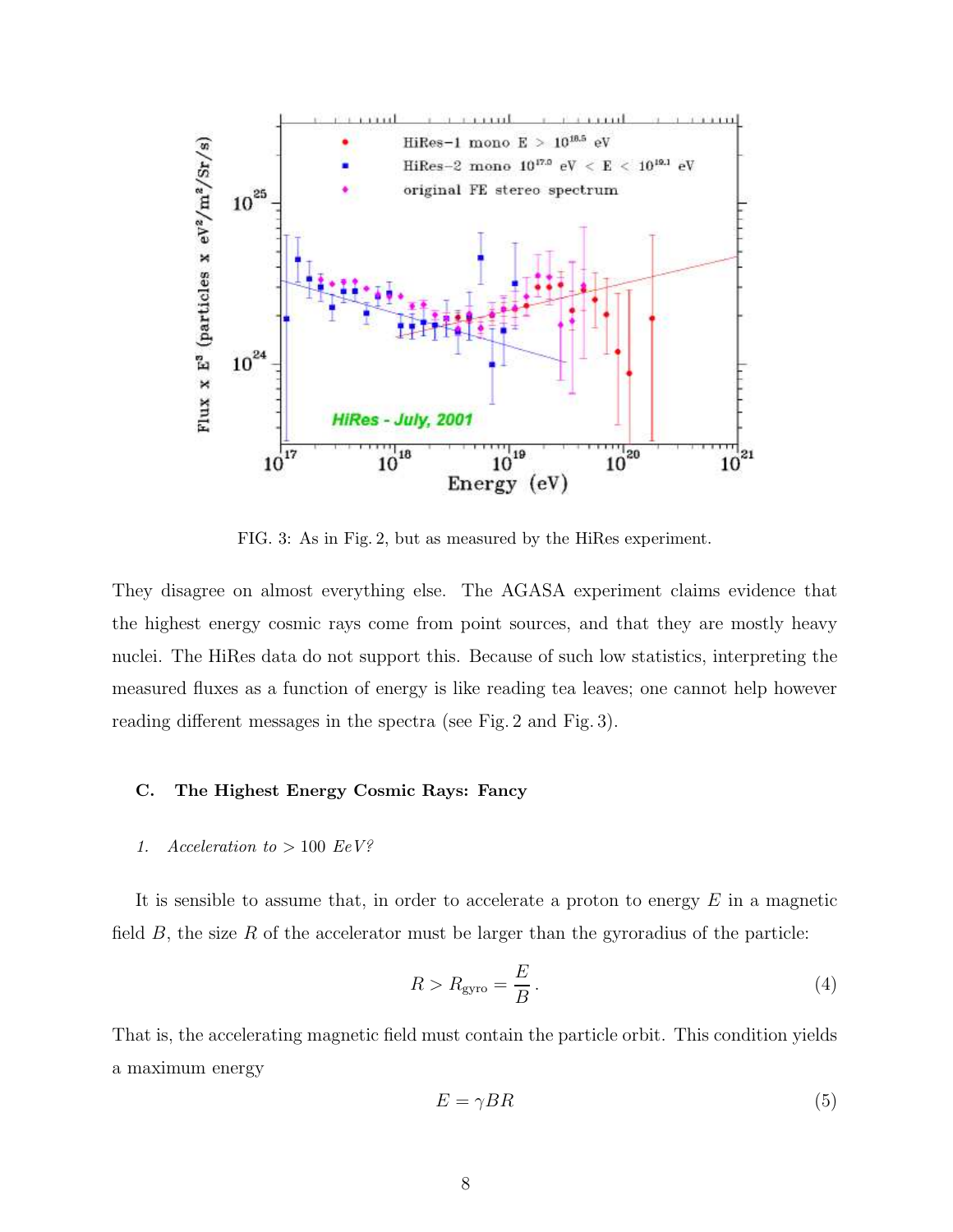| Conditions with $E \sim 10$ EeV                                               |  |                                                                         |                                                                    |  |  |  |
|-------------------------------------------------------------------------------|--|-------------------------------------------------------------------------|--------------------------------------------------------------------|--|--|--|
| $\bullet$ Quasars                                                             |  |                                                                         | $\gamma \cong 1$ $B \cong 10^3$ G $M \cong 10^9 M_{\text{sun}}$    |  |  |  |
| $\bullet$ Blazars                                                             |  |                                                                         | $\gamma \gtrsim 10$ $B \cong 10^3$ G $M \cong 10^9 M_{\text{sun}}$ |  |  |  |
| • Neutron Stars $\gamma \cong 1$ $B \cong 10^{12}$ G $M \cong M_{\text{sun}}$ |  |                                                                         |                                                                    |  |  |  |
| <b>Black Holes</b>                                                            |  |                                                                         |                                                                    |  |  |  |
|                                                                               |  |                                                                         |                                                                    |  |  |  |
| GRB                                                                           |  | $\gamma \gtrsim 10^2 B \cong 10^{12} \text{ G } M \cong M_{\text{sun}}$ |                                                                    |  |  |  |

<span id="page-8-0"></span>TABLE I: Requirements to generate the highest energy cosmic rays in astrophysical sources.

by dimensional analysis and nothing more. The  $\gamma$ -factor has been included to allow for the possibility that we may not be at rest in the frame of the cosmic accelerator. The result would be the observation of boosted particle energies. Theorists' imagination regarding the accelerators has been limited to dense regions where exceptional gravitational forces create relativistic particle flows: the dense cores of exploding stars, inflows on supermassive black holes at the centers of active galaxies, annihilating black holes or neutron stars. All speculations involve collapsed objects and we can therefore replace  $R$  by the Schwartzschild radius

$$
R \sim GM/c^2 \tag{6}
$$

to obtain

$$
E \propto \gamma BM \,. \tag{7}
$$

Given the microgauss magnetic field of our galaxy, no structures are large or massive enough to reach the energies of the highest energy cosmic rays. Dimensional analysis therefore limits their sources to extragalactic objects; a few common speculations are listed in Table 1.

Nearby active galactic nuclei, distant by ∼ 100 Mpc and powered by a billion solar mass black holes, are candidates. With kilogauss fields, we reach 100 EeV. The jets (blazars) emitted by the central black hole could reach similar energies in accelerating substructures (blobs) boosted in our direction by Lorentz factors of 10 or possibly higher. The neutron star or black hole remnant of a collapsing supermassive star could support magnetic fields of  $10^{12}$  Gauss, possibly larger. Highly relativistic shocks with  $\gamma > 10^2$  emanating from the collapsed black hole could be the origin of gamma ray bursts and, possibly, the source of the highest energy cosmic rays.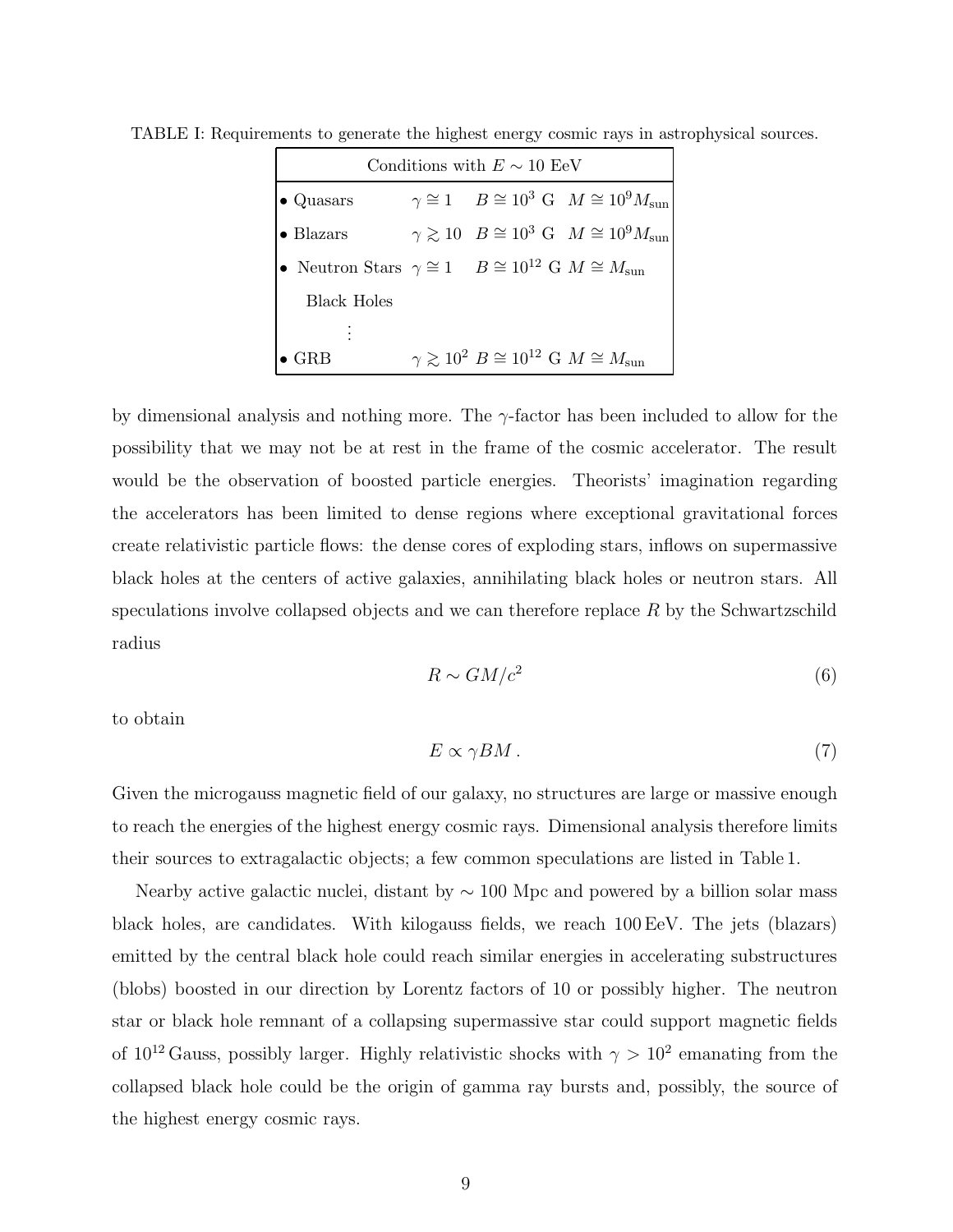The above speculations are reinforced by the fact that the sources listed are also the sources of the highest energy gamma rays observed. At this point, however, a reality check is in order. The above dimensional analysis applies to the Fermilab accelerator: 10 kilogauss fields over several kilometers corresponds to 1 TeV. The argument holds because, with optimized design and perfect alignment of magnets, the accelerator reaches efficiencies matching the dimensional limit. It is highly questionable that nature can achieve this feat. Theorists can imagine acceleration in shocks with an efficiency of perhaps 10%.

The astrophysics problem of obtaining such high-energy particles is so daunting that many believe that cosmic rays are not the beams of cosmic accelerators but the decay products of remnants from the early Universe, such as topological defects associated with a Grand Unified Theory (GUT) phase transition.

# *2. Are Cosmic Rays Really Protons: the GZK Cutoff?*

All experimental signatures agree on the particle nature of the cosmic rays — they look like protons or, possibly, nuclei. We mentioned at the beginning of this article that the Universe is opaque to photons with energy in excess of tens of TeV because they annihilate into electron pairs in interactions with the cosmic microwave background. Protons also interact with background light, predominantly by photoproduction of the  $\Delta$ -resonance, i.e.  $p + \gamma_{CMB} \rightarrow \Delta \rightarrow \pi + p$  above a threshold energy  $E_p$  of about 50 EeV given by:

$$
2E_p \epsilon > \left(m_\Delta^2 - m_p^2\right). \tag{8}
$$

The major source of proton energy loss is photoproduction of pions on a target of cosmic microwave photons of energy  $\epsilon$ . The Universe is, therefore, also opaque to the highest energy cosmic rays, with an absorption length of

$$
\lambda_{\gamma p} = (n_{\text{CMB}} \,\sigma_{p + \gamma_{\text{CMB}}})^{-1} \tag{9}
$$

$$
\cong 10 \text{Mpc}, \tag{10}
$$

when their energy exceeds 50 EeV. This so-called GZK cutoff establishes a universal upper limit on the energy of the cosmic rays. The cutoff is robust, depending only on two known numbers:  $n_{\text{CMB}} = 400 \text{ cm}^{-3}$  and  $\sigma_{p+\gamma_{\text{CMB}}} = 10^{-28} \text{ cm}^2$  [[8, 9, 10, 11\]](#page-71-0).

Protons with energy in excess of 100 EeV, emitted in distant quasars and gamma ray bursts, will lose their energy to pions before reaching our detectors. They have, nevertheless,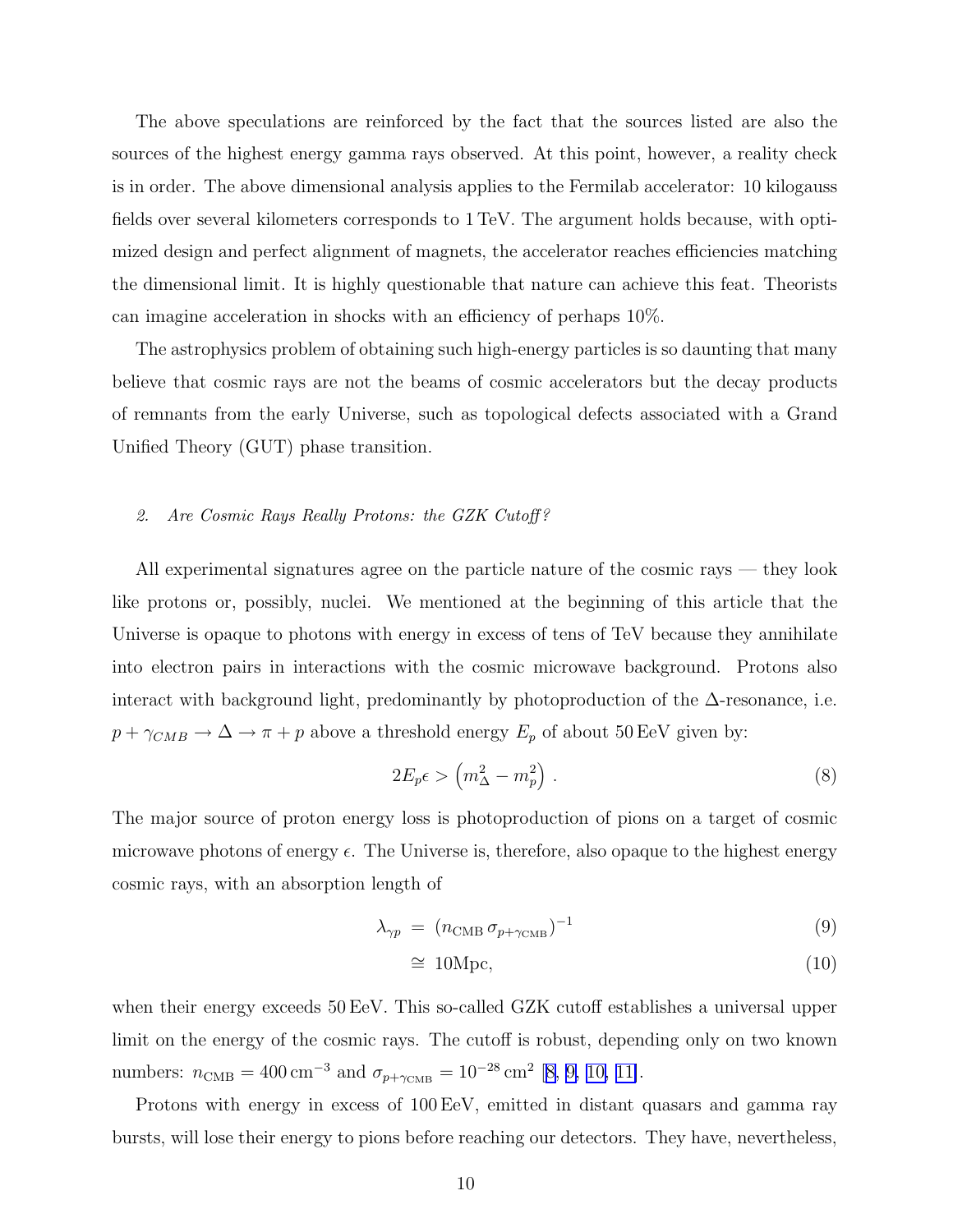been observed, as we have previously discussed. They do not point to any sources within the GZK-horizon however, i.e. to sources in our local cluster of galaxies. There are three possible resolutions: i) the protons are accelerated in nearby sources, ii) they do reach us from distant sources which accelerate them to even higher energies than we observe, thus exacerbating the acceleration problem, or iii) the highest energy cosmic rays are not protons.

The first possibility raises the challenge of finding an appropriate accelerator by confining these already unimaginable sources to our local galactic cluster. It is not impossible that all cosmic rays are produced by the active galaxy M87, or by a nearby gamma ray burst which exploded a few hundred years ago.

Stecker [\[12](#page-71-0)] has speculated that the highest energy cosmic rays are Fe nuclei with a delayed GZK cutoff. The details are complicated but the relevant quantity in the problem is  $\gamma = E/AM$ , where A is the atomic number and M the nucleon mass. For a fixed observed energy, the smallest boost above GZK threshold is associated with the largest atomic mass, i.e. Fe.

# *3. Could Cosmic Rays be Photons or Neutrinos?*

Topological defects predict that the highest energy cosmic rays are predominantly photons. A topological defect will suffer a chain decay into GUT particles X and Y, that subsequently decay to familiar weak bosons, leptons and quark or gluon jets. Cosmic rays are, therefore, predominately the fragmentation products of these jets. We know from accelerator studies that, among the fragmentation products of jets, neutral pions (decaying into photons) dominate, in number, protons by close to two orders of magnitude. Therefore, if the decay of topological defects is the source of the highest energy cosmic rays, they must be photons. This is a problem because there is compelling evidence that the highest energy cosmic rays are not photons:

1. The highest energy event observed by Fly's Eye is not likely to be a photon[[7\]](#page-71-0). A photon of 300 EeV will interact with the magnetic field of the earth far above the atmosphere and disintegrate into lower energy cascades — roughly ten at this particular energy. The detector subsequently collects light produced by the fluorescence of atmospheric nitrogen along the path of the high-energy showers traversing the atmosphere. The anticipated shower profile of a 300 EeV photon is shown in Fig. 4. It disagrees with the data. The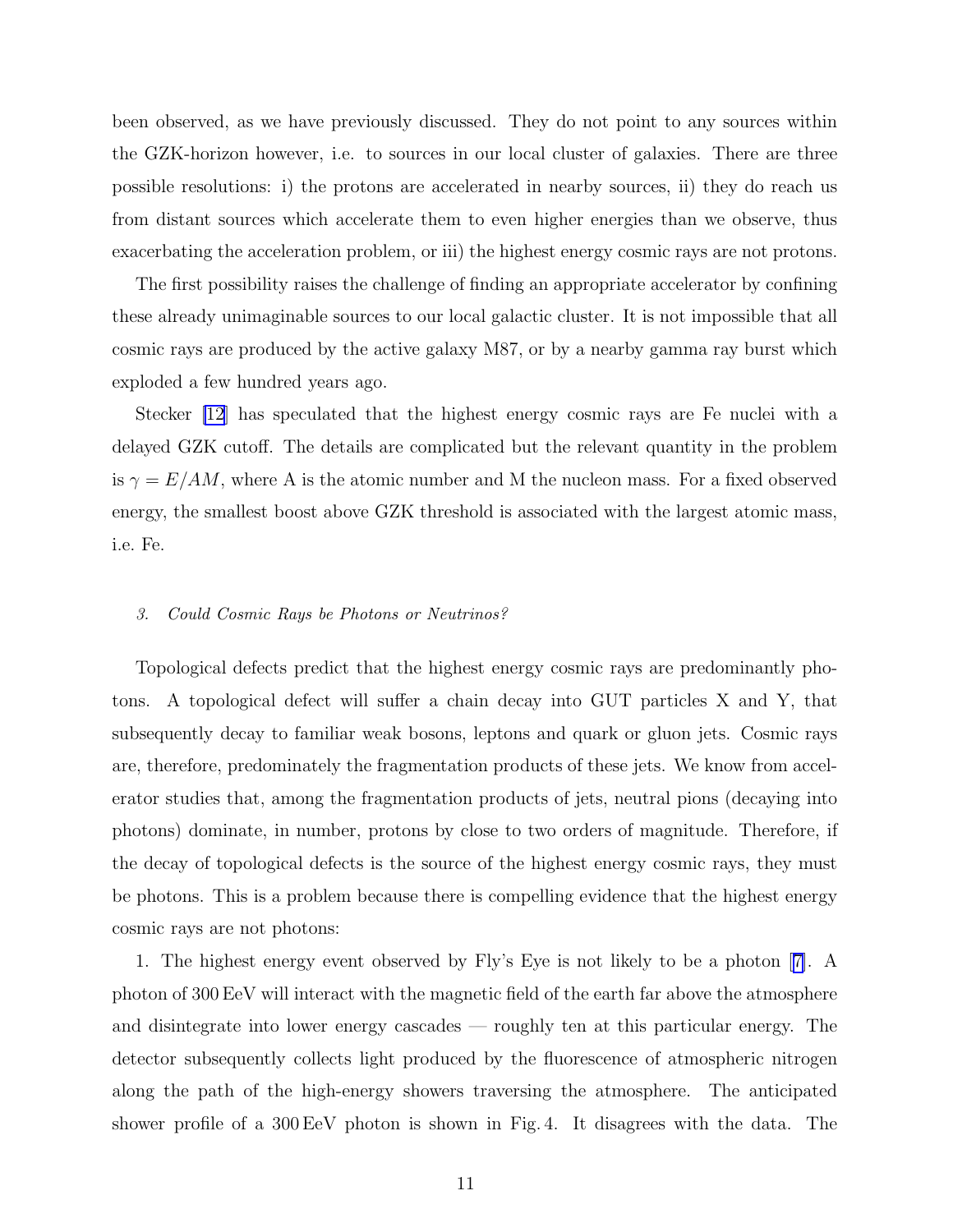<span id="page-11-0"></span>

FIG. 4: The composite atmospheric shower profile of a  $3 \times 10^{20}$  eV gamma ray shower calculated with Landau-Pomeranchuk-Migdal (dashed) and Bethe-Heitler (solid) electromagnetic cross sections. The central line shows the average shower profile and the upper and lower lines show 1  $\sigma$ deviations — not visible for the BH case, where lines overlap. The experimental shower profile is shown with the data points. It does not fit the profile of a photon shower.

observed shower profile does fit that of a primary proton, or, possibly, that of a nucleus. The shower profile information is sufficient, however, to conclude that the event is unlikely to be of photon origin.

2. The same conclusion is reached for the Yakutsk event that is characterized by a huge number of secondary muons, inconsistent with an electromagnetic cascade initiated by a gamma ray.

3. The AGASA collaboration claims evidence for "point" sources above 10 EeV. The arrival directions are however smeared out in a way consistent with primaries deflected by the galactic magnetic field. Again, this indicates charged primaries and excludes photons.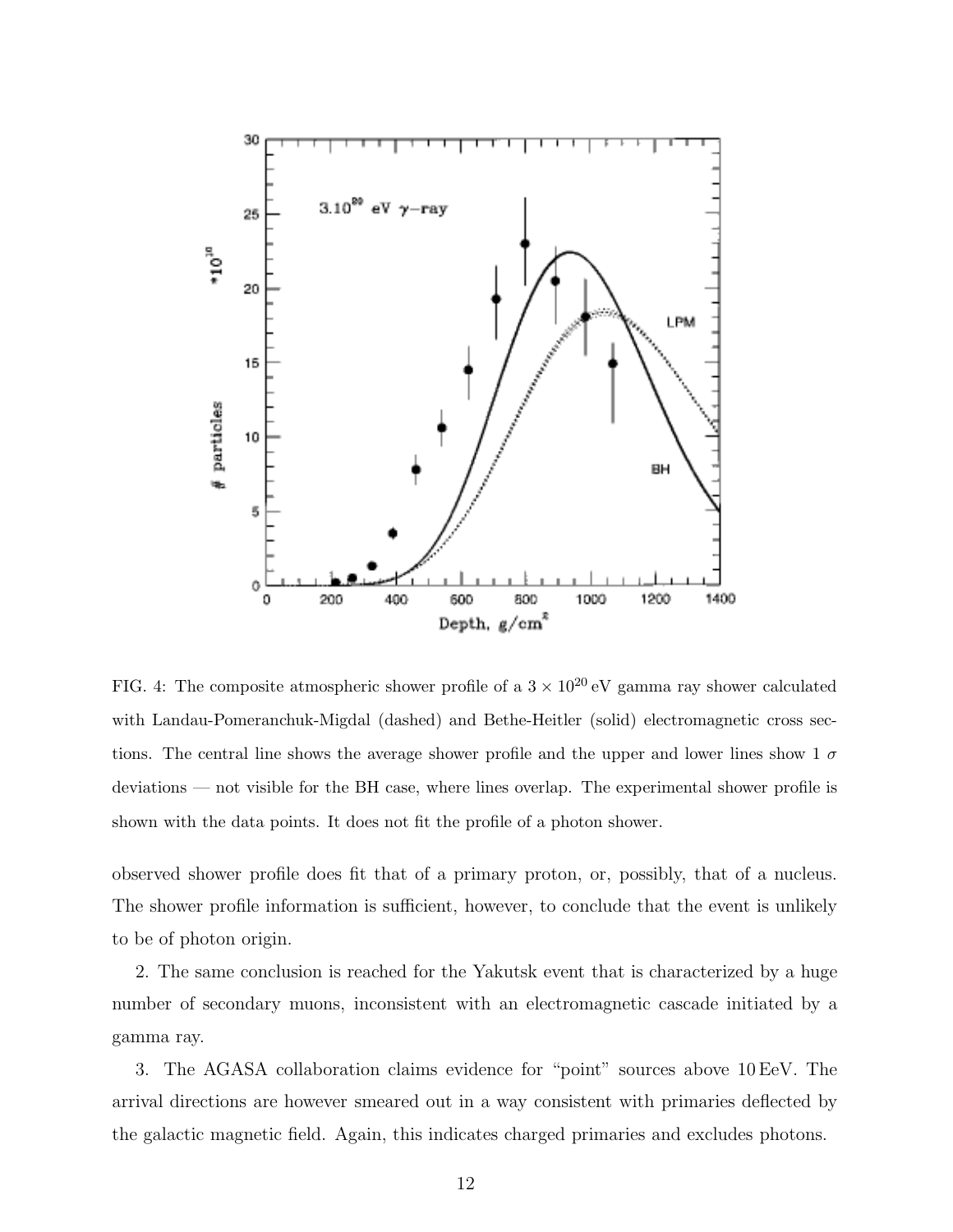4. Finally, a recent reanalysis of the Haverah Park disfavors photon origin of the primaries  $|4|$ .

Neutrino primaries are definitely ruled out. Standard model neutrino physics is understood, even for EeV energy. The average  $x$  of the parton mediating the neutrino interaction is of order  $x \sim \sqrt{M_W^2/s} \sim 10^{-6}$  so that the perturbative result for the neutrino-nucleus cross section is calculable from measured HERA structure functions. Even at 100 EeV a reliable value of the cross section can be obtained based on QCD-inspired extrapolations of the structure function. The neutrino cross section is known to better than an order of magnitude. It falls 5 orders of magnitude short of the strong cross sections required to make a neutrino interact in the upper atmosphere to create an air shower.

Could EeV neutrinos be strongly interacting because of new physics? In theories with TeV-scale gravity, one can imagine that graviton exchange dominates all interactions and thus erases the difference between quarks and neutrinos at the energies under consideration. The actual models performing this feat require a fast turn-on of the cross section with energy that violates S-wave unitarity [\[13, 14, 15, 16](#page-71-0), [17](#page-71-0), [18](#page-71-0), [19](#page-71-0), [20, 21, 22, 23](#page-71-0)].

We have exhausted the possibilities. Neutrons, muons and other candidate primaries one may think of are unstable. EeV neutrons barely live long enough to reach us from sources at the edge of our galaxy.

### D. A Three Prong Assault on the Cosmic Ray Puzzle

We conclude that, where the highest energy cosmic rays are concerned, both the accelerator mechanism and the particle physics are enigmatic. The mystery has inspired a worldwide effort to tackle the problem with novel experimentation in three complementary areas of research: air shower detection, atmospheric Cerenkov astronomy and underground neutrino astronomy. While some of the future instruments have additional missions, all are likely to have a major impact on cosmic ray physics.

#### *1. Giant Cosmic Ray Detectors*

With super-GZK fluxes of the order of a single event per square kilometer, per century, the outstanding problem is the lack of statistics; see Fig. 2 and Fig. 3. In the next five years,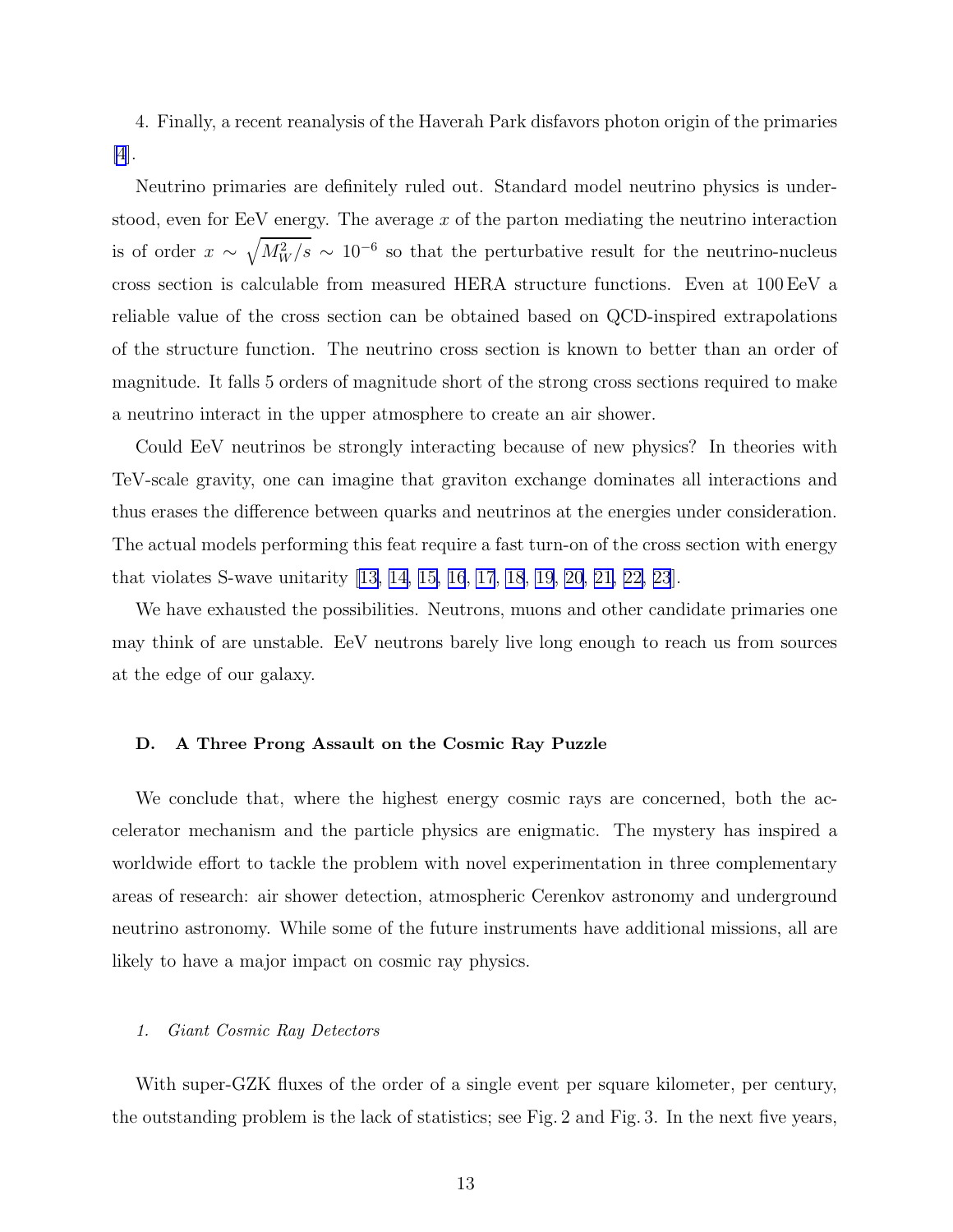a qualitative improvement can be expected from the operation of the HiRes fluorescence detector in Utah. With improved instrumentation yielding high quality data from 2 detectors operated in coincidence, the interplay between sky transparency and energy measurement can be studied in detail. We can safely anticipate that the existence of super-GZK cosmic rays will be conclusively demonstrated by using the instrument's calorimetric measurements. A mostly Japanese collaboration has proposed a next-generation fluorescence detector, the Telescope Array.

The Auger air shower array is confronting the low rate problem with a huge collection area covering 3000 square kilometers on an elevated plain in Western Argentina. The instrumentation consists of 1600 water Cerenkov detectors spaced by 1.5 km. For calibration, about 15 percent of the showers occurring at night will be viewed by 3 HiRes-style fluorescence detectors. The detector is expected to observe several thousand events per year above 10 EeV and tens above 100 EeV. Exact numbers will depend on the detailed shape of the observed spectrum which is, at present, a matter of speculation.

# *2. Gamma rays from Cosmic Accelerators*

An alternative way to identify the source(s) of the highest energy cosmic rays is illustrated in Fig. 5. The cartoon draws our attention to the fact that cosmic accelerators are also cosmic beam dumps which produce secondary photon and neutrino beams. Accelerating particles to TeV energy and above requires relativistic, massive bulk flows. These are likely to originate from the exceptional gravitational forces associated with dense cores of exploding stars, inflows onto supermassive black holes at the centers of active galaxies, annihilating black holes or neutron stars. In such situations, accelerated particles are likely to pass through intense radiation fields or dense clouds of gas surrounding the black hole. This leads to the production of secondary photons and neutrinos that accompany the primary cosmic ray beam. An example of an electromagnetic beam dump is the UV radiation field that surrounds the central black hole of active galaxies. The target material, whether a gas of particles or of photons, is likely to be tenuous enough that the primary beam and the photon beam are only partially attenuated. However, shrouded sources from which only neutrinos can emerge, as in terrestrial beam dumps at CERN and Fermilab, are also a possibility.

The astronomy event of the 21st century could be the simultaneous observation of TeV-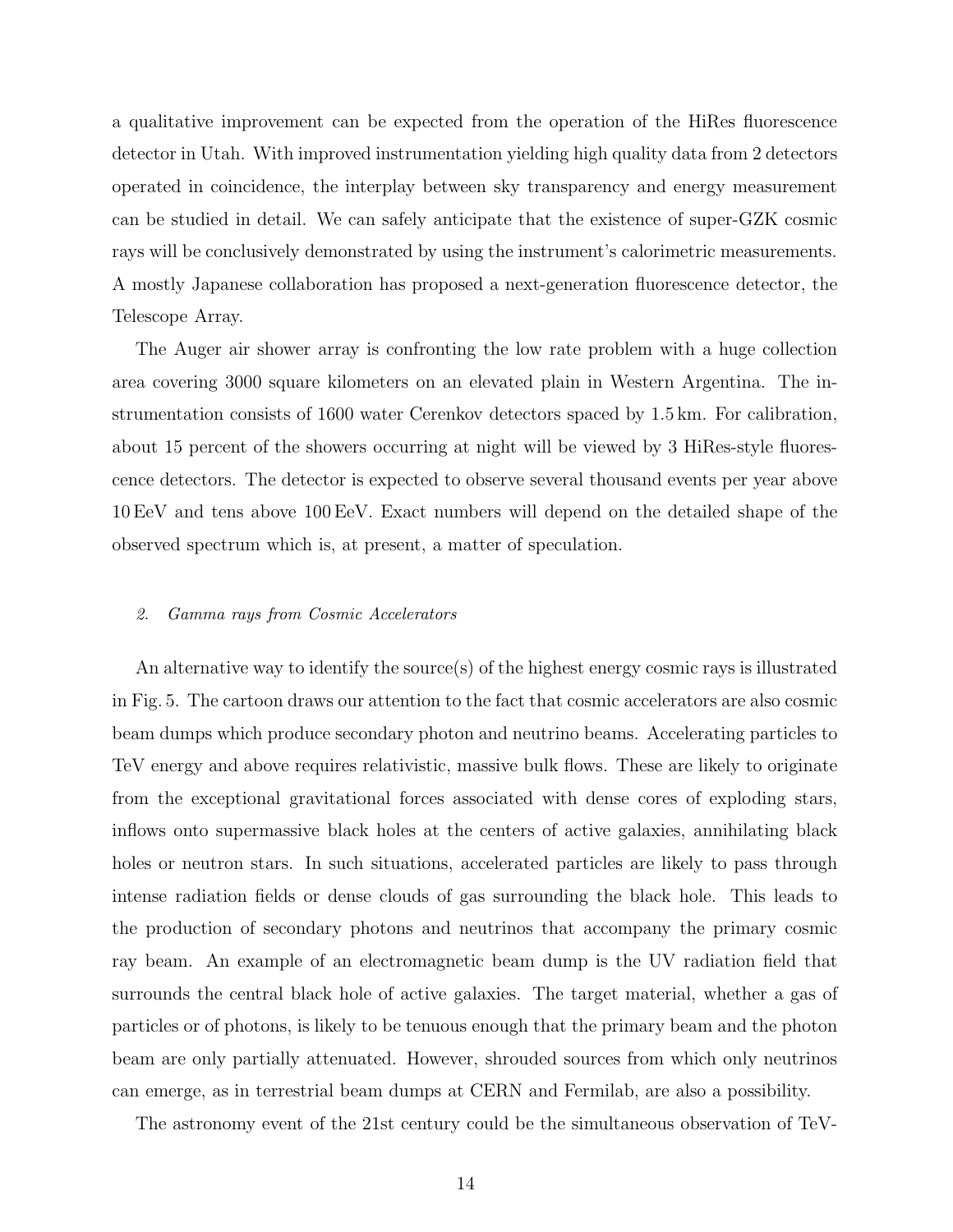

FIG. 5: Diagram of cosmic accelerator and beam dump. See text for discussion.

gamma rays, neutrinos and gravitational waves from cataclysmic events associated with the source of the highest energy cosmic rays.

We first concentrate on the possibility of detecting high-energy photon beams. After two decades, ground-based gamma ray astronomy has become a mature science [\[24](#page-71-0), [25](#page-71-0), [26, 27, 28](#page-72-0), [29\]](#page-72-0). A large mirror, viewed by an array of photomultipliers, collects the Cerenkov light emitted by air showers and images the showers in order to determine the arrival direction and the nature of the primary particle. These experiments have opened a new window in astronomy by extending the photon spectrum to 20 TeV, and possibly beyond. Observations have revealed spectacular TeV-emission from galactic supernova remnants and nearby quasars, some of which emit most of their energy in very short bursts of TeV-photons.

But there is the dog that didn't bark. No evidence has emerged for the  $\pi^0$  origin of TeV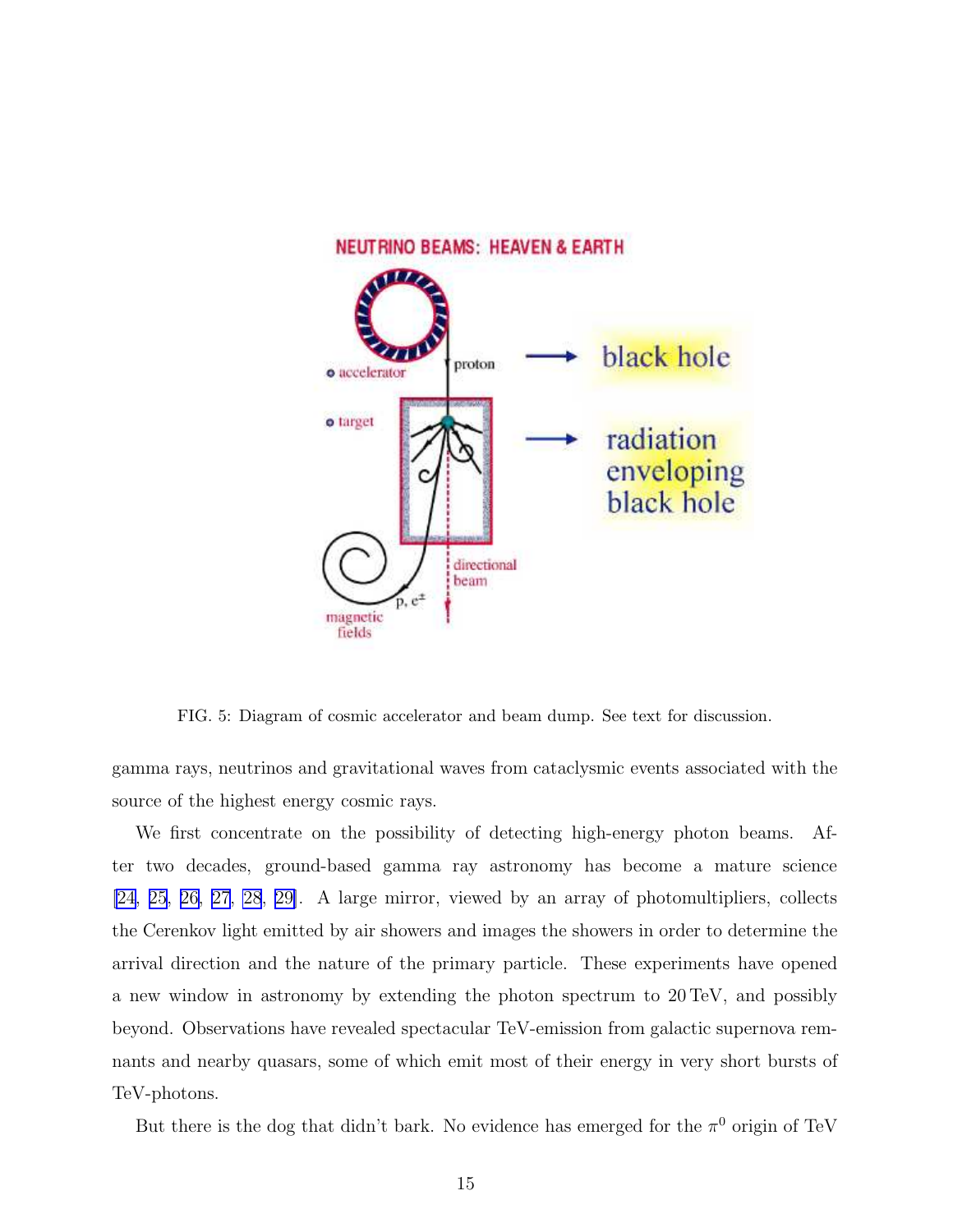radiation. Therefore, no cosmic ray sources have yet been identified. Dedicated searches for photon beams from suspected cosmic ray sources, such as the supernova remnants IC433 and  $\gamma$ -Cygni, came up empty handed. While not relevant to the topic covered by this paper, supernova remnants are theorized to be the sources of the bulk of the cosmic rays that are of galactic origin. However, the evidence is still circumstantial.

The field of gamma ray astronomy is buzzing with activity to construct second-generation instruments. Space-based detectors are extending their reach from GeV to TeV energy with AMS and, especially, GLAST, while the ground-based Cerenkov collaborations are designing instruments with lower thresholds. Soon, both techniques should generate overlapping measurements in the  $10-10^2$  GeV energy range. All ground-based air Cerenkov experiments aim at lower threshold, better angular and energy resolution, and a longer duty cycle. One can, however, identify three pathways to reach these goals:

- 1. larger mirror area, exploiting the parasitic use of solar collectors during nighttime (CELESTE, STACEY and SOLAR II) [\[30\]](#page-72-0),
- 2. better, or rather, ultimate imaging with the 17m MAGIC mirror,[[31](#page-72-0)]
- 3. larger field of view and better pointing and energy measurement using multiple telescopes (VERITAS, HEGRA and HESS).

The Whipple telescope pioneered the atmospheric Cerenkov technique. VERITAS[[32\]](#page-72-0) is an array of 9 upgraded Whipple telescopes, each with a field of view of 6 degrees. These can be operated in coincidence for improved angular resolution, or be pointed at 9 different 6 degree bins in the night sky, thus achieving a large field of view. The HEGRA collaboration [\[33](#page-72-0)] is already operating four telescopes in coincidence and is building an upgraded facility with excellent viewing and optimal location near the equator in Namibia.

There is a dark horse in this race: Milagro[[34\]](#page-72-0). The Milagro idea is to lower the threshold of conventional air shower arrays to 100 GeV by instrumenting a pond of five million gallons of ultra-pure water with photomultipliers. For time-varying signals, such as bursts, the threshold may be even lower.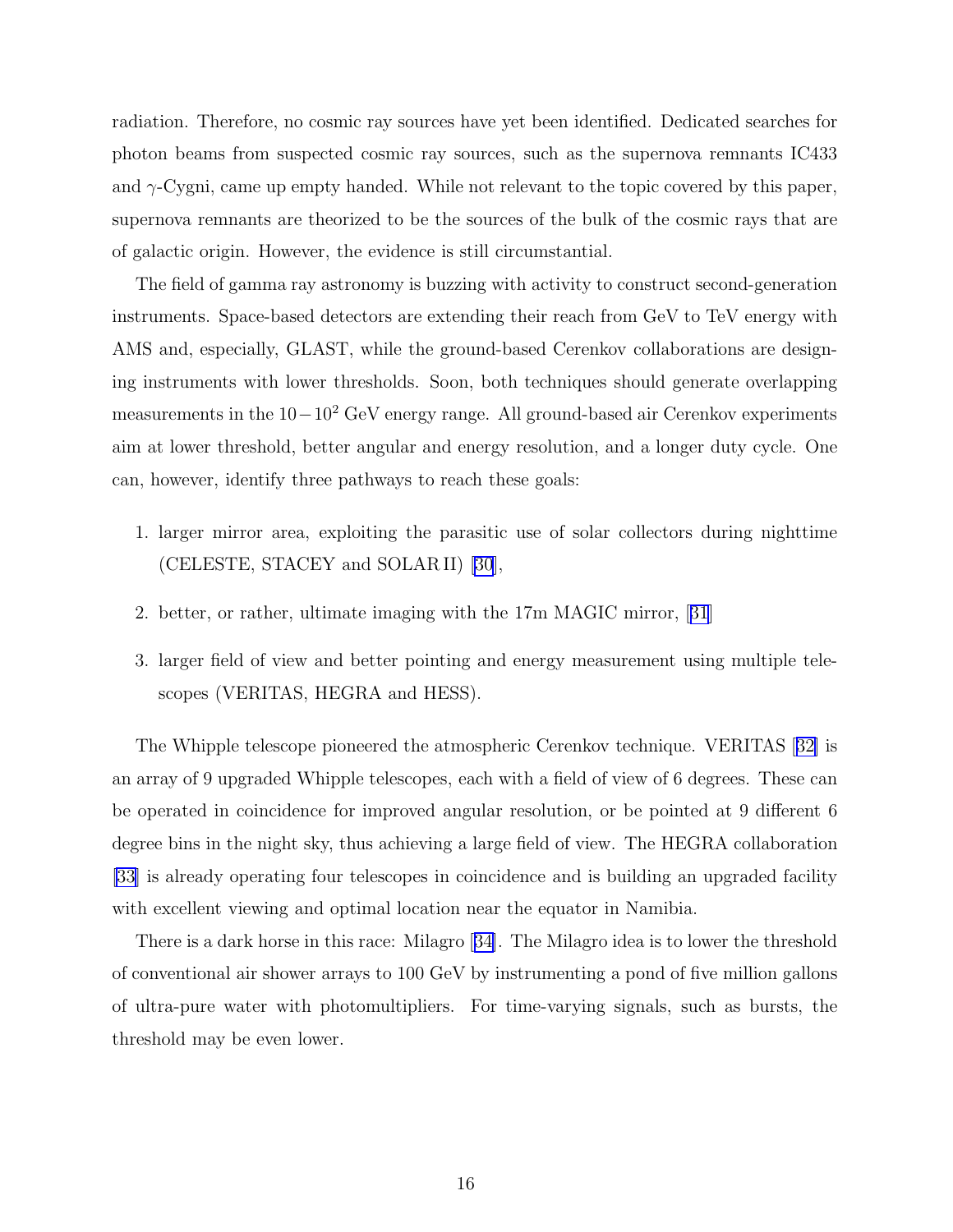#### *3. Neutrinos from Cosmic Accelerators*

How many neutrinos are produced in association with the cosmic ray beam? The answer to this question, among many others [\[35](#page-72-0), [36](#page-72-0)], provides the rational for building kilometerscale neutrino detectors.

Let's first consider the question for the accelerator beam producing neutrino beams at an accelerator laboratory. Here the target absorbs all parent protons as well as the muons, electrons and gamma rays (from  $\pi^0 \to \gamma + \gamma$ ) produced. A pure neutrino beam exits the dump. If nature constructed such a "hidden source" in the heavens, conventional astronomy will not reveal it. It cannot be the source of the cosmic rays, however, for which the dump must be partially transparent to protons.

In the other extreme, the accelerated proton interacts, thus producing the observed highenergy gamma rays, and subsequently escapes the dump. We refer to this as a transparent source. Particle physics directly relates the number of neutrinos to the number of observed cosmic rays and gamma rays[\[37](#page-72-0)]. Every observed cosmic ray interacts once, and only once, to produce a neutrino beam determined only by particle physics. The neutrino flux for such a transparent cosmic ray source is referred to as the Waxman-Bahcall flux [\[38, 39](#page-72-0), [40, 41](#page-72-0)] and is shown as the horizontal lines labeled "W&B" in Fig. 6. The calculations is valid for  $E \simeq 100 \,\text{PeV}$ . If the flux is calculated at both lower and higher cosmic ray energies, however, larger values are found. This is shown as the non-flat line labeled "transparent" in Fig. 6. On the lower side, the neutrino flux is higher because it is normalized to a larger cosmic ray flux. On the higher side, there are more cosmic rays in the dump to produce neutrinos because the observed flux at Earth has been reduced by absorption on microwave photons, the GZK-effect. The increased values of the neutrino flux are also shown in Fig. 6. The gamma ray flux of  $\pi^0$  origin associated with a transparent source is qualitatively at the level of observed flux of non-thermal TeV gamma rays from individual sources[[37](#page-72-0)].

Nothing prevents us, however, from imagining heavenly beam dumps with target densities somewhere between those of hidden and transparent sources. When increasing the target photon density, the proton beam is absorbed in the dump and the number of neutrinoproducing protons is enhanced relative to those escaping the source as cosmic rays. For the extreme source of this type, the observed cosmic rays are all decay products of neutrons with larger mean-free paths in the dump. The flux for such a source is shown as the upper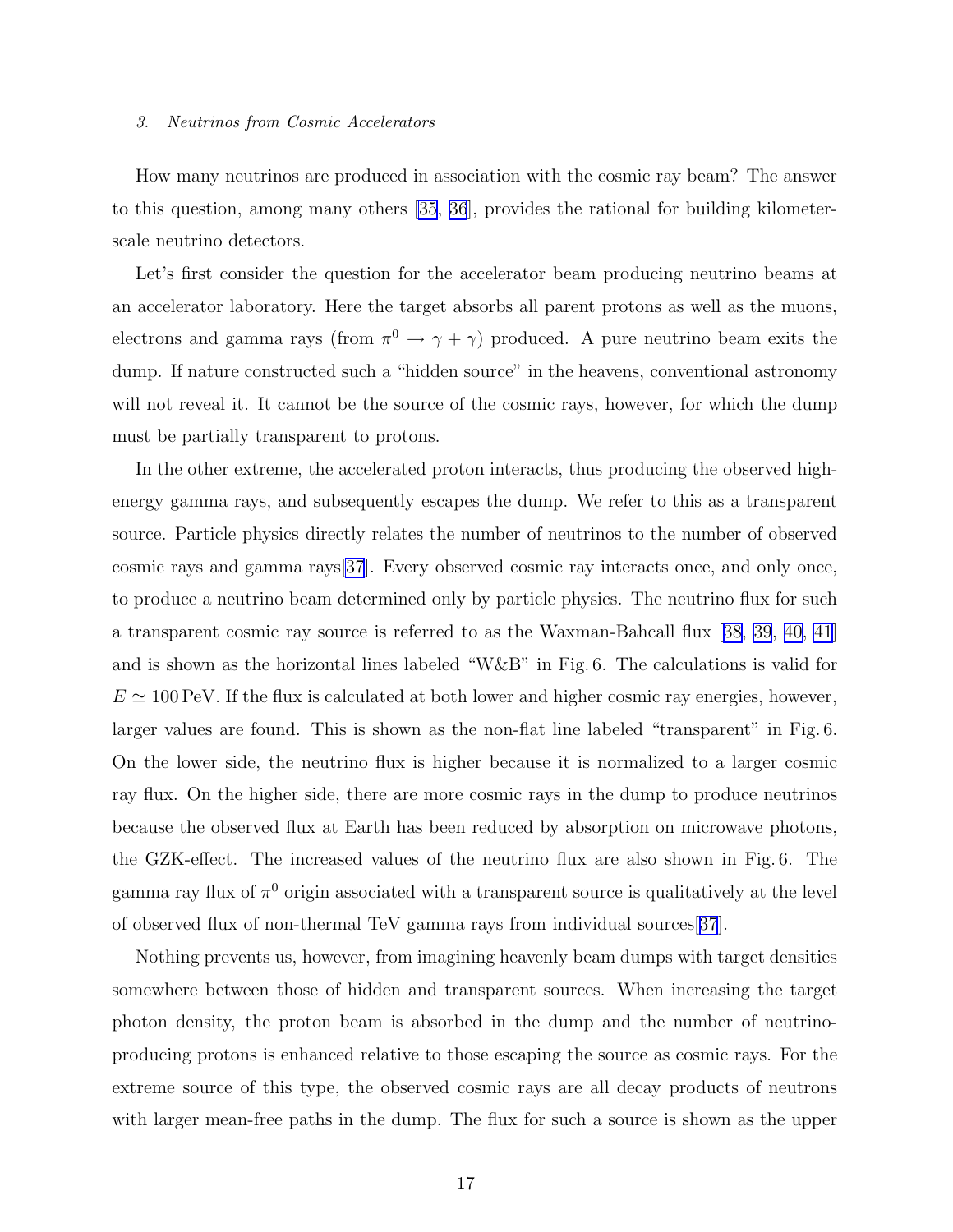<span id="page-17-0"></span>

FIG. 6: The neutrino flux from compact astrophysical accelerators. Shown is the range of possible neutrino fluxes associated with the the highest energy cosmic rays. The lower line, labeled "transparent", represents a source where each cosmic ray interacts only once before escaping the object. The upper line, labeled "obscured", represents an ideal neutrino source where all cosmic rays escape in the form of neutrons. Also shown is the ability of AMANDA and IceCube to test these models.

horizontal line in Fig. 6.

The above limits are derived from the fact that theorized neutrino sources do not overproduce cosmic rays. Similarly, observed gamma ray fluxes constrain potential neutrino sources because for every parent charged pion  $(\pi^{\pm} \to l^{\pm} + \nu)$ , a neutral pion and two gamma rays  $(\pi^0 \to \gamma + \gamma)$  are produced. The electromagnetic energy associated with the decay of neutral pions should not exceed observed astronomical fluxes. These calculations must take into account cascading of the electromagnetic flux in the background photon and magnetic fields. A simple argument relating high-energy photons and neutrinos produced by secondary pions can still be derived by relating their total energy and allowing for a steeper photon flux as a result of cascading. Identifying the photon fluxes with those of non-thermal TeV photons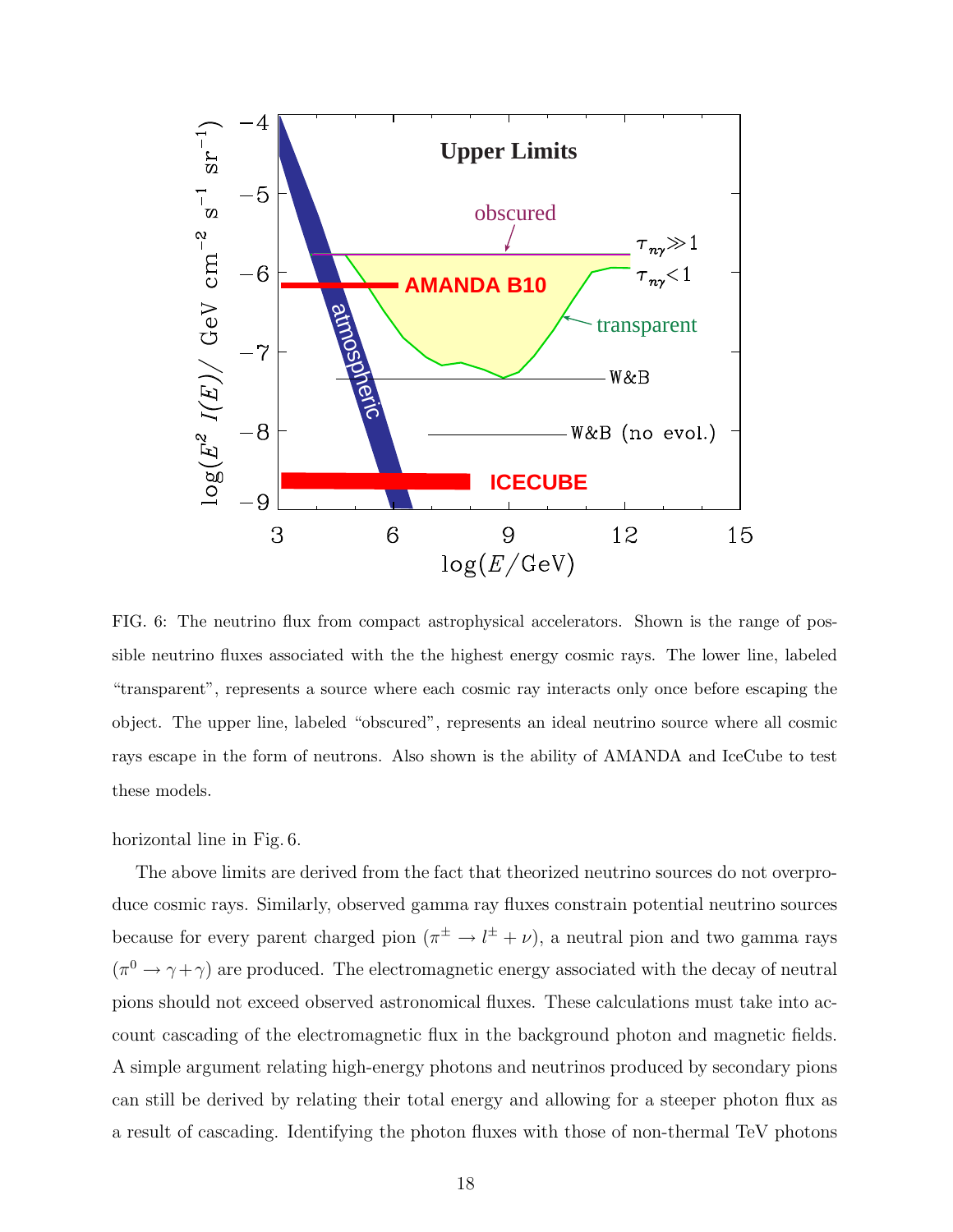emitted by supernova remnants and blazers, we predict neutrino fluxes at the same level as the Waxman-Bahcall flux. It is important to realize however that there is no evidence that these are the decay products of  $\pi^{0}$ 's. The sources of the cosmic rays have not been revealed by photon or proton astronomy [\[42](#page-72-0), [43](#page-72-0), [44](#page-72-0), [45\]](#page-72-0).

For neutrino detectors to succeed they must be sensitive to the range of fluxes covered in Fig. 6. The AMANDA detector has already entered the region of sensitivity and is eliminating specific models which predict the largest neutrino fluxes within the range of values allowed by general arguments. The IceCube detector, now under construction, is sensitive to the full range of beam dump models, whether generic as or modeled as active galaxies or gamma ray bursts. IceCube will reveal the sources of the cosmic rays or derive an upper limit that will qualitatively raise the bar for solving the cosmic ray puzzle. The situation could be nothing but desperate with the escape to top-down models being cut off by the accumulating evidence that the highest energy cosmic rays are not photons. In top-down models, decay products predominantly materialize as quarks and gluons that materialize as jets of neutrinos and photons and very few protons. We will return to top-down models at the end of this review.

# II. HIGH-ENERGY NEUTRINO TELESCOPES

#### A. Observing High-energy Neutrinos

Although details vary from experiment to experiment, high-energy neutrino telescopes consist of strings of photo-multiplier tubes (PMT) distributed throughout a natural Cerenkov medium such as water or ice. Typical spacing of PMT is 10-20 meters along a string with string spacing of 30-100 meters. Such experiments can observe neutrinos of different flavors over a wide range of energies by using a variety of methods:

• Muon neutrinos that interact via charged current interactions produce a muon (along with a visible hadronic shower if the neutrino is of sufficient energy). The muon travels through the medium producing Cerenkov radiation which is detected by an array of PMT. The timing, amplitude (number of Cerenkov photons) and topology of the PMT signals is used to reconstruct the muon's path. The muon energy threshold for such a reconstruction is typically in the range of 10-100 GeV.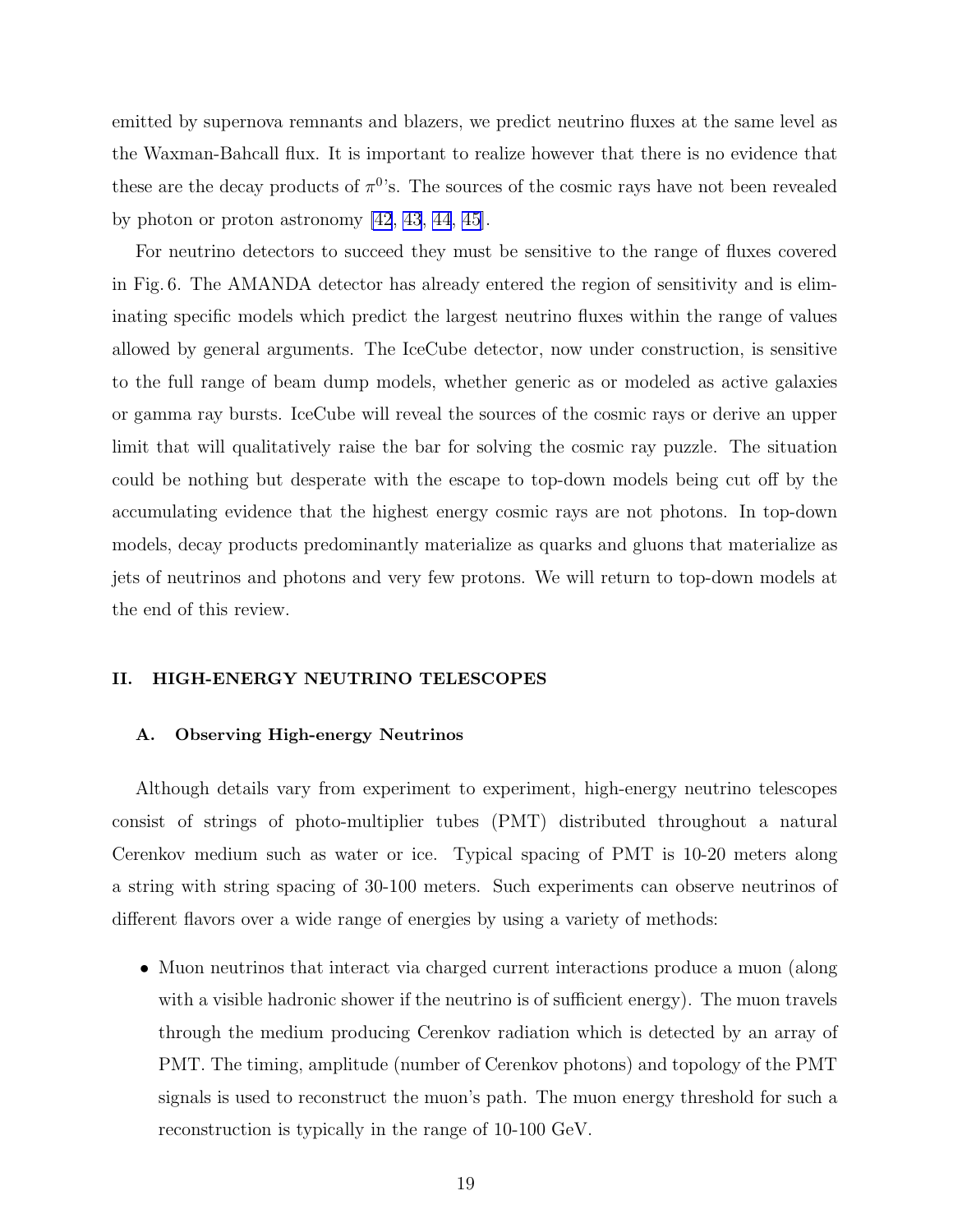<span id="page-19-0"></span>

FIG. 7: Although IceCube detects neutrinos of any flavor, at TeV-EeV energies, it can identify their flavor and measure their energy in the ranges shown. Filled areas: particle identification, energy, and angle. Shaded areas: energy and angle.

To be detected, a neutrino must interact via charged current and produce a muon with sufficient range to reach the detector. The probability of detection is therefore the product of the interaction probability (or the inverse interaction length  $\lambda_{\nu}^{-1} = n\sigma_{\nu}$ ) and the range of the muon  $R_{\mu}$ :

$$
P_{\nu \to \mu} \simeq n \sigma_{\nu} R_{\mu} \tag{11}
$$

where *n* is the number density of target nucleons,  $\sigma_{\nu}$  is the charged current interaction cross section [\[48\]](#page-72-0) and the range is  $R_{\mu} \simeq 5 \,\text{m}$  per GeV for low energy muons. The muon range is determined by catastrophic energy loss (brehmsstrahlung, pair production and deep inelastic scattering) for muons with energies exceeding  $\sim 500 \,\text{GeV}$  [\[46](#page-72-0), [47\]](#page-72-0).

• Muon, tau or electron neutrinos which interact via charged or neutral current interactions produce showers which can be observed when the interaction occurs within or close to the detector volume. Even the highest energy showers penetrate water or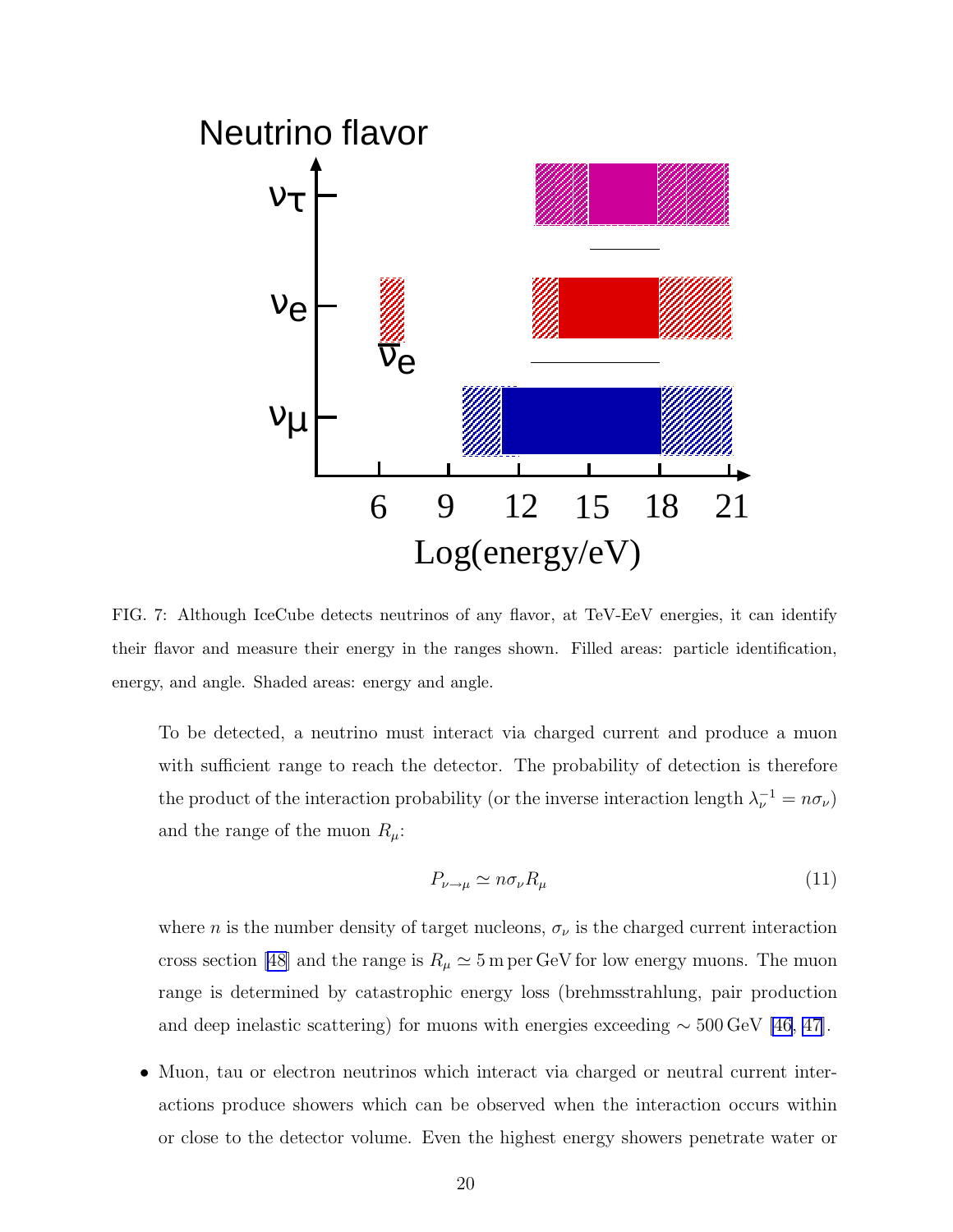ice less than 10 m, a distance short compared to the typical spacing of the PMT. The Cerenkov light emitted by shower particles, therefore, represents a point source of light as viewed by the array. The radius over which PMT signals are produced is 250 m for a 1 PeV shower; this radius grows or decreases by approximately 50 m with every decade of shower energy. The threshold for showers is generally higher than for muons which limits neutral current identification for lower energy neutrinos. The probability for a neutrino to interact within the detector's effective area and to generate a shower within its volume is approximately given by:

$$
P_{\nu \to \mu} \simeq n \sigma_{\nu} L \tag{12}
$$

where  $\sigma_{\nu}$  is the charged+neutral current interaction cross section, L is the length of the detector along the path of the neutrino and  $n$ , again, is the number density of target nucleons.

• Tau neutrinos are more difficult to detect but produce spectacular signatures at PeV energies. The identification of charged current tau neutrino events is made by observing one of two signatures: double bang events[[49](#page-73-0), [50, 51\]](#page-73-0) and lollypop events [\[52](#page-73-0), [53\]](#page-73-0). Double bang events occur when a tau lepton is produced along with a hadronic shower in a charged current interaction within the detector volume and the tau decays producing a electromagnetic or hadronic shower before exiting the detector (as shown in Fig. 8). Below a few PeV, the two showers cannot be distinguished. Lollypop events occur when only the second of the two showers of a double bang event occurs within the detector volume and a tau lepton track is identified entering the shower over several hundred meters. The incoming  $\tau$  can be clearly distinguished from a muon. A muon initiating a PeV shower would undergo observable catastrophic energylosses. Lollypop events are useful only at several PeV energies are above. Below this energy, tau tracks are not long enough to be identified.

A feature unique to tau neutrinos is that they are not depleted in number by absorption in the earth. Tau neutrinos which interact producing a tau lepton generate another tau neutrino when the tau lepton decays, thus only degrading the energy of the neutrino [\[54, 55, 56, 57\]](#page-73-0).

• Although MeV scale neutrinos are far below the energies required to identify individual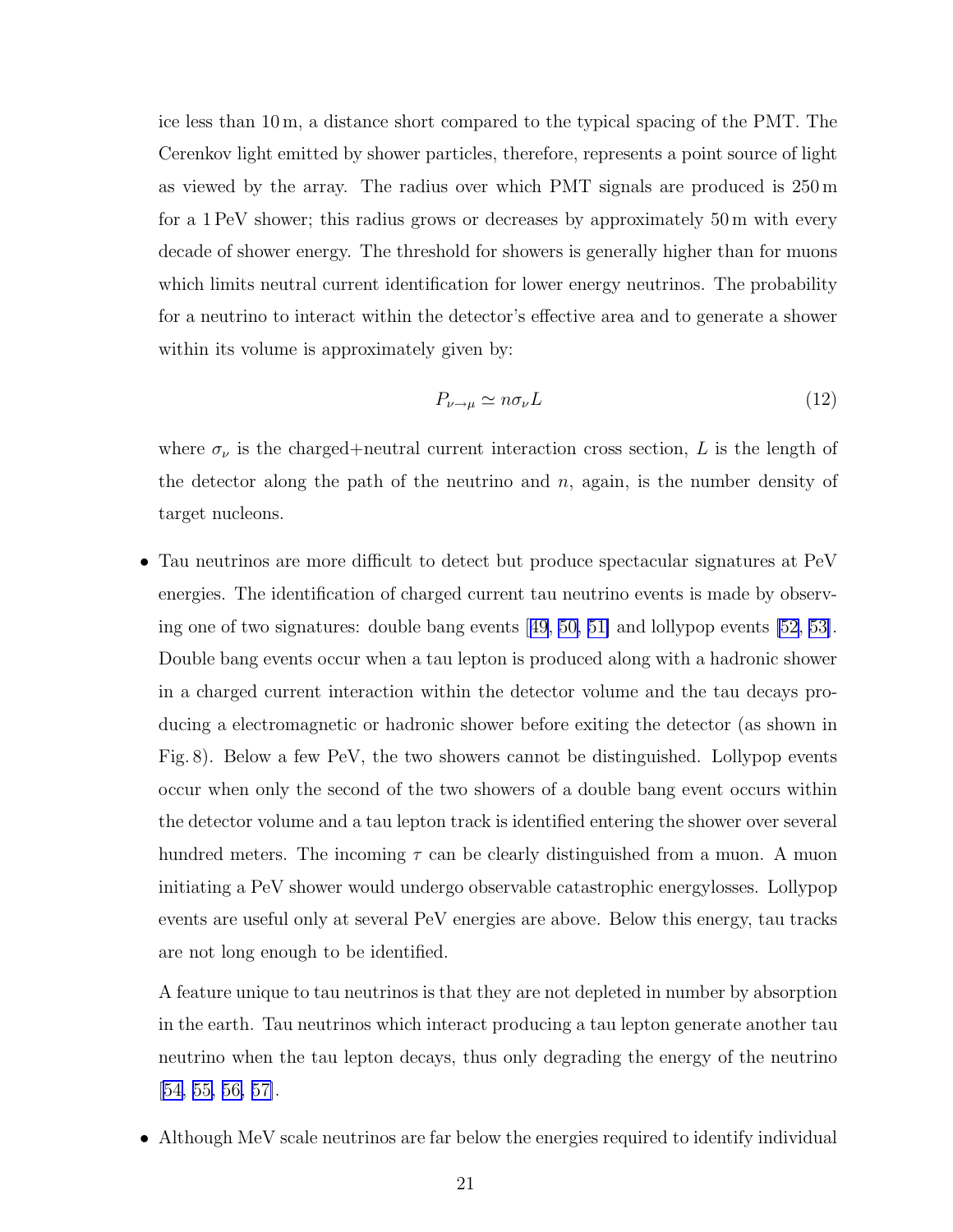events, large fluxes of MeV electron anti-neutrinos interacting via charged current could be detected by observing higher counting rates of individual PMT over a time window of several seconds. The enhancement rate in a single PMT will be buried in dark noise of that PMT. However, summing the signals from all PMT over a short time window can reveal significant excesses, for instance form a galactic supernova.

With these signatures, neutrino astronomy can study neutrinos from the MeV range to the highest known energies ( $\sim 10^{20} \text{eV}$ ).

#### B. Large Natural Cerenkov Detectors

A new window in astronomy is upon us as high-energy neutrino telescopes see first light[[58](#page-73-0)]. Although neutrino telescopes have multiple interdisciplinary science missions, the search for the sources of the highest-energy cosmic rays stands out because it most directly identifies the size of the detector required to do the science [\[46](#page-72-0), [47](#page-72-0)]. For guidance in estimating expected signals, one makes use of data covering the highest-energy cosmic rays in Fig. 2 and Fig. 3 as well as known sources of non-thermal, high-energy gamma rays. Estimates based on this information suggest that a kilometer-scale detector is needed to see neutrino signals as previously discussed.

The same conclusion is reached using specific models. Assume, for instance, that gamma ray bursts (GRB) are the cosmic accelerators of the highest-energy cosmic rays. One can calculate from textbook particle physics how many neutrinos are produced when the particle beam coexists with the observed MeV energy photons in the original fireball. We thus predict the observation of 10–100 neutrinos of PeV energy per year in a detector with a square kilometer effective area. GRB are an example of a generic beam dump associated with the highest energy cosmic rays. We will work through this example in some detail in later sections. In general, the potential scientific payoff of doing neutrino astronomy arises from the great penetrating power of neutrinos, which allows them to emerge from dense inner regions of energetic sources.

The strong scientific motivations for a large area, high-energy neutrino observatory lead to the formidable challenges of developing effective, reliable and affordable detector technology. Suggestions to use a large volume of deep ocean water for high-energy neutrino astronomy were made as early as the 1960s. Today, with the first observation of neutrinos in the Lake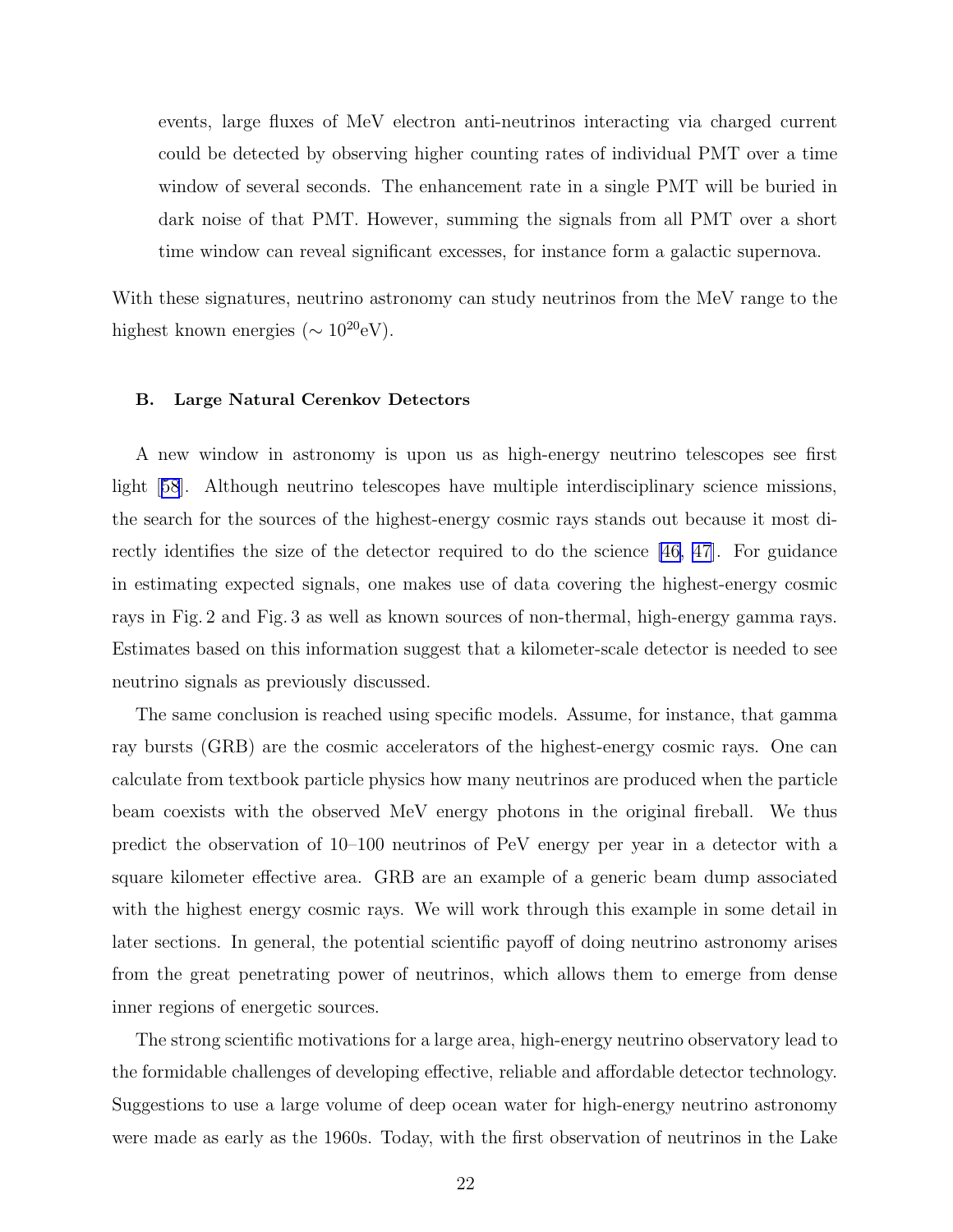<span id="page-22-0"></span>

FIG. 8: Simulation of an ultra high-energy tau lepton generated by the interaction of a 10 PeV tau neutrino (first shower), followed by the decay of the secondary tau lepton (second shower). The shading represents the time sequence of the hits. The size of the dots corresponds to the number of photons detected by the individual photomultipliers.

Baikal and the South Pole neutrino telescopes, there is optimism that the technological challenges of building neutrino telescopes have been met.

Launched by the bold decision of the DUMAND collaboration to construct such an in-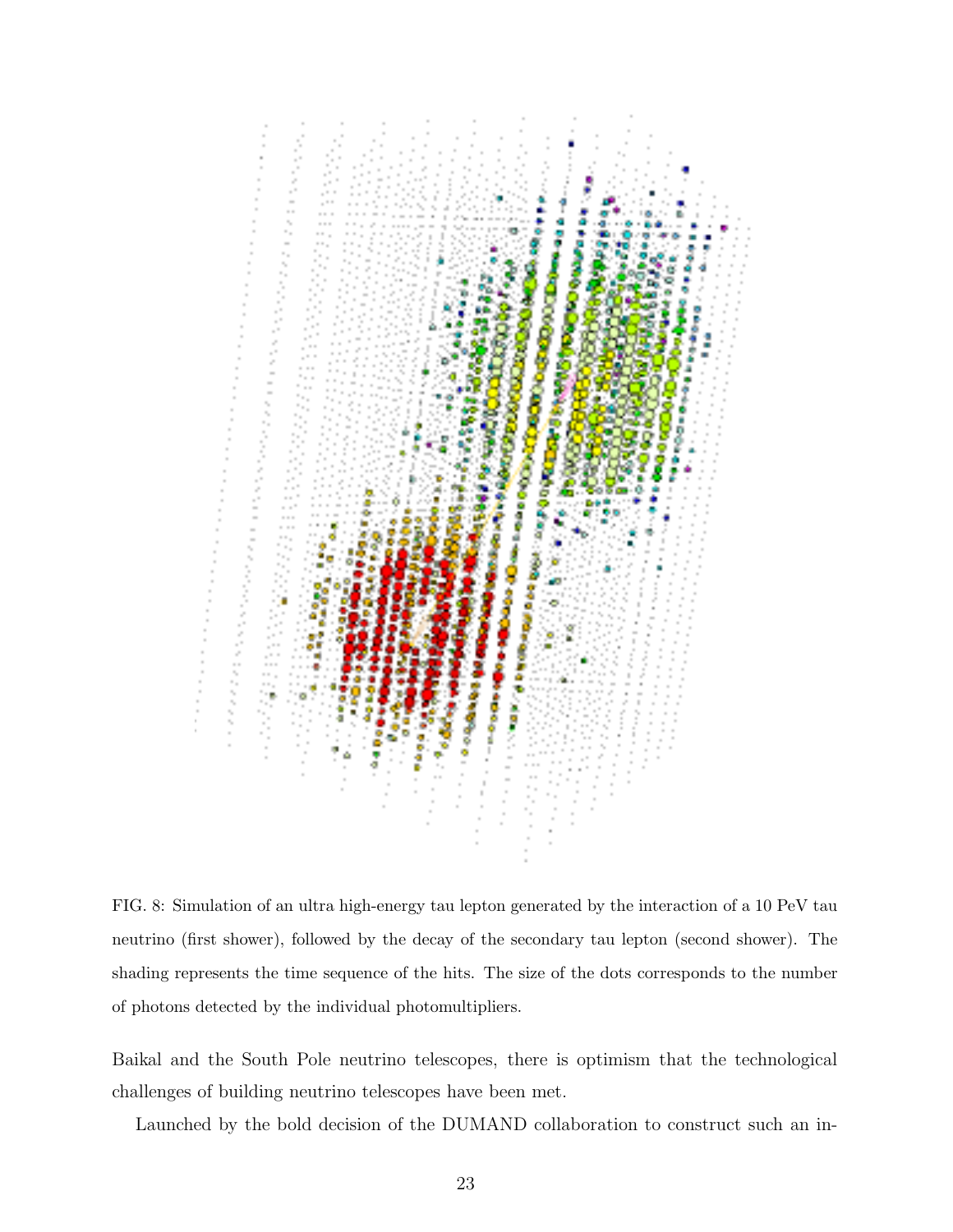<span id="page-23-0"></span>

FIG. 9: The arrival times of the Cerenkov photons in 6 optical sensors determine the direction of the muon track.

strument, the first generation of neutrino telescopes is designed to reach a large telescope area and detection volume for a neutrino threshold of order 10 GeV [\[59](#page-73-0), [60](#page-73-0), [61\]](#page-73-0). This relatively low threshold permits calibration of the novel instrumentation on the known flux of atmospheric neutrinos. The architecture is optimized for reconstructing the Cerenkov light front radiated by an up-going, neutrino-induced muon. Up-going muons must be identified in a background of down-going, cosmic ray muons which are more than  $10<sup>5</sup>$  times more frequent for a depth of ∼1–2 kilometers. The earth is used as a filter to screen out the background of down-going cosmic ray muons. This makes neutrino detection possible over the hemisphere of sky faced by the bottom of the detector.

The optical requirements on the detector medium are severe. A large absorption length is needed because it determines the required spacing of the optical sensors and, to a significant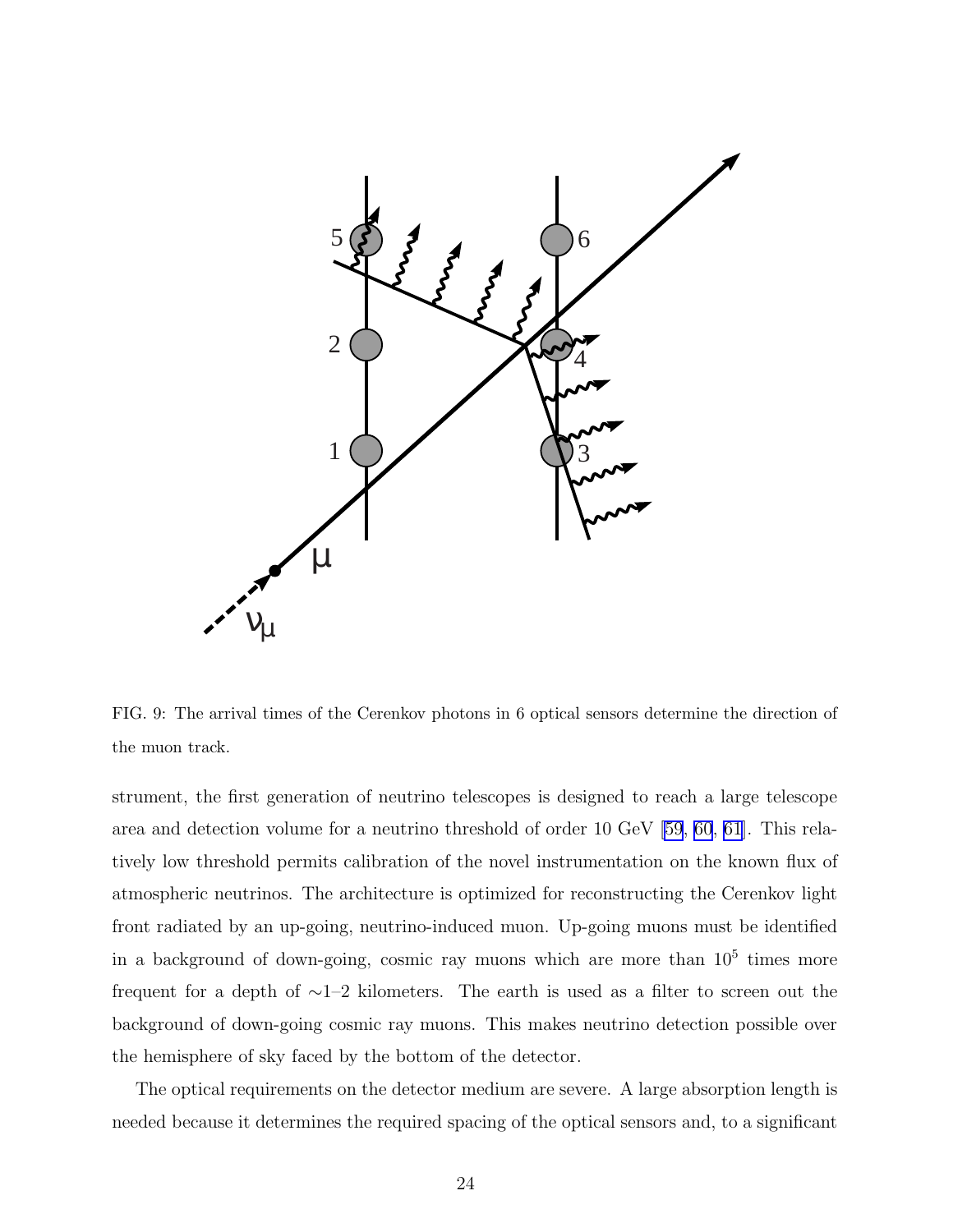extent, the cost of the detector. A long scattering length is needed to preserve the geometry of the Cerenkov pattern. Nature has been kind and offered ice and water as natural Cerenkov media. Their optical properties are, in fact, complementary. Water and ice have similar attenuation length, with the roles of scattering and absorption reversed. Optics seems, at present, to drive the evolution of ice and water detectors in predictable directions: towards very large telescope area in ice exploiting the long absorption length, and towards lower threshold and good muon track reconstruction in water exploiting the long scattering length.

#### *1. Baikal, ANTARES, Nestor and NEMO: Northern Water*

Whereas the science is compelling, we now turn to the challenge of developing effective detector technology. With the termination of the pioneering DUMAND experiment, the efforts in water are, at present, spearheaded by the Baikal experiment [\[62, 63, 64, 65\]](#page-73-0). The Baikal Neutrino Telescope is deployed in Lake Baikal, Siberia, 3.6 km from shore at a depth of 1.1 km. An umbrella-like frame holds 8 strings, each instrumented with 24 pairs of 37-cm diameter *QUASAR* photomultiplier tubes. Two PMT are required to trigger in coincidence in order to suppress the large background rates produced by natural radioactivity and bioluminescence in individual PMT. Operating with 144 optical modules (OM) since April 1997, the *NT-200* detector was completed in April 1998 with 192 OM. Due to unstable electronics only ∼ 60 channels took data during 1998. Nevertheless 35 neutrino-induced upgoing muons were identified in the first 234 live days of data; see Fig. 10 for a 70 day sample. The neutrino events are isolated from the cosmic ray muon background by imposing a restriction on the chi-square of the fit of measured photon arrival times and amplitudes to a Cherenkov cone, and by requiring consistency between the reconstructed trajectory and the spatial locations of the OMs reporting signals. In order to guarantee a minimum lever arm for track fitting, they only consider events with a projection of the most distant channels on the track larger than 35 meters. This does, of course, result in a higher energy threshold. Agreement with the expected atmospheric neutrino flux of 31 events shows that the Baikal detector is understood. Stability and performance of the detector have improved in 1999 and 2000 data taking [\[65\]](#page-73-0).

The Baikal site is competitive with deep oceans, although the smaller absorption length of Cerenkov light in lake water requires a somewhat denser spacing of the OMs. This does,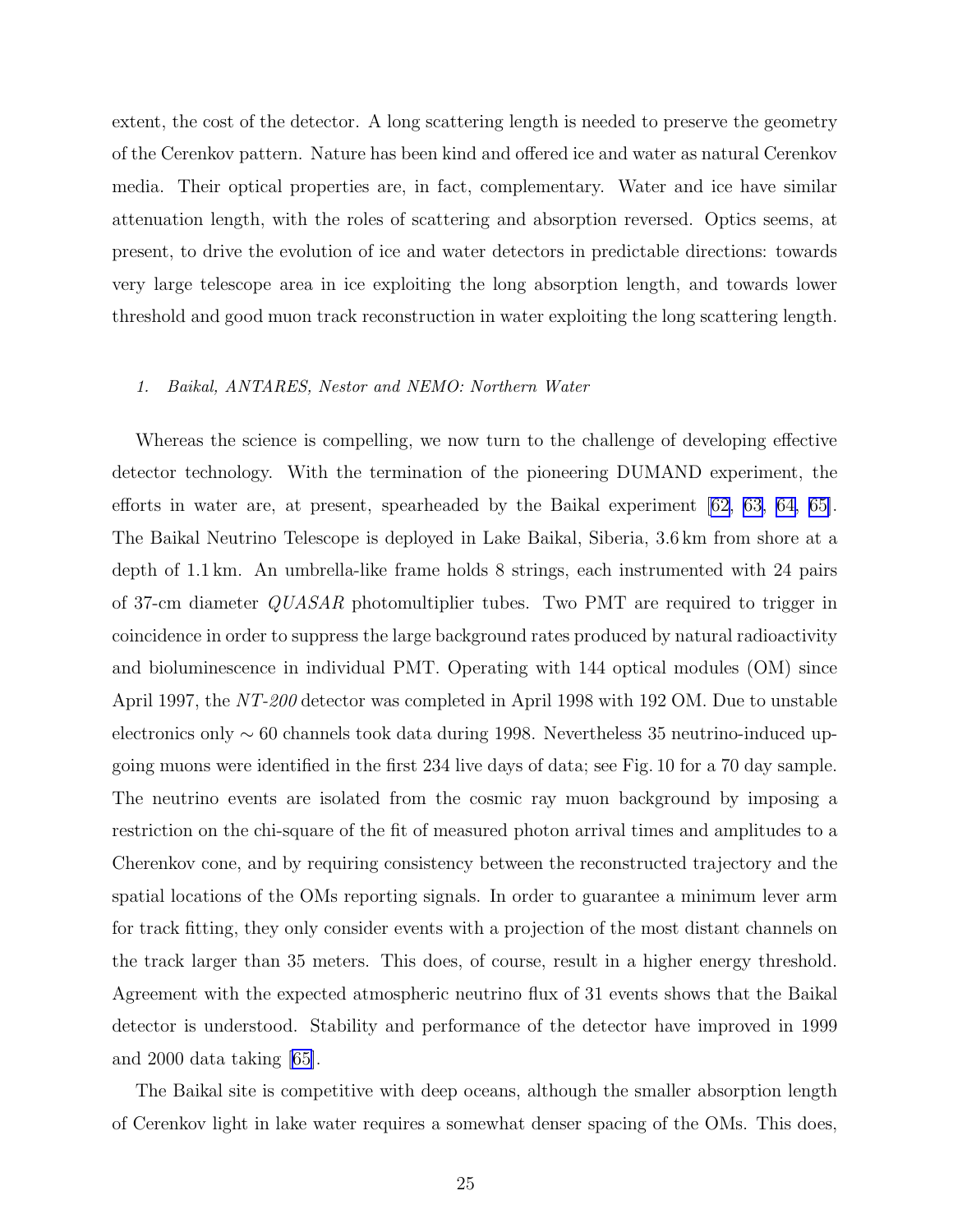<span id="page-25-0"></span>

FIG. 10: Angular distribution of muon tracks in the Lake Baikal experiment after the cuts described in the text.

however, result in a lower threshold which is a definite advantage, for instance for oscillation measurements and WIMP searches. They have shown that their shallow depth of 1 kilometer does not represent a serious drawback. A significant advantage is that the site has a seasonal ice cover which allows reliable and inexpensive deployment and repair of detector elements.

In the following years, *NT-200* will be operated as a neutrino telescope with an effective area between  $10^3$  and  $5 \times 10^3$  m<sup>2</sup>, depending on energy. Presumably too small to detect neutrinos from extraterrestrial sources, *NT-200* will serve as the prototype for a larger telescope. For instance, with 2000 OMs, a threshold of 10 to 20 GeV and an effective area of  $5 \times 10^4$  to  $10^5 \,\mathrm{m}^2$ , an expanded Baikal telescope could fill the gap between present underground detectors and planned high threshold detectors of cubic kilometer size. Its key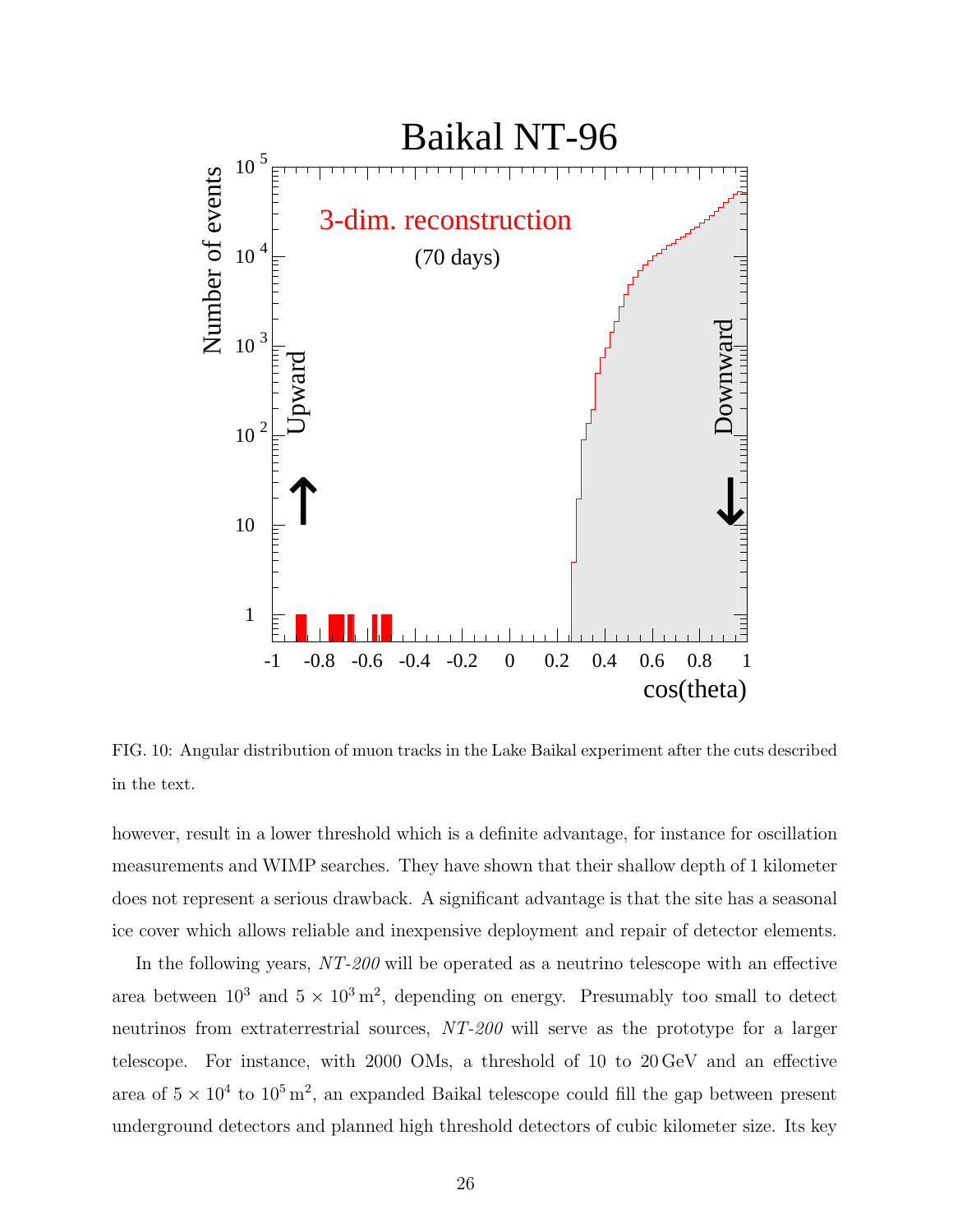advantage would be low energy threshold.

The Baikal experiment represents a proof of concept for future deep ocean projects that have the advantage of larger depth and optically superior water. Their challenge is to find reliable and affordable solutions to a variety of technological challenges for deploying a deep underwater detector. Several groups are confronting the problem; both NESTOR and ANTARES are developing rather different detector concepts in the Mediterranean.

The NESTOR collaboration[[66, 67, 68](#page-73-0)], as part of a series of ongoing technology tests, is testing the umbrella structure which will hold the OMs. They have already deployed two aluminum "floors", 34 m in diameter, to a depth of 2600 m. Mechanical robustness was demonstrated by towing the structure, submerged below 2000 m, from shore to the site and back. These tests should soon be repeated with two fully instrumented floors. The cable connecting the instrument to the counting house on shore has been deployed. The final detector will consist of a tower of 12 six-legged floors vertically separated by 30 m. Each floor contains 14 OMs with four times the photocathode area of the commercial 8 inch photomultipliers used by AMANDA and ANTARES.

The detector concept is patterned along the Baikal design. The symmetric up/down orientation of the OMs will result in uniform angular acceptance and the relatively close spacings will result in a low energy threshold. NESTOR does have the advantage of a superb site off the coast of Southern Greece, possibly the best in the Mediterranean. The detector can be deployed below 3.5 km relatively close to shore. With the attenuation length peaking at 55 m near 470 nm, the site is optically similar to that of the best deep water sites investigated for neutrino astronomy.

The ANTARES collaboration[[69, 70, 71](#page-73-0)] is currently constructing a neutrino telescope at a 2400 m deep Mediterranean site off Toulon, France. The site is a trade-off between acceptable optical properties of the water and easy access to ocean technology. Their detector concept requires remotely operated vehicles for making underwater connections. Results on water quality are very encouraging with an absorption length of 40 m at 467 nm and 20 m at 375 nm, and a scattering length exceeding 100 m at both wavelengths. Random noise, exceeding 50 khz per OM, is eliminated by requiring coincidences between neighboring OMs, as is done in the Lake Baikal design. Unlike other water experiments, they will point all photomultipliers sideways or down in order to avoid the effects of biofouling. The problem is significant at the Toulon site, but only affects the upper pole region of the OM. Relatively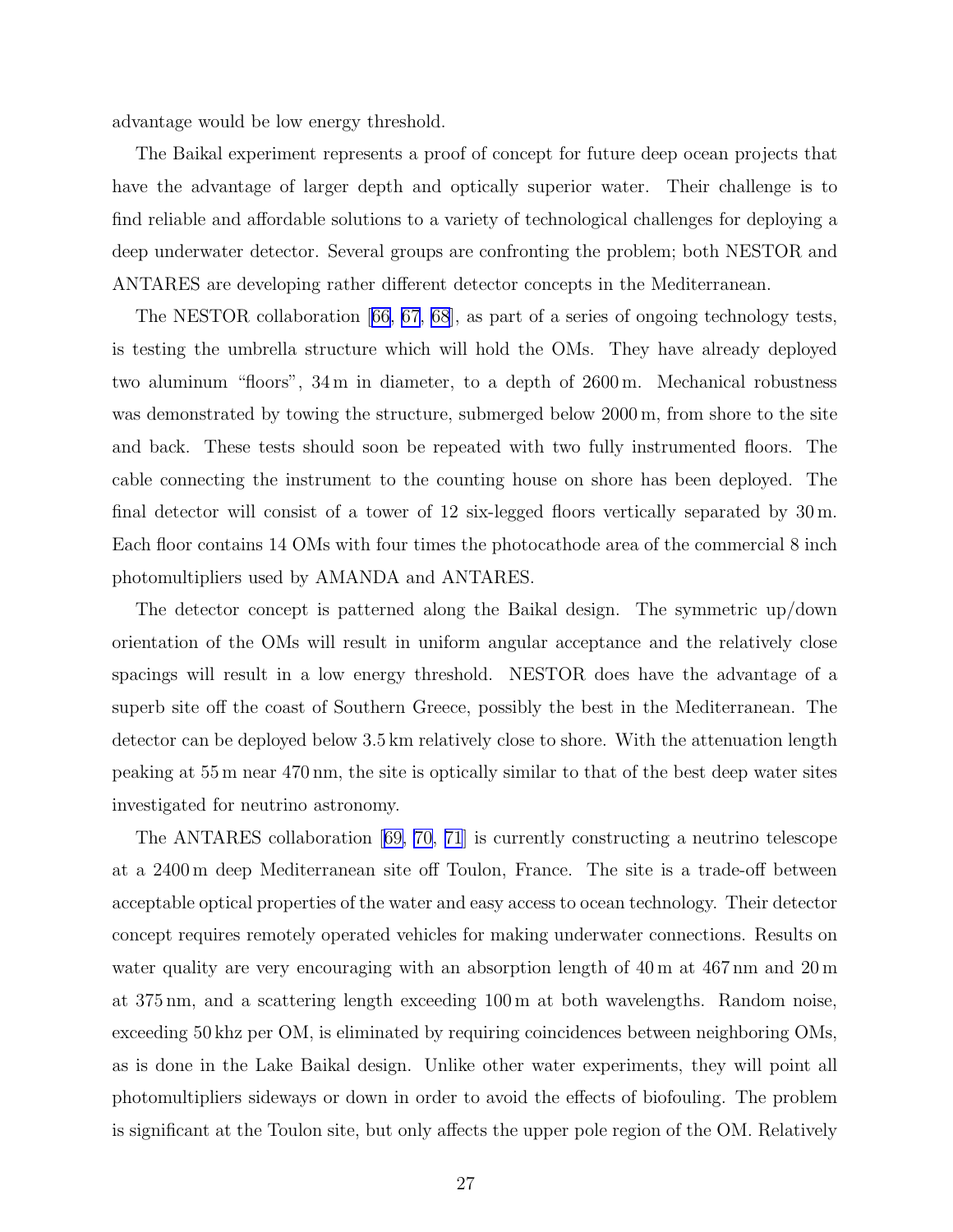weak intensity and long duration bioluminescence results in an acceptable deadtime of the detector. They have demonstrated their capability to deploy and retrieve a string, and have reconstructed down-going muons with 8 OMs deployed on the test string.

The ANTARES detector will consist of 13 strings, each equipped with 30 stories and 3 PMT per story. This detector will have an area of about  $3 \times 10^4 \,\mathrm{m}^2$  for 1 TeV muons  $-$  similar to AMANDA-II  $-$  and is planned to be fully deployed by the end of 2004. The electro-optical cable linking the underwater site to the shore was successfully deployed in October 2001.

NEMO, a new R&D initiative based in Catania, Sicily has been mapping Mediterranean sites, studying mechanical structures and low power electronics. One hopes that with a successful pioneering neutrino detector of  $10^{-3}$  km<sup>3</sup> in Lake Baikal and a forthcoming  $10^{-2}$  km<sup>3</sup> detector near Toulon, the Mediterranean effort will converge on a 10<sup>−</sup><sup>1</sup> km<sup>3</sup> detector, possibly at the NESTOR site[[72](#page-73-0), [73\]](#page-74-0). For neutrino astronomy to become a viable science, several projects will have to succeed in addition to AMANDA. Astronomy, whether in the optical or in any other wave-band, thrives on a diversity of complementary instruments, not on "a single best instrument".

#### *2. AMANDA: Southern Ice*

Construction of the first-generation AMANDA-B10 detector [\[74, 75](#page-74-0), [76](#page-74-0), [77](#page-74-0), [78\]](#page-74-0) was completed in the austral summer 96–97. It consists of 302 optical modules deployed at a depth of 1500–2000 m; see Fig. 11. Here the optical modules consist of 8-inch photomultiplier tubes and are controlled by passive electronics. Each is connected to the surface by a cable that transmits the high voltage as well as the anode current of a triggered photomultiplier. The instrumented volume and the effective telescope area of this instrument matches those of the ultimate DUMAND Octagon detector which, unfortunately, could not be completed.

Depending on depth, the absorption length of blue and UV light in the ice varies between 85 and 225 meters. The effective scattering length, which combines the mean-free path  $\lambda$ withthe average scattering angle  $\theta$  as  $\frac{\lambda}{(1-\langle cos\theta \rangle)}$ , varies from 15 to 40 meters [[79](#page-74-0)]. Because the absorption length of light in the ice is very long and the scattering length relatively short, many photons are delayed by scattering. In order to reconstruct the muon track, maximum likelihood methods are used, which take into account the scattering and absorption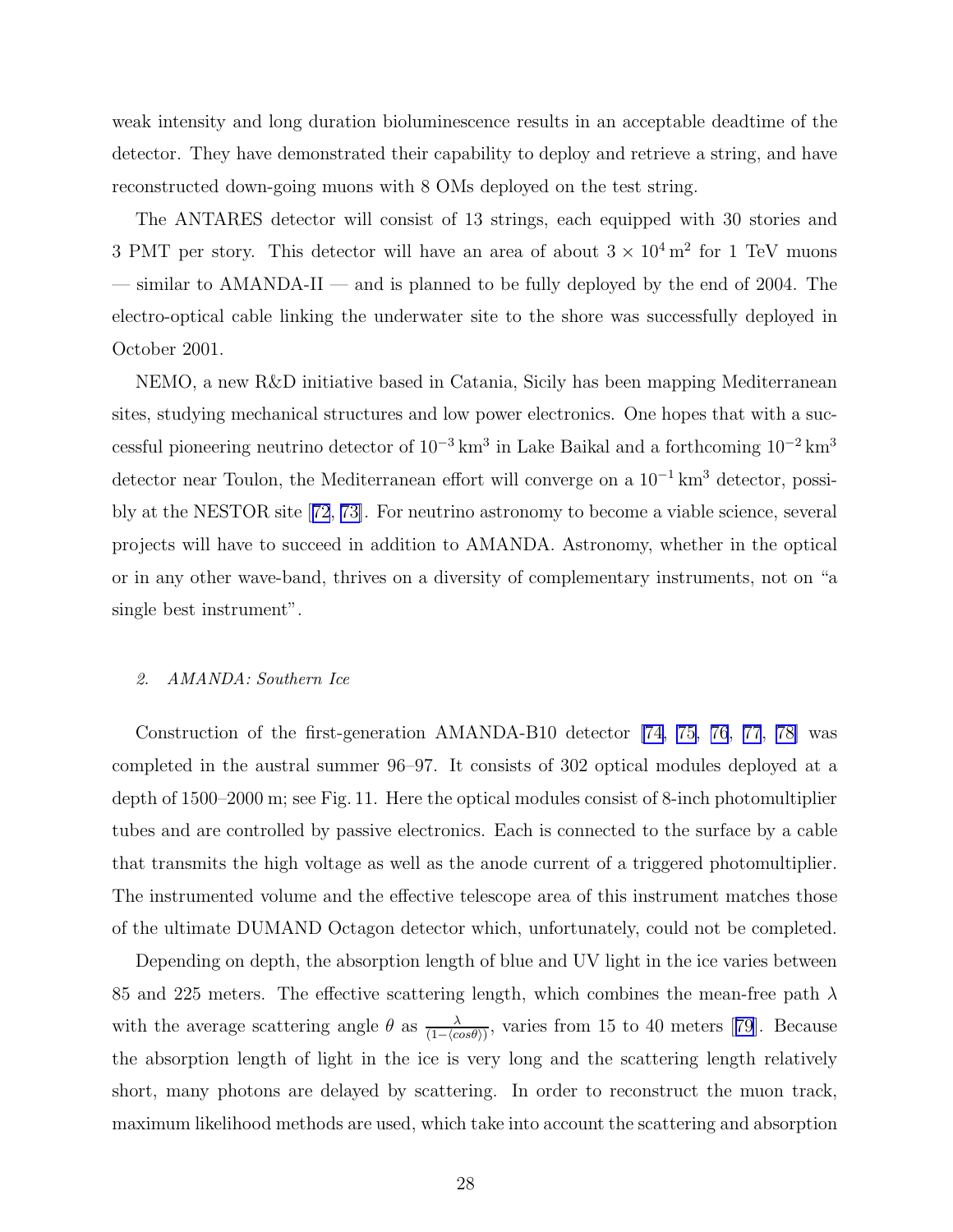

FIG. 11: The AMANDA detector and a schematic diagram of an optical module. Each dot represents an optical module. The modules are separated by 20 meters in the inner strings 1-4, and by 10 meters in the outer strings 5-10.

of photons as determined from calibration measurements [\[74\]](#page-74-0). A Bayesian formulation of the likelihood [\[80](#page-74-0)], which accounts for the much larger rate of down-going cosmic-ray muon tracks relative to up-going signal, has been particularly effective in decreasing the chance for a down-going muon to be misreconstructed as up-going.

Other types of events that might appear to be up-going muons must also be considered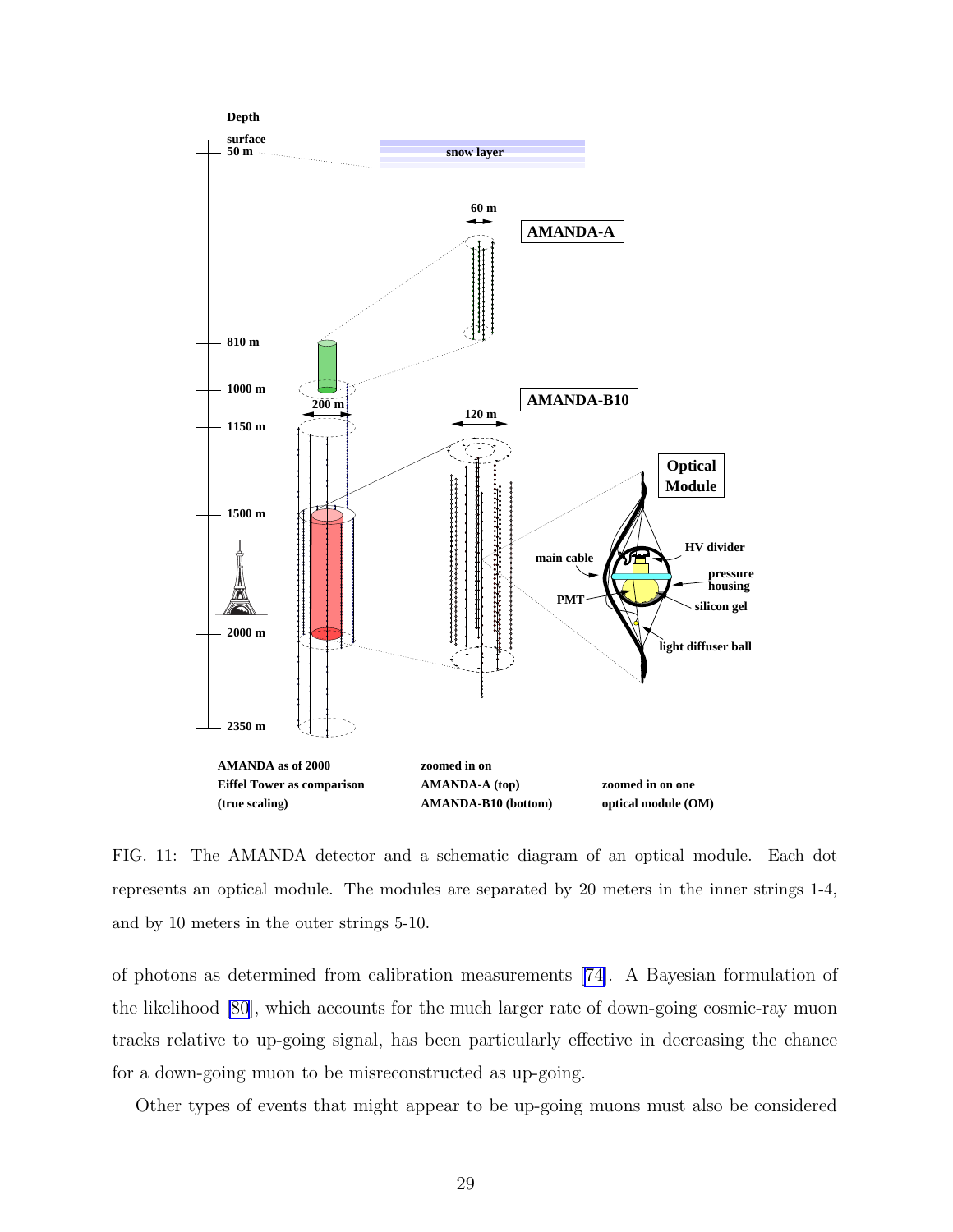and eliminated. Rare cases, such as muons which undergo catastrophic energy loss, for instance through bremsstrahlung, or that are coincident with other muons, must be investigated. To this end, a series of requirements or quality criteria, based on the characteristic time and spatial pattern of photons associated with a muon track and the response of the detector, are applied to all events that, in the first analysis, appear to be up-going muons. For example, an event which has a large number of optical modules hit by photons unscattered (relative to the expected Cerenkov times of the reconstructed track) has a high quality. By making these requirements (or "cuts") increasingly selective, they eliminate more of the background of false up-going events while still retaining a significant fraction of the true upgoing muons, i.e., the neutrino signal. Two different and independent analyses of the same data covering 138 days of observation in 1997 have been undertaken. These analyses yielded comparable numbers of up-going muons (153 in analysis A, 188 in analysis B). Comparison of these results with their respective Monte Carlo simulations shows that they are consistent with each other in terms of the numbers of events, the number of events in common, and, as discussed below, the expected properties of atmospheric neutrinos.

In Fig. 12, from analysis A, the experimental events are compared to simulations of background and signal as a function of the (identical) quality requirements placed on the three types of events: experimental data, simulated up-going muons from atmospheric neutrinos, and a simulated background of down-going cosmic ray muons. For simplicity in presentation, the levels of the individual types of cuts have been combined into a single parameter representing the overall event quality, and the comparison is made in the form of ratios. Fig. 12 shows events for which the quality level is 4 and higher. As the quality level is increased further, the ratios of simulated background to experimental data and experimental data to simulated signal both continue their rapid decrease, the former toward zero and the latter toward unity. Over the same range, the ratio of experimental data to the simulated sum of background and signal remains near unity. At an event quality of 6.9 there are 153 events in the sample of experimental data and the ratio to predicted signal is 0.7. The conclusions are that (1) the quality requirements have reduced the events from misreconstructed down-going muons in the experimental data to a negligible fraction of the signal and that (2) the experimental data behave in the same way as the simulated atmospheric neutrino signal for events that pass the stringent cuts. They estimate that the remaining signal is contaminated by instrumental background at  $15 \pm 7$  percent.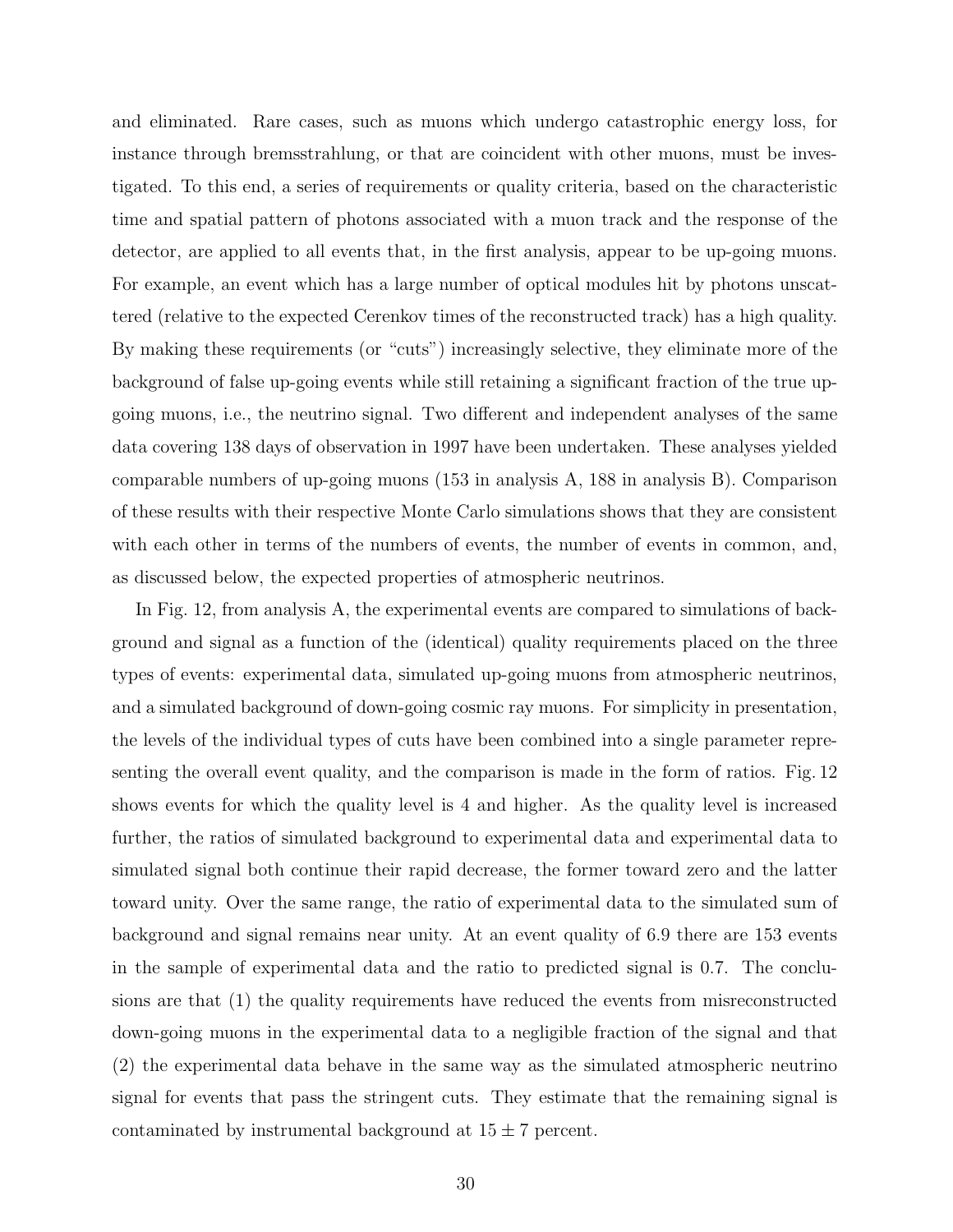

FIG. 12: Reconstructed muon events in AMANDA-B10 are compared to simulations of background cosmic ray muons (BG MC) and simulations of atmospheric neutrinos (Signal MC atm  $\nu$ ) as a function of "event quality", a variable indicating the severity of the cuts designed to enhance the signal. Note that the comparison is made in the form of ratios.

The estimated uncertainty on the number of events predicted by the signal Monte Carlo simulation (which includes uncertainties in the high-energy atmospheric neutrino flux, the sensitivity of the optical modules, and the precise optical properties of the ice) is  $+40\%$ to −50%. The observed ratio of experiment to simulation (0.7) and the expectation (1.0) therefore agree within errors.

The shape of the zenith angle distribution from analysis B is compared to a simulation of the atmospheric neutrino signal in Fig. 13 in which the two distributions have been normalized to each other. The variation of the measured rate with zenith angle is reproduced by simulation to within the statistical uncertainty. Note that the tall geometry of the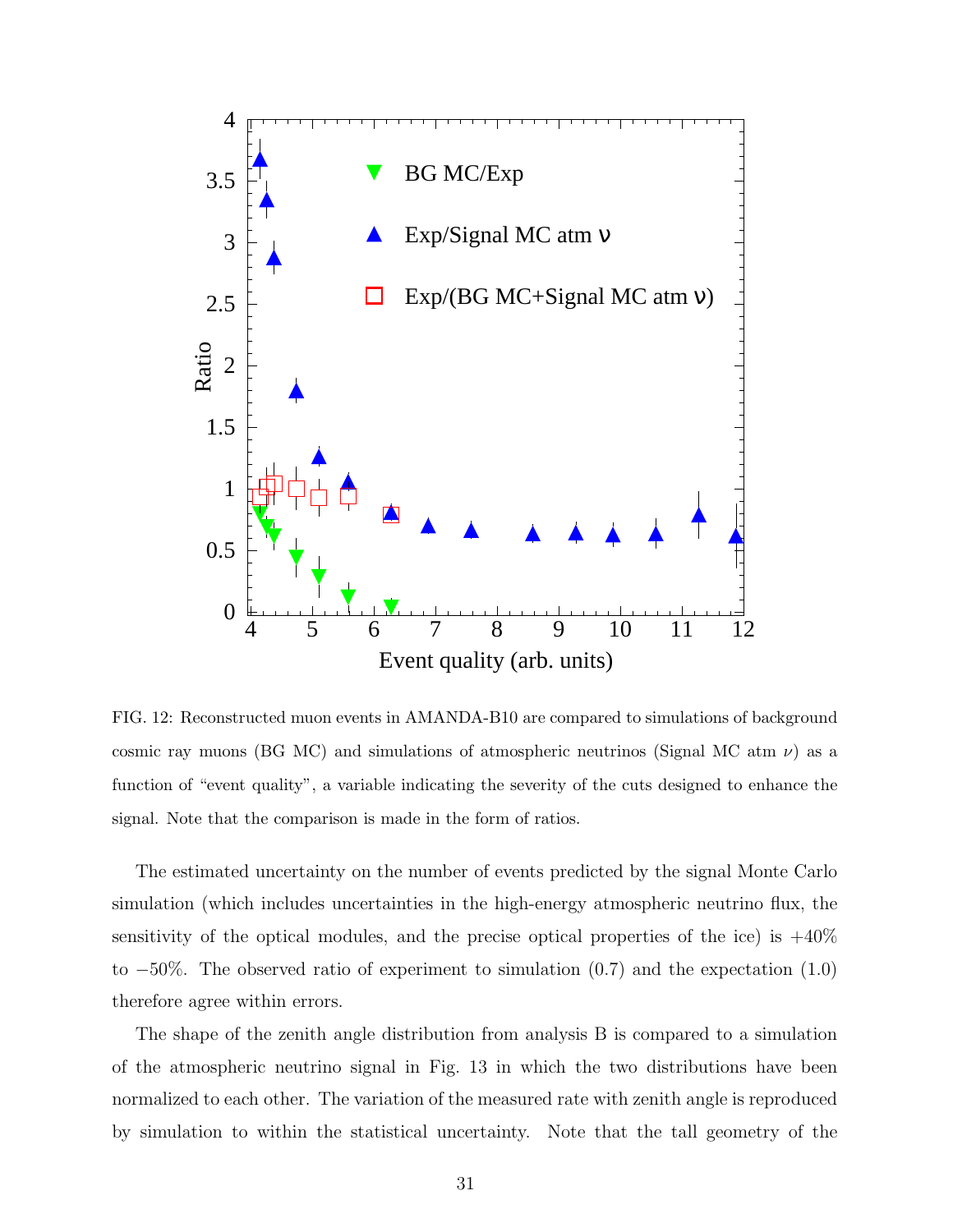

FIG. 13: Reconstructed zenith angle distribution for AMANDA-B10. The points mark the data and the shaded boxes a simulation of atmospheric neutrino events. The widths of the boxes indicate the error bars. The overall normalization of the simulation has been adjusted to match the data.

detector strongly influences the dependence on zenith angle in favor of more vertical muons.

Estimates of the energies of the up-going muons (based on simulations of the number of optical modules that participate in an event) indicate that the energies of these muons are in the range from 100 GeV to  $\sim 1$  TeV. This is consistent with their atmospheric neutrino origin.

The agreement between simulation and experiment shown in Fig. 12 and 13, taken together with other comparisons of measured and simulated events, leads us to conclude that the up-going muon events observed by AMANDA are produced mainly by atmospheric neutrinos.

The arrival directions of the neutrinos observed in both analyses are shown in Fig. 14.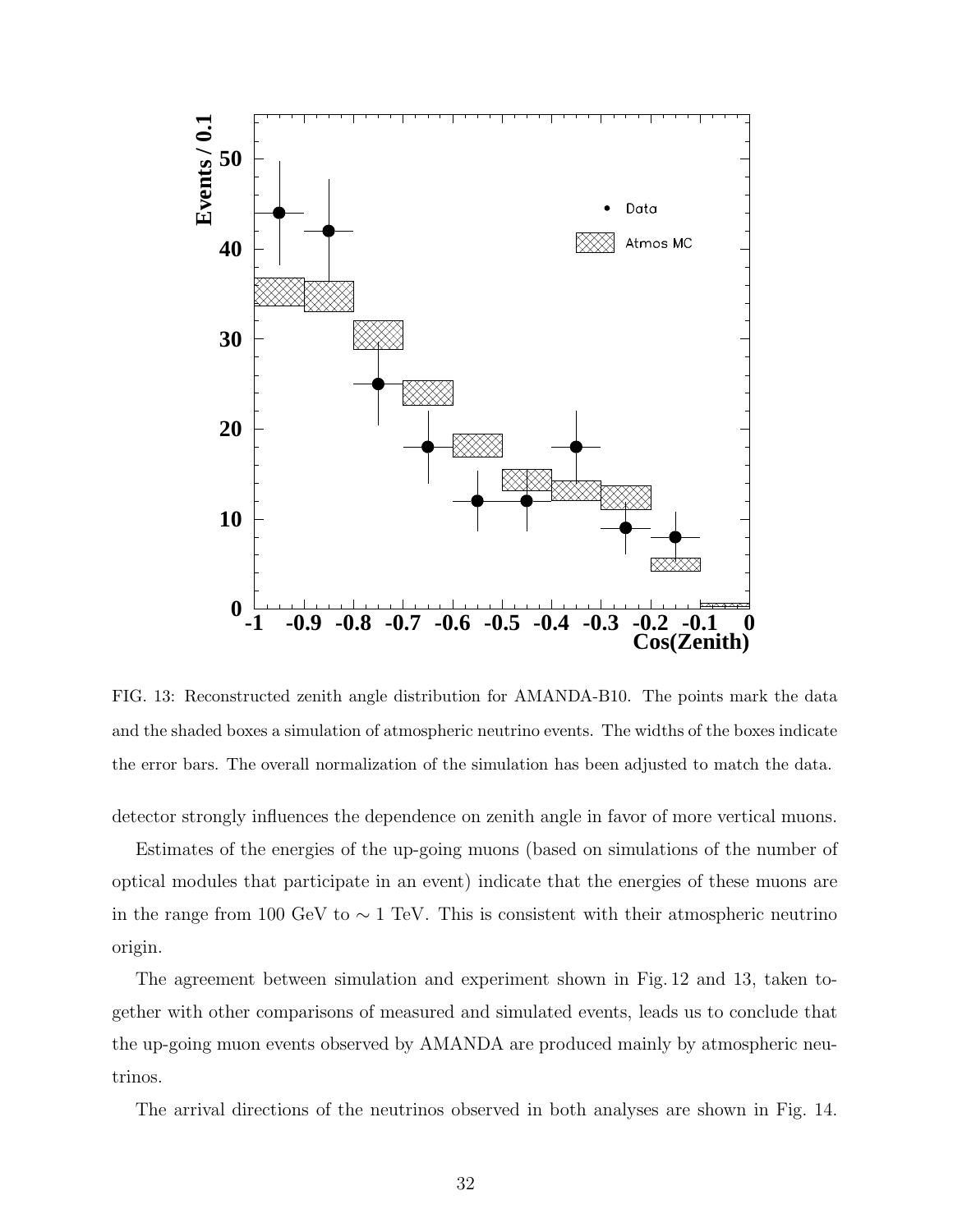<span id="page-32-0"></span>

FIG. 14: Distribution in declination and right ascention of the up-going AMANDA-B10 events on the sky.

A statistical analysis indicates no evidence for point sources in this sample. An estimate of the energies of the up-going muons indicates that all events have energies consistent with an atmospheric neutrino origin. This corresponds to a level of sensitivity to a diffuse flux of high-energy extra-terrestrial neutrinos of order  $dN/dE_{\nu} = 10^{-6} E_{\nu}^{-2} \text{ cm}^{-2} \text{ s}^{-1} \text{ sr}^{-1} \text{ GeV}^{-1}$ , assumingan  $E^{-2}$  spectrum [[81\]](#page-74-0). This upper limit excludes a variety of theoretical models which assume the hadronic origin of TeV photons from active galaxies and blazars. Searches for neutrinos from gamma ray bursts, magnetic monopoles, and for a cold dark matter signal from the center of the Earth yield limits comparable to or better than those from smaller underground neutrino detectors that have operated for a much longer period.

Data are being taken now with the larger array, AMANDA-II consisting of an additional 480 OMs.

#### *3. IceCube: A Kilometer-Scale Neutrino Observatory*

The IceCube project[[82](#page-74-0), [83](#page-74-0)] at the South Pole is a logical extension of the research and development work performed over the past several years by the AMANDA Collaboration. The optimized design for IceCube is an array of 4800 photomultiplier tubes each enclosed in a transparent pressure sphere to comprise an optical module similar to those in AMANDA. In the IceCube design, 80 strings are regularly spaced by 125 m over an area of approximately one square kilometer, with OMs at depths from 1.4 to 2.4 km below the surface. Each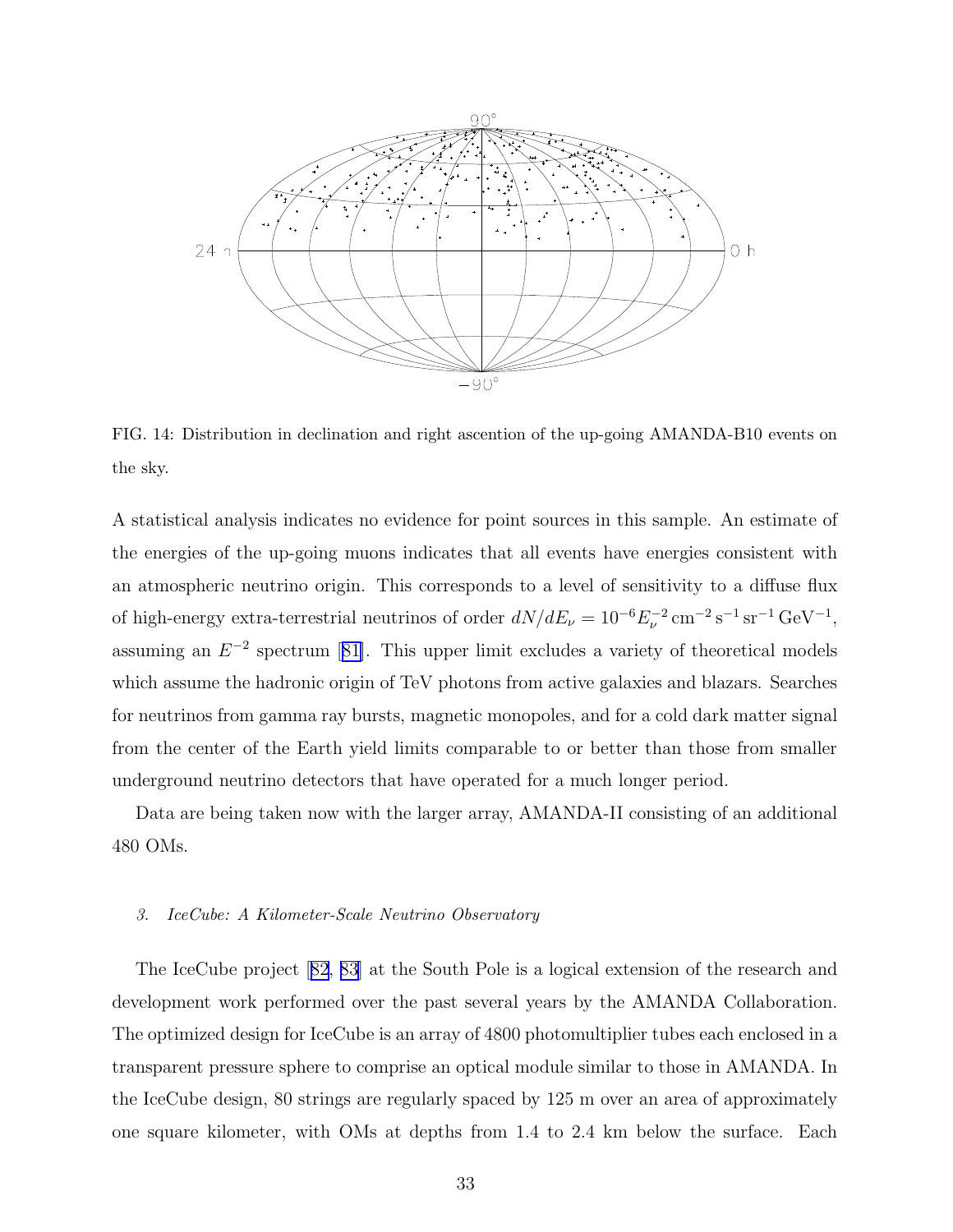string consists of OMs connected electrically and mechanically to a long cable which brings OM signals to the surface. The array is deployed one string at a time. For each string, a enhanced hot-water drill melts a hole in the ice to a depth of about 2.4 km in less than 2 days. The drill is then removed from the hole and a string with 60 OMs vertically spaced by 17 m is deployed before the water re-freezes. The signal cables from all the strings are brought to a central location which houses the data acquisition electronics, other electronics, and computing equipment.

Each OM contains a 10 inch PMT that detects individual photons of Cerenkov light generated in the optically clear ice by muons and electrons moving with velocities near the speed of light.

Background events are mainly down-going muons from cosmic ray interactions in the atmosphere above the detector. The background is monitored for calibration purposes and background rejection by the IceTop air shower array covering the detector.

Signals from the optical modules are digitized and transmitted to the surface such that a photon's time of arrival at an OM can be determined to within less than 5 nanoseconds. The electronics at the surface determines when an event has occurred (e.g., that a muon traversed or passed near the array) and records the information for subsequent event reconstruction and analysis.

At the South Pole site (see Fig. 15), a computer system accepts the data from the event trigger via the data acquisition system. The event rate, which is dominated by down-going cosmic ray muons, is estimated to be  $1-2$  kHz. The technology that will be employed in IceCube has been developed, tested, and demonstrated in AMANDA deployments, in laboratory testing, and in simulations validated by AMANDA data. This includes the instrument architecture, technology, deployment, calibration, and scientific utilization of the proposed detector. There have been yearly improvements in the AMANDA system, especially in the OMs, and in the overall quality of the information obtained from the detector. In the 1999/2000 season, a string was deployed with optical modules containing readout electronics inside the OM. The information is sent digitally to the surface over twisted-pair electrical cable. This option eliminates the need for optical fiber cables and simplifies calibration of the detector elements. This digital technology is the baseline technology of IceCube. For more details, see Ref. [\[84](#page-74-0)].

The construction of neutrino telescopes is overwhelmingly motivated by their discovery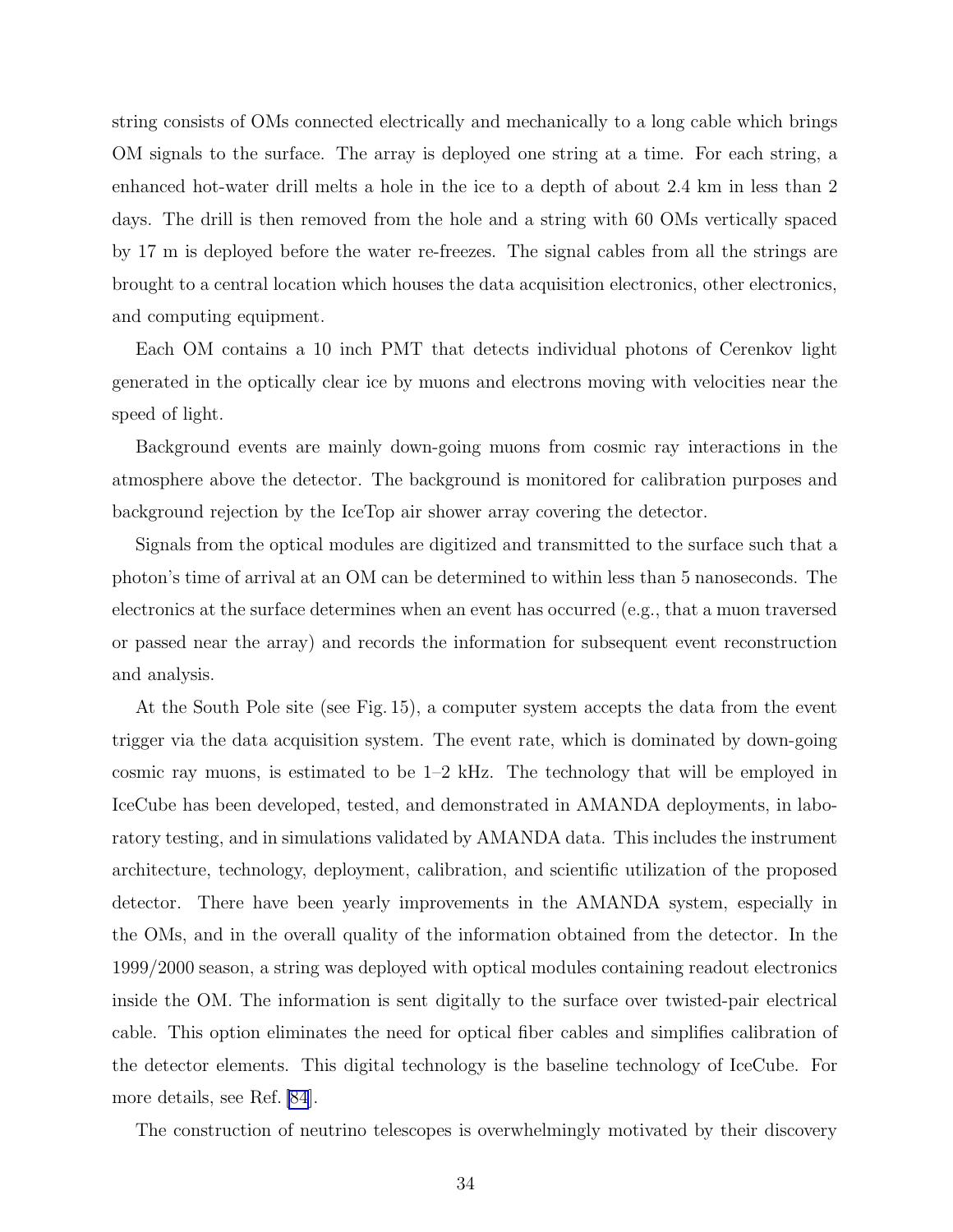<span id="page-34-0"></span>

FIG. 15: The South Pole site, showing the residential dome and associated buildings, the skiway where planes land, the dark sector with the Martin A. Pomerantz Observatory in which the AMANDA electronics are housed, and a rough outline of where IceCube strings are to be placed.

potential in astronomy, astrophysics, cosmology and particle physics. To maximize this potential, one must design an instrument with the largest possible effective telescope area to overcome the neutrino's small cross section with matter, and the best possible angular and energy resolution to address the wide diversity of possible signals.

At this point in time, several of the new instruments (such as the partially deployed Auger array, HiRes, Magic, Milagro and AMANDA II) are less than one year from delivering results. With rapidly growing observational capabilities, one can realistically hope, almost 100 years after their discovery, the puzzling origin of the cosmic rays will be deciphered. The solution will almost certainly reveal unexpected astrophysics or particle physics.

# C. EeV Neutrino Astronomy

At extremely high energies, new techniques can be used to detect astrophysical neutrinos. These include the detection of acoustic and radio signals induced by super-EeV neutrinos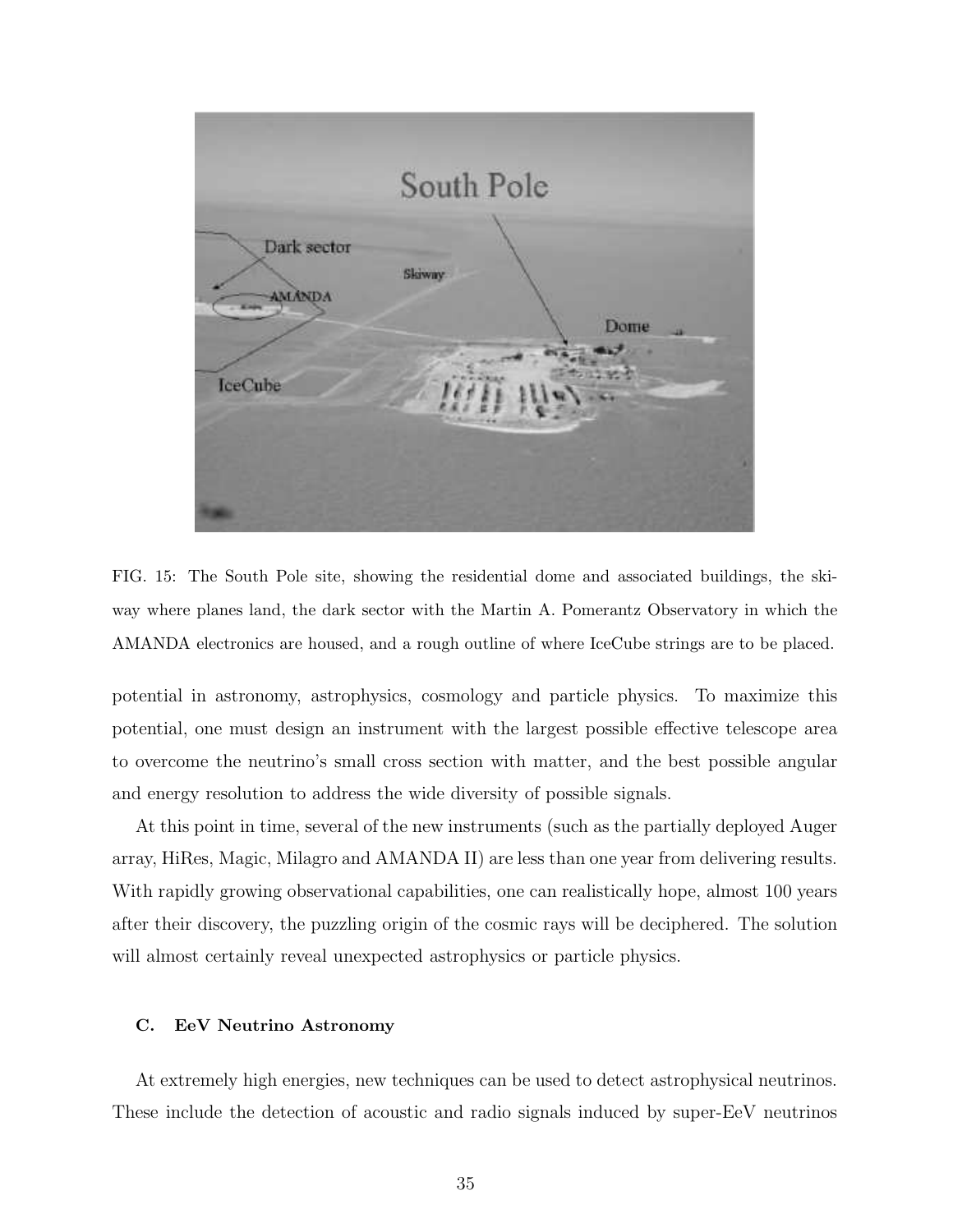interacting in water, ice or salt domes, or the detection of horizontal air showers by large conventional cosmic ray experiments such as the Auger array.

Horizontal air showers are likely to be initiated by a neutrino because showers induced by primary cosmic rays are unlikely to penetrate the  $\sim 36,000 \text{ g/cm}^2$  of atmosphere along the horizon. Isolated penetrating muons may survive but they can be experimentally separated from a shower initiated by a neutrino close to the detector. Horizontal air shower experiments can also use nearby mountains as a target, e.g. to observe the decay of tau leptons produced in charged current interactions in the moutain. The sensitivity of an air shower array to detect an ultra high-energy neutrino is described by its acceptance, expressed in units of  $km<sup>3</sup>$  water equivalent steradians ( $km<sup>3</sup>$ we sr). Typically only showers with zenith angle greater than ∼ 70 degrees can be identified as neutrinos. This corresponds to a slant depth of  $\sim 2000 \text{ g/cm}^2$ .

The acceptance of present air shower experiments, such as AGASA, is  $\sim 1 \text{km}^3$  we sr above  $10^{10}$  GeV, and significantly less at lower energies. Auger will achieve ten times greater acceptance at  $10^9$  GeV and 50 times greater near  $10^{12}$  GeV. Nitrogen fluorescence experiments also have the capability to detect neutrinos as nearly horizontal air showers with spacebased experiments such as EUSO and OWL extending the reach of Auger. At this point we should point out however that the actual event rates of these experiments are similar to those for IceCube. Although IceCubes energy resolution saturates at EeV energies, the neutrinos are still detected with rates competitive with the most ambitious horizontal air shower experiments; for a more detailed comparison see Ref. [[85, 86](#page-74-0)] .

Radio Cerenkov experiments detect the Giga-Hertz pulse radiated by shower electrons produced in the interaction of neutrinos in ice. Also, the moon, viewed by ground-based radiotelescopes, has been used as a target [[87](#page-74-0)]. Above a threshold of  $\simeq 1 \,\text{PeV}$ , the large number of low energy( $\simeq MeV$ ) photons in a shower will produce an excess of electrons over positrons by removing electrons from atoms by Compton scattering. These are the sources of coherent radiation at radio frequencies, i.e. above ∼ 100 MHz. The mechanism is now well understood. The characteristics and the power of the pulses have been measured by dumping a photon beam in sand [\[88\]](#page-74-0). The results agree with calculations[[89\]](#page-74-0).

While many proposals exist, the most extensive effort to develop a radio neutrino detector is RICE (Radio Ice Cerenkov Experiment), which is located in the shallow ice above the AMANDA detector [\[90\]](#page-74-0). It consists of an 18-channel array of radio receivers distributed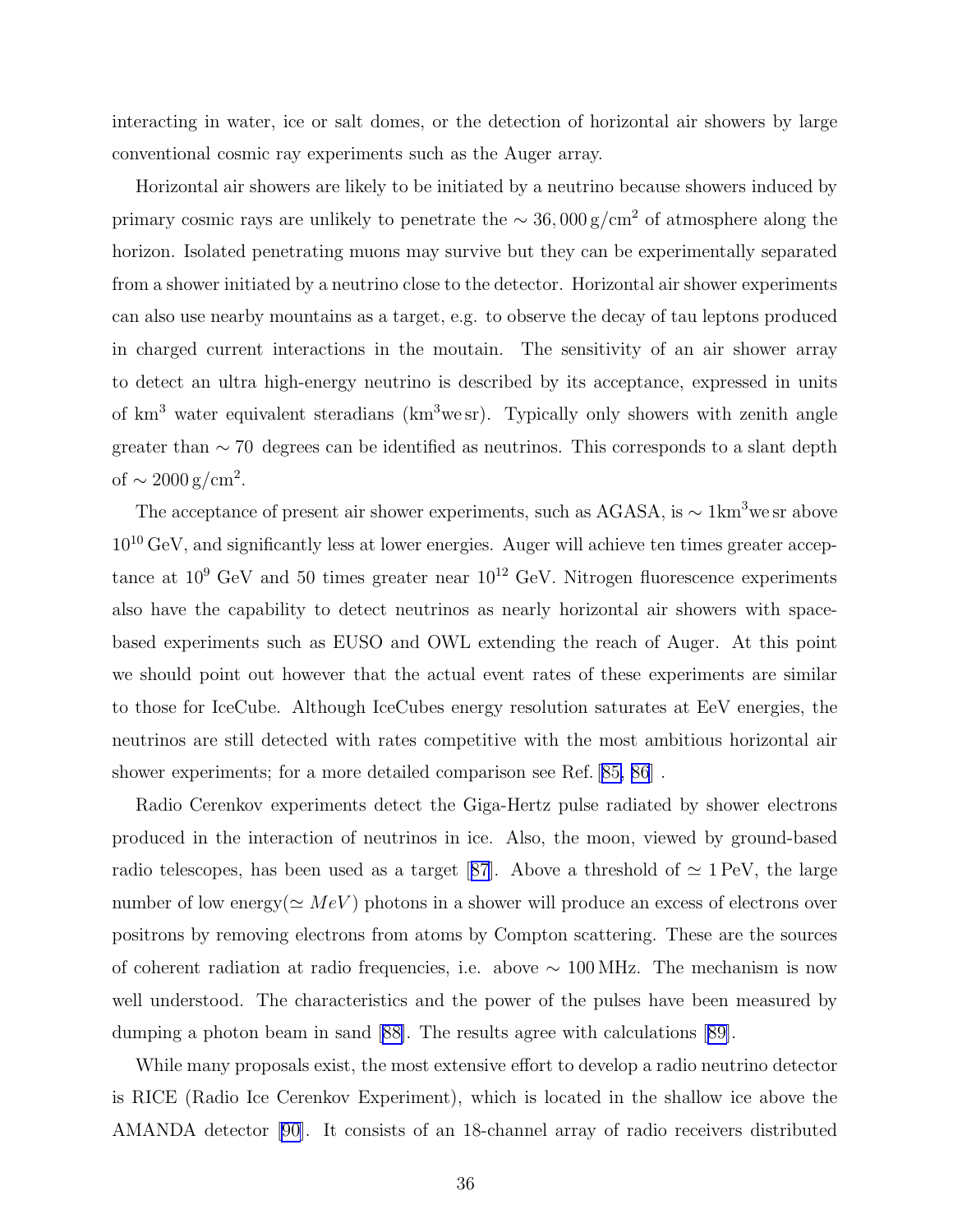within a  $8 \times 10^6$  m<sup>3</sup> volume. The receivers, buried in the ice at depths of 100-300 meters, are sensitive over the range of 0.2-1 GHz, roughly corresponding to electron neutrinos with energy of several PeV and above. The ANITA collaboration proposes to fly a balloon-borne array of radio antennas on a circular flight over Antarctica. ANITA will detect earthskimming neutrinos[[91](#page-74-0)] producing signals emerging from the ice along the horizon [\[92\]](#page-74-0). With higher threshold but also greater effective area than RICE (about 1 million  $km^2$ ), ANITA should be sensitive to GZK neutrinos after a lucky 30 day flight (or 3 normal flights of 10 days).

EeV neutrino-induced showers can also be detected by acoustic emission resulting from local heating of a dense medium. Existing arrays of hydrophones, built in the earth's oceans for military application, could be used for the hydro-acoustic detection of neutrinos with extremely high energies; for a recent review see[[93\]](#page-74-0).

## III. COSMIC NEUTRINO SOURCES

### A. A List of Cosmic Neutrino Sources

We have previously discussed generic cosmic ray producing beam dumps and their associated neutrino fluxes. We now turn to specific sources of high-energy neutrinos. The list of proposed sources is long and includes, but is not limited to:

• Gamma Ray Bursts (GRB)

GRB, outshining the entire universe for the duration of the burst, are perhaps the best motivated source for high-energy neutrinos [\[94](#page-75-0), [95](#page-75-0), [96](#page-75-0)]. Although we do not yet understand the internal mechanisms that generate GRB, the relativistic fireball model provides us with a successful phenomenology accommodating observations. It is very likely that GRB are generated in some type of cataclysmic process involving dying massive stars. GRB may prove to be an excellent source of neutrinos with energies from MeV to EeV and above. As we shall demonstrate further on, their fluxes can be calculated in a relatively model independent fashion.

• Other Sources Associated with Stellar Objects

Other theorized neutrino sources associated with compact objects include supernova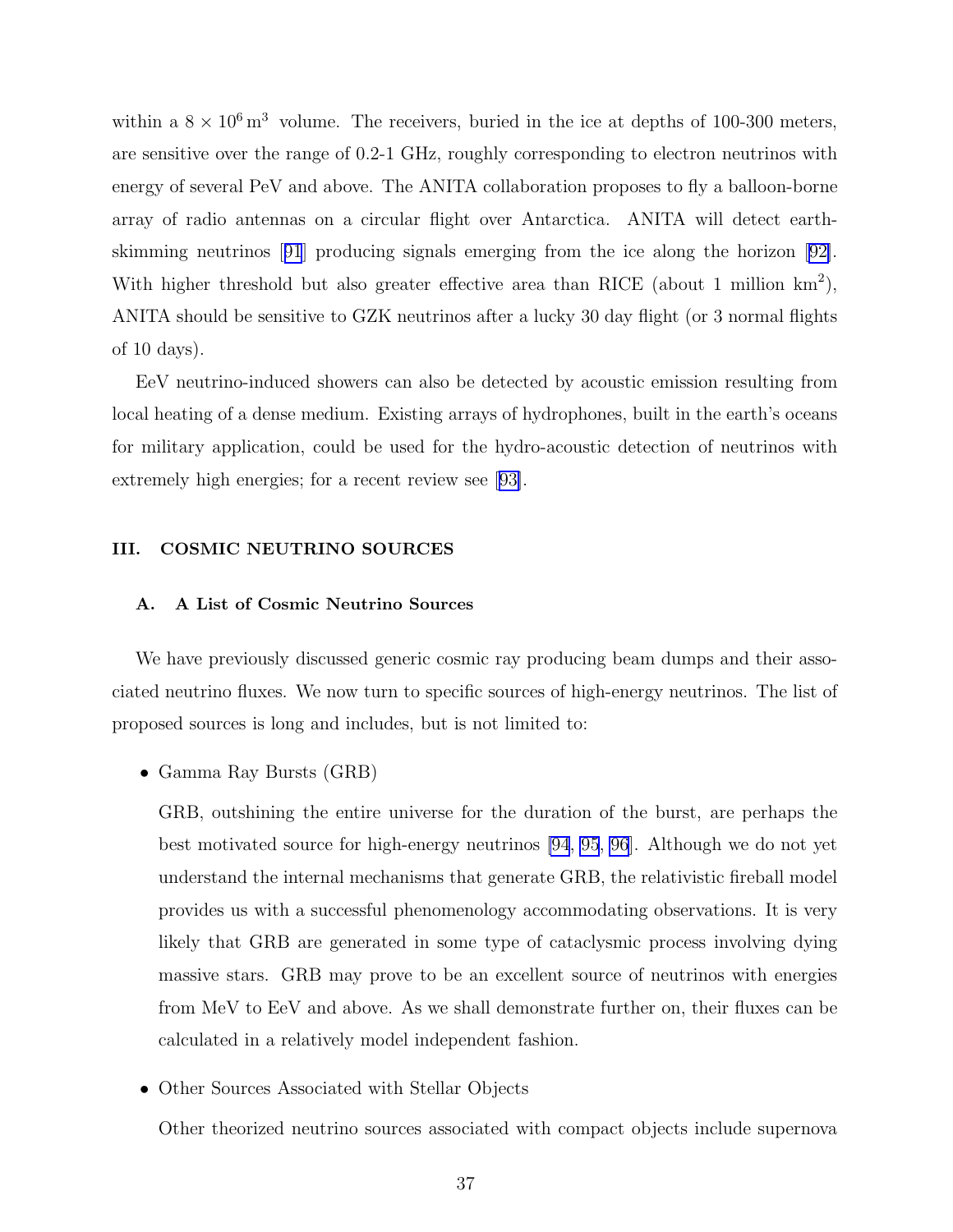remnants exploding into the interstellar medium[[46](#page-72-0), [47](#page-72-0), [98, 99](#page-75-0)], X-ray binaries [\[46,](#page-72-0) [100, 101](#page-75-0), [102\]](#page-75-0), microquasars[[47](#page-72-0), [103](#page-75-0), [104\]](#page-75-0) and even the sun [\[46](#page-72-0), [47,](#page-72-0) [105, 106](#page-75-0)], any of which could provide observable fluxes of high-energy neutrinos.

• Active Galactic Nuclei (AGN): Blazars

Blazars, the brightest objects in the universe and the sources of TeV-energy gamma rays, have been extensively studied as potential neutrino sources. Blazar flares with durations ranging from months to less than an hour, are believed to be produced by relativistic jets projected from an extremely massive accreting black hole. Blazars may be the sources of the highest energy cosmic rays and, in association, provide observable fluxes of neutrinos from TeV to EeV energies.

• Neutrinos Associated with the Propagation of Cosmic Rays

Very high-energy cosmic rays generate neutrinos in interactions with the cosmic microwave background [\[107, 108](#page-75-0)]. This cosmogenic flux is among the most likely sources of high-energy neutrinos, and the most straightforward to predict. Furthermore, cosmic rays interact with the Earth's atmosphere [\[109](#page-75-0), [110\]](#page-75-0) and with the hydrogen concentrated in the galactic plane [\[46](#page-72-0), [47](#page-72-0), [111, 112, 113](#page-75-0)] producing high-energy neutrinos. It has also been proposed that cosmic neutrinos themselves may produce cosmic rays and neutrinos in interactions with relic neutrinos  $\nu + \nu_b \rightarrow Z$ . This is called the Z-burst mechanism [\[114, 115,](#page-75-0) [116](#page-76-0), [117](#page-76-0), [118\]](#page-76-0).

• Dark Matter, Primordial Black Holes, Topological Defects and Top-Down Models

The vast majority of matter in the universe is dark with its particle nature not yet revealed. The lightest supersymmetric particle, or other Weakly Interacting Massive Particles (WIMPs) propsed as particle candidates for cold dark matter, should become gravitationally trapped in the sun, earth or galactic center. There, they annihilate generating high-energy neutrinos observable in neutrino telescopes[[119](#page-76-0), [120, 121, 122](#page-76-0), [123, 124](#page-76-0), [125\]](#page-76-0). Another class of dark matter candidates are superheavy particles with GUT-scale masses that may generate the ultra high-energy cosmic rays by decay or annihilation, as well as solve the dark matter problem. These will also generate a substantial neutrino flux[[126](#page-76-0), [127](#page-76-0), [128](#page-76-0), [130](#page-76-0)]. Extremely high-energy neutrinos are also predicted in a wide variety of top-down scenarios invoked to produce cosmic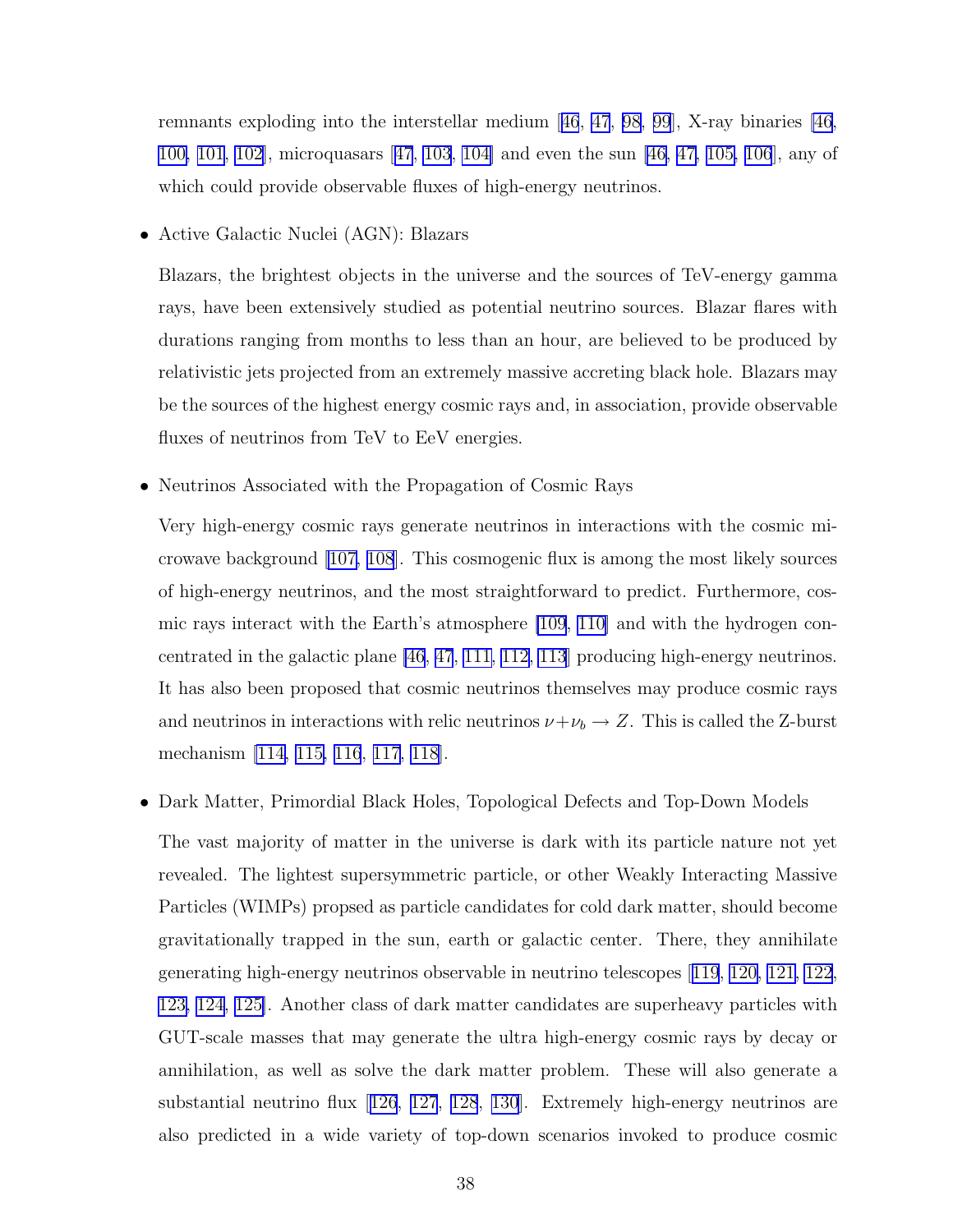rays, including decaying monopoles, vibrating cosmic strings[[131](#page-76-0), [132](#page-76-0)] and Hawking radiation from primordial black holes [\[133, 134](#page-76-0), [135](#page-77-0)].

Any of these sources may or may not provide observable fluxes of neutrinos. History testifies to the fact that we have not been particularly successful at predicting the phenomena invariably revealed by new ways of viewing the heavens. We do, however, know that cosmic rays exist and that nature accelerates particles to super-EeV energy. In this review we concentrate on neutrino fluxes associated with the highest energy cosmic rays. Even here the anticipated flux depends on our speculation regarding the source. We will work through three much-researched examples: GRB, AGN and decays of particles or defects associated with the GUT-scale. The myriad of speculations have been recently reviewed by Learned and Mannheim [\[47\]](#page-72-0). We concentrate here on neutrino sources associated with the observed cosmic rays and gamma rays.

# B. Gamma Ray Bursts: A Detailed Example of a Generic Beam Dump

### *1. GRB Characteristics*

Although there is no such thing as a typical gamma ray burst, observations of GRB indicate the following common characteristics:

- GRB are extremely luminous events, often releasing energy of order one solar mass in gamma rays. Typically,  $L_{\gamma} \sim 10^{51}$  to  $10^{54}$  erg/s is released over durations of seconds or tens of seconds. GRB are the most luminous sources in the universe.
- GRB produce a broken power-law spectrum of gamma rays with  $\phi_{\gamma} \propto E_{\gamma}^{-2}$  for  $E_{\gamma} \gtrsim$ 0.1-1MeV and  $\phi_{\gamma} \propto E_{\gamma}^{-1}$  for  $E_{\gamma} \lesssim 0.1$ -1 MeV [[136](#page-77-0), [137](#page-77-0)].
- GRB are cosmological events. Redshifts exceeding  $z=4$  have been measured [\[138, 139\]](#page-77-0).
- GRB are rare. During it's operation, BATSE observed on average 1 burst per day within its field of view ( $\sim 1/3$  of the sky). Assuming that the rate of GRB does not significantly change with cosmological time, this corresponds to one burst per galaxy per million years. If GRB are beamed, they may be more common.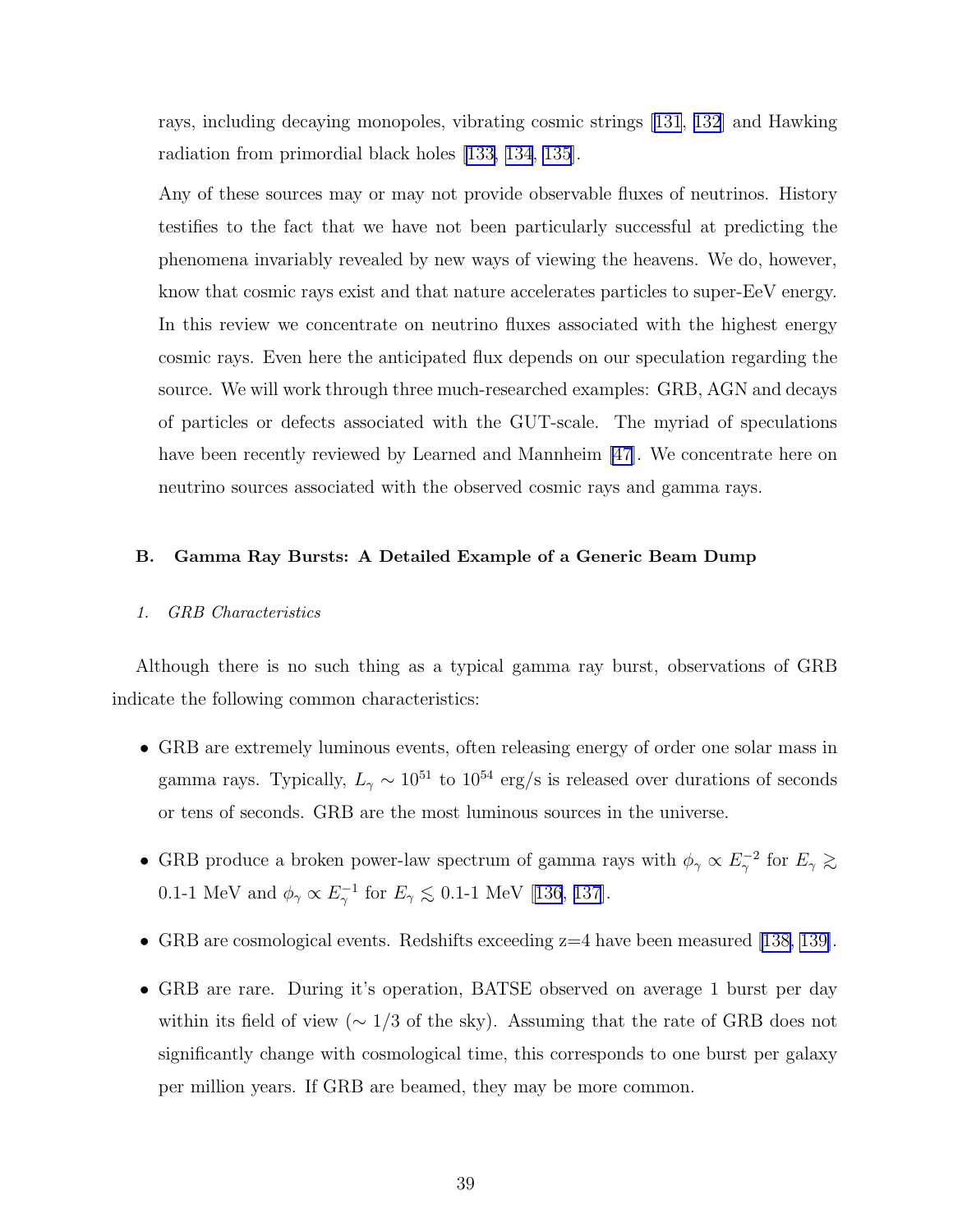- GRB produce afterglows of less energetic photons which extend long after the initial burst[[140](#page-77-0), [141](#page-77-0), [142\]](#page-77-0).
- The durations of GRB follow a bimodal distribution with peaks near two seconds and 20 seconds, although some GRB have durations ranging from milliseconds to 1000 seconds [\[143\]](#page-77-0). Variations in the spectra occur on the scale of milliseconds[[143](#page-77-0), [144\]](#page-77-0) is shown in Fig. 16[[145\]](#page-77-0). GRB afterglows can extend for days[[143](#page-77-0)].



FIG. 16: An example of the temporal structure of a GRB as recorded by BATSE [\[145](#page-77-0)]. Note the two time scales: a duration of several seconds and a fluctuation time scale of a fraction of a second.

# *2. A Brief History of Gamma Ray Bursts*

Gamma Ray Bursts (GRB) were accidentally discovered in the late 1960's by the military Vela satellites, intended to monitor nuclear tests in space forbidden by the Outer Space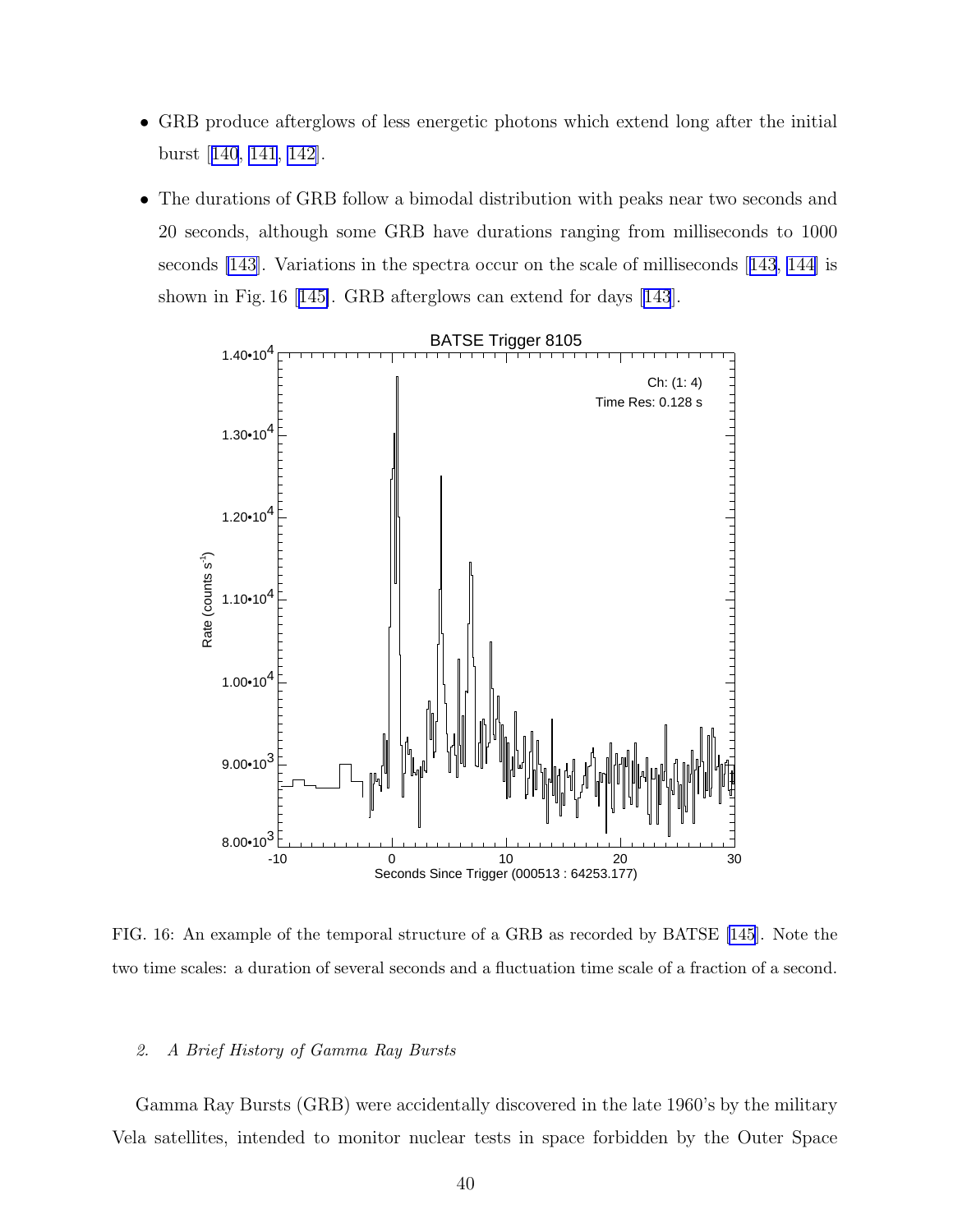Treaty between the United States and the Soviet Union[[146\]](#page-77-0). The Vela observation of a short, intense burst of MeV gamma rays was originally considered to be a possible signal from an advanced extra-terrestrial civilization . The idea was quickly reconsidered. In 1973, the discovery was announced to the public[[146](#page-77-0)]. Shortly after, the observation was verified by the Soviet IMP-6 satellite [\[147\]](#page-77-0).

Until the 1990's, the high intensity of GRB led astronomers to the belief that they were galactic in origin. In 1991, the BATSE (Burst And Transient Satellite Experiment) detector on the Compton Gamma Ray Observatory was launched. BATSE observed roughly one burst per day within its field of view of about one third of the sky. The observations showed total isotropy of GRB over the entire sky, thus ruling out galactic origin[[148\]](#page-77-0). The cosmological origin of GRB implies that they release up to a solar mass of energy, in seconds time. Their cosmological origin was subsequently confirmed by afterglow observations, first made in 1997 by the Beppo-SAX satellite [\[140\]](#page-77-0). Afterglow observations were made in X-ray, optical and longer wavelengths with an angular resolution of arc-minute precision and with measurement of the redshift. To date, dozens of GRB afterglows have been observed, nearly all of which have resulted in the identification of the host galaxy[[149, 150](#page-77-0), [151](#page-77-0)].

Although progress has been made in our understanding of GRB, many questions remain unanswered. Most importantly, the progenitor(s) of GRB remain an open question. In the next section, we describe some of the most likely candidates.

## *3. GRB Progenitors?*

The observed characteristics of GRB require an original event with a large amount of energy ( $\sim M_{\odot}$ ) in a very compact volume ( $R_0 \sim 100 \text{ km}$ ). The phenomenology that describes observations is that of a fireball expanding with highly relativistic velocity, powered by radiation pressure. The nature of the "inner engine" that initiates the fireball remains an open question. Afterglow observations have recently shown that GRB are predominantly generated in host galaxies and are likely the result of a stellar process. Research into a variety of stellar progenitors has been pursued.

The "Collapsar" scenario, where a super-massive star undergoes core collapse resulting in a failed supernova, is one of the most common models proposed for the fireball's inner engine [\[152, 153\]](#page-77-0). As matter falls into the black hole created in this process, gravitational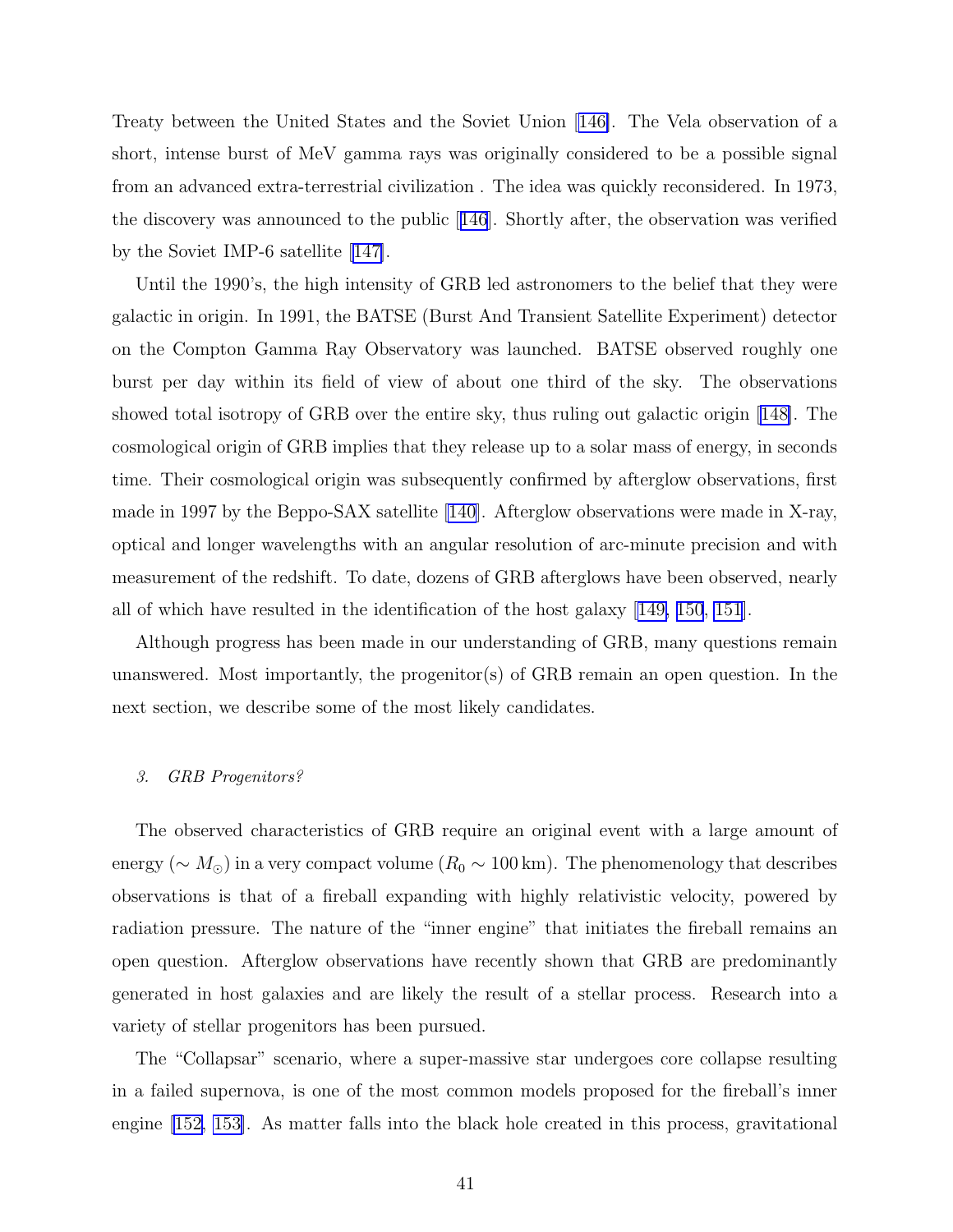energy is transfered to bulk kinetic energy and the fireball is generated.

The strength of magnetic fields and the angular momentum of the stellar object(s) involved can play an important role in the dynamics of the core collapse process. For example, "Magnetars" are a subset of the core collapse model which result in a rapidly spinning neutron star with an extremely strong magnetic field[[154](#page-77-0), [155, 156\]](#page-77-0). Objects with sufficient angular momentum can undergo a "supranova" process where their core collapse takes place in two stages, possibly separated by months or years[[157](#page-77-0), [158\]](#page-77-0). In this scenario, the object's large angular momentum prevents a fraction of the matter from falling into the fireball initially.

Compact objects in close binary orbits are also likely candidates for fireball progenitors. The "hypernovae" scenario is similar to the core collapse models, but includes a secondary stellar object in the dynamics [\[159,](#page-77-0) [160, 161](#page-78-0), [162](#page-78-0)]. Similarly, neutron star binaries or neutron star-black hole binaries (or possibly white dwarf – neutron star or black hole binaries) which lose sufficient angular momentum through gravitation radiation can undergo a merger. Such a merger is expected to generate a black hole surrounded by debris. As this debris is accreted into the black hole, the required fireball is generated[[161](#page-78-0), [163](#page-78-0), [164, 165, 166](#page-78-0), [167, 168\]](#page-78-0).

Finally, if primordial strange hadrons exist, a "seed" of strange matter may start a chain reaction converting a neutron star into a strange star made entirely of strange matter [\[169, 170, 171](#page-78-0)]. This conversion would release the majority of the star's binding energy as it contracts, thus generating a compact fireball similar to that required for GRB dynamics.

Recent evidence indicates the presence of emission lines in GRB [\[172\]](#page-78-0). This evidence strengthens the argument for progenitors involving collapsing stars.

The problem of GRB progenitors is likely to have an experimental solution. Possible progenitor-specific signatures may be found by using gravitational waves[[173](#page-78-0)] or neutrinos as astronomical probes, or by more detailed study of afterglows [\[174, 175\]](#page-78-0).

It is interesting to note that the bimodal distribution of GRB durations may be an indication of multiple GRB classes and associated progenitors.

### *4. Fireball Dynamics*

*a. The Fireball* The dynamics of a gamma ray burst fireball is similar to the physics of the early universe. Initially, there is a radiation dominated soup of leptons and photons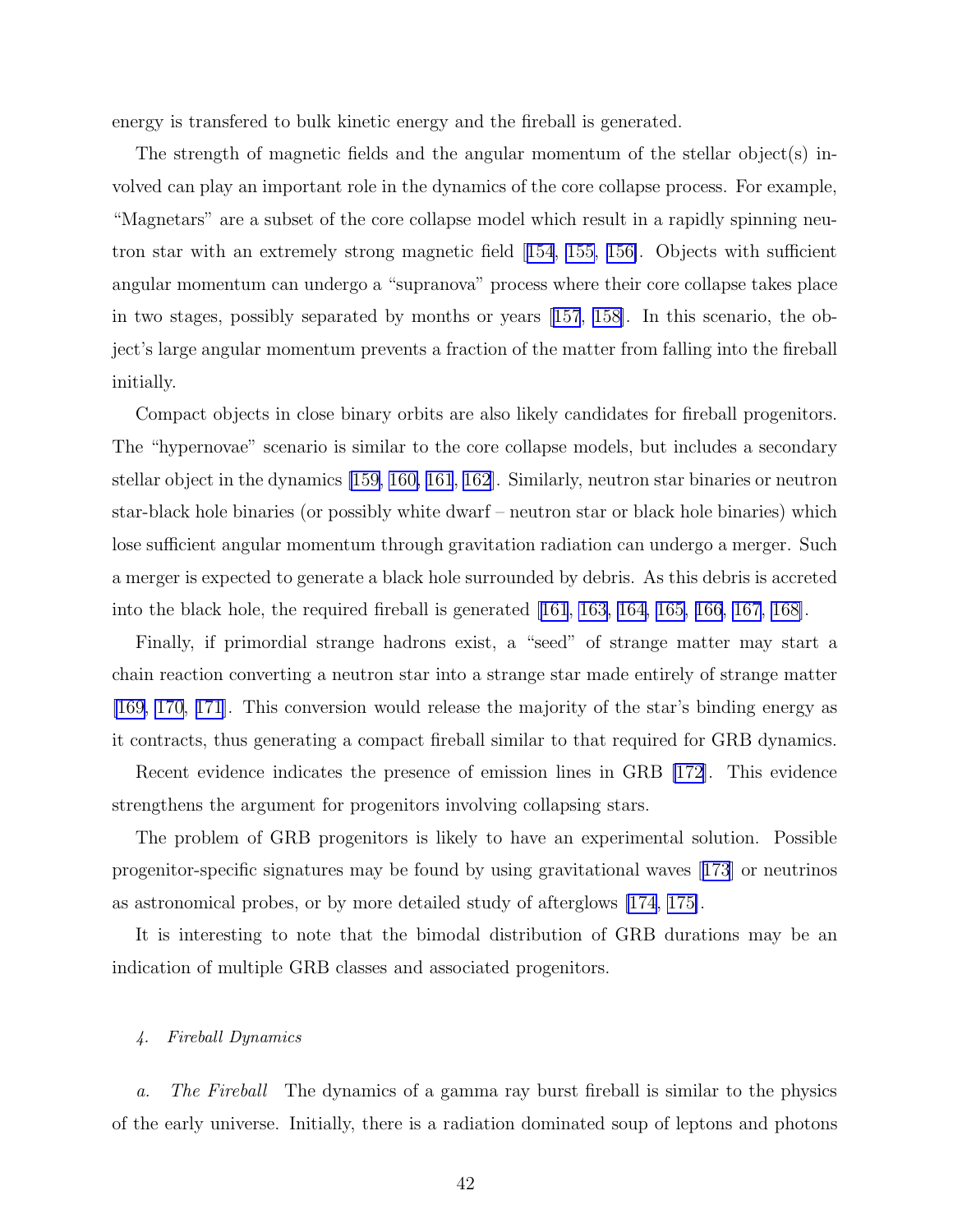and few baryons. This perfect fluid has the equation of state  $P = \rho/3$  and is initially hot enough to freely produce electron-positron pairs. The luminosity of a burst can be related to the number density of photons  $n_{\gamma}$ :

$$
L = 4\pi R_0^2 c n_\gamma E_\gamma,\tag{13}
$$

where  $R_0$  is the initial radius of the source, i.e. prior to expansion. The optical depth of a photon before pair production is determined by the photon density and the interaction cross section  $|176|$ :

$$
\tau_{\rm opt} = \frac{R_0}{\lambda_{\rm int}} = R_0 n_\gamma \sigma_{\rm Th} = \frac{L \sigma_{\rm Th}}{4\pi R_0 c E_\gamma} \sim 10^{15} \left(\frac{L_\gamma}{10^{52} \text{erg/s}}\right) \left(\frac{100 \text{ km}}{R_0}\right) \left(\frac{1 \text{ MeV}}{E_\gamma}\right). \tag{14}
$$

Here  $\lambda_{int}$  is the interaction length of a photon as a result of pair production and Thomson scattering. These cross sections are roughly equal with the Thomson cross section  $\sigma_{\text{Th}} \simeq$  $10^{-24}$  cm<sup>2</sup>.

With an optical depth of order  $\sim 10^{15}$ , photons are trapped in the fireball. This results in the highly relativistic expansion of the fireball powered by radiation pressure [\[168, 177\]](#page-78-0). The fireball will expand with increasing velocity until it becomes transparent and the radiation is released. This results in the visual display of the GRB. By this time, the expansion velocity has reached highly relativistic values of order  $\gamma \simeq 300$ .

Besides leptons and photons, the fireball contains some baryons. During expansion, the opaque fireball cannot radiate and any nucleons present are accelerated as radiation is converted into bulk kinetic energy. When the radiation is emitted, there is a transition from radiation to matter dominance of the fireball. At this stage, the radiation pressure is no longer important and the expanding fireball coasts without acceleration. The expansion velocity remains constant with  $\gamma \simeq \eta \equiv \frac{L}{Mc^2}$  that is determined by the amount of baryonic matter present, often referred to as the baryon loading [\[178, 179\]](#page-78-0). The phenomenology will reveal values of  $\eta$  between  $10^2$  and  $10^3$  [[136](#page-77-0), [176, 180](#page-78-0)]. The formidable appearance of the GRB display is simply associated with the large boost between the fireball and the observer who detects highly boosted energies and contracted times.

The exploding fireballs original size,  $R_0$ , is that of the compact progenitor, for instance the black hole created by the collapse of a massive star. As the fireball expands the flow is shocked in ways familiar from the emission of jets by the black holes at the centers of active galaxies or mini-quasars. (A way to visualize the formation of shocks is to imagine that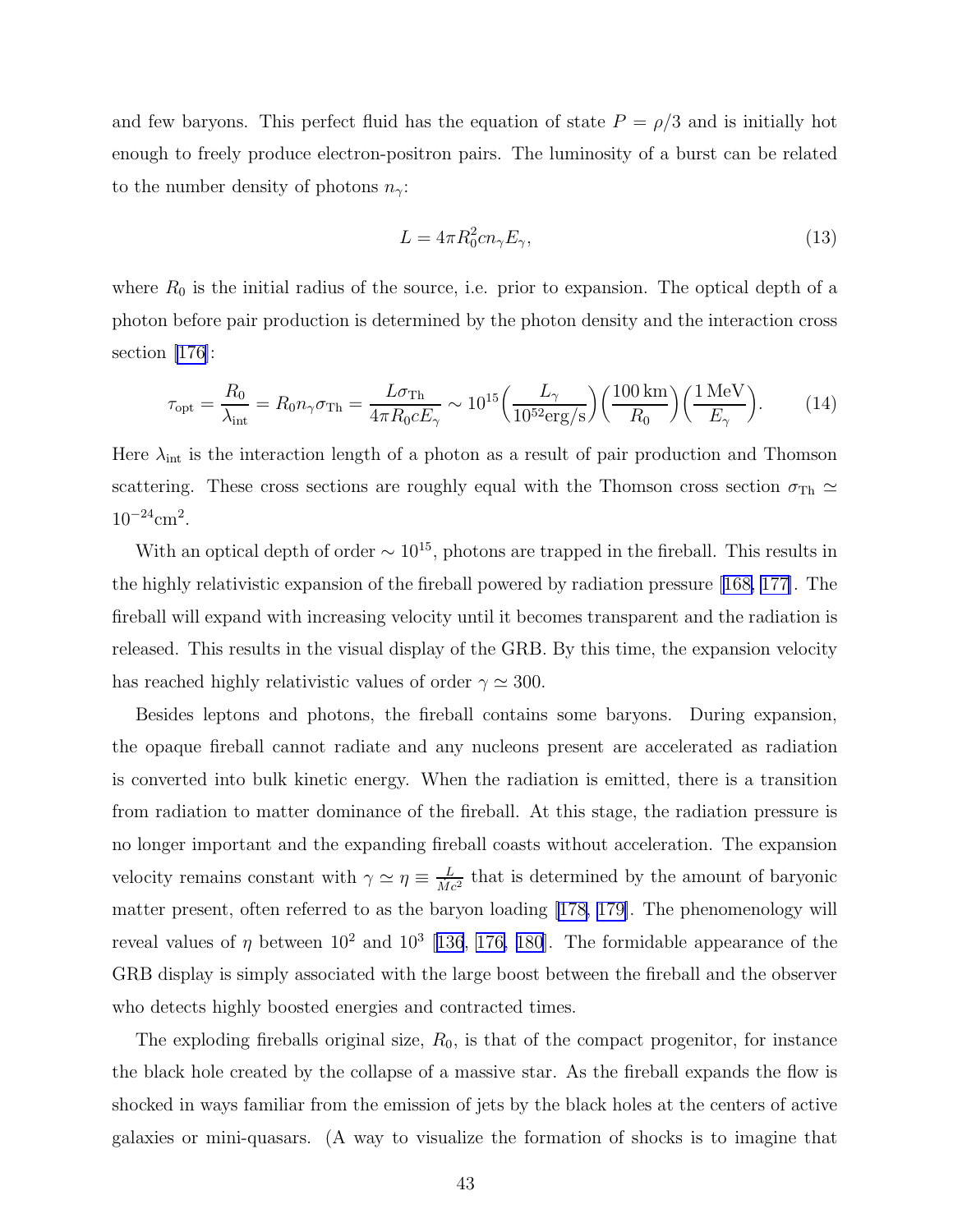

FIG. 17: Diagram of GRB fireball kinematics assuming no beaming. Primed quantities refer to the comoving frame. Unprimed quantities refer to the observer's frame.

infalling material accumulates and chokes the black hole. At this point a blob of plasma is ejected. Between these ejections the emission is reduced.) The net result is that the expanding fireball is made up of multiple shocks. These are the sites of the acceleration of particles to high-energy and the seeds for the complex millisecond structures observed in individual bursts; see Fig. 16. (Note that these shocks expand with a range of velocities and they will therefore collide providing a mechanism to accelerate particles to high-energy.) The characteristic width of these shocks in the fireball frame is  $\delta R' = \gamma c \Delta t$ , where  $\Delta t \simeq 0.01$  sec. For an alternative scenario; see Ref.[[181](#page-78-0), [182](#page-78-0), [183\]](#page-78-0).

An expanding shock is seen by the observer as an expanding shell of thickness  $c\Delta t = R_0$ and radius R; see Fig. 17. Here  $\Delta t$  is the time scale of fluctuations in the burst fireball; it is related to  $R'$  by:

$$
R' = \gamma^2 c \Delta t = \gamma^2 R_0,\tag{15}
$$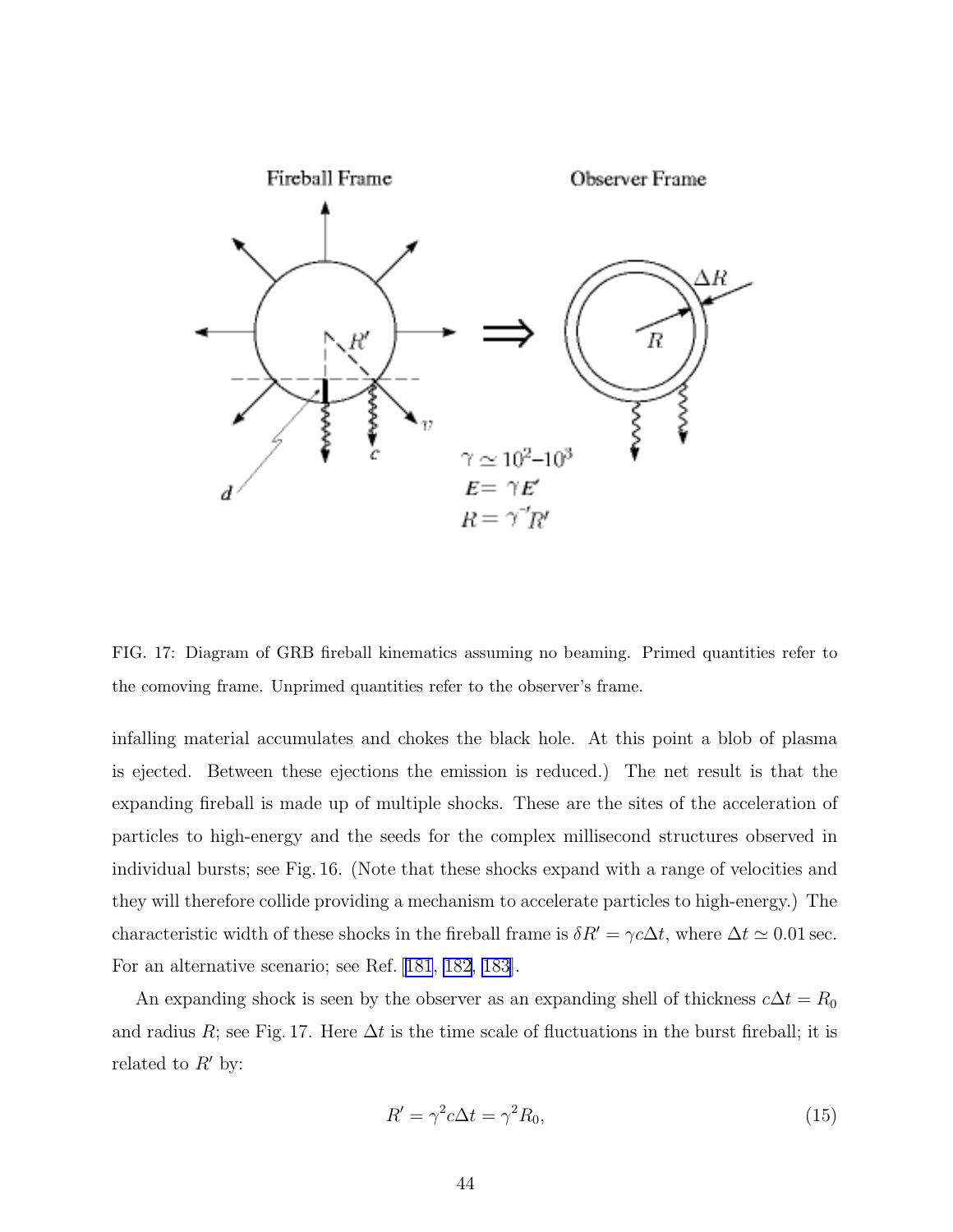with primed quantities referring from now on to the frame where the fireball is at rest. Two, rather than a single  $\gamma$ -factor, relate the two quantities because of the geometry that relates the radius  $R'$  to the time difference between photons emitted from a shell expanding with a velocityv; see Fig. 17 [[137](#page-77-0)]. Introducing the separation d of the two photons along the line of sight, we note that

$$
\Delta t \sim \frac{d}{c} \sim \frac{1}{c} (R' - R'\frac{v}{c}) \simeq \frac{R'}{2c} (1 - \frac{v^2}{c^2}) \sim \frac{R'}{c\gamma^2},\tag{16}
$$

using the relativistic approximation that  $1 + \frac{v^2}{c^2}$  $\frac{v^2}{c^2} \simeq 1.$ 

We next calculate the energy of the burst. In the observer frame

$$
E = U \times V \propto T^4 \times R^2 \Delta R \propto T^4 R^2 \propto \gamma^4 T'^4 R^2,\tag{17}
$$

where  $U$  is the energy density and  $V$  is the fireball shell volume. In the fireball frame,

$$
E' = U' \times V' \propto T'^4 R'^3 \propto \gamma^6 T'^4. \tag{18}
$$

Energy conservation requires that  $E$  and  $E'$  remain constant during expansion of the fireball. In the fireball frame, this results in the usual blackbody relation that  $T^{\prime 4}$  is proportional to  $R'$ <sup>-3</sup> or, using Eq. 18, proportional to  $\gamma$ <sup>-6</sup>. Substituting into the expression for E, we obtain that

$$
E \propto \gamma^{-2} R^2,\tag{19}
$$

or, because E is constant, that

 $R \propto \gamma.$  (20)

Thus we obtain the important result that, with expansion, the  $\gamma$ -factor grows linearly with R until reaching the maximum value  $\eta$ .

*b. The Observed GRB Spectrum: Synchroton and Inverse Compton Scattering* The broken power-law gamma ray spectrum of GRB, with two distinct spectral slopes, is far from a blackbody spectrum. The observed spectrum, therefore, clearly indicates that fireball photons do not sufficiently interact to thermalize prior to escaping the fireball. After escaping, the photons show spectral features characteristic of the high-energy, non-thermal emission by supernova remnants and active galaxies. Here photons up to MeV-energy can be produced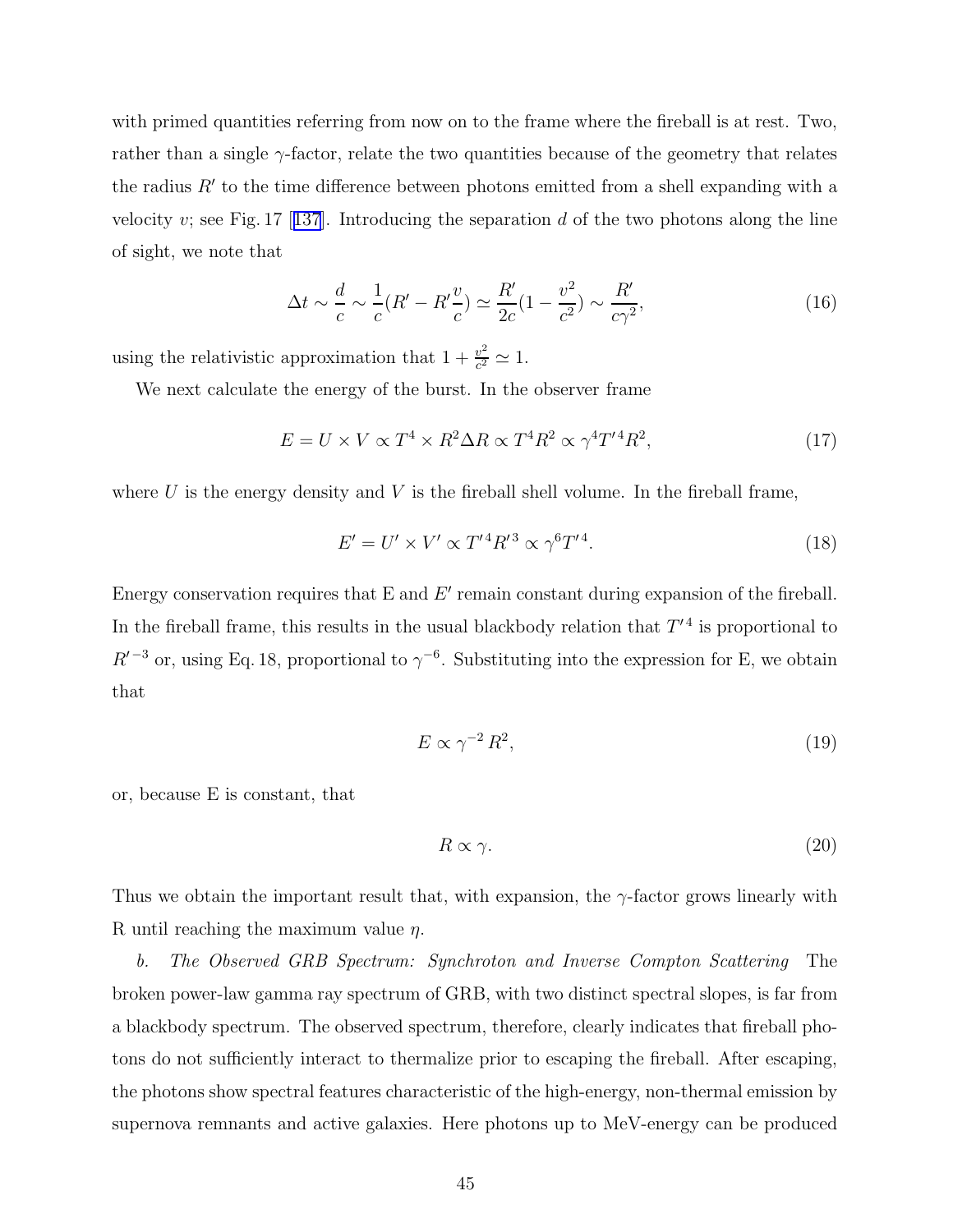by synchrotron radiation, with some reaching, possibly, up to TeV energies by inverse Compton scattering on accelerated electrons [\[34](#page-72-0), [136\]](#page-77-0). These processes have been modeled for the expanding fireball and successfully accommodate observed GRB spectra. This represents a major success of the relativistic fireball phenomenology [\[184, 185, 186](#page-78-0), [187](#page-79-0), [188\]](#page-79-0).

To produce the non-thermal spectrum, special conditions must prevail [\[136, 137](#page-77-0), [176](#page-78-0), [180\]](#page-78-0). The photons must not thermalize prior to the time when the shock becomes transparent and the observed radiation released. Conversely, if they decouple too early, there is insufficient time for the synchotron and inverse Compton scattering processes to produce the observed spectrum. This requires that the expansion time of the shockwave and the time  $\lambda_{\rm int}/c$  for photons and electrons to interact by Thompson scattering be similar:

$$
\frac{R}{\gamma c} \sim (n_e c \sigma_T)^{-1}.
$$
\n(21)

Here  $\sigma_T$  is the Thompson cross section and  $n_e$  is the electron number density in the fireball. The latter can be related to the mass flux  $\dot{M}$  with the assumption that  $n_e \cong n_p$ .

$$
\dot{M} = 4\pi R^2 c \gamma n_p m_p. \tag{22}
$$

As required by mass conservation,  $\dot{M}$  is independent of R since  $n_p \propto \gamma^{-3}$  and  $R \propto \gamma$ . In terms of luminosity,

$$
n_e \cong \frac{\dot{M}}{4\pi R^2 c \gamma m_p} = \frac{L}{\gamma \eta c^3 4\pi R^2 m_p},\tag{23}
$$

where  $\eta = L/\dot{M}c^2$  is the ratio of luminosity to mass previously introduced.  $\eta$  is also referred to as the dimensionless entropy and, as previously derived,  $\gamma \simeq \eta$  after expansion of the fireball. We can rewrite the condition of Eq. 21 for producing the observed non-thermal spectrum as

$$
\frac{Rn_e\sigma_T}{\gamma} = \frac{L\sigma_T}{\gamma^2 \eta c^3 4\pi R m_p} = \frac{1}{\gamma^3} \frac{\eta^{*4}}{\eta} \simeq 1,\tag{24}
$$

where the critical dimensionless entropy  $\eta^*$  is defined as

$$
\eta^* \equiv \left(\frac{L\sigma_T}{c^3 4\pi R_0 m_p}\right)^{1/4} \simeq 1000 \times \left(\frac{L}{10^{52} \text{erg/s}}\right)^{1/4} \left(\frac{100 \text{ km}}{R_0}\right)^{1/4}.\tag{25}
$$

At decoupling,  $\eta = \gamma$  and Eq. 24 is satisfied, provided  $\eta = \eta^*$ . The condition for the fireball to produce the correct non-thermal, synchrotron/inverse Compton spectrum is realized with the expansion time matching the Thompson scattering time. For values of  $\eta$  that are significantly larger (smaller), the decoupling of the radiation will occur too early (late) thus limiting  $\eta$ , as well as the final value of  $\gamma$ , to the range of  $10^2 - 10^3$ .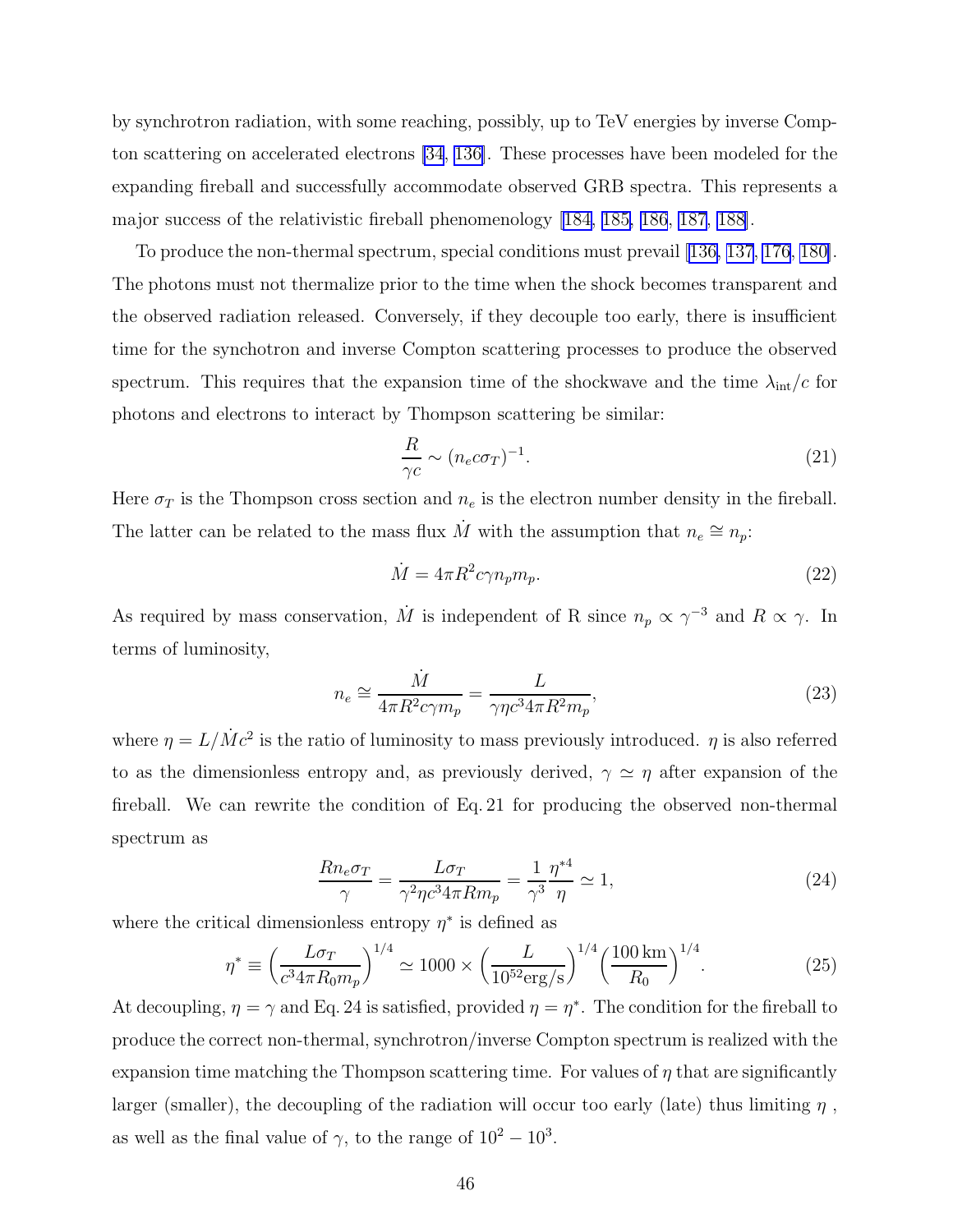*c. Jets and Beaming* Observations imply that the total amount of energy emitted in gamma rays by a GRB are typically in the range of  $10^{52} - 10^{54}$  ergs, i.e. a large fraction of a solar mass. For some bursts, it may exceed a solar mass. This, as well as the difficulty of converting such an unusually large fraction of primary energy into gamma rays, strongly suggests that GRB are beamed. Beaming reduces the total amount of energy by a factor of  $\Omega/4\pi$ , where  $\Omega$  is the solid angle in which the observed gamma rays are emitted. Most proposed progenitors naturally predict a rotating stellar source that is likely to produce beamed emission. Relativistic beaming is possible down to an angular size of  $\Omega > \gamma^{-2}$ , although larger angles are of course possible [\[189, 190](#page-79-0), [191](#page-79-0)].

In the presence of beaming, the number of bursts is increased by a factor of  $4\pi/\Omega$  in order to account for bursts that do not point towards earth and are, therefore, not observed. For typical Lorentz factors of  $\gamma \sim 300$  and a minimum beaming angle of  $\Omega > \gamma^{-2} \sim 10^{-5}$ , on the order of one GRB per galaxy per year is required to accommodate the observations [\[190\]](#page-79-0). It is important to note that most of the diffuse neutrino fluxes calculated in this review are independent of beaming because the reduced energy for a single burst is compensated by their increased frequency.

## *5. Ultra High-energy Protons From GRB?*

As previously discussed, it may be possible to accelerate protons to energies above  $10^{20}$  eV in GRB shocks[[180,](#page-78-0) [192, 193\]](#page-79-0). GRB within the GZK radius of 50-100 Mpc, could therefore be the source of the ultra high-energy cosmic rays (UHECR's) [[96, 97](#page-75-0), [180](#page-78-0), [192, 193, 194](#page-79-0), [195, 196](#page-79-0), [197, 198](#page-79-0)]. To accelerate protons to this energy, several conditions have to be satisfied. First, the acceleration time  $t_a \sim AR_L/c$ , where A is a factor of order 1 and  $R_L = E/eB\gamma$  is the Larmor radius, must not exceed the duration of the burst  $R/\gamma c$ ,

$$
\frac{AE}{\gamma eB} \lesssim \frac{R}{\gamma},\tag{26}
$$

or

$$
B \gtrsim \frac{AE}{eR} \simeq A \times 10 \text{ tesla} \left(\frac{E}{10^{20} \text{eV}}\right) \left(\frac{10^{11} \text{m}}{R}\right). \tag{27}
$$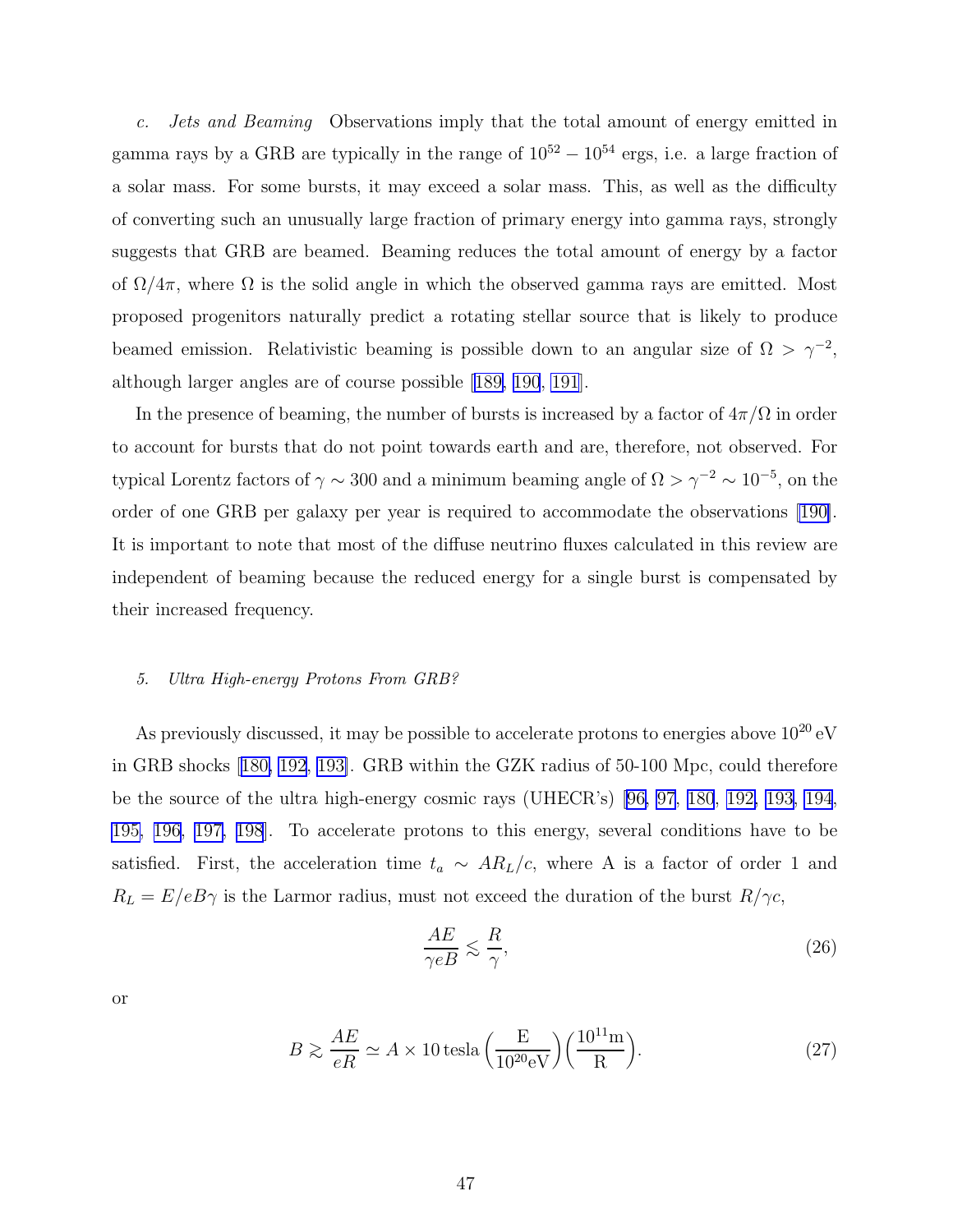Second, energy losses due to synchrotron radiation must not exceed the energy gained by acceleration. The synchrotron loss time is given by

$$
t_{syn} = \frac{\lambda_{\text{int}}}{c} = \frac{1}{cn_e \sigma_T}.
$$
\n(28)

The number density of electrons (in the rest frame) is given by

$$
n_e = \frac{m_e^2 c^4 B^2}{6\pi}.
$$
\n(29)

Therefore,

$$
t_{syn} = \frac{6\pi}{\sigma_T m_e^2 c^5 B^2 \gamma_p} = \frac{6\pi m_p^4 c^3}{\sigma_T m_e^2 E B^2}.
$$
\n(30)

For synchrotron energy losses to be less than the energy gained by acceleration,

$$
\frac{6\pi m_p^4 c^3}{\sigma_T m_e^2 E B^2} \gtrsim A \times \frac{E}{\gamma e c B},\tag{31}
$$

or

$$
B \lesssim \frac{1}{A} \times 10 \text{ tesla} \left(\frac{\gamma}{300}\right)^2 \left(\frac{10^{20} \text{eV}}{\text{E}}\right)^2. \tag{32}
$$

Combining above requirements, we get

$$
A \times 10\left(\frac{E}{10^{20} \text{eV}}\right) \left(\frac{10^{11} \text{m}}{R}\right) \text{tesla} \lesssim B \lesssim \frac{1}{\text{A}} \times 10 \text{ tesla} \left(\frac{\gamma}{300}\right)^2 \left(\frac{10^{20} \text{eV}}{\text{E}}\right)^2,\tag{33}
$$

or

$$
R \gtrsim A^2 \times 10^{10} \text{ meters} \left(\frac{300}{\gamma}\right)^2 \left(\frac{\text{E}}{10^{20} \text{eV}}\right)^3. \tag{34}
$$

From simple fireball kinematics, we previously derived that

$$
R \lesssim \gamma^2 c \Delta t,\tag{35}
$$

where  $\Delta t$  is  $\sim 10$  msec. Combining this with Eq. 34 leads to the final requirement:

$$
A^2 \times 10^{10} \left(\frac{300}{\gamma}\right)^2 \left(\frac{E}{10^{20} \text{eV}}\right)^3 \lesssim R \lesssim \gamma^2 c \Delta t,\tag{36}
$$

or

$$
\gamma \gtrsim A^{1/2} \times 130 \left(\frac{E}{10^{20} \text{eV}}\right)^{3/4} \left(\frac{.01 \text{sec}}{\Delta t}\right)^{1/4},
$$
\n(37)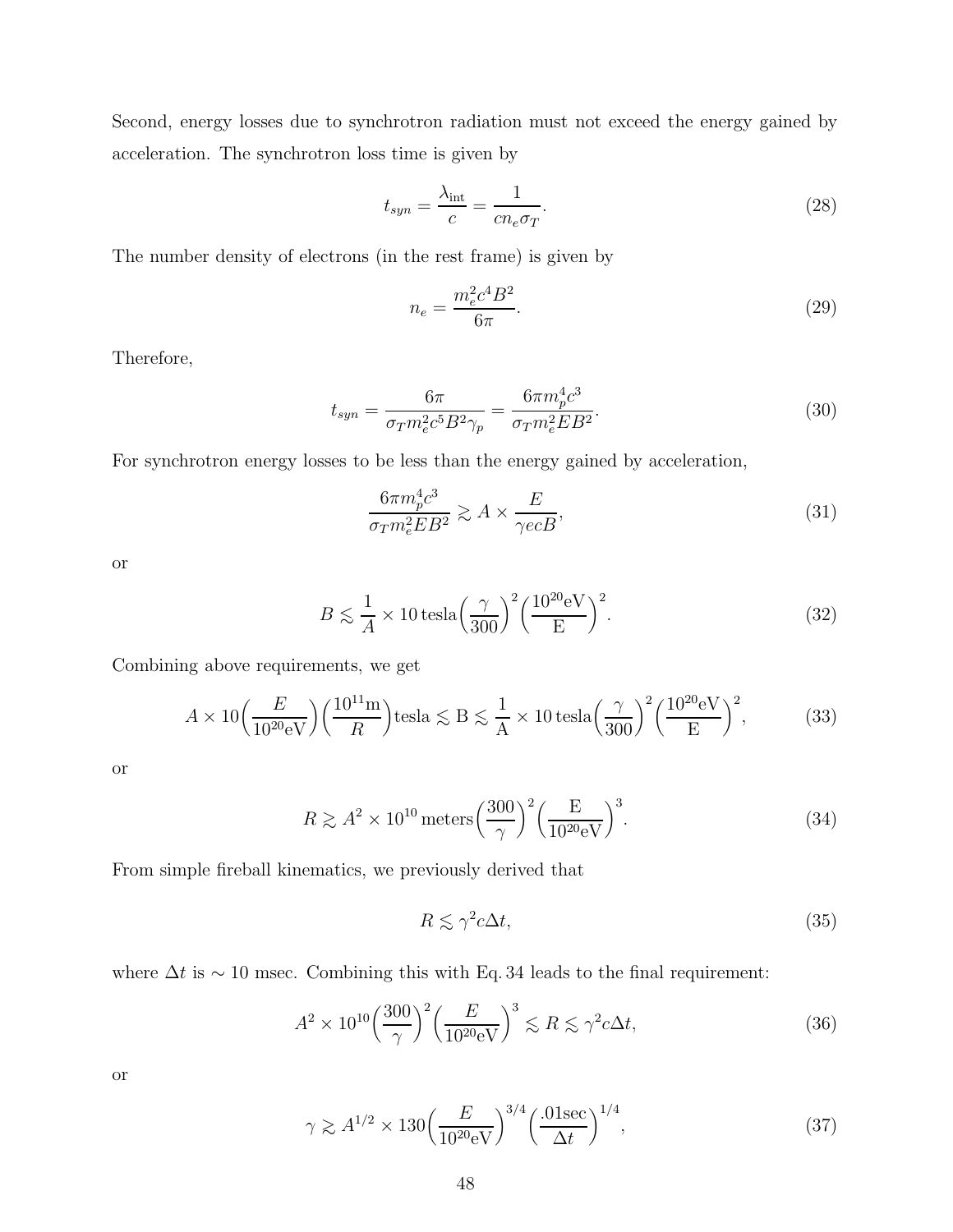which can indeed be satisfied for the values of  $\gamma = 10^2 - 10^3$  previously derived from fireball phenomenology. We conclude that bursts with Lorentz factors  $\gtrsim 100$  can accelerate protons to  $\sim 10^{20}$  eV. The long acceleration time of 10-100 seconds implies however that the fireball extends to a large radius where surrounding matter may play an important role in the kinematics of the expanding shell.

Finally, it can be shown that proton energy losses from  $p-\gamma$  interactions will not interfere with acceleration to high-energy. These will, in fact, be the source of high-energy neutrinos associated with the beam of high-energy protons. We will discuss this further on.

# *6. Neutrino Production in GRB: the Many Opportunities*

Several mechanisms have been proposed for the production of neutrinos in GRB. We summarize them first:

• Thermal Neutrinos: MeV Neutrinos

As with supernovae, GRB are expected to radiate the vast majority of their initial energy as thermal neutrinos. Although the details are complex and are likely to depend on the progenitor, a neutrino spectrum with a higher temperature than a supernova may be expected. Observation is difficult because of the great distances to GRB, although we should keep in mind that a nearby GRB may not be less frequent than a galactic supernova; see the section on beaming.

• Shocked Protons: TeV-EeV Neutrinos

Protons accelerated in GRB can interact with fireball gamma rays and produce pions that decay into neutrinos. While astronomical observations provide information on the fireball gamma rays, the proton flux is a matter of speculation. A definite neutrino flux is however predicted when assuming that GRB produce the highest energy cosmic rays.

• Decoupled Neutrons: GeV Neutrinos

In a GRB fireball, neutrons can decouple from protons in the expanding fireball. If their relative velocity is sufficiently high, their interactions will be the source of pions and, therefore, neutrinos. Typical energies of the neutrinos produced are much lower than those resulting from interactions with gamma rays.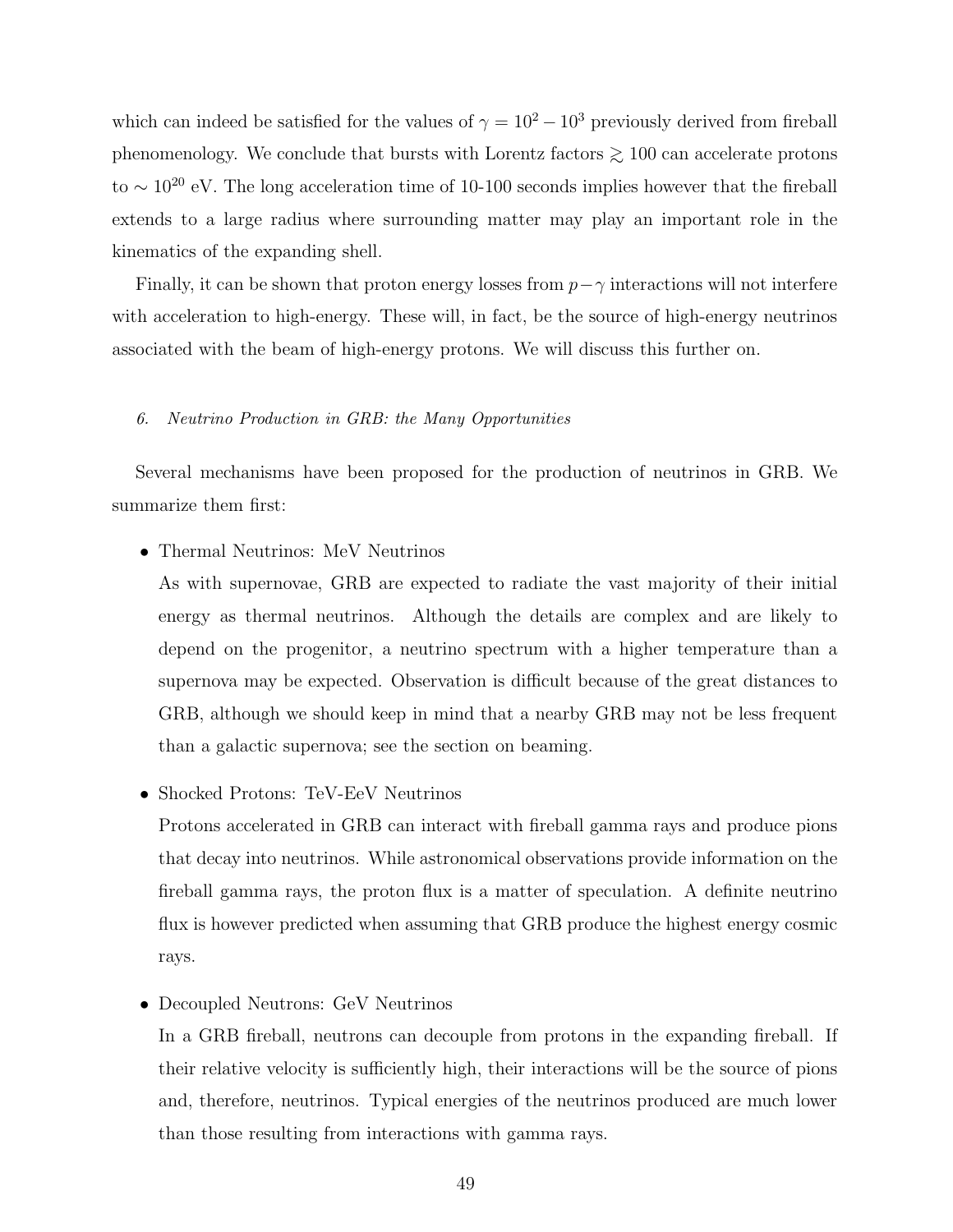### *7. Thermal MeV Neutrinos from GRB*

As is the case for a supernova, we expect that in GRB, thermal neutrinos are produced escaping with the majority of the total energy [\[199](#page-79-0), [200\]](#page-79-0). The dynamics are somewhat different, however. The temperature of the photons in a supernova is of order 10 MeV as derived from the familiar estimate:

$$
U_{\gamma} = \frac{4\sigma T^4}{c} \to T_{\gamma} \simeq \left(\frac{E_{\rm in \gamma's}}{V} \frac{c}{4\sigma}\right)^{1/4} \simeq 11 \,\text{MeV} \left(\frac{E_{\rm in \gamma's}}{10^{52} \text{ergs}}\right)^{1/4} \left(\frac{100 \,\text{km}}{\text{R}}\right)^{3/4},\tag{38}
$$

where  $\sigma \simeq 5.67 \times 10^{-8}$ km/sec<sup>3</sup> is the Stefan-Boltzman constant and  $U_{\gamma}$  is the energy density of the initial plasma. We copy this estimate for the neutrinos produced in the pre-fireball phase of a GRB taking into account the much larger energy emitted, typically 2 orders of magnitude:

$$
T_{\nu} = T_{\gamma} \left( \frac{E_{\text{in}\,\nu's}/E_{\text{in}\,\gamma's}}{h_{\nu}/h_{\gamma}} \right)^{1/4} \simeq 28 \,\text{MeV} \left( \frac{E_{\text{in}\,\nu's}}{10^{54} \text{ergs}} \right)^{1/4} \left( \frac{100 \,\text{km}}{\text{R}} \right)^{3/4} . \tag{39}
$$

Here  $h_{\nu} = 2 \times 3 \times 7/8 = 21/4$  and  $h_{\gamma} = 2$  are the degrees of freedom available to each particle type. This yields neutrinos with average energy:

$$
E_{\nu,\text{ave}} \simeq 3.15 \, T_{\nu} \simeq 90 \, \text{MeV} \left(\frac{E_{\text{in}\,\nu/\text{s}}}{10^{54} \text{ergs}}\right)^{1/4} \left(\frac{100 \, \text{km}}{\text{R}}\right)^{3/4}.
$$
 (40)

The flux of neutrinos can now be calculated from the average energy of roughly 100 MeV per individual neutrino and the total energy available:

$$
N_{\nu} \simeq \frac{E_{\text{in}\,\nu's}}{E_{\nu,\text{ave}}} \frac{1}{4\pi D^2} \simeq 6 \times 10^{10} \,\text{km}^{-2} \left(\frac{E_{\text{in}\,\nu's}}{10^{54} \text{ergs}}\right)^{3/4} \left(\frac{R}{100 \,\text{km}}\right)^{3/4} \left(\frac{3000 \,\text{Mpc}}{D}\right)^2. \tag{41}
$$

Neutrinos with this energy are below threshold for the detection methods previously described. For supernova 1987A, predominantly electron anti-neutrinos were observed by the electromagnetic showers generated inside the detector by the process  $\bar{\nu}_e + p \to n + e^+$ . Underground detectors are too small to detect the above flux because of the cosmological distance to the source. In large under-ocean detectors, the signal is drowned in the ∼ 50 kHz noise in the photomultipliers from potassium decay. Only a large Cerenkov detector embedded in sterile ice can possibly detect GRB but even here the signal-to-noise is marginal unless the source is within our local cluster. Detailed calculations have been performed in Ref.[[199](#page-79-0)].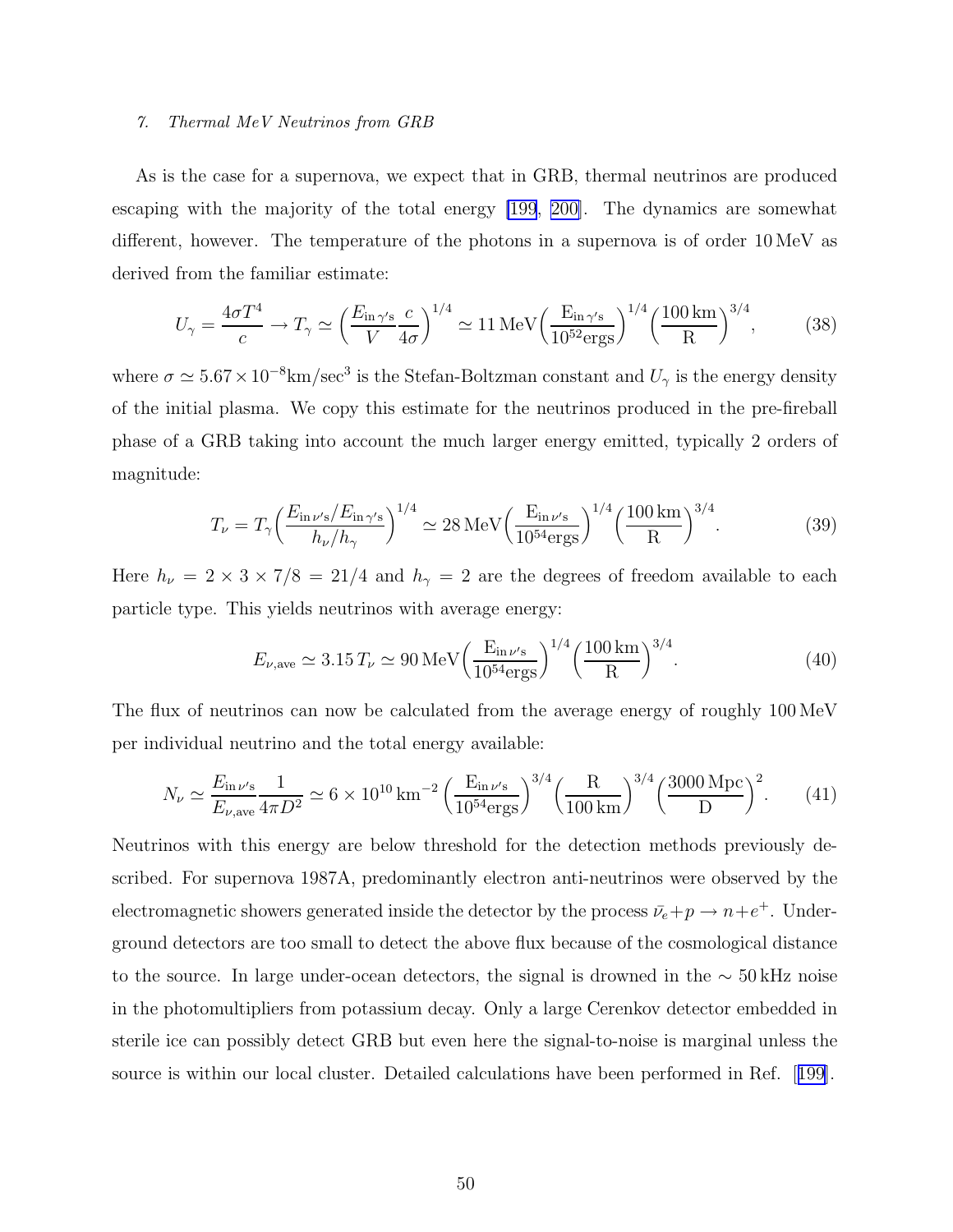## *8. Shocked Protons: PeV Neutrinos*

Assuming that GRB are the sources of the highest energy cosmic rays and that the efficiency for conversion of fireball energy into the kinetic energy of protons is similar to that for electrons, the production of PeV neutrinos is a robust prediction of the relativistic fireball model [\[94](#page-75-0), [137](#page-77-0), [194](#page-79-0)]. Neutrinos are produced in interactions of accelerated protons with fireball photons, predominantly via the processes

$$
p\gamma \to \Delta \to n\pi^{\pm} \tag{42}
$$

and

$$
p\gamma \to \Delta \to p\pi^0 \tag{43}
$$

which have very large cross sections of  $10^{-28}$ cm<sup>2</sup>. The charged  $\pi$ 's subsequently decay producing charged leptons and neutrinos, while neutral  $\pi$ 's may generate high-energy photons observable in TeV energy air Cerenkov detectors.

For the center-of-mass energy of a proton-photon interaction to exceed the threshold energy for producing the  $\Delta$ -resonance, the comoving proton energy must exceed

$$
E'_p > \frac{m_{\Delta}^2 - m_p^2}{4E'_\gamma}.
$$
\n(44)

Therefore, in the observer's frame,

$$
E_p > 1.4 \times 10^{16} \text{eV} \left(\frac{\gamma}{300}\right)^2 \left(\frac{1 \text{MeV}}{\text{E}_{\gamma}}\right),\tag{45}
$$

resulting in a neutrino energy

$$
E_{\nu} = \frac{1}{4} \langle x_{p \to \pi} \rangle E_p > 7 \times 10^{14} \, \text{eV} \left(\frac{\gamma}{300}\right)^2 \left(\frac{1 \, \text{MeV}}{E_{\gamma}}\right). \tag{46}
$$

Here  $\langle x_{p\to\pi} \rangle \simeq .2$  is the average fraction of energy transferred from the initial proton to the produced pion. The factor of 1/4 is based on the estimate that the 4 final state leptons in the decay chain  $\pi^{\pm} \to \bar{\nu_{\mu}} \mu \to \bar{\nu_{\mu}} e \nu_e \bar{\nu_e}$  equally share the pion energy.

We already discussed the fireballs expansion and the formation of shocks that are the sites of the acceleration of particles to high-energy and the seeds for the complex millisecond structures observed in individual bursts. The characteristic width of a shock in the fireball frame is  $\Delta R' = \gamma c \Delta t$ , where  $\Delta t \simeq 0.01$  sec.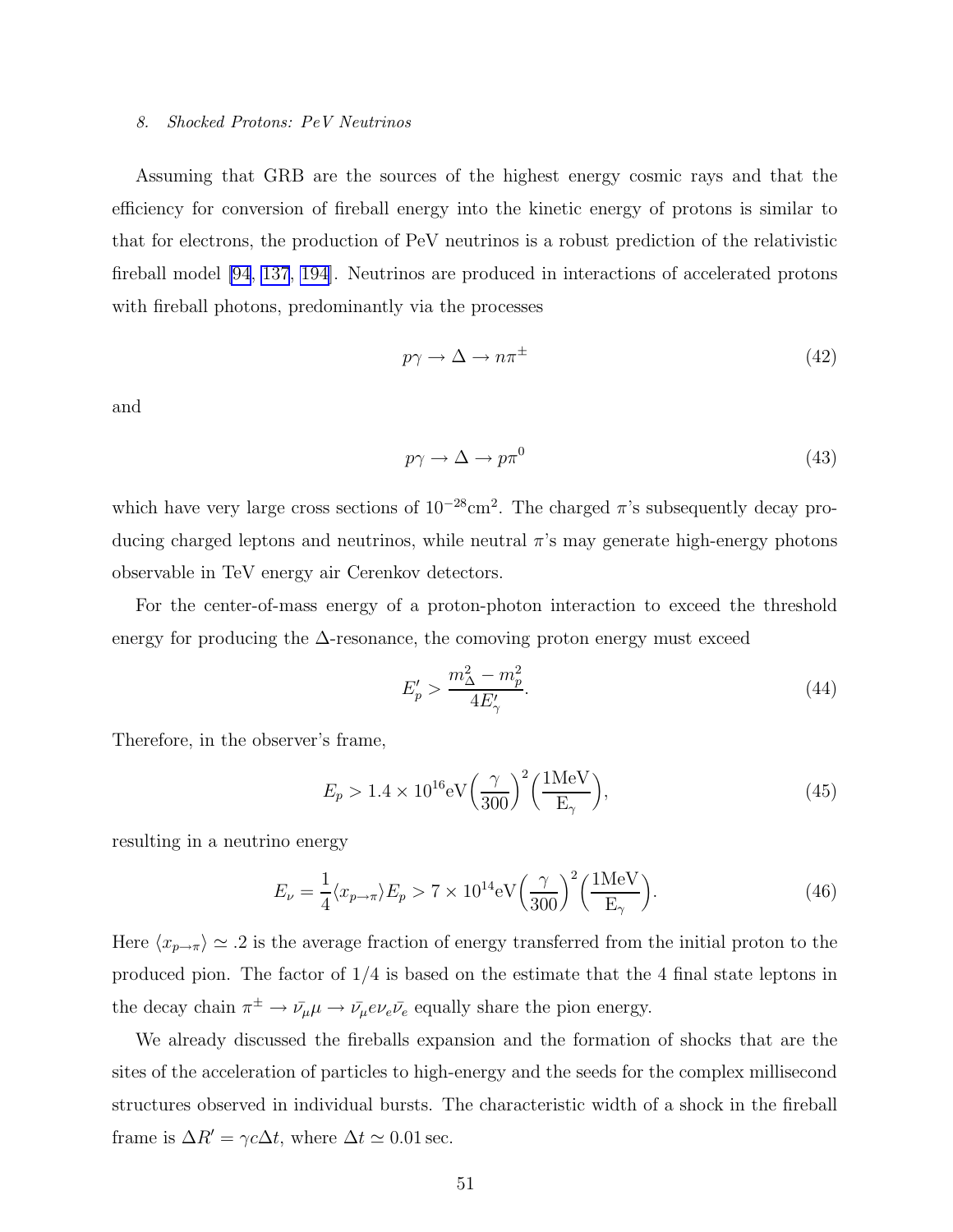As the kinetic energy in fireball protons increases with expansion, a fraction of this energy is converted into pions once the protons are accelerated above threshold for pion production. The fraction of energy converted to pions is estimated from the number of proton interactions occurring within a shock of characteristic size  $\Delta R'$ :

$$
f_{\pi} \simeq \frac{\Delta R'}{\lambda_{p\gamma}} \langle x_{p \to \pi} \rangle. \tag{47}
$$

The proton interaction length  $\lambda_{p\gamma}$  in the photon fireball is given by

$$
\frac{1}{\lambda_{p\gamma}} = n_{\gamma}\sigma_{\Delta}.\tag{48}
$$

Here  $n_{\gamma}$  is the number density of photons in the fireball frame and  $\sigma_{\Delta} \sim 10^{-28}$ cm<sup>2</sup> is the proton-photon cross section at the  $\Delta$ -resonance. The photon number density is the ratio of the photon energy density and the photon energy in the comoving frame:

$$
n_{\gamma} = \frac{U_{\gamma}'}{E_{\gamma}'} = \left(\frac{L_{\gamma}\Delta t/\gamma}{4\pi R'^{2}\Delta R'}\right) / \left(\frac{E_{\gamma}}{\gamma}\right).
$$
\n(49)

Using the fireball kinematics of Eqs. 15 and 16

$$
n_{\gamma} = \left(\frac{L_{\gamma}}{4\pi c^3 \Delta t^2 \gamma^6}\right) \Big/ \left(\frac{E_{\gamma}}{\gamma}\right) = \frac{L_{\gamma}}{4\pi c^3 \Delta t^2 \gamma^5 E_{\gamma}}.
$$
\n(50)

Thus we obtain the fraction of proton energy converted to  $\pi$ 's in the expansion:

$$
f_{\pi} \simeq \frac{L_{\gamma}}{E_{\gamma}} \frac{1}{\gamma^4 \Delta t} \frac{\sigma_{\Delta} \langle x_{p \to \pi} \rangle}{4 \pi c^2} \simeq .13 \times \left(\frac{L_{\gamma}}{10^{52} \text{erg/s}}\right) \left(\frac{1 \text{MeV}}{E_{\gamma}}\right) \left(\frac{300}{\gamma}\right)^4 \left(\frac{.01 \text{sec}}{\Delta t}\right). \tag{51}
$$

For  $L \sim 10^{52}$  erg/sec,  $\Delta t \sim 10$  msec and  $\gamma \simeq 300$ , this fraction is on the order of 10 percent. This quantity strongly depends on the Lorentz factor  $\gamma$ . Even modest burst-toburst fluctuations in  $\gamma$  around the average value of 300 can result in a PeV neutrino flux dominated by a few bright bursts; we will return to a discussion of fluctuations further on [\[201, 202\]](#page-79-0).

In order to normalize the neutrino flux we introduce the assumption that GRB are the source of cosmic rays above the ankle of the cosmic ray spectrum near  $\sim 3 \times 10^{18}$  eV [\[96](#page-75-0), [180,](#page-78-0) [192, 193](#page-79-0), [194, 195, 196](#page-79-0), [197](#page-79-0), [198\]](#page-79-0). The flux in neutrinos can then be simply obtained from the total energy injected into cosmic rays and the average energy of a single neutrino [\[94\]](#page-75-0):

$$
\phi_{\nu} \simeq \frac{c}{4\pi} \frac{U_{\nu}'}{E_{\nu}'} = \frac{c}{4\pi} \frac{U_{\nu}}{E_{\nu}} = \frac{c}{4\pi} \frac{1}{E_{\nu}} \left( \frac{1}{2} f_{\pi} t_{H} \frac{dE}{dt} \right),\tag{52}
$$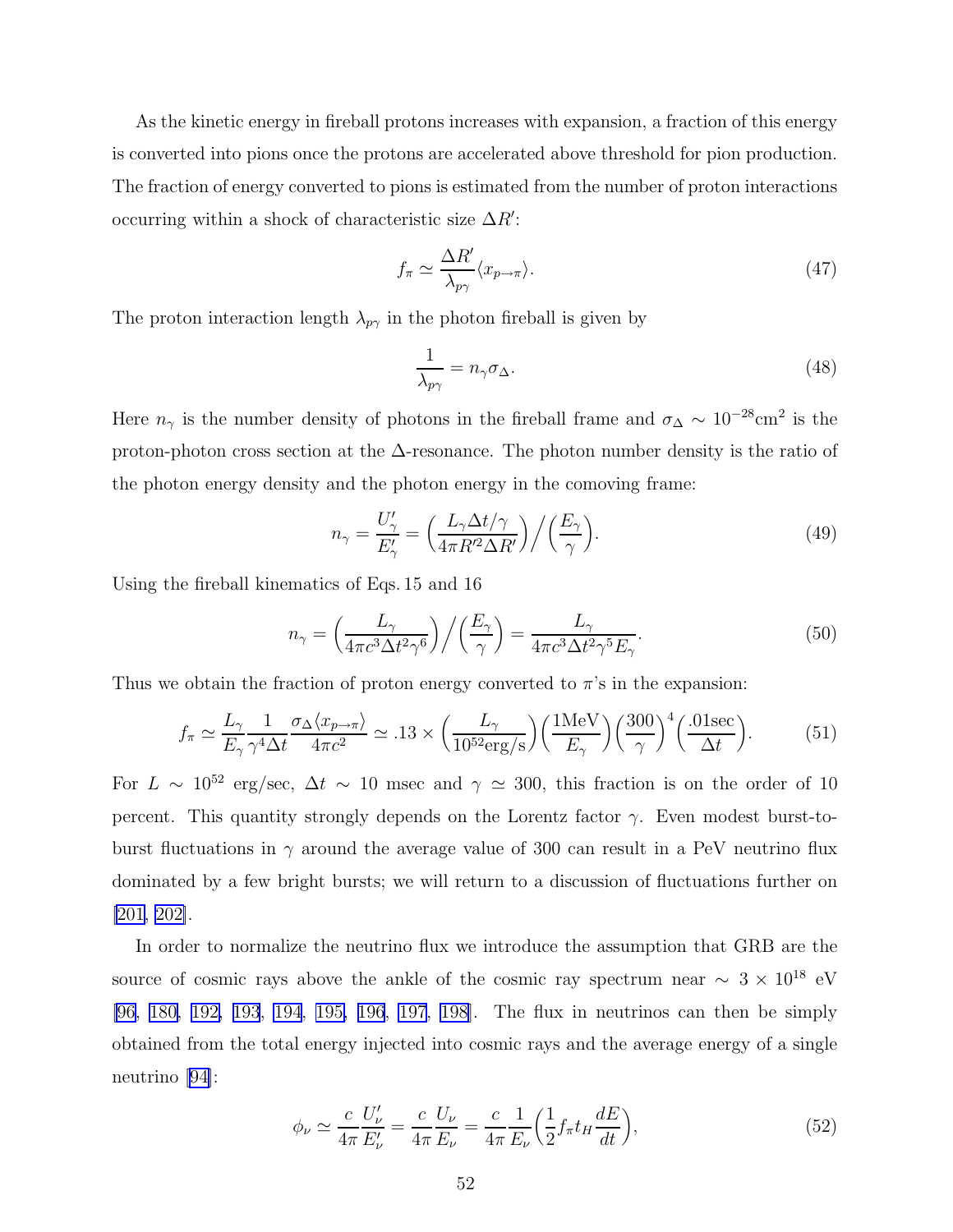or

$$
\phi_{\nu} = 2 \times 10^{-14} \text{cm}^{-2} \text{s}^{-1} \text{sr}^{-1} \left( \frac{7 \times 10^{14} \text{eV}}{\text{E}_{\nu}} \right) \left( \frac{\text{f}_{\pi}}{0.125} \right) \left( \frac{\text{t}_{\text{H}}}{10 \text{Gyr}} \right) \left( \frac{\text{dE/dt}}{4 \times 10^{44} \text{ Mpc}^{-3} \text{yr}^{-1}} \right), \tag{53}
$$

where  $t_H \sim 10 \text{ Gyrs}$  is the Hubble time and  $dE/dt \sim 4 \times 10^{44} \text{ ergs Mpc}^{-3} \text{ yr}^{-1}$  is the injection rate of energy into the universe in the form of cosmic rays above the ankle.

PeV neutrinos are detected by observing a charged lepton produced in the charged current interaction of a neutrino near the detector. For instance, the probability to detect a muon neutrino within a Cerenkov neutrino telescope's effective area is given by Eq. 11. At TeV-PeV energies the function  $P_{\nu\to\mu}$  can be approximated by

$$
P_{\nu \to \mu} \simeq 1.7 \times 10^{-6} E_{\nu, obs}^{0.8} \text{(TeV)},\tag{54}
$$

where  $E_{\nu,obs} = E_{\nu}/(1+z)$  is the observed neutrino energy. The rate of detected events is the convolution of the flux with the probability of detecting the neutrino

$$
N_{events} = \int_{E_{\text{thresh}}}^{E_{\nu}^{\text{max}}} \phi_{\nu} P_{\nu \to \mu} \frac{dE_{\nu}}{E_{\nu}} \simeq 25 \,\text{km}^{-2}\text{yr}^{-1} \tag{55}
$$

This rate is significantly enhanced when fluctuations in distance, energy and (possibly) Lorentz factor are considered. The event rate is likely to be dominated by a few bright bursts rather than by a diffuse flux.

With the ability to look for GRB neutrino events in coincidence with gamma ray observations, i.e. in short time windows over which very little background accumulates, there is effectively no background for this neutrino signature of GRB.

## *9. Stellar Core Collapse: Early TeV Neutrinos*

The core collapse of massive stars is, arguably, the most promising mechanism for generating GRB. The fireball produced is likely to be beamed in jets along the collapsed object's rotation axis. The mechanism is familiar from observations of jets associated with the central black hole in active galaxies. The jets subsequently run into the stellar matter accreting onto the black hole. If the jets successfully emerge from the stellar envelope a GRB results. Interestingly, failed "invisible" jets which do not emerge will not produce a GRB display but will still produce observable neutrinos[[203](#page-79-0), [205\]](#page-79-0).

A beamed GRB jet expanding with a Lorentz factor  $\gamma_{jet} \sim 100 - 1000$  through the stellar envelope, will be slowed down resulting in a smaller Lorentz factor at its leading edge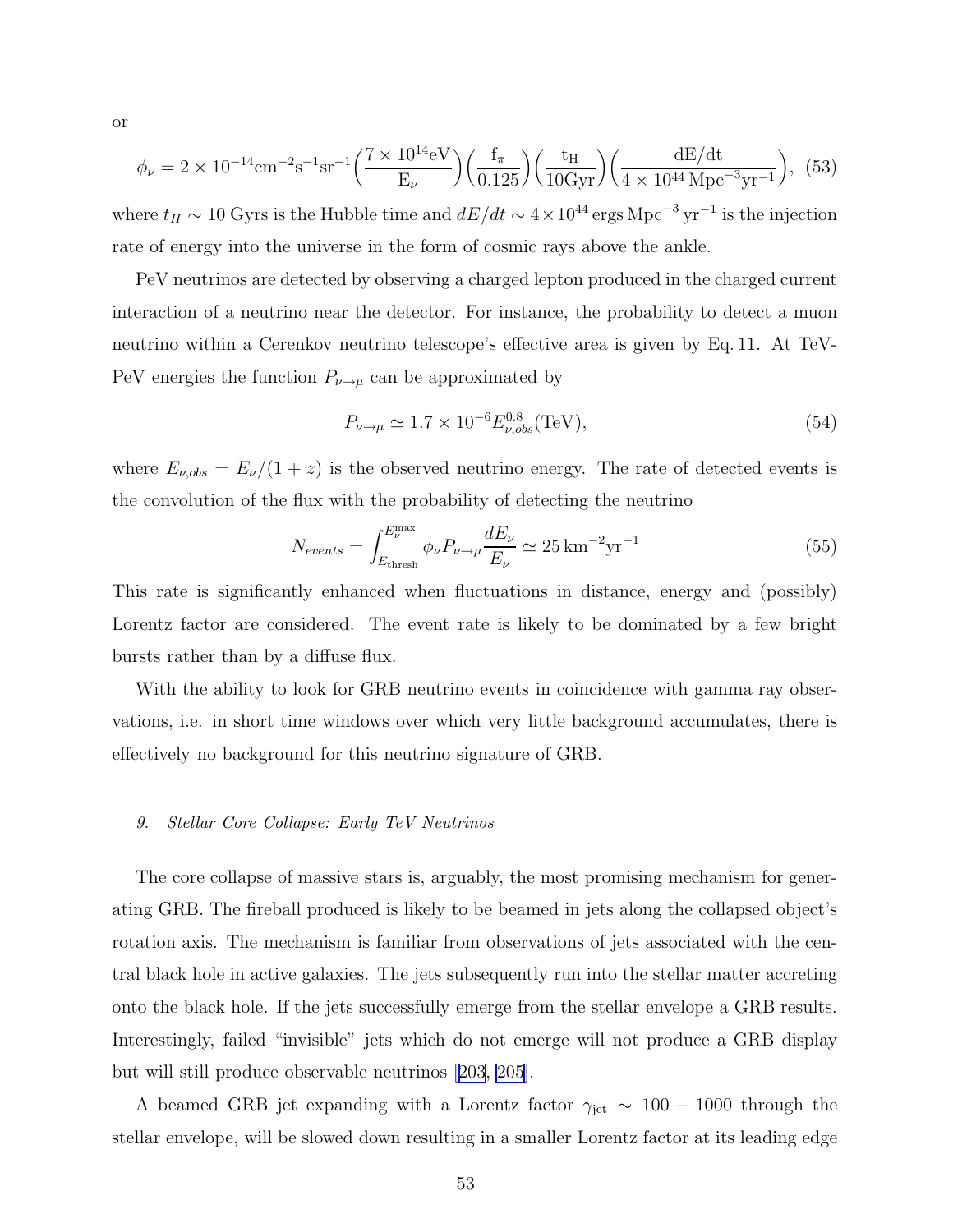$\gamma_f \ll \gamma_{jet}$ . Therefore, the fast particles in the tail will catch up with the slow particles in the leading edge and collide with a Lorentz factor  $\gamma\approx\gamma_{\rm jet}/2\gamma_{\rm f}$  by simple addition of relativistic velocities. Once the jet emerges from the infalling stellar matter around  $R \sim 10^6$  km, the density drops to around  $\sim 10^{-7}$ g/cm<sup>3</sup>. Matching the energy densities on either side of the shock front requires

$$
\gamma_{\rm f}^2 \times 10^{-7} \text{g/cm}^3 \simeq \left(\gamma_{\rm jet}/2\gamma_{\rm f}\right)^2 n_{\rm p} m_{\rm p},\tag{56}
$$

where  $n_p$  is the comoving proton number density in the jet. It is related to the luminosity of the burst; see Eq. 23 :

$$
n_p = \frac{L_{\rm iso}}{4\pi R^2 \gamma_{\rm jet}^2 m_p c^3}.\tag{57}
$$

Here  $L_{\rm iso}=L_{\frac{\Omega}{4\pi}}$  $\frac{\Omega}{4\pi}$  is the inferred from a non-beamed flux. Eqs. 56 and 57 determine the value of  $\gamma_{\rm f}$ :

$$
\gamma_{\rm f} \simeq \left(\frac{L_{\rm iso}}{16\pi\rho R^2 c^3}\right)^{1/4} \simeq 3 \times \left(\frac{L_{\rm iso}}{10^{52} \text{erg/s}}\right)^{1/4} \left(\frac{10^{-7} \text{g/cm}^3}{\rho}\right)^{1/4} \left(\frac{10^7 \text{km}}{R}\right)^{1/2}.\tag{58}
$$

With this low value of the Lorentz factor, the fireball remains opaque to gamma rays as described in the section on fireball dynamics. The radiation thermalizes with a temperature determined by its energy density  $U'_{\gamma}$  and the Stefan-Boltzman law  $U'_{\gamma} = 4\sigma T'^{4}/c$ . We find

$$
T'_{\gamma} \simeq \left(\frac{4\gamma_{\rm f}^2 \rho c^3}{4\sigma}\right)^{1/4} \simeq 2.2 \,\text{keV} \left(\frac{\rho}{10^{-7} \text{g/cm}^3}\right)^{1/4} \left(\frac{\gamma_{\rm f}}{3}\right)^{1/2}.\tag{59}
$$

The rest of the calculation follows the previous section. Protons traveling through this thermal photon plasma produce pions, predominantly via the ∆-resonance, for energies

$$
E'_p > \frac{m_{\Delta}^2 - m_p^2}{4E'_\gamma} \simeq 7 \times 10^4 \,\text{GeV} \bigg( \frac{2.2 \,\text{keV}}{E'_\gamma} \bigg). \tag{60}
$$

Primed energies refer to the comoving frame with  $\gamma_f E' = E$ . Neutrinos emerge from the interactions with energy

$$
E_{\nu} = \frac{1}{4} \langle x_{p \to \pi} \rangle E_p \simeq 10 \,\text{TeV} \left( \frac{\gamma_f}{3} \right) \left( \frac{2.2 \,\text{keV}}{T'_{\gamma}} \right). \tag{61}
$$

For mildly relativisitic conditions, the fraction of protons converted to pions is expected to be high in the very dense plasma, i.e. of order unity. The neutrino flux observed from a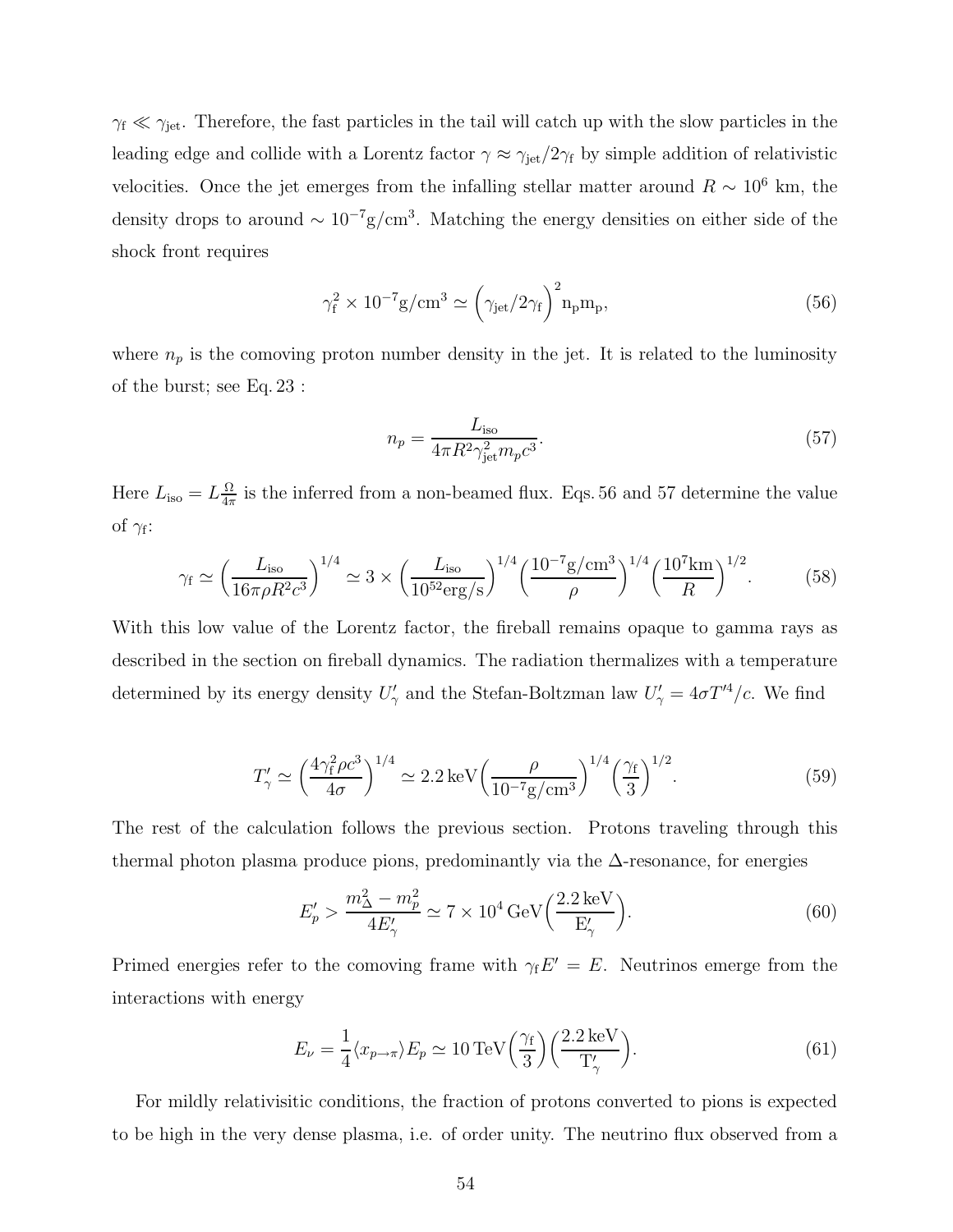single GRB at a distance D is calculated from the total energy emitted in neutrinos and the average energy of a single neutrino:

$$
\phi_{\nu} \simeq \frac{E_{\text{iso}} \langle x_{p \to \pi} \rangle}{16 \pi D^2 E_{\nu}} \simeq .003 \,\nu' \text{s m}^{-2} \times \left(\frac{E_{\text{iso}}}{10^{53} \text{ergs}}\right) \left(\frac{10 \text{TeV}}{E_{\nu}}\right) \left(\frac{3000 \text{Mpc}}{D}\right)^2. \tag{62}
$$

This flux of TeV neutrinos from a single burst results in

$$
N_{events} \sim \phi_{\nu} \times P_{\nu \to \mu} \sim .05 \left(\frac{E_{\text{iso}}}{10^{53} \text{ergs}}\right) \left(\frac{3000 \text{Mpc}}{D}\right)^2 \tag{63}
$$

events observed per year, per square kilometer of the detector. Here  $E_{\nu,obs} = E_{\nu}/(1+z)$  is the observed neutrino energy and, for TeV-energy neutrinos, we used the approximation

$$
P_{\nu \to \mu} \simeq 1.3 \times 10^{-6} E_{\nu, obs} (\text{TeV}). \tag{64}
$$

The event rate is low. Bursts within a few hundred megaparsecs ( $\sim 10$  bursts per year as well as an additional unknown number of "invisible" bursts from failed GRB) may produce multiple TeV neutrino events in a kilometer scale detector. This signature is unique to supernova progenitors.

## *10. UHE Protons From GRB: EeV Neutrinos*

Recent observations of GRB afterglows show evidence that GRB explode into an interstellar medium, consistent with the speculations that they are collapsing or merging stars. Shocks will be produced when the GRB runs into the interstellar medium, including a reverse shock that propagates back into the burst ejecta. Electrons and positrons in the reverse shock radiate an afterglow of eV-keV photons that represent a target for neutrino production by ultra high-energy protons accelerated in the burst [\[204\]](#page-79-0).

The fraction of proton energy going into  $\pi$ -production is calculated as before following Eq. 47,

$$
f_{\pi} \simeq \frac{\Delta R'}{\lambda_{p\gamma}} \langle x_{p \to \pi} \rangle, \tag{65}
$$

$$
f_{\pi} \simeq \frac{L_{\gamma}(E_{\gamma,min})}{E_{\gamma,min}} \frac{1}{\gamma_{rs}^4 \Delta t} \frac{\sigma_{\Delta} \langle x_{p \to \pi} \rangle}{4\pi c^2},\tag{66}
$$

where  $\gamma_{rs}$  is the Lorentz factor of the reverse shock. For the afterglow, the relevant time scale is 10-100 seconds and the luminosity is  $L_{\gamma} \propto E_{\gamma}^{-1/2}$  [\[176](#page-78-0)].  $E_{\gamma,min}$ , the minimum photon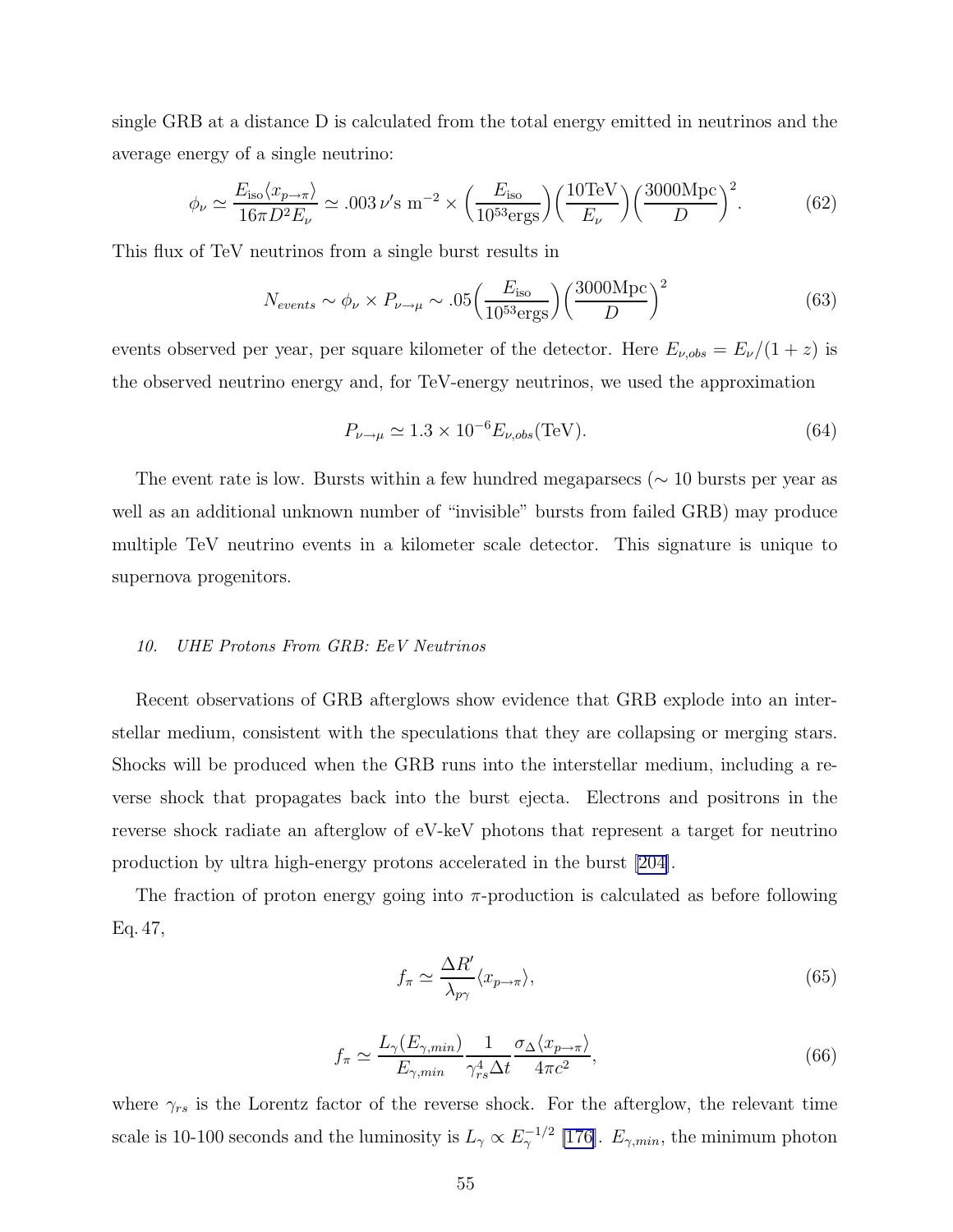energy to produce pions via the  $\Delta$ -resonance, is given by:

$$
E_{\gamma,min} = \frac{\gamma_{rs}^2 (m_{\Delta}^2 - m_p^2)}{4E_p}.
$$
\n
$$
(67)
$$

Therefore  $10^{21}$  eV protons can kinematically produce  $\pi$ 's on photons with energy as low as 10 eV. Combining Eq. 66 and Eq. 67 we find

$$
f_{\pi} \simeq .003 \times \left(\frac{10 \,\text{eV}}{E_{\gamma,min}}\right) \left(\frac{E_p}{10^{21} \text{eV}}\right)^{1/2} \left(\frac{300}{\gamma_{rs}}\right)^5 \left(\frac{20 \text{sec}}{\Delta t}\right). \tag{68}
$$

Note that above keV energy, the photon luminosity follows the broken spectrum with  $L_{\gamma} \propto$  $E_{\gamma}^{-1}$  and, therefore,  $f_{\pi} \propto E_p$  rather than  $f_{\pi} \propto E_p^{1/2}$ .

Associating the accelerated beam with the observed ultra high-energy cosmic ray flux,  $dN_p/dE_p \sim AE_p^{-2}$ , where  $A \sim 5 \times 10^{-4} \text{m}^{-2} \text{s}^{-1} \text{sr}^{-1} \text{GeV}$ , and using  $E_\nu \sim .05 E_p$ , see Eq. 46, the resulting neutrino flux is given by

$$
\frac{dN_{\nu}}{dE_{\nu}}(E_{\nu}) \sim \frac{dN_{p}}{dE_{p}}(E_{p} = 20E_{\nu}) \times f_{\pi}(E_{p} = 20E_{\nu}),
$$
\n(69)

$$
\frac{dN_{\nu}}{dE_{\nu}}(E_{\nu}) \sim A \times (20E_{\nu})^{-2} \times .003 \times \left(\frac{10 \text{eV}}{E_{\gamma,min}}\right) \left(\frac{20E_{\nu}}{10^{21} \text{eV}}\right)^{1/2} \left(\frac{300}{\gamma_{\text{rs}}}\right)^{5} \left(\frac{20 \text{sec}}{\Delta t}\right),\tag{70}
$$

$$
\frac{dN_{\nu}}{dE_{\nu}}E_{\nu}^{2}(E_{\nu}) \sim 2 \times 10^{-14} E_{\nu}^{1/2}(\text{GeV}) \times \left(\frac{10 \text{eV}}{E_{\gamma,\text{min}}}\right) \left(\frac{300}{\gamma_{\text{rs}}}\right)^{5} \left(\frac{20 \text{sec}}{\Delta t}\right) \text{m}^{-2} \text{s}^{-1} \text{sr}^{-1} \text{GeV}. \tag{71}
$$

It is important to note that if the burst occurs in a region of higher density gas, as can be the case for a collapsing star, reverse shocks are produced earlier and, therefore, with smaller Lorentz factors. This results in  $f_{\pi} \simeq 1$ . Then,

$$
\frac{dN_{\nu}}{dE_{\nu}}(E_{\nu}) \simeq \frac{dN_p}{dE_p}(E_p = 20E_{\nu}) \times 1 \simeq A \times (20E_{\nu})^{-2},\tag{72}
$$

$$
\frac{dN_{\nu}}{dE_{\nu}}E_{\nu}^{2}(E_{\nu}) \sim 10^{-6} \text{m}^{-2} \text{s}^{-1} \text{sr}^{-1} \text{GeV}.
$$
\n(73)

In either case, the result is only valid above the threshold energy required to generates pions via the  $\Delta$ -resonance,

$$
E_{\nu}^{\min} \simeq .05 E_p^{\min} \simeq .05 \frac{\gamma_{rs}^2 (m_{\Delta}^2 - m_p^2)}{4 E_{\gamma}^{\max}} \sim 7 \times 10^{17} \text{eV} \times \left(\frac{\gamma_{\text{rs}}}{300}\right)^2 \left(\frac{1 \text{keV}}{E_{\gamma}^{\max}}\right). \tag{74}
$$

Below this threshold, ultra high-energy protons may still interact with non-thermal MeV photons, however.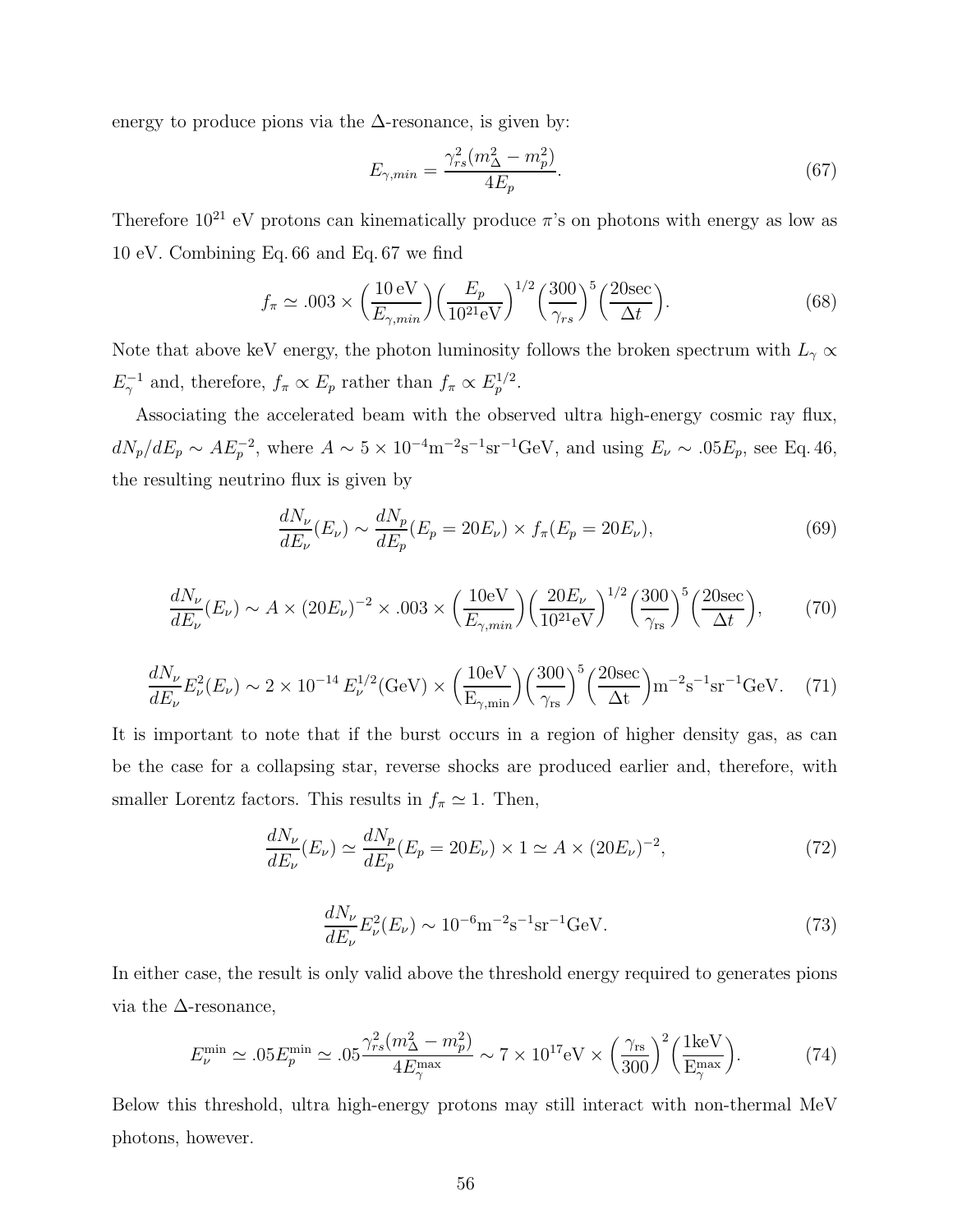The event rate in a neutrino telescope is calculated following Eq. 11. In the high-energy appoximation,

$$
P_{\nu \to \mu} \simeq 1.2 \times 10^{-2} E_{\nu, obs}^{0.5} \text{(EeV)}.
$$
\n(75)

This yields

$$
N_{events} \sim \int_{7 \times 10^8 \text{GeV}}^{5 \times 10^{10} \text{GeV}} 10^{-6} E_{\nu}^{-2} \times 3.7 \times 10^{-7} E_{\nu}^{0.5} dE_{\nu} \text{m}^{-2} \text{s}^{-1} \text{sr}^{-1} \sim .01 \text{ km}^{-2} \text{yr}^{-1}. \tag{76}
$$

This is a very small rate indeed. The neutrino energy is, however, above the threshold for EeV telescopes using acoustic, radio or horizontal air shower detection techniques. This mechanism may represent an opportunity for detectors with very high threshold, but also large effective area to do GRB physics.

## *11. The Decoupling of Neutrons: GeV Neutrinos*

The conversion of radiation into kinetic energy in the fireball will accelerate neutrons along with protons, especially if the progenitor involves neutron stars. Protons and neutrons are initially coupled by nuclear elastic scattering. If the expansion of the fireball is sufficiently rapid the neutrons and protons will no longer interact. Neutrons decouple from the fireball while protons are still accelerated. Protons and neutrinos may then achieve relative velocities sufficient to generate pions which decay into GeV neutrinos [\[206, 207\]](#page-79-0). We define the ratio of neutrons to protons as,

$$
\xi \equiv \frac{n_n}{n_p},\tag{77}
$$

which initially remains constant during expansion. The fraction of neutrons which generate pions is calculated in the same way as in Eq. 47,

$$
f_{\pi} \simeq \frac{\Delta R'}{\lambda_{pn}}.\tag{78}
$$

We can relate the density of nucleons to the density of photons by the dimensionless entropy,

$$
n_{p+n} \simeq n_{\gamma} \frac{\gamma E_{\gamma}}{\eta m_{p} c^{2}}.\tag{79}
$$

Following the arguments used in our discussion of PeV neutrinos, we arrive at

$$
f_{\pi} \simeq \frac{L_{\gamma}}{m_p \eta \gamma^3 \Delta t} \frac{\sigma_{np}}{4\pi c^2 (1+\xi)},\tag{80}
$$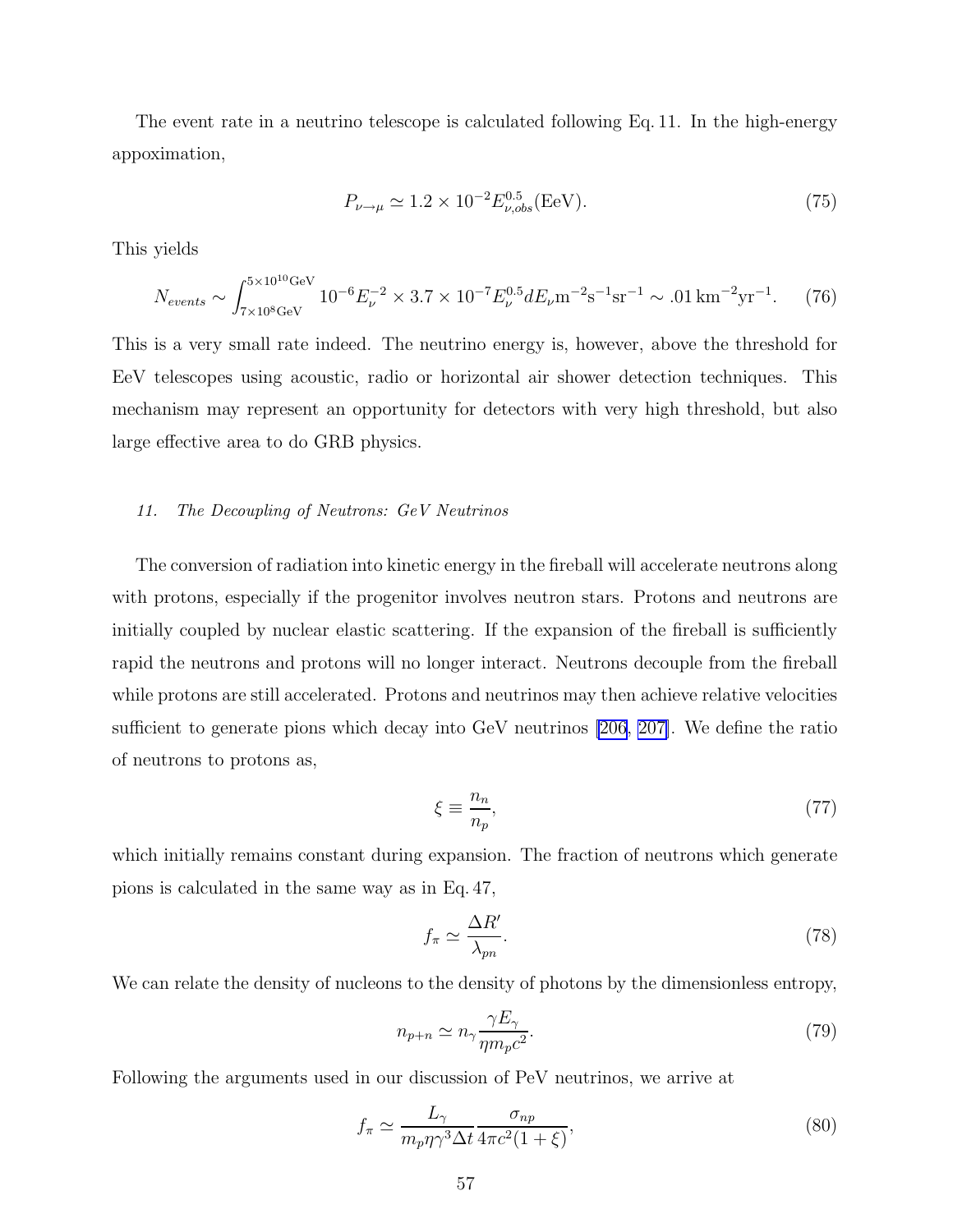where  $\sigma_{np} \simeq 3 \times 10^{26} \text{cm}^2$  is the neutron-proton cross section for pion production. As the neutrons and protons decouple,  $f_{\pi}$  approaches unity. Using the fact that  $\gamma$  asymptotically approaches  $\eta$  at the end of expansion, we see that decoupling occurs for

$$
\eta \gtrsim \eta_{np} \equiv \left(\frac{L\sigma_{np}}{4\pi R_0 m_p c^3 (\xi + 1)}\right)^{1/4} \simeq 400 \left(\frac{L}{10^{52} \text{erg/s}}\right)^{1/4} \left(\frac{100 \text{ km}}{R_0}\right)^{1/4} \left(\frac{2}{\xi + 1}\right)^{1/4}.
$$
 (81)

In fact, the requirement for exceeding the threshold for  $\pi$  production is  $\eta \geq 1.2 \eta_{np}$  [\[206\]](#page-79-0). The scattering time is therefore longer than the expansion time by a factor  $1.2^4 \simeq 2.1$  and  $1-e^{-2.1}$   $\cong$  88% of the neutrons scatter. If threshold were exceeded by, say  $\eta = 1.5 \eta_{np}$ , then more than 99% of the neutrons would scatter. It is therefore a reasonable approximation to assume that all neutrons produce  $\pi$ 's as long as  $\eta$  is above threshold. The number of neutrons in the fireball is large with

$$
N_n \simeq \frac{E}{m_p c^2} \frac{\xi}{1+\xi} \frac{1}{\eta} \sim 7 \times 10^{52} \left(\frac{E}{10^{53} \text{ergs}}\right) \left(\frac{2\xi}{1+\xi}\right) \left(\frac{500}{\eta}\right). \tag{82}
$$

Above the pion threshold, every neutron interacts with a proton producing one of the following:

- $p + n \rightarrow p + p + \pi^{-} \rightarrow \bar{\nu_{\mu}} + \mu^{-} \rightarrow e^{-} + \bar{\nu_{e}} + \nu_{\mu} + \bar{\nu_{\mu}}$
- $p + n \to n + n + \pi^+ \to \nu_\mu + \mu^+ \to e^+ + \nu_e + \bar{\nu_\mu} + \nu_\mu$
- $p + n \rightarrow p + n + \pi^0 \rightarrow \gamma + \gamma$

Thus on average, each interaction produces two 30-50 MeV muon neutrinos and two 30-50 MeV electron neutrinos or two 70 MeV photons. The observed neutrino energy is

$$
E_{\nu,obs} \simeq 30 - 50 \,\text{MeV} \times \frac{\gamma}{1+z} \simeq 6 - 10 \,\text{GeV} \times \left(\frac{\gamma}{400}\right) \left(\frac{2}{1+z}\right). \tag{83}
$$

This energy is below the threshold of neutrino telescopes with the possible exception of Baikal and ANTARES provided it is built with a sufficiently dense arrangement of the photomultipliers.

$$
P_{\nu \to \mu}(E_{\nu} \sim \text{GeV}) \sim 10^{-7} \text{E}_{\nu, \text{obs}}(\text{GeV})
$$
\n(84)

parametrizes the chance of detecting a ∼GeV muon neutrino in ANTARES as described by Eq. 11. This leads to an event rate from a single burst of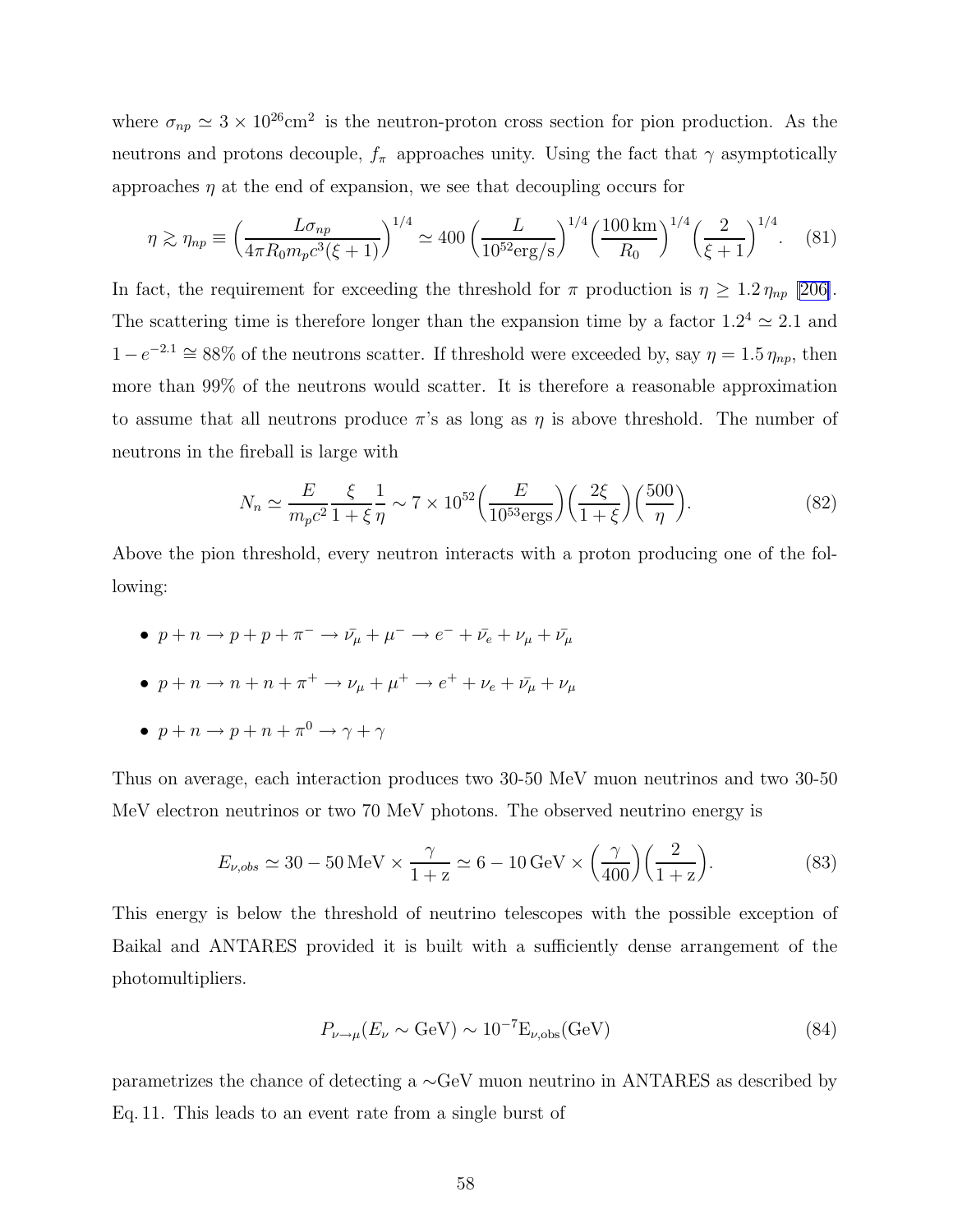$$
N_{events} \simeq N_{\nu} \frac{\mathcal{A}_{\text{eff}}}{4\pi D^2} P_{\nu \to \mu} \tag{85}
$$

where  $N_{\nu} = 2N_n$  is the number of muon neutrinos emitted by the burst,  $A_{\text{eff}}$  is the detector's effective area and  $D$  is the distance to the burst. Positioning, for simplicity, all bursts at z=1, this reduces to

$$
N_{events} \sim N_{bursts} \times \left(2 N_n \frac{A_{\text{eff}}}{4\pi D^2} P_{\nu \to \mu} (8 \text{GeV})\right)
$$
 (86)

$$
\sim .1 \times \left(\frac{N_{\text{bursts}}}{1000 \text{yr}^{-1}}\right) \left(\frac{E}{10^{53} \text{ergs}}\right) \left(\frac{2\xi}{1+\xi}\right) \left(\frac{3-2\sqrt{2}}{2+z-2\sqrt{1+z}}\right) \left(\frac{A_{\text{eff}}}{.1 \text{km}^2}\right)^{3/2} \text{yr}^{-1}.
$$
 (87)

This estimate is optimistic and the rate quite small. Observation requires a burst with favorable fluctuations in distance and energy. We discuss this important aspect of GRB detection next.

## *12. Burst-To-Burst Fluctuations and Neutrino Event Rates*

We have focused so far on the diffuse flux of neutrinos produced collectively by all GRB. Given the possibility to observe individual GRB, it is important to consider the fluctuations that may occur in the dynamics from burst to burst. In the presence of large fluctuations, the relevant observable becomes the number of neutrinos observed from individual bursts [\[201, 202](#page-79-0)]. We will consider fluctuations in the distance to the burst  $D$ , and in its energy E. One can further contemplate fluctuations in the Lorentz factor,  $\gamma$ , or equivalently in  $\eta$ , the dimensionless entropy, although it is not clear whether energy and Lorentz factor are independent quantities.

The number of neutrinos from a single source at a distance D is proportional to  $D^{-2}$ . Considering burst-to-burst fluctuations in distance will enhance the fluxes previously calculated. This can be see as follows

$$
\frac{\int_0^{ct_{\text{Hubble}}} dN(D) D^{-2}}{\int_0^{ct_{\text{Hubble}}} dN(D) D_{\text{ave}}^{-2}} = \frac{\int_0^{ct_{\text{Hubble}}} dD}{\int_0^{ct_{\text{Hubble}}} D^2 D_{\text{ave}}^{-2} dD} = \frac{D_{\text{ave}}^2 ct_{\text{Hubble}}}{\frac{1}{3} (ct_{\text{Hubble}})^3} = 3 \frac{D_{\text{ave}}^2}{(ct_{\text{Hubble}})^2},
$$
(88)

where we have assumed an isotropic Euclidian distribution of sources. In contrast, the average distance of a burst  $D_{\text{ave}}$  is

$$
\int_0^{D_{\text{ave}}} D^2 dD = \frac{1}{2} \int_0^{ct_{\text{Hubble}}} D^2 dD \to D_{\text{ave}} = 2^{-1/3} ct_{\text{Hubble}}.
$$
 (89)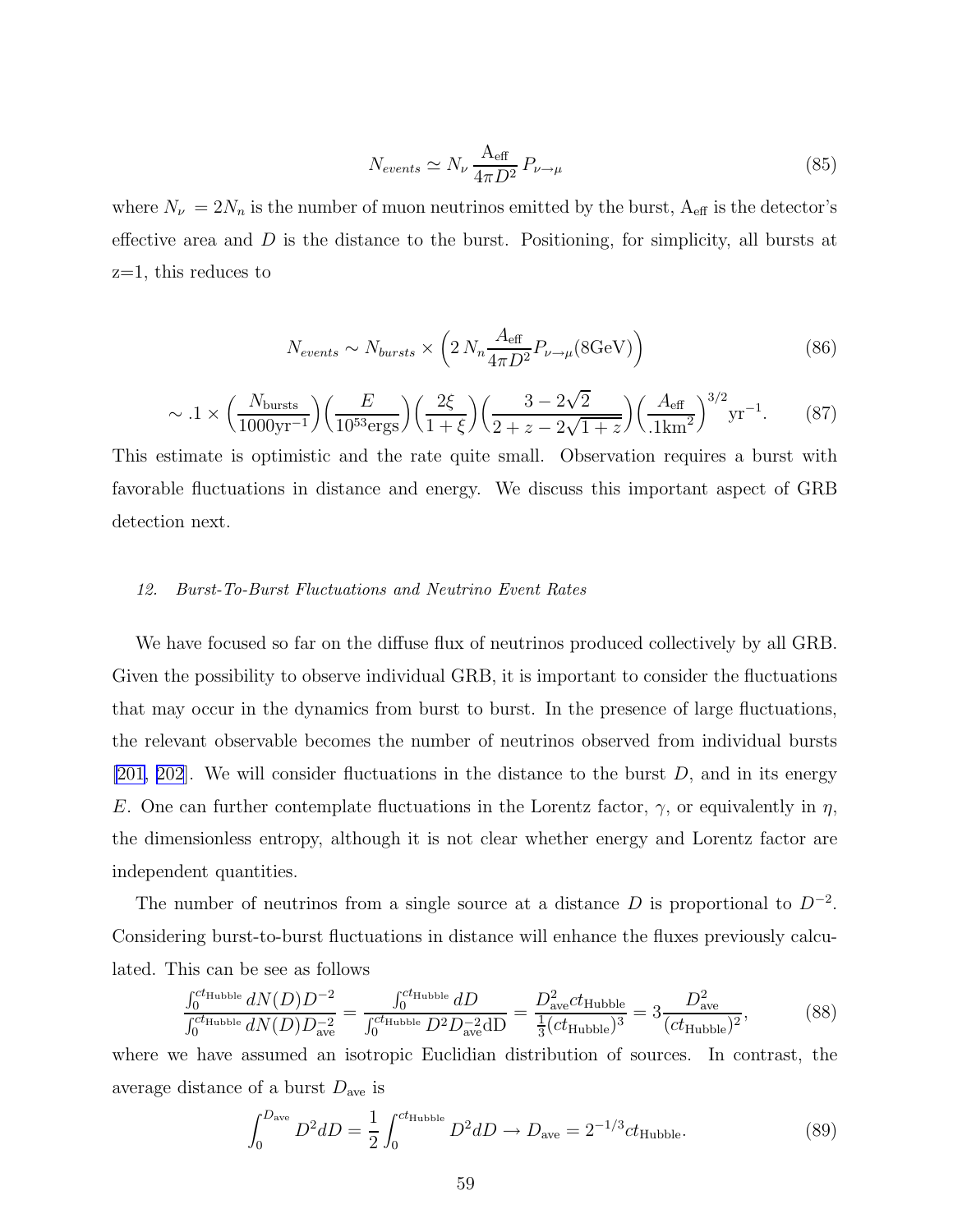Therefore, the event rate is enhanced by spatial fluctuations by a factor

$$
3 \times 2^{-2/3} \simeq 1.9. \tag{90}
$$

This enhancement factor should be applied to the diffuse flux. It also represents an increased probability to observe a single burst yielding multiple neutrino events. Assuming a more realistic cosmological distribution for starburst galaxies increases the effect of spatial fluctuations by an additional factor of 2 above the Euclidian result.

Next, we consider energy. Observations show that approximately one out of ten bursts is ten times more energetic than the median burst and approximately one out of a hundred is a hundred times more energetic. This results in an enhancement of the neutrino signal by a factor of

$$
.89 \times E_{\text{median}} + .10 \times 10 E_{\text{median}} + .01 \times 100 E_{\text{median}} \simeq 2.9 E_{\text{median}}. \tag{91}
$$

If instead of a step function, a smooth distribution  $\frac{dN}{dE} \propto E^{-2}$  covering two orders of magnitude is used, the enhancement factor is increased to 4.6.

We thus reach the very important conclusion that correct averaging of bursts over their cosmological spatial distribution and over their observed energy distribution enhances the neutrino signal by approximately one order of magnitude. Variations in distance and energy affect all GRB neutrino fluxes previously discussed, regardless of the production mechanism.

The third, and most important, quantity to vary from burst-to-burst is the Lorentz factor, or entropy. Its variation can greatly modify some fluxes, e.g. as  $\sim \gamma^4$  for PeV neutrinos or  $\sim \gamma^5$  for EeV neutrinos, and it barely affects others, e.g. GeV neutrinos produced by decoupled neutrons. The range over which  $\gamma$  can vary is, however, limited [\[136, 137,](#page-77-0) [176](#page-78-0), [180\]](#page-78-0). The Lorentz factor i) must be roughly 300 to generate the observed non-thermal gamma ray spectrum, ii) must be large enough to produce the highest energy cosmic rays of  $\sim 10^{20}$ eV, and iii) the energy of shocked protons must be sufficient to be above threshold for producing pions on fireball gamma rays.

The last condition requires that

$$
m_p \gamma \gtrsim \frac{m_{\Delta}^2 - m_p^2}{4E_{\gamma, \text{obs}}} \Longrightarrow \gamma \gtrsim 170 \Big(\frac{1 \text{ MeV}}{E_{\gamma, \text{obs}}}\Big),\tag{92}
$$

and the second that

$$
\gamma \gtrsim A^{1/2} \times 130 \left(\frac{E}{10^{20} \text{eV}}\right)^{3/4} \left(\frac{.01 \text{sec}}{\Delta t}\right)^{1/4} \tag{93}
$$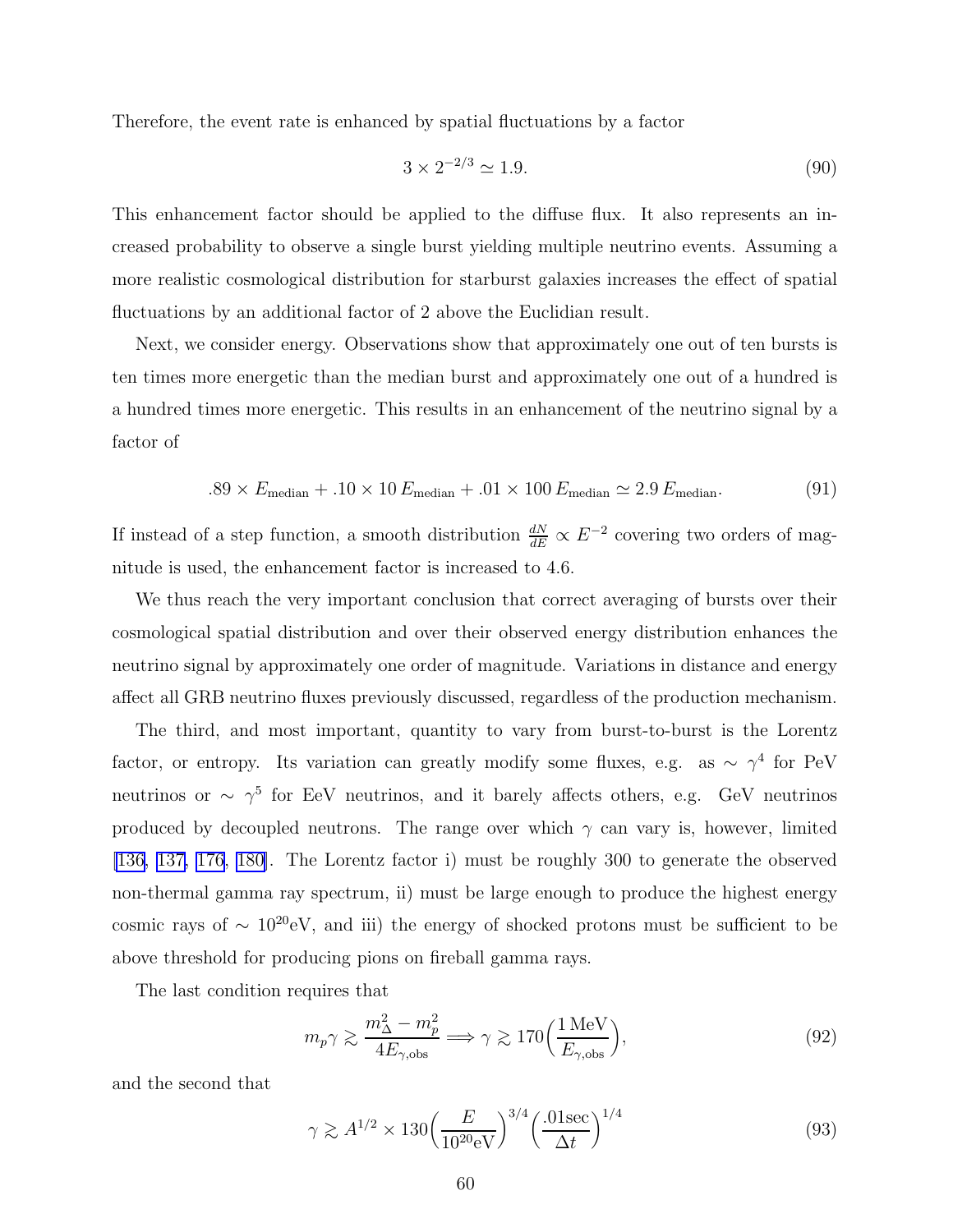following Eq. 37. Once again, A is a factor of order unity,  $E$  the maximum proton energy generated and  $\Delta t$  the time scale associated with the rapid variations observed in single bursts.

Together, these constraints limit any variation of the Lorentz factor to at most one order of magnitude. This does, however, correspond to a variation over four (five) orders of magnitude in the fraction of energy converted to  $\pi$ 's which yield PeV (EeV) neutrinos. A change in Lorentz factor modifies the peak neutrino energy of the neutrinos as  $\gamma^2$  and is, therefore, a secondary effect relative to the fraction of energy converted to pions.

How the Lorentz factor of GRB vary from burst-to-burst is an open question. It is interesting to note that even with conservative fluctuations of a factor of two or so (say between 200 and 400), the difference in neutrino flux exceeds one order of magnitude. Combined with variations in distance, and perhaps burst energy, the occasional nearby and bright (small  $\gamma$ , high E, or both) burst becomes a superior experimental signature to the diffuse flux. More detailed modeling has been presented in Ref.[[201](#page-79-0), [202](#page-79-0)]. For an alternative perspective, see reference [\[208\]](#page-79-0).

### *13. The Effect of Neutrino Oscillations*

Perhaps the most important discovery of particle physics in the last decade is the oscillation of neutrinos. The fact that neutrinos can change flavor as they propagate can have an effect on the neutrino fluxes observed on earth. For propagation over cosmological distances, the neutrino survival probablities become simple. For the example of neutrinos from pion decay, where there is an initial ratio of 1 to 2 to 0 for electron, muon and tau flavors, respectively, we expect approximately a ratio of 1 to 1 to 1 after oscillations. Therefore most of the event rates calculated for muon neutrinos have been overestimated by a factor of two. At sufficient energies, however, electron and tau neutrinos can be observed as well thus counteracting this effect in part.

For a review of neutrino oscillations, see Ref.[[209](#page-79-0)].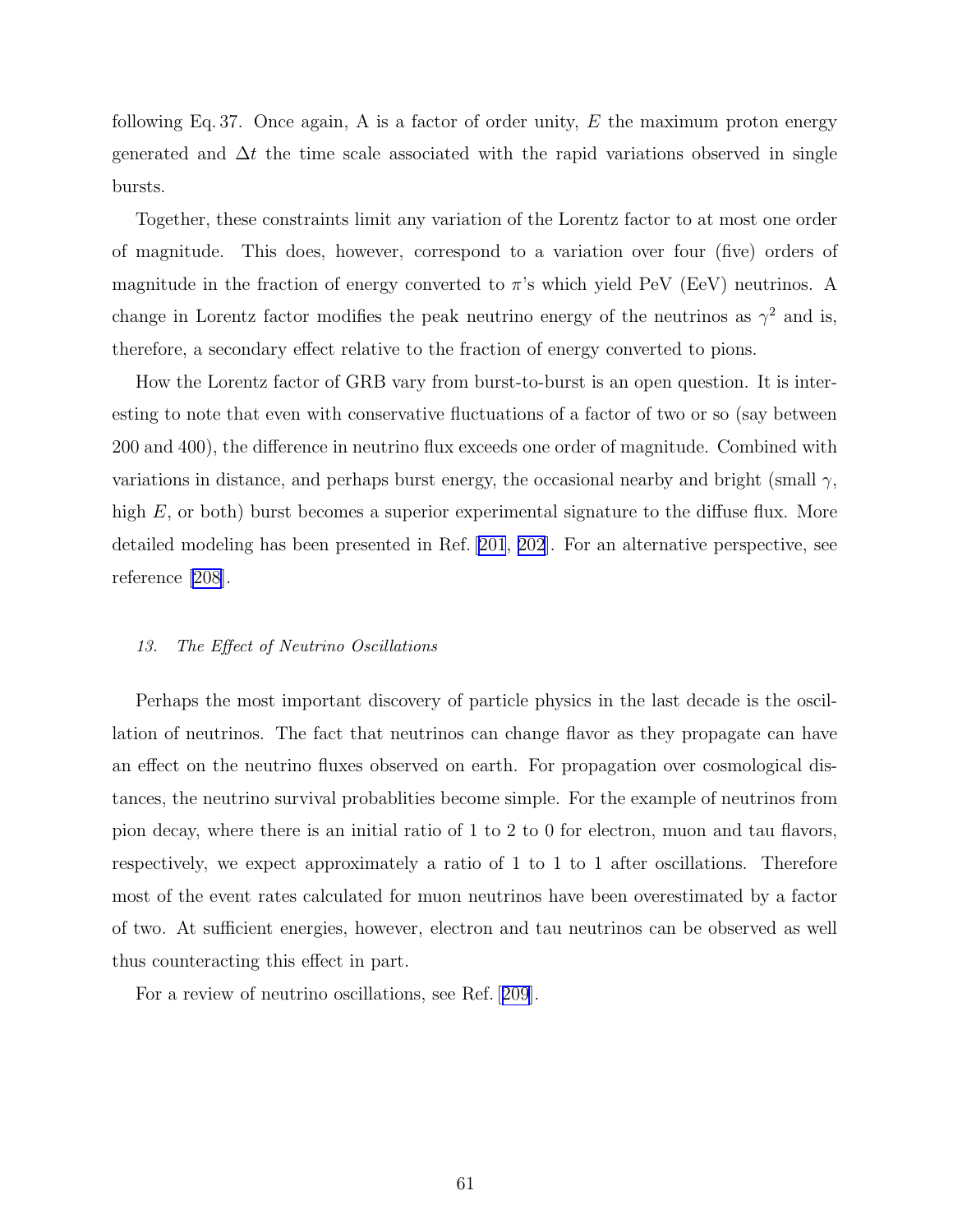#### C. Blazars: the Sources of the Highest Energy Gamma rays

### *1. Blazar Characteristics*

Active Galactic Nuclei (AGN) are the brightest sources in the universe. They are of special interest here because some emit most of their luminosity at GeV energy and above. A subset, called blazers, emit high-energy radiation in collimated jets pointing at the earth. They have the following characteristics:

- Although less luminous than GRB, with inferred isotropic luminosities of  $\sim 10^{45}$  10<sup>49</sup>ergs, they radiate this luminosity over much longer time periods with regular flares extending for days [\[210, 211](#page-79-0), [212](#page-79-0)]. The energetics require a black hole roughly one billion times more massive than our sun.
- Blazars produce radiation from radio waves to TeV gamma rays with enhancements in  $E^2dN/dE$  or  $\nu F(\nu)$  in the IR to X-ray and the MeV-TeV range [\[213, 214](#page-79-0), [215, 216](#page-80-0), [217\]](#page-80-0). Roughly 60 sources have been observed in the MeV-GeV range by the EGRET instrument on the Compton Gamma ray Observatory. A handful of TeV observations have been reported thus far[[24](#page-71-0), [210,](#page-79-0) [218](#page-80-0), [219](#page-80-0), [220, 221](#page-80-0), [222\]](#page-80-0). EGRET has found that blazers produce a typical  $\phi_{\gamma} \propto E^{-2.2}$  spectrum in the MeV-GeV range. This spectrum may extend above or below this range [\[210](#page-79-0), [211,](#page-79-0) [223](#page-80-0)]. There appears to be an inverse relationship between blazar luminosity and peak emission. High luminosity blazars tend to peak in the GeV and optical bands[[211](#page-79-0), [215](#page-80-0), [224, 225\]](#page-80-0), while low luminosity blazars tend to peak in the TeV and X-ray bands [\[211](#page-79-0), [213,](#page-79-0) [225](#page-80-0), [226](#page-80-0), [227, 228\]](#page-80-0).
- Blazars are cosmological sources. They appear less distant than GRB only because their lower luminosity makes distant sources difficult to observe[[210, 211](#page-79-0)].
- The time scale of flaring in blazar luminosity varies from a fraction of a day to years. This range of time scales indicates a sub-parsec engine;  $c\Delta t \sim R' \to R' \sim 10^{-3} - 10^{-1}$ pc [\[210, 211](#page-79-0), [223](#page-80-0), [229\]](#page-80-0).

Prior to the launch of EGRET, the only survey above 100 MeV energy had been made by the COS-B satellite. The COS-B survey revealed the first extragalactic gamma ray source, the active galaxy 3C-272 [\[230](#page-80-0)]. After EGRET was launched in 1991, several gamma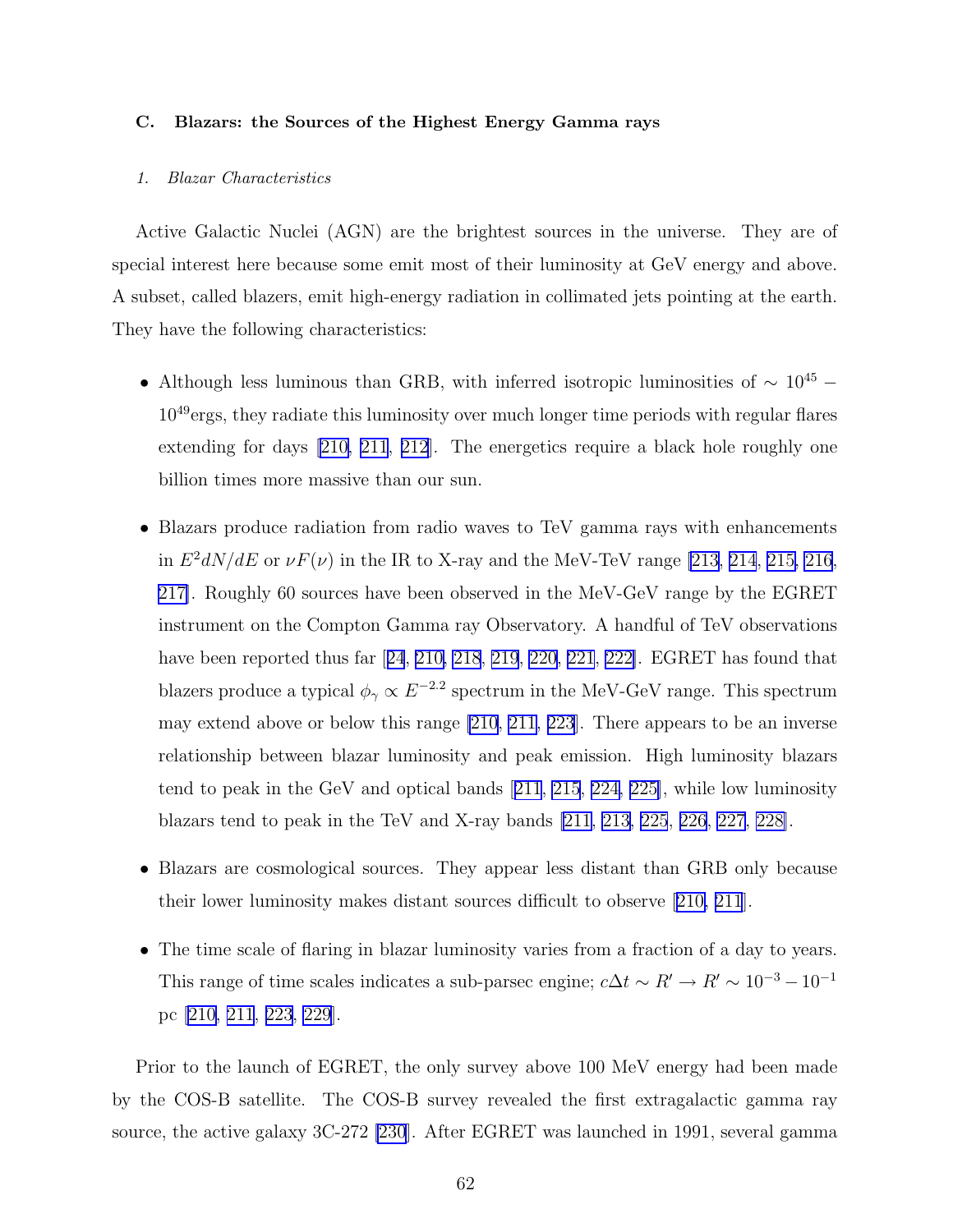ray blazars were discovered. The majority of these were flat-spectrum radio-loud quasars, although some were BL Lac objects which emit into the TeV range [\[223](#page-80-0), [229, 231\]](#page-80-0).

Three of the EGRET sources have also been observed by ground-based atmospheric Cerenkov telescopes previously discussed. Future observations of blazars will include lowerthreshold (below 50 GeV) ground-based telescopes, as well as next generation satellites such as GLAST[[210](#page-79-0), [212](#page-79-0), [232\]](#page-80-0).

## *2. Blazar Models*

It is widely believed that blazars are powered by accreting supermassive black holes with masses of  $\sim 10^7 M_{\odot}$  or more. Some of the infalling matter is reemitted and accelerated in highly beamed jets aligned with the rotation axis of the black hole.

It is generally agreed upon that synchrotron radiation by accelerated electrons is the source of the observed IR to X-ray peak in the spectrum [\[211,](#page-79-0) [231, 233, 234, 235](#page-80-0)]. Inverse Compton scattering of synchrotron or, possibly, other ambient photons by the same electrons can accommodate all observations of the MeV-GeV second peak in the spectrum. There is a competing explanation for the second peak, however. In hadronic models[[211](#page-79-0), [236](#page-80-0), [237](#page-80-0), [238](#page-80-0), [239, 240](#page-80-0), [241](#page-81-0), [242\]](#page-81-0), MeV-GeV gamma rays are generated by accelerated protons interacting with gas or radiation surrounding the black hole. Pions produced in these interactions decay into the observed gamma rays and not-yet observed neutrinos. This process is accompanied by synchrotron radiation of the protons.

The basic dynamics of the blazar is common to all models. Relativistic jets are generated with substructure that takes the form of "blobs" or "sheets" of matter traveling along the jet with Lorentz factors of 10-100. As previously discussed, in order to accommodate the observation of flares, the thickness of these sheets must be less than  $\gamma c \Delta t \sim 10^{-2}$  parsec, much smaller than their width, which is of the order of 1 parsec. It is in these blobs that shocks produce TeV gamma rays and high-energy neutrinos.

Several calculations of the neutrino flux from active galactic nuclei have been performed [\[137,](#page-77-0) [243](#page-81-0), [244](#page-81-0), [245, 246](#page-81-0), [247](#page-81-0), [248, 249, 250](#page-81-0), [251, 252, 253](#page-81-0), [254](#page-81-0)]. In the following sections, we describe two examples that illustrate the mechanisms for neutrino production in hadronic blazars.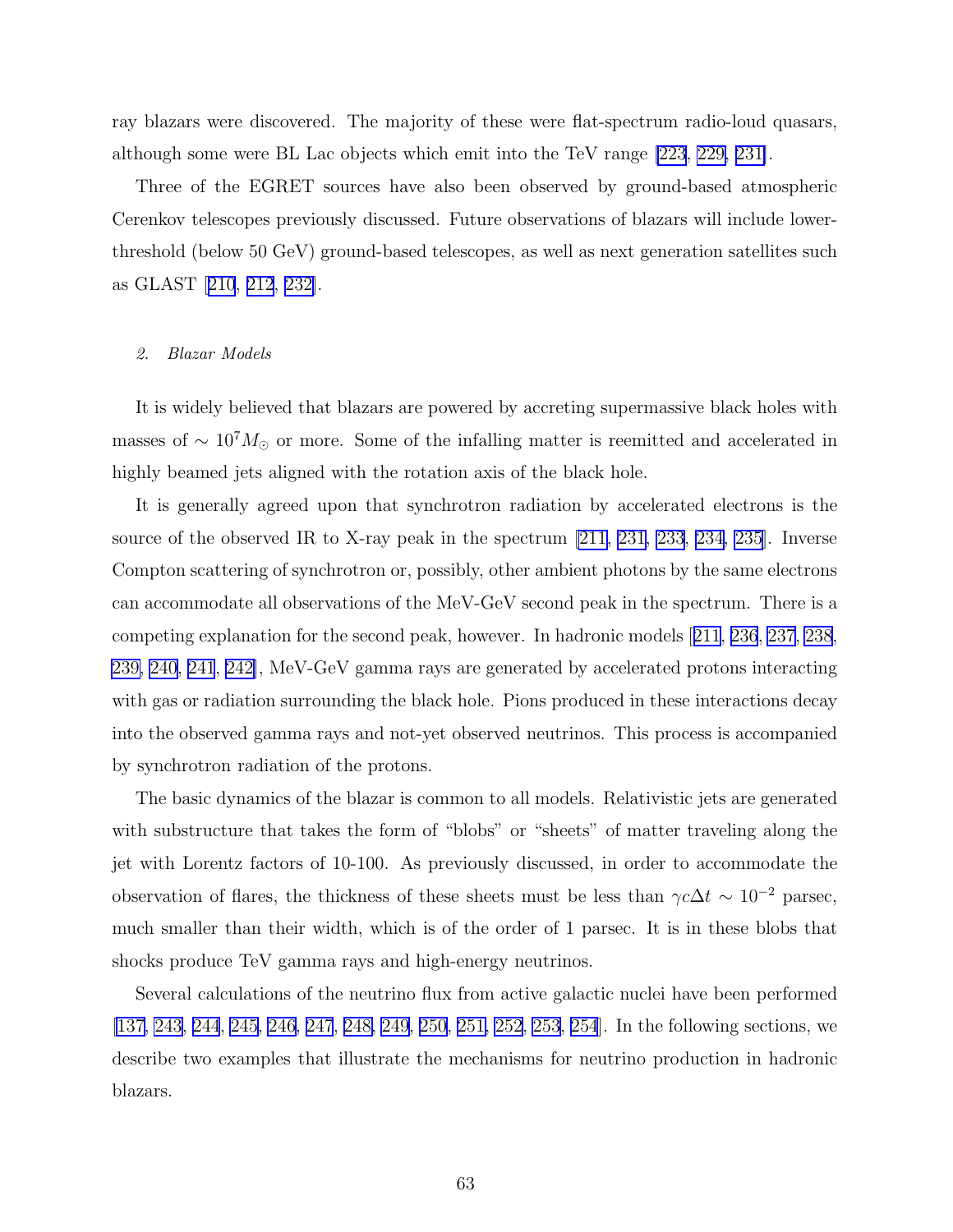

FIG. 18: Diagram of Blazar Kinematics

## *3. Highly Shocked Protons: EeV Blazar Neutrinos*

If protons are present in blazar jets, they may interact with photons via the  $\Delta$ -resonance to generate pions which then decay into very high-energy neutrinos. This process is similar to the process generating PeV and EeV neutrinos in GRB. There are some important differences, however. First, the Lorentz factor of the motion of the blob, traveling towards the observer, is typically smaller than for GRB shells. It can be constrained by considering the energy carried by the highest energy gamma rays observed in blazars. These gamma rays escape the blob and must, therefore, be below the energy threshold for pair production with ambient photons whose energy typically peaks around  $\sim 10$  eV; the UV bump. Contemplating the observations of gamma rays above 15 TeV in Markarian 501[[218, 219](#page-80-0)], evading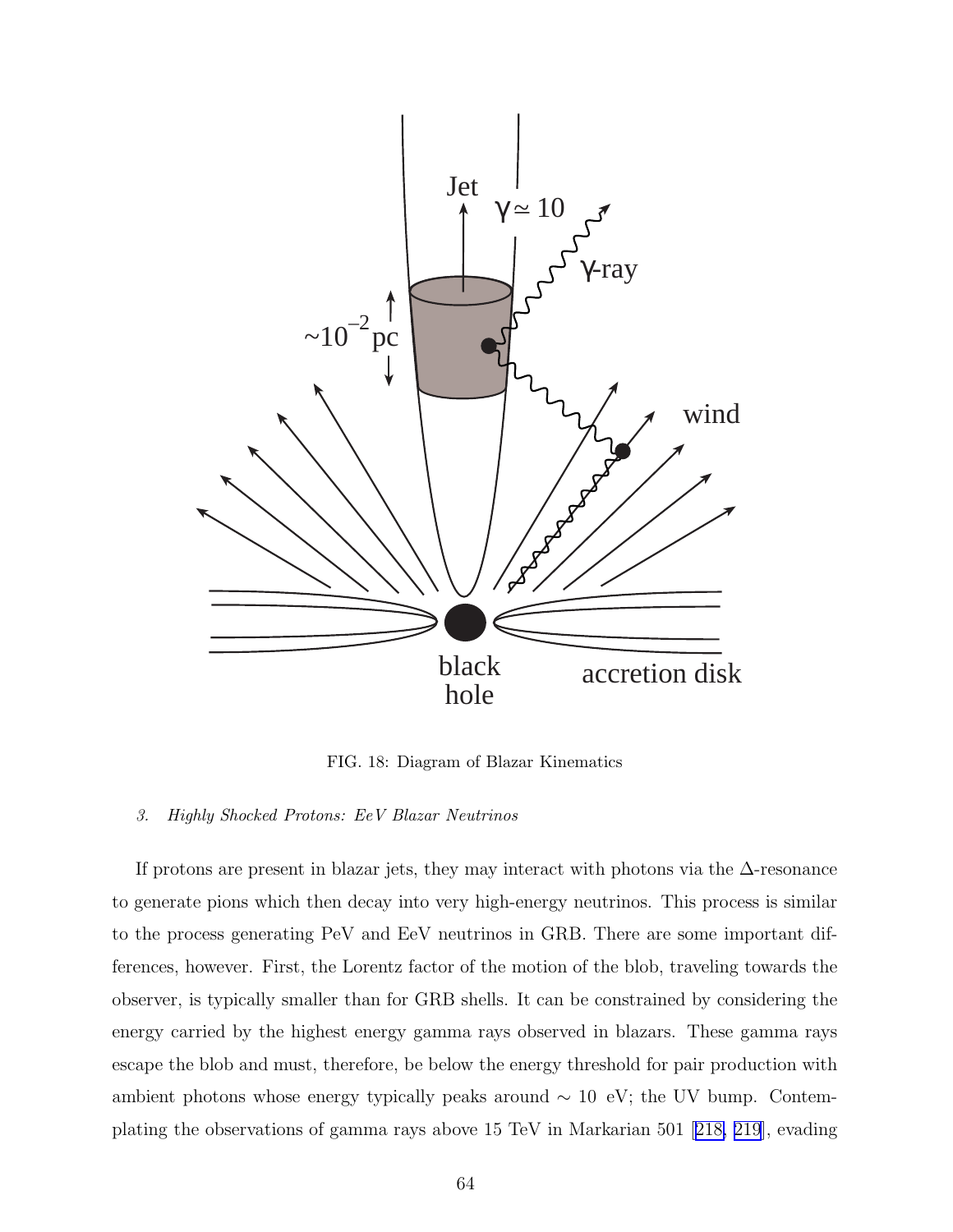pair production requires

$$
E_{\gamma,\max} E_{\gamma,\text{peak}} < \gamma^2 m_e^2,\tag{94}
$$

$$
\gamma > 25 \left( \frac{E_{\gamma, \text{max}}}{15 \text{ TeV}} \right)^{1/2} \left( \frac{E_{\gamma, \text{peak}}}{10 \text{ eV}} \right)^{1/2}.
$$
 (95)

We will therefore consider Lorentz factors in the range of 10 to 100.

A second difference between blazars and GRB is the geometry of the shocked material. Instead of a shell, blobs can be treated as roughly spherical. The energy density is

$$
U'_{\gamma} = \frac{L'_{\gamma} \Delta t}{\frac{4}{3} \pi R'^3} = \frac{L_{\gamma} \Delta t}{\gamma \frac{4}{3} \pi (\gamma c \Delta t)^3} = \frac{3L_{\gamma}}{4 \pi c^3 \gamma^4 \Delta t^2}
$$
(96)

Except for geometry, this is identical to Eq. 49. We obtain a number density of photons

$$
n_{\gamma} = \frac{U_{\gamma}'}{E_{\gamma}'} = \frac{3L_{\gamma}}{4E_{\gamma}\pi c^3 \gamma^3 \Delta t^2}
$$
\n(97)

Following the arguments leading to Eqs. 51, we obtain a rather large conversion of energy into pions

$$
f_{\pi} \simeq \frac{R'}{\lambda_{p\gamma}} \simeq \frac{L_{\gamma}}{E_{\gamma}} \frac{1}{\gamma^2 \Delta t} \frac{3\sigma_{\Delta} \langle x_{p \to \pi} \rangle}{4\pi c^2} \simeq .35 \times \left(\frac{L_{\gamma}}{10^{45} \text{erg/s}}\right) \left(\frac{10 \text{ eV}}{E_{\gamma}}\right) \left(\frac{30}{\gamma}\right)^2 \left(\frac{1000 \text{ sec}}{\Delta t}\right) \tag{98}
$$

When  $f_{\pi}$  approaches unity, pions will be absorbed before decaying into neutrinos, requiring the substitution of  $f_{\pi}$  by  $1 - e^{-f_{\pi}}$ . Note that fluctuations in  $\gamma$  are not as important as for GRB because the fraction of energy transferred to pions varies as  $\gamma^2$  rather than  $\gamma^4$ . Moreover, it quickly saturates near unity, especially for relatively low  $\gamma$ , i.e. bright flares or short time scales.

For protons to photoproduce pions on photons with the ubiquitous UV photons of  $\sim 10 \text{ eV}$ energy,

$$
E'_p > \frac{m_{\Delta}^2 - m_p^2}{4E'_\gamma}.
$$
\n(99)

Therefore, in the observer's frame,

$$
E_p > 1.4 \times 10^{19} \text{eV} \left(\frac{\gamma}{30}\right)^2 \left(\frac{10 \text{ eV}}{\text{E}_{\gamma}}\right). \tag{100}
$$

If blazars are the sources of the highest energy cosmic rays, protons are accelerated to this energy and will generate accompanying neutrinos with energy

$$
E_{\nu} = \frac{1}{4} \langle x_{p \to \pi} \rangle E_p > 7 \times 10^{17} \text{eV} \left(\frac{\gamma}{30}\right)^2 \left(\frac{10 \text{ eV}}{E_{\gamma}}\right).
$$
 (101)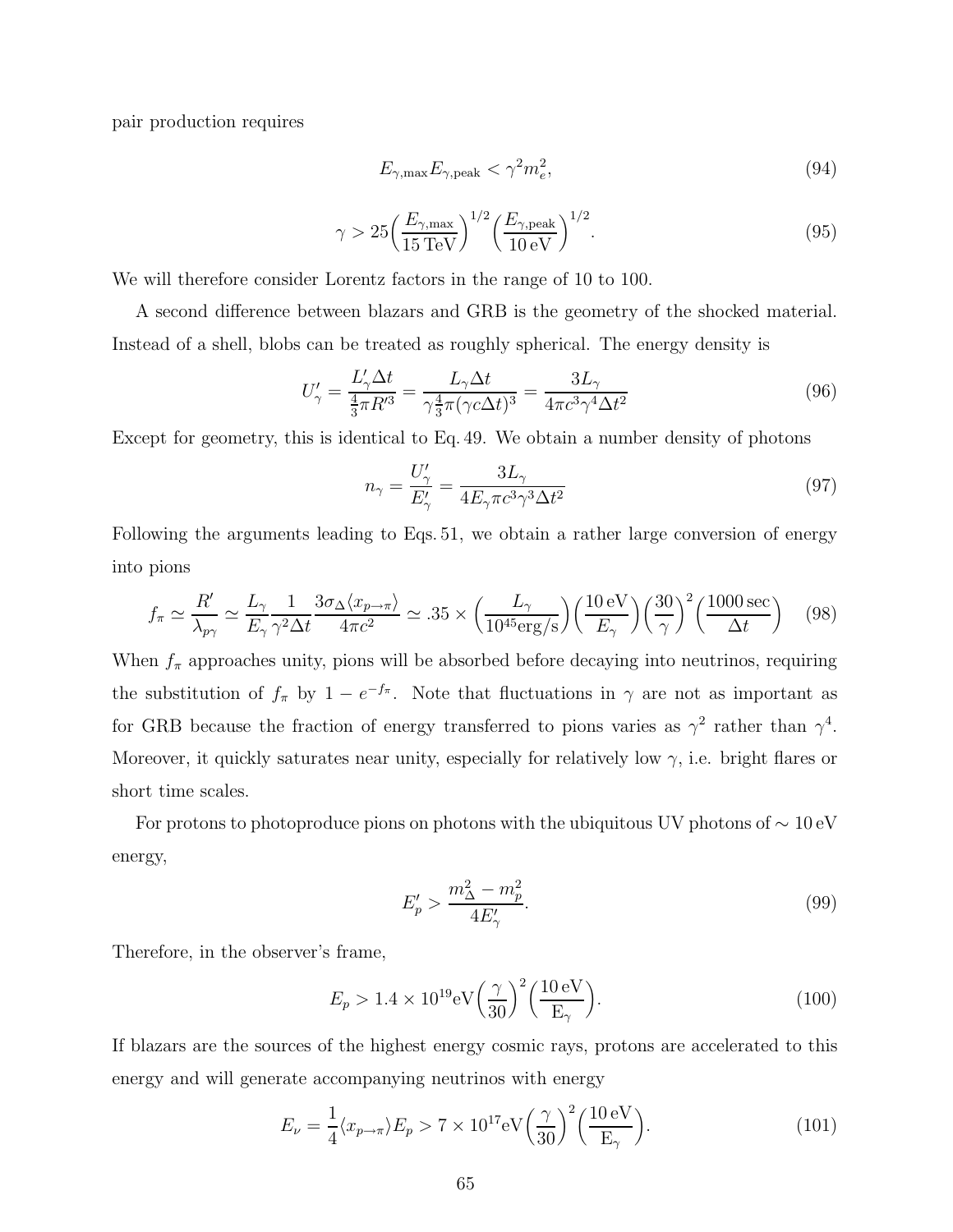The neutrino flux from blazars can be calculated in the same way as for GRB

$$
\phi_{\nu} \simeq \frac{c}{4\pi} \frac{1}{E_{\nu}} \left( \frac{1}{2} (1 - e^{-f_{\pi}}) t_H \frac{dE}{dt} \right) e^{(1 - e^{-f_{\pi}})},\tag{102}
$$

$$
\phi_{\nu} = 10^{-15} \text{cm}^{-2} \text{s}^{-1} \left( \frac{7 \times 10^{17} \text{eV}}{\text{E}_{\nu}} \right) \left( \frac{\text{t}_{\text{H}}}{10 \text{Gyr}} \right) \left( \frac{\text{d} \text{E/dt}}{4 \times 10^{44}} \right) (1 - e^{-f_{\pi}}) e^{(1 - e^{-f_{\pi}})},\tag{103}
$$

using Eq. 52 and Eq. 53. This a flux on the order of  $100 \,\mathrm{km}^{-2}\mathrm{yr}^{-1}$  over  $2\pi$  steridian. The number of detected events is obtained from Eqs. 11,

$$
N_{\text{events}} \sim \phi_{\nu} P_{\nu \to \mu} \sim 10 \,\text{km}^{-2} \text{yr}^{-1} \left(\frac{7 \times 10^{17} \text{eV}}{\text{E}_{\nu}}\right)^{1/2} \left(\frac{\text{t}_{\text{H}}}{10 \text{Gyr}}\right) \left(\frac{\text{d} \text{E/dt}}{4 \times 10^{44} \text{Mpc}^{-3} \text{yr}^{-1}}\right) (104)
$$

for  $f_{\pi} \simeq .35$ . For values of  $\gamma$  varying from 10 to 100, the number of events varies from 1 to 70 events km<sup>−</sup><sup>2</sup> yr<sup>−</sup><sup>1</sup> , respectively. Observation in a kilometer-scale detector should be possible.

The greatest uncertainty in this calculation is associated with the requirement that blazars accelerate protons to the highest observed energies. In the next section we present an alternative mechanism for producing neutrinos in blazars which does not invoke protons of such high-energy.

### *4. Moderately Shocked Protons: TeV Blazar Neutrinos*

In line-emitting blazers, external photons with energies in the keV-MeV energy range are known to exist. They are clustered in clouds of quasi-isotropic radiation. Protons of lower energy relative to those contemplated in the previous section, can photoproduce pions in interactions with these clouds [\[250, 251](#page-81-0), [252](#page-81-0), [253\]](#page-81-0). Consider a target of external photons of energy near  $E_{\gamma,ext}$  with a luminosity  $L_{\gamma,ext}$ . The fraction of proton energy transfered to pions is approximately given by

$$
f_{\pi, \text{ext}} \simeq f_{\pi, \text{int}} \frac{L_{\gamma, \text{ext}}}{L_{\gamma, \text{int}}} \frac{E_{\gamma, \text{ext}}}{E_{\gamma, \text{int}}}.
$$
 (105)

The neutrino energy threshold is

$$
E_{\nu} > 7 \times 10^{13} \text{eV} \left(\frac{\gamma}{30}\right)^2 \left(\frac{100 \text{ keV}}{E_{\gamma, \text{ext}}}\right).
$$
 (106)

We will no longer relate the flux of protons to cosmic rays. Instead we introduce the luminosity of protons,  $L_p$  above pion production threshold. This is a largely unknown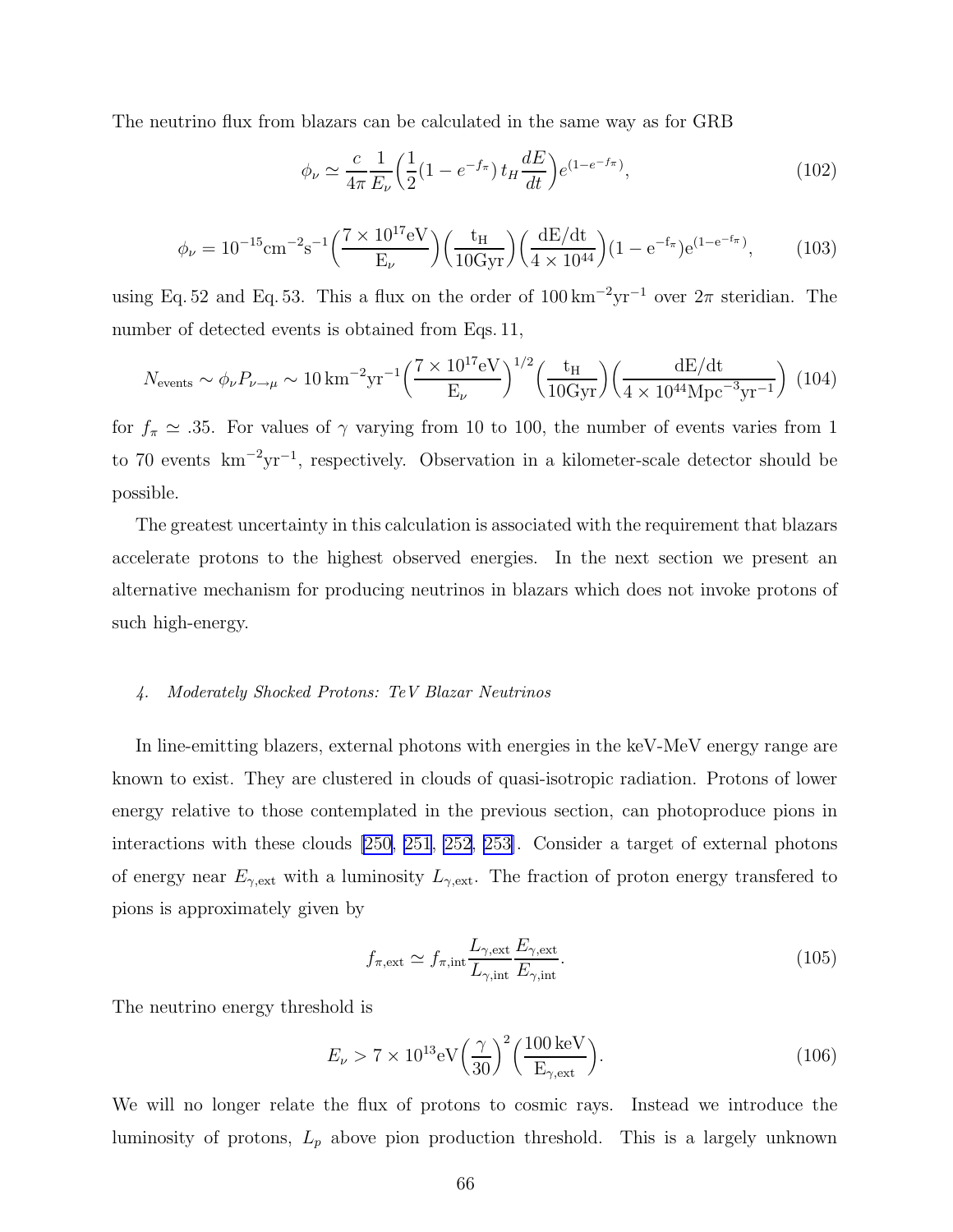parameter although it has been estimated to be on the order of 10% of the total luminosity [\[249\]](#page-81-0). The proton energy needed to exceed the threshold of Eq. 44 is

$$
E_p > 1.4 \times 10^{15} \left(\frac{\gamma}{30}\right)^2 \left(\frac{100 \text{ keV}}{E_{\gamma, \text{ext}}}\right).
$$
 (107)

The neutrino flux can be calculated as a function of  $L_p$ 

$$
\Phi_{\nu} \simeq \frac{\frac{1}{2} \langle x_{p \to \pi} \rangle L_p f_{\pi, \text{ext}} \Delta t}{E_{\nu} 4 \pi D^2},\tag{108}
$$

where  $\Delta t$  is the duration of a blazar flare. This reduces to

$$
\Phi_{\nu} \sim 4 \times 10^4 \,\text{km}^{-2} \left( \frac{f_{\pi, \text{ext}}}{.5} \right) \left( \frac{L_p}{10^{45} \,\text{erg/s}} \right) \left( \frac{\Delta t}{1000 \,\text{sec}} \right) \left( \frac{1000 \,\text{Mpc}}{D} \right)^2 \left( \frac{30}{\gamma} \right)^2 \left( \frac{E_{\gamma, \text{ext}}}{100 \,\text{keV}} \right) (109)
$$

for a fifteen minute flare. Using Eqs. 11, the event rate of TeV neutrinos is

$$
N_{\text{events}} \sim \phi_{\nu} P_{\nu \to \mu} \sim 2 \,\text{km}^{-2} \left(\frac{f_{\pi,\text{ext}}}{.5}\right) \left(\frac{L_p}{10^{45} \,\text{erg/s}}\right) \left(\frac{\Delta t}{1000 \,\text{sec}}\right) \left(\frac{1000 \,\text{Mpc}}{D}\right)^2 \left(\frac{30}{\gamma}\right)^{2/5} \left(\frac{E_{\gamma,\text{ext}}}{100 \,\text{keV}}\right)^{1/5} (110)
$$

Note that this result is for a typical, but fairly distant source. A nearby line-emitting blazar could be a strong candidate for neutrino observation. Considering the more than 60 blazars which have been observed, the total flux may generate conservatively tens or, optimistically, hundreds of TeV-PeV neutrino events per year in a kilometer scale neutrino telescope such as IceCube. The upper range of this estimate can be explored by the AMANDA experiment.

Blazar neutrino searches should be able to find incontrovertible evidence for cosmic ray acceleration in active galaxies, or, alternatively, challenge the possibility that AGN are the sources of the highest energy cosmic rays.

# D. Neutrinos Associated With Cosmic Rays of Top-Down Origin

In addition to astrophysical objects such as GRB and blazars, a variety of top-down models have been proposed as the source of the highest energy cosmic rays. For example, annihilating or decaying superheavy relic particles could produce the highest energy cosmic rays [\[126, 130,](#page-76-0) [255, 256, 257, 258, 259, 260,](#page-81-0) [261, 262\]](#page-82-0). In addition to the cosmic ray nucleons, they will also generate gamma-rays and neutrinos. Other top-down scenarios which solve the cosmic ray problem in a similar way include topological defects [\[131](#page-76-0), [132](#page-76-0), [263](#page-82-0), [264, 265, 266](#page-82-0)] and Z-bursts [\[114, 115,](#page-75-0) [116](#page-76-0), [117, 118](#page-76-0)]. Conventional particle physics implies that ultra high-energy jets fragment predominantly into photons with a small admixture of protons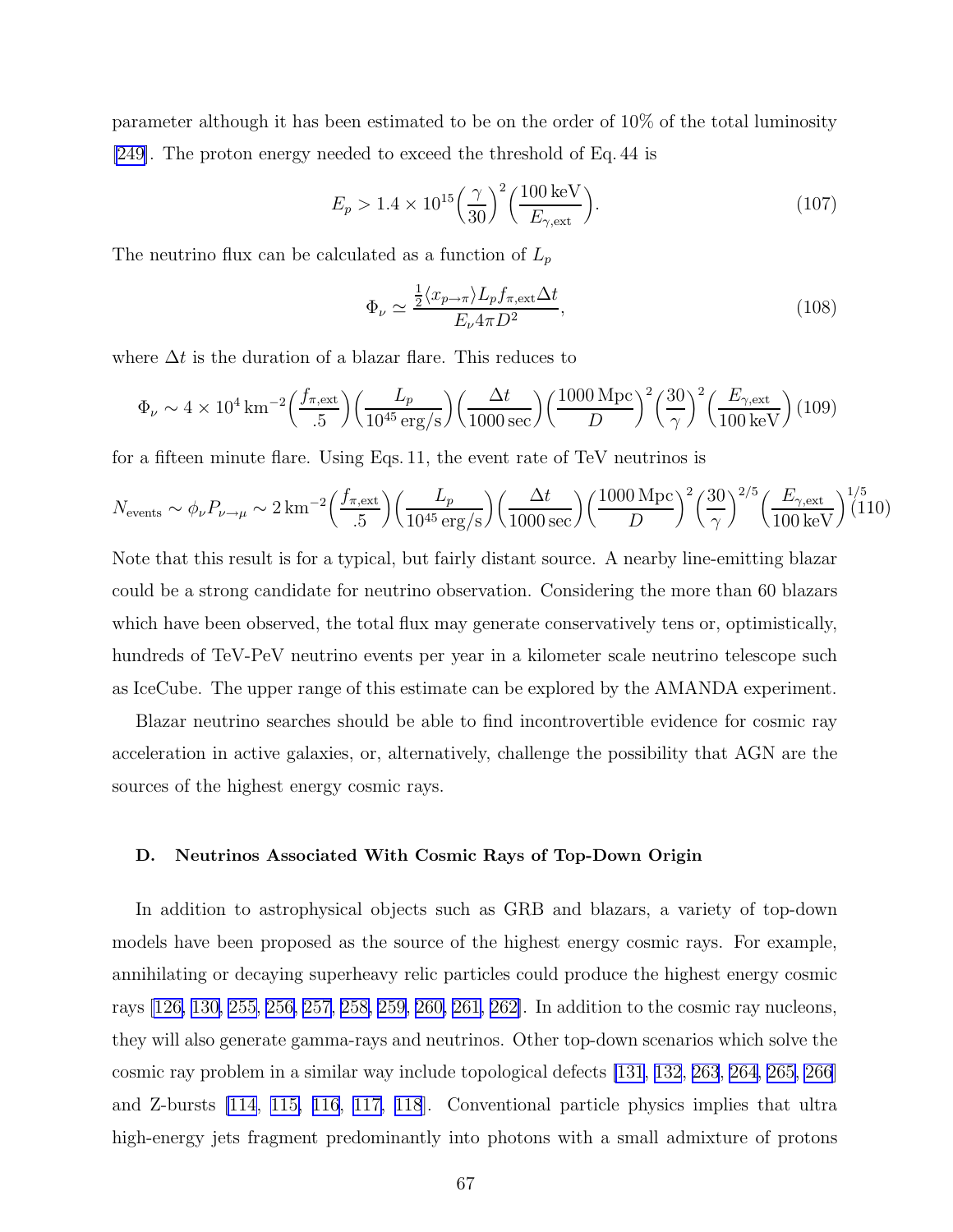[\[267, 268, 269\]](#page-82-0). This seems to be in disagreement with mounting evidence that the highest energy cosmic rays are not photons[[4\]](#page-71-0). In light of this information, we must assume that protons, and not gamma-rays, dominate the highest energy cosmic ray spectrum. This does not necessarily rule out superheavy particles as the source of the highest energy cosmic rays. The uncertainties associated with the universal radio background and the strength of intergalactic magnetic fields leave open the possibility that ultra high-energy photons may be depleted from the cosmic ray spectrum near  $10^{20}$  eV, leaving a dominant proton component at GZK energies[[270](#page-82-0), [271](#page-82-0), [272, 273](#page-82-0)]. With this in mind, one must normalize the proton spectrum from top-down scenarios with the observed ultra high-energy cosmic ray flux.

An important point is that this "renormalization" is not only challenged by the large sub-GeV photon flux, but also by the neutrino flux associated with these models. Neutrinos, which are produced more numerously than protons and travel much greater distances, typically provide an observable signal in operating high-energy neutrino telescopes.

#### *1. Nucleons in Top-Down Scenarios*

The assumption that nucleons from ultra high-energy fragmentation are the source of the highest energy cosmic rays normalizes the rate of their generation. To do this, it is necessary to calculate the spectrum of nucleons produced in such jets. Each jet will fragment into a large number of hadrons. The quark fragmentation function can be parametrized as[[274](#page-82-0)]:

$$
\frac{dN_{\rm H}}{dx} = Cx^{-3/2}(1-x)^2.
$$
\n(111)

Here,  $x = E_{\text{Hadron}}/E_{\text{Jet}}$ ,  $N_{\text{H}}$  is the number of hadrons and  $C = 15/16$  is a normalization constant determined by energy conservation. For a more rigorous treatment of fragmentation, see [\[127, 128, 129](#page-76-0)].

At the energies considered, all flavors of quarks are produced equally. Top quarks immediately decay into  $bW^{\pm}$  pairs. Bottom and charm quarks lose energy from hadronization before decaying into charmed and other hadrons. Hadrons eventually decay into pions and nucleons. The injection spectrum of nucleons produced in parton jets can be approximately described by [\[275\]](#page-82-0):

$$
\Phi_N(E) \simeq \frac{dn_X}{dt} N_q^2 \frac{f_N}{E_{\text{Jet}}} \frac{dN_H}{dx}.\tag{112}
$$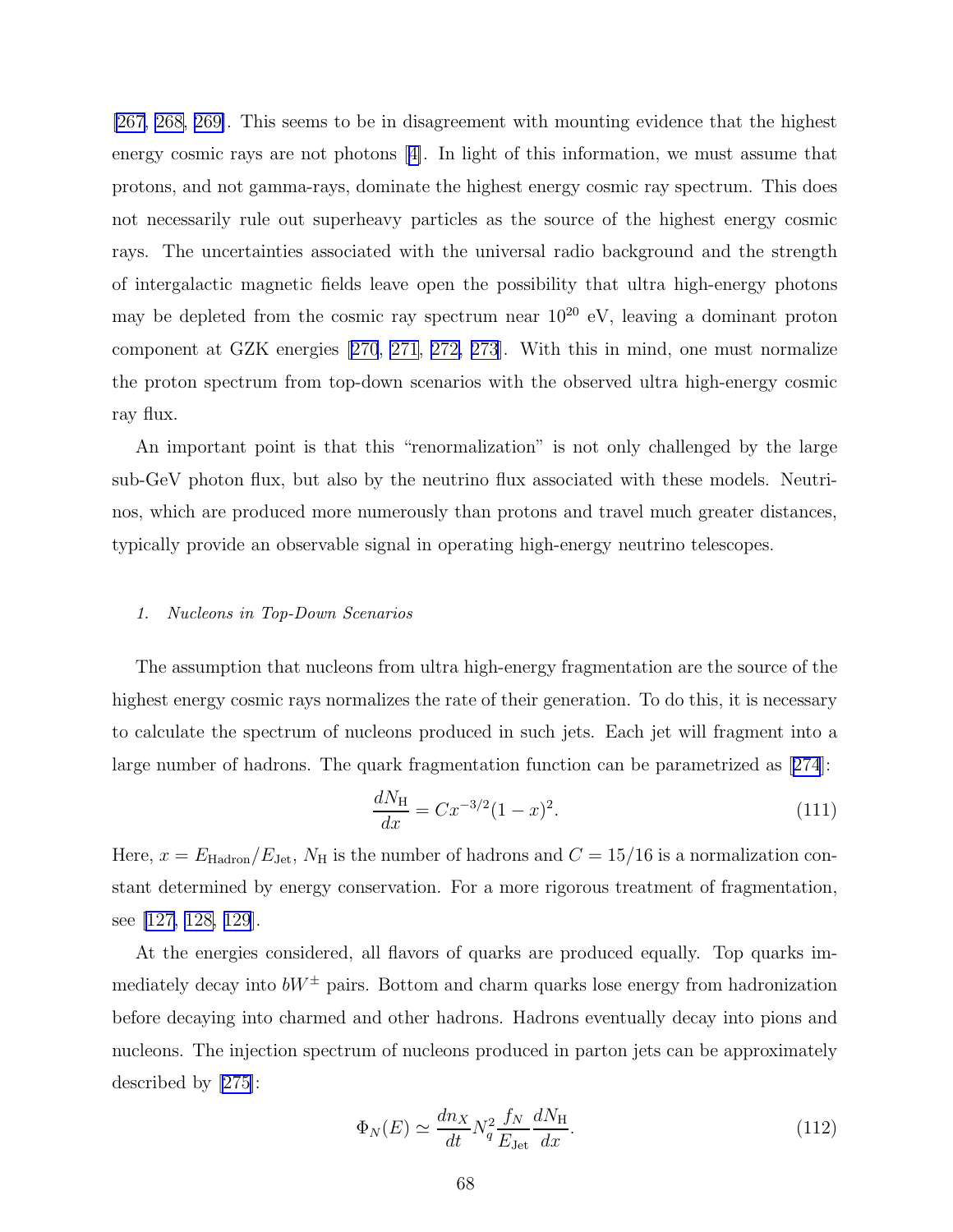Here,  $\frac{dn_X}{dt}$  is the number of jets produced per second per cubic meter.  $N_q$  is the number of quarks produced per jet in the energy range concerned.  $f_N \sim .03$  is the nucleon fraction in the jet from a single quark[[275](#page-82-0)].

To solve the ultra high-energy cosmic ray problem, this proton flux must accommodate the events above the GZK cutoff. Observations indicate on the order of  $10^{-27}$  events  $\rm m^{-2}s^{-1}sr^{-1}GeV^{-1}$  in the energy range above the GZK cutoff  $(5 \times 10^{19} \text{ eV to } 2 \times 10^{20} \text{ eV})$ [\[1](#page-70-0), [5](#page-71-0)]. The formalism of a generic top-down scenario is sufficiently flexible to explain the data from either the HIRES or AGASA experiments. The distribution of ultra high-energy jets can play an important role in the spectra of nucleons near the GZK cutoff. For example, the distribution for decaying or annihilating dark matter is likely to be dominated by the dark matter within our galaxy. This overdensity strongly degrades the effect of the GZK cutoff.

#### *2. Neutrinos in Top-Down Scenarios*

There are several ways neutrinos can be produced in the fragmentation of ultra highenergy jets. First bottom and charm quarks decay semileptonically about 10% of the time. Secondly, the cascades of hadrons produce mostly pions. About two thirds of these pions will be charged and decay into neutrinos [\[275\]](#page-82-0). Furthermore, top quarks produced in the jets decay nearly 100% of the time to  $bW^{\pm}$ . The W bosons then decay semileptonically approximately 10% of the time to each neutrino species.

Generally, the greatest contribution to the neutrino spectrum is from charged pions. The injection spectrum of charged pions is given by[[275\]](#page-82-0):

$$
\Phi_{(\pi^+ + \pi^-)}(E) \simeq \frac{2}{3} \frac{(1 - f_N)}{f_N} \Phi_N(E)
$$
\n(113)

$$
\Phi_{(\pi^+ + \pi^-)}(E) \simeq \frac{2}{3} (1 - f_N) \frac{dn_X}{dt} \frac{N_q^2}{E_{\text{Jet}}} \frac{dN_H}{dx}.
$$
\n(114)

The resulting injection of neutrinos is given by[[276](#page-82-0)]:

$$
\Phi_{(\nu+\bar{\nu})}(E) \simeq 2.34 \int_{2.34E}^{E_{Jet}/N_q} \frac{dE_{\pi}}{E_{\pi}} \Phi_{(\pi^++\pi^-)}(E_{\pi}). \tag{115}
$$

Using  $f_N \simeq .03$  and  $\frac{dn_X}{dt} \simeq 1.5 \times 10^{-37}$ , this becomes:

$$
\Phi_{(\nu+\bar{\nu})}(E) \sim 3.0 \times 10^{-36} \int_{2.34E}^{E_{Jet}/N_q} \frac{dE_{\pi}}{E_{\pi}} N_q^2 (1 - \frac{E_{\pi}}{E_{\text{Jet}}})^2 \frac{E_{\text{Jet}}^{\cdot 5}}{E_{\pi}^{1.5}} \tag{116}
$$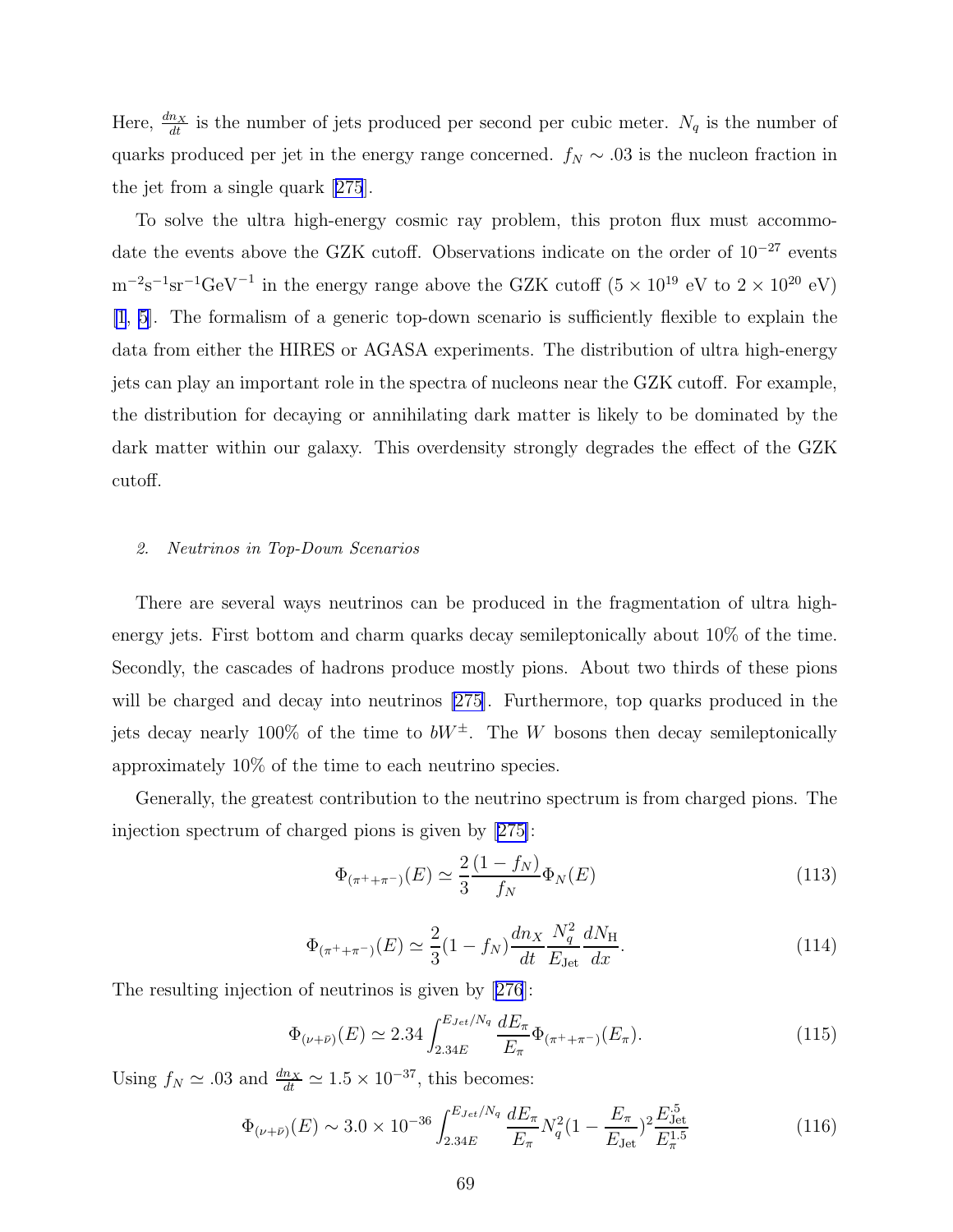for each species of neutrino.  $N_q$  is the number of quarks produced in the fragmentation in the energy range of interest.

To obtain the neutrino flux, we multiply the injection spectrum by the average distance traveled by a neutrino and by the rate per volume for hadronic jets which we calculated earlier. Neutrinos, not being limited by scattering, travel up to the age of the universe at the speed of light (∼ 3000 Mpc in an Euclidean approximation). A random cosmological distribution of ultra high-energy jets provides an average distance between 2000 and 2500 Mpc.

The neutrinos generated in these scenarios can be constrained by measurements of the high-energy diffuse flux. AMANDA-B10, with an effective area of ∼5,000 square meters has placed the strongest limits on the flux at this time. In addition to the diffuse flux of highenergy neutrinos, the number of extremely high-energy events can be considered. Depending on the details of fragmention and jet distribution, tens to thousands of events per year per square kilometer effective area can be generated above an energy threshold of 1 PeV where there are no significant backgrounds to interfere with the signal.

As a simple example, take the Z-burst scenario. In this scenario, ultra high-energy neutrinos travel cosmological distances and interact with massive (∼eV) cosmic background neutrinos at the Z-resonance. The Z bosons then decay producing, among other things, the super-GZK cosmic rays. In the center-of-mass frame of the neutrino annihilation the  $Z$  is produced at rest with all the features of its decay experimentally known. Independent of any differences in the calculation, normalizing the cosmic ray flux to the protons, rather than the photon flux, raises the sensitivity of neutrino experiments as in all other examples. This can be demonstrated with a simple calculation. Data determine that Z-decays produce 8.7 charged pions for every proton and, therefore,  $8.7 \times 3 = 26.1$  neutrinos from  $\pi^{\pm} \rightarrow$  $\bar{\nu_{\mu}}\mu \to e\nu_{\mu}\bar{\nu_{e}}$  for every proton. AGASA data, with an integrated proton flux of  $\sim$  5 ×  $10^{24} \text{ ev}^2 \text{ m}^{-2} \text{ s}^{-1} \text{ sr}^{-1}$  in the range of, say,  $3 \times 10^{19} \text{ to } 2 \times 10^{20} \text{ eV}$ , indicate ~ .5 protons per square kilometer, per year over  $2\pi$  steridians. This normalization, corrected for the fact that neutrinos travel cosmological distances rather than a GZK radius for protons, predicts  $.5 \times 26.1 \times \frac{3000 \text{ Mpc}}{50 \text{ Mpc}} \sim 800$  neutrinos per square kilometer, per year over  $2\pi$  steridians. We here assumed an isotropic distribution of cosmological sources. The probability of detecting a neutrino at  $\sim 10$  EeV is  $\sim .05$ , see Eq. 11. Therefore, we expect 40 events per year in IceCube, or a few events per year in AMANDA II. As with other top-down scenarios, present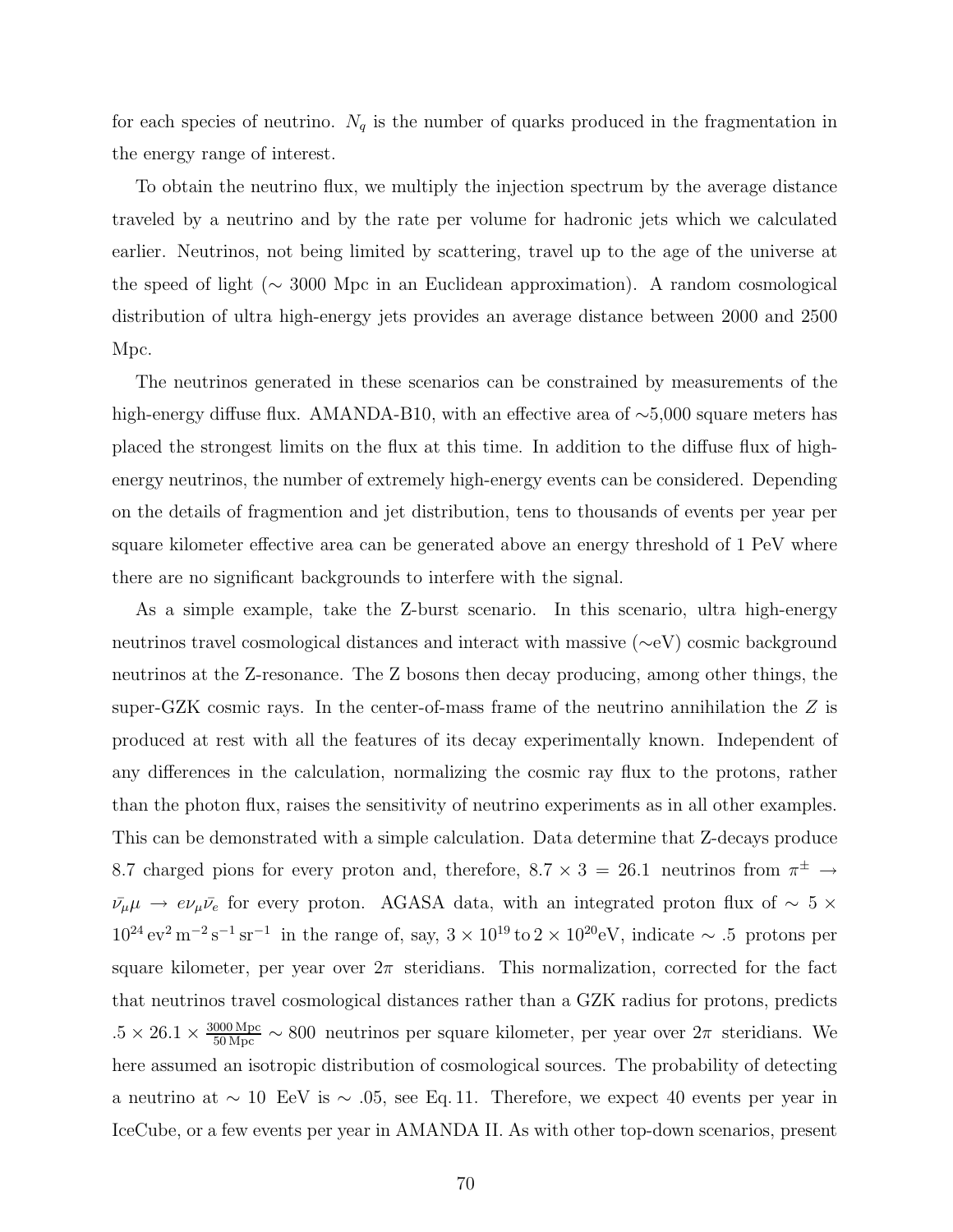<span id="page-70-0"></span>experiments are near excluding or confirming the model.

Using the high-energy neutrino diffuse flux measurements and searches for super-PeV neutrinos, top-down scenarios can be constrained. Further data from AMANDA, or next generation neutrino telescope IceCube, will test the viability of top-down scenarios which generate the highest energy cosmic rays.

## IV. THE FUTURE FOR HIGH-ENERGY NEUTRINO ASTRONOMY

At this time, neutrino astronomy is in its infancy. Two telescopes, one in Lake Baikal and another embedded in the South Pole glacier, represent proof of concept that natural water and ice can be transformed into large volume Cherenkov detectors. With an acceptance of order 0.1  $km^2$ , the operating AMANDA II telescope represents a first-generation instrument with the potential to detect neutrinos from sources beyond the earth's atmosphere and the sun. It has been operating for 3 years with 302 OM and for almost 3 years with 677 OM. Only 1997 data have been published. While looking forward to AMANDA data, construction has started on ANTARES, NESTOR and IceCube, with first deployments anticipated in 2002 and 2003. At super-EeV energies these experiments will be joined by HiRes, Auger and RICE. A variety of novel ideas exploiting acoustic and radio detection techniques are under investigation, including ANITA for which a proposal has been submitted. Finally, initial funding of the R&D efforts towards the construction of a kilometer-scale telescope in the Mediterranean has been awarded to the NEMO collaboration. With the pioneering papers published nearly half a century ago by Greisen, Reines and Markov, the technology is finally in place for neutrino astronomy to become a reality. The neutrino, a particle that is almost nothing, may tell us a great deal about the universe[[277](#page-82-0)].

# Acknowledgments

This work was supported in part by a DOE grant No. DE-FG02-95ER40896 and in part by the Wisconsin Alumni Research Foundation.

[1] D. J. Bird *et al.*, *Phys. Rev. Lett.* 71, 3401 (1993).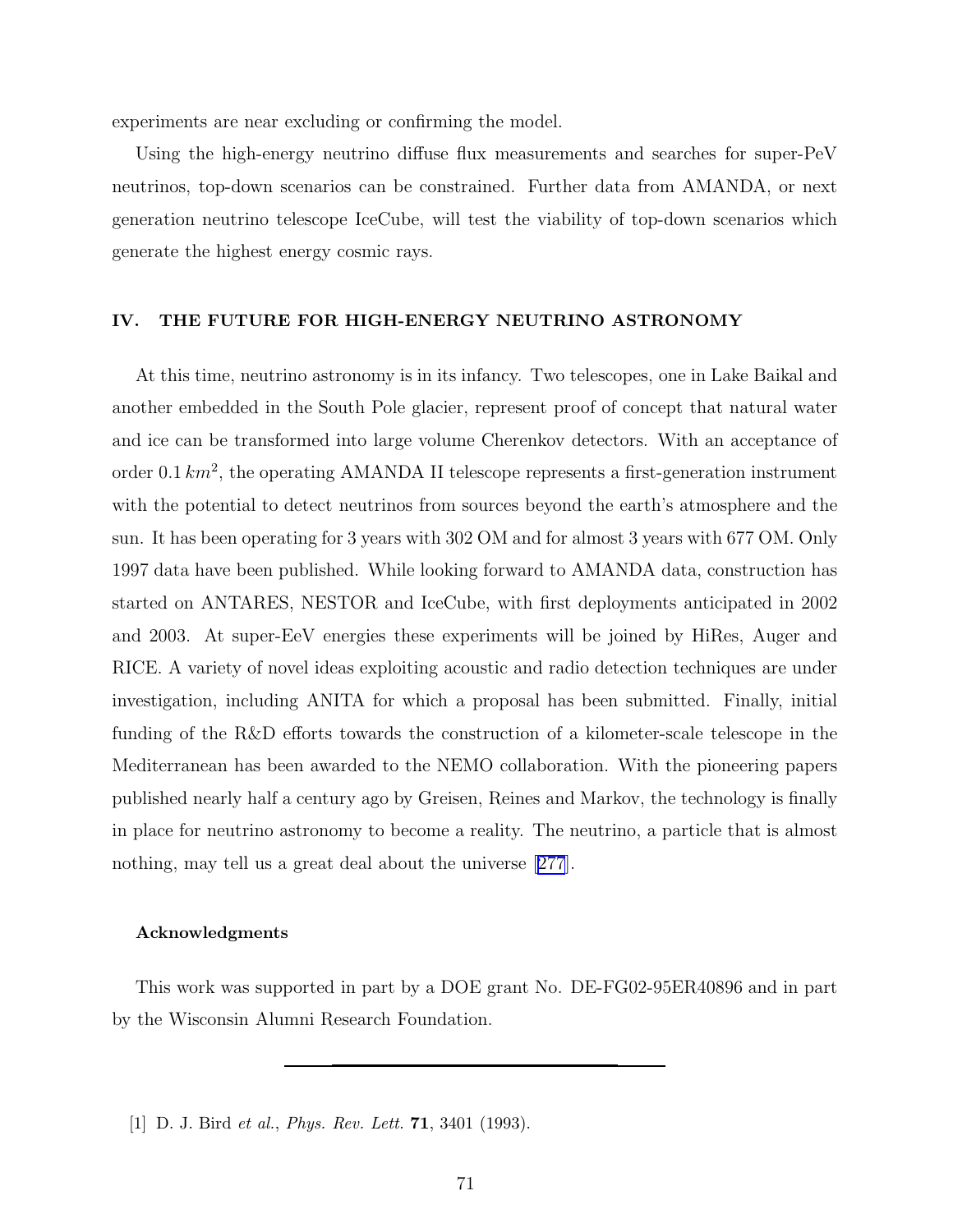- <span id="page-71-0"></span>[2] N. N. Efimov *et al.*, *ICRR Symposium on Astrophysical Aspects of the Most Energetic Cosmic Rays*, ed. M. Nagano and F. Takahara (World Scientific, 1991).
- [3] [http://www.hep.net/experiments/all](http://www.hep.net/experiments/all_sites.html) sites.html, provides information on experiments discussed in this review. For a few exceptions, We will give separate references to articles or websites.
- [4] M. Ave *et al.*, *Phys. Rev. Lett.* 85, 2244 (2000).
- [5]<http://www-akeno.icrr.u-tokyo.ac.jp/AGASA/>
- [6] Proceedings of the International Cosmic Ray Conference, Hamburg, Germany, August 2001.
- [7] R. A. Vazquez *et al.*, *Astroparticle Physics* 3, 151 (1995).
- [8] K. Greisen, *Ann. Rev. Nucl. Science*, 10, 63 (1960).
- [9] F. Reines, *Ann. Rev. Nucl. Science*, 10, 1 (1960).
- [10] M.A. Markov & I.M. Zheleznykh, *Nucl. Phys.* 27 385 (1961).
- [11] M. A. Markov in *Proceedings of the 1960 Annual International Conference on High-energy Physics at Rochester*, E. C. G. Sudarshan, J. H. Tinlot & A. C. Melissinos, Editors (1960).
- [12] F. W. Stecker and M. H. Salamon, Astrophys. J. 512, 521 (1992), [astro-ph/9808110](http://arXiv.org/abs/astro-ph/9808110).
- [13] J. Alvarez-Muniz, F. Halzen, T. Han and D. Hooper, Phys. Rev. Lett. 88, 021301 (2002), [hep-ph/0107057.](http://arXiv.org/abs/hep-ph/0107057)
- [14] R. Emparan, M. Masip and R. Rattazzi, Phys. Rev. D 65, 064023 (2002), [hep-ph/0109287](http://arXiv.org/abs/hep-ph/0109287).
- [15] P. Jain, D. W. McKay, S. Panda and J. P. Ralston, Phys. Lett. B 484, 267 (2000), [hep](http://arXiv.org/abs/hep-ph/0001031)[ph/0001031.](http://arXiv.org/abs/hep-ph/0001031)
- [16] A. Jain, P. Jain, D. W. McKay and J. P. Ralston, [hep-ph/0011310.](http://arXiv.org/abs/hep-ph/0011310)
- [17] C. Tyler, A. V. Olinto and G. Sigl, Phys. Rev. D 63, 055001 (2001), [hep-ph/0002257.](http://arXiv.org/abs/hep-ph/0002257)
- [18] S. Nussinov and R. Shrock, Phys. Rev. D 59, 105002 (1999), [hep-ph/9811323](http://arXiv.org/abs/hep-ph/9811323).
- [19] S. Nussinov and R. Shrock, Phys. Rev. D 64, 047702 (2001), [hep-ph/0103043](http://arXiv.org/abs/hep-ph/0103043).
- [20] G. Domokos and S. Kovesi-Domokos, Phys. Rev. Lett. 82, 1366 (1999), [hep-ph/9812260.](http://arXiv.org/abs/hep-ph/9812260)
- [21] G. Domokos, S. Kovesi-Domokos and P. T. Mikulski, [hep-ph/0006328](http://arXiv.org/abs/hep-ph/0006328).
- [22] J. L. Feng and A. D. Shapere, Phys. Rev. Lett. 88, 021303 (2002), [hep-ph/0109106.](http://arXiv.org/abs/hep-ph/0109106)
- [23] A. Ringwald and H. Tu, Phys. Lett. B 525, 135 (2002), [hep-ph/0111042.](http://arXiv.org/abs/hep-ph/0111042)
- [24] T. C. Weekes, Status of VHE Astronomy c.2000, *Proceedings of the International Symposium on High-energy Gamma ray Astronomy*, Heidelberg, June 2000, [astro-ph/0010431.](http://arXiv.org/abs/astro-ph/0010431)
- [25] R. A. Ong, *XIX International Symposium on Lepton and Photon Interactions at High Ener-*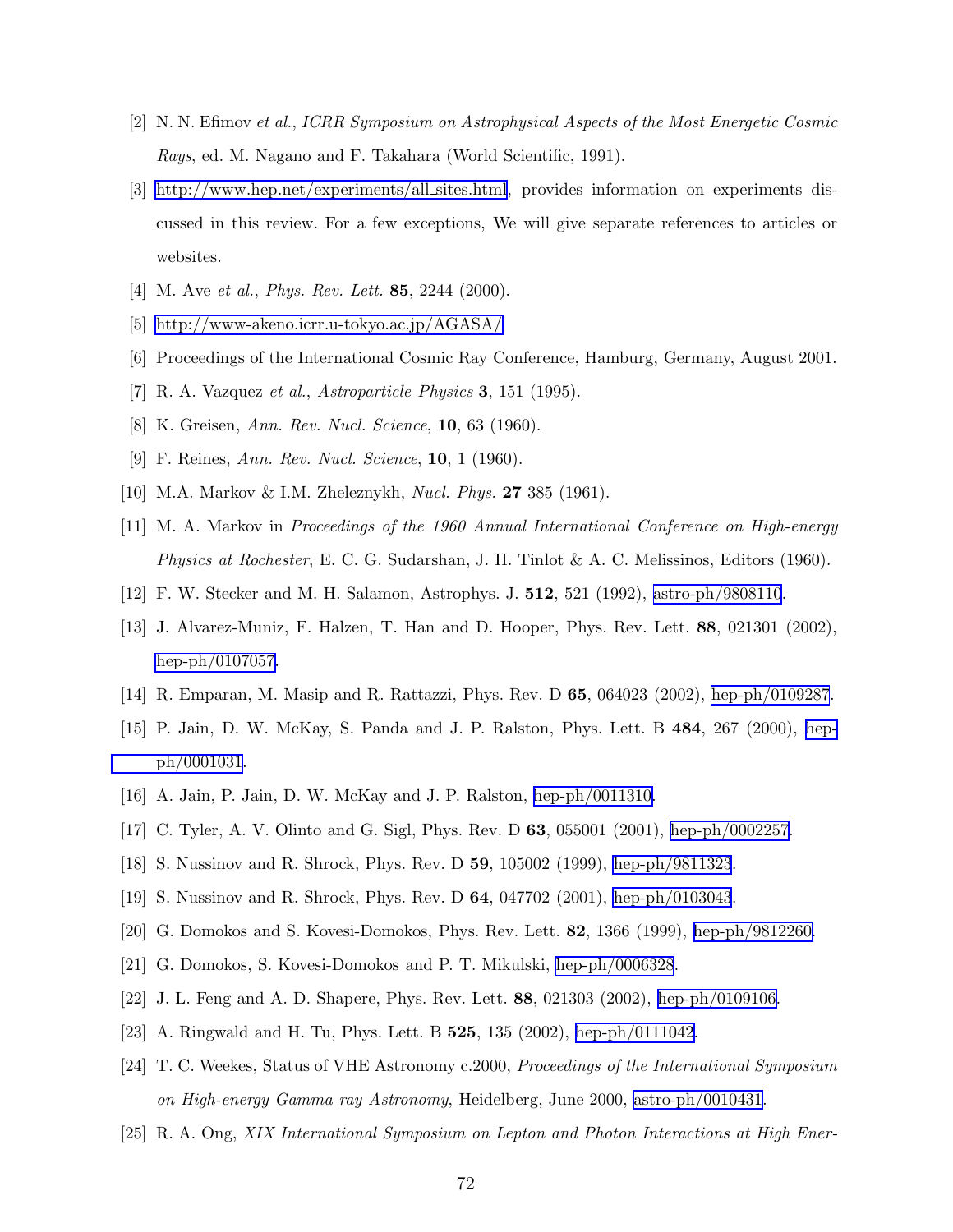*gies*, Stanford, August 1999, [hep-ex/0003014](http://arXiv.org/abs/hep-ex/0003014).

- [26] R. A. Ong, Phys.Rep. 305, 93, (1998).
- [27] C.M. Hoffman, C. Sinnis, P. Fleury and M. Punch, Rev. Mod. Phys. 71, 897 (1999),
- [28] T.C. Weekes, *Proceedings of DPF'99*, UCLA (1999).
- [29] E. Lorenz, talk at TAUP99, Paris, France (1999).
- [30] M. De Naurois *et al.*, Astrophys. J. 566, 343 (2002), [astro-ph/0107301.](http://arXiv.org/abs/astro-ph/0107301)
- [31] J. Cortina for the MAGIC collaboration, *Proceedings of the Very High Energy Phenomena in the Universe*, Les Arcs, France, January 20–27, 2001, [astro-ph/0103393.](http://arXiv.org/abs/astro-ph/0103393)
- [32]<http://veritas.sao.arizona.edu/>
- [33]<http://hegra1.mppmu.mpg.de>
- [34]<http://www.igpp.lanl.gov/ASTmilagro.html>
- [35] F. Halzen, *The case for a kilometer-scale neutrino detector*, in Nuclear and Particle Astrophysics and Cosmology, Proceedings of Snowmass 94, R. Kolb and R. Peccei, eds.
- [36] F. Halzen, *The Case for a Kilometer-Scale Neutrino Detector: 1996*, in Proc. of the Sixth International Symposium on Neutrino Telescopes, ed. by M. Baldo-Ceolin, Venice (1996).
- [37] F. Halzen and E. Zas, Astrophys. J. 488, 669 (1997), [astro-ph/9702193](http://arXiv.org/abs/astro-ph/9702193).
- [38] J. N. Bahcall and E. Waxman, Phys. Rev. D 64 (2001), [hep-ph/9902383](http://arXiv.org/abs/hep-ph/9902383).
- [39] E. Waxman and J. N. Bahcall, Phys. Rev. D 59 (1999), [hep-ph/9807282](http://arXiv.org/abs/hep-ph/9807282).
- [40] K. Mannheim, R. J. Protheroe and J. P. Rachen, Phys. Rev. D 63, 023003 (2001), [astro](http://arXiv.org/abs/astro-ph/9812398)[ph/9812398.](http://arXiv.org/abs/astro-ph/9812398)
- [41] J. P. Rachen, R. J. Protheroe and K. Mannheim, *presented at 19th Texas Symposium on Relativistic Astrophysics: Texas in Paris*, Paris, France, 14-18 Dec 1998, [astro-ph/9908031](http://arXiv.org/abs/astro-ph/9908031).
- [42] T.K. Gaisser, R.J. Protheroe & Todor Stanev, Ap.J. 492 (1998) 219.
- [43] L. O'C. Drury, F.A. Aharonian & H.J. Völk, A & A 287 (1994) 959.
- [44] J.A. Esposito, S.D. Hunter, G. Kanbach & P. Sreekumar, Ap.J. 461 (1996) 820.
- [45] W. Bednarek and R. J. Protheroe, Phys. Rev. Lett. 79, 2616 (1997).
- [46] T. K. Gaisser, F. Halzen and T. Stanev, Phys. Rept. 258, 173 (1995) [Erratum-ibid. 271, 355 (1995)], [hep-ph/9410384.](http://arXiv.org/abs/hep-ph/9410384)
- [47] J.G. Learned and K. Mannheim, *Ann. Rev. Nucl. Part. Science* 50, 679 (2000).
- [48] Cross sections tabulated by R. Gandhi, C. Quigg, M. H. Reno and I. Sarcevic, Astropart. Phys. 5, 81 (1996).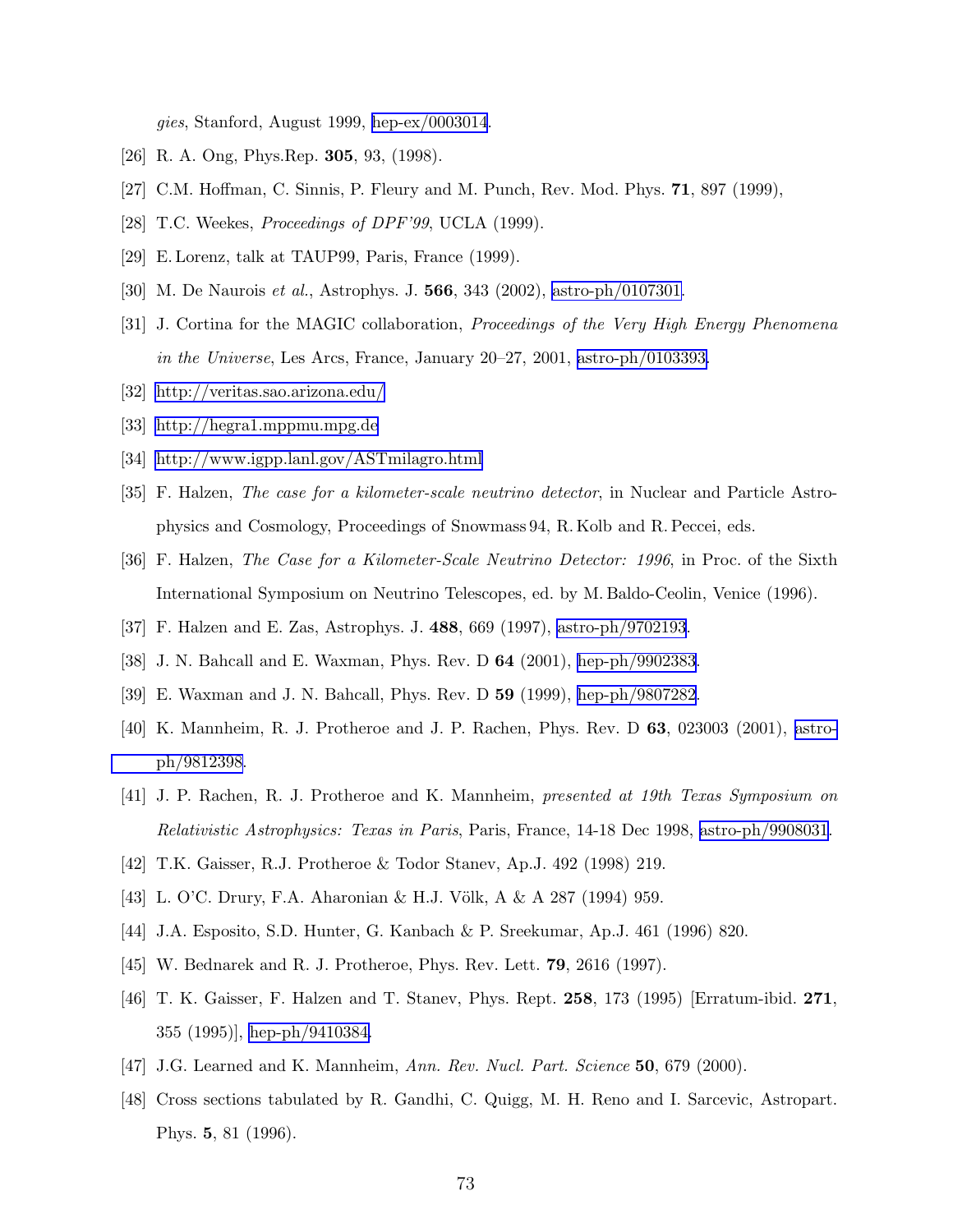- [49] J. Alvarez-Muniz and F. Halzen, *Detection of Tau Neutrinos in IceCube* (2001).
- [50] H. Athar, G. Parente and E. Zas, Phys. Rev. D62 (2000) 093010, [hep-ph/0006123](http://arXiv.org/abs/hep-ph/0006123).
- [51] J. G. Learned and Sandip Pakvasa, *Astropart. Phys.* 3, 267 (1995).
- [52] IceCube Design Document,

www.icecube.wisc.edu.

- [53] F. Halzen and D. Hooper, *in preparation*.
- [54] F. Halzen and D. Saltzberg, Phys. Rev. Lett. 81, 4305 (1998).
- [55] T. Stanev, Phys. Rev. Lett. 83, 5427 (1999), [astro-ph/9907018](http://arXiv.org/abs/astro-ph/9907018).
- [56] J. F. Beacom, P. Crotty and E. W. Kolb, [astro-ph/0111482](http://arXiv.org/abs/astro-ph/0111482).
- [57] S. I. Dutta, M. H. Reno and I. Sarcevic, Phys. Rev. D 62, 123001 (2000), [hep-ph/0005310.](http://arXiv.org/abs/hep-ph/0005310)
- [58] F. Halzen, Nucl. Phys. Proc. Suppl. 100, 320 (2001).
- [59] Cosmic Rays in the Deep Ocean, the DUMAND Collaboration (J. Babson et al.). ICR-205- 89-22, Dec 1989, 24pp, Published in Phys.Rev.D 42, 3613 (1990).
- [60] P. C. Bosetti [DUMAND Collaboration], *In Lohusalu 1995, Neutrino physics* 57-64.
- [61] J. W. Bolesta *et al*., *Proc. 25th ICRC* Durban-South Africa, 7 (1997) 29.
- [62] V. A. Balkanov *et al*, Nucl.Phys.Proc.Suppl. 75A, 409 (1999).
- [63] V. Balkanov *et al.* [BAIKAL Collaboration], *proceedings of 9th International Symposium on Neutrino Telescopes*, Venice, Italy, 6-9 Mar 2001, [astro-ph/0105269](http://arXiv.org/abs/astro-ph/0105269).
- [64] I. A. Belolaptikov *et al.*, *Astroparticle Physics* 7, 263 (1997).
- [65] V. A. Balkanov *et al.* Astro. Part. Phys. 14, 61 (2000).
- [66] L. Trascatti, in *Procs. of the 5th International Workshop on Topics in Astroparticle and Underground Physics (TAUP 97)*, Gran Sasso, Italy, 1997, ed. by A. Bottino, A. di Credico, and P. Monacelli, Nucl. Phys. B70 (Proc. Suppl.), p. 442 (1998).
- [67] P. K. Grieder [NESTOR Collaboration], Nuovo Cim. 24C, 771 (2001).
- [68] L. Trasatti [NESTOR Collaboration], Nucl. Phys. Proc. Suppl. 70, 442 (1999).
- [69] E. Aslanides *et al*, [astro-ph/9907432](http://arXiv.org/abs/astro-ph/9907432) (1999).
- [70] F. Feinstein [ANTARES Collaboration], Nucl. Phys. Proc. Suppl. 70, 445 (1999).
- [71] T. Montaruli [ANTARES Collaboration], *for the proceedings of TAUP 2001: Topics in Astroparticle and Underground Physics*, Assergi, Italy, 8-12 Sep 2001, [hep-ex/0201009](http://arXiv.org/abs/hep-ex/0201009).
- [72] M. Spiro, *presentation to AASC Committee of the National Academy of Sciences*, Atlanta (1999).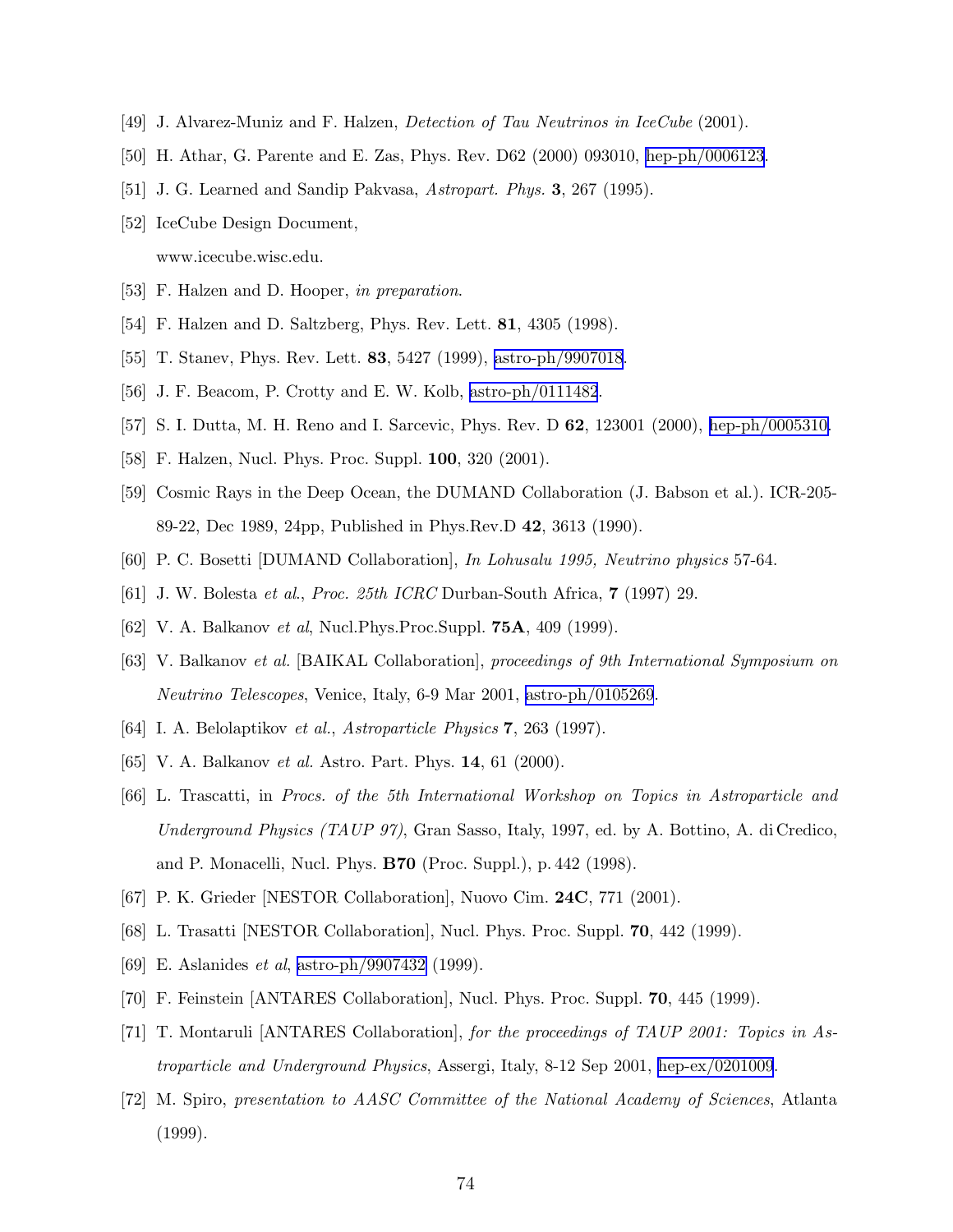- [73] Talk given at the *International Workshop on Next Generation Nucleon Decay and Neutrino Detector (NNN 99)*, Stony Brook, 1999, Proceedings to be published by AIP.
- [74] The AMANDA collaboration, *Astroparticle Physics*, 13, 1 (2000).
- [75] E. Andres *et al.*, *Nature* 410, 441 (2001).
- [76] R. Porrata *et al*., *Proc. 25th ICRC* Durban-South Africa, 7 (1997) 9.
- [77] M. Kowalski *et al.* [AMANDA Collaboration], *To appear in the proceedings of International Europhysics Conference on High-Energy Physics (HEP 2001)*, Budapest, Hungary, 12-18 Jul 2001, [hep-ph/0112083.](http://arXiv.org/abs/hep-ph/0112083)
- [78] A. Karle, for the AMANDA collaboration, Observation of Atmospheric Neutrinos with the AMANDA Experiment, to be published in *Proceedings of the 17th International Workshop on Weak Interactions and Neutrinos*, Cape Town, South Africa (1999).
- [79] P.Askjeber et al., *Science* 267, 1147 (1995).
- [80] G. C. Hill, Proceedings of the 26th International Cosmic Ray Conference, Salt Lake City, Utah (1999), [astro-ph/0106081.](http://arXiv.org/abs/astro-ph/0106081)
- [81] G. C. Hill and M. J. Leuthld *et al.* [AMANDA Collaboration], Proceedings of the 27th International Cosmic Ray Conference, Hamburg (2001).
- [82] F. Halzen, Talk given at *International Symposium on High Energy Gamma-Ray Astronomy*, Heidelberg, Germany, 26-30 Jun 2000, [astro-ph/0103195](http://arXiv.org/abs/astro-ph/0103195).
- [83] F. Halzen *et al.* [AMANDA Collaboration], *Prepared for 26th International Cosmic Ray Conference (ICRC 99), Salt Lake City, UT, 17-25 Aug 1999*.
- [84]<http://www.icecube.wisc.edu>.
- [85] J. Alvarez-Muniz and F. Halzen, AIP Conf. Proc. 579, 305 (2001), [astro-ph/0102106.](http://arXiv.org/abs/astro-ph/0102106)
- [86] J. Alvarez-Muniz and F. Halzen, Phys. Rev. D 63, 037302 (2001), [astro-ph/0007329](http://arXiv.org/abs/astro-ph/0007329).
- [87] J. Alvarez-Muniz and E. Zas, AIP Conf. Proc. 579, 128 (2001), [astro-ph/0102173.](http://arXiv.org/abs/astro-ph/0102173)
- [88] D. Saltzberg *et al.*, Phys. Rev. Lett. 86, 2802 (2001), [hep-ex/0011001.](http://arXiv.org/abs/hep-ex/0011001)
- [89] E. Zas, F. Halzen and T. Stanev, Phys. Rev. D 45, 362 (1992).
- [90] I. Kravchenko *et al.* [RICE Collaboration], Submitted to Astropart.Phys., [astro-ph/0112372.](http://arXiv.org/abs/astro-ph/0112372)
- [91] J. L. Feng, P. Fisher, F. Wilczek and T. M. Yu, Phys. Rev. Lett. 88, 161102 (2002), [hep](http://arXiv.org/abs/hep-ph/0105067)[ph/0105067.](http://arXiv.org/abs/hep-ph/0105067)
- [92] P. Gorham, [http://astro.uchicago.edu](http://astro.uchicago.edu~olinto/aspen/program)∼olinto/aspen/program.
- [93] L. G. Dedenko, I. M. Zheleznykh, S. K. Karaevsky, A. A. Mironovich, V. D. Svet and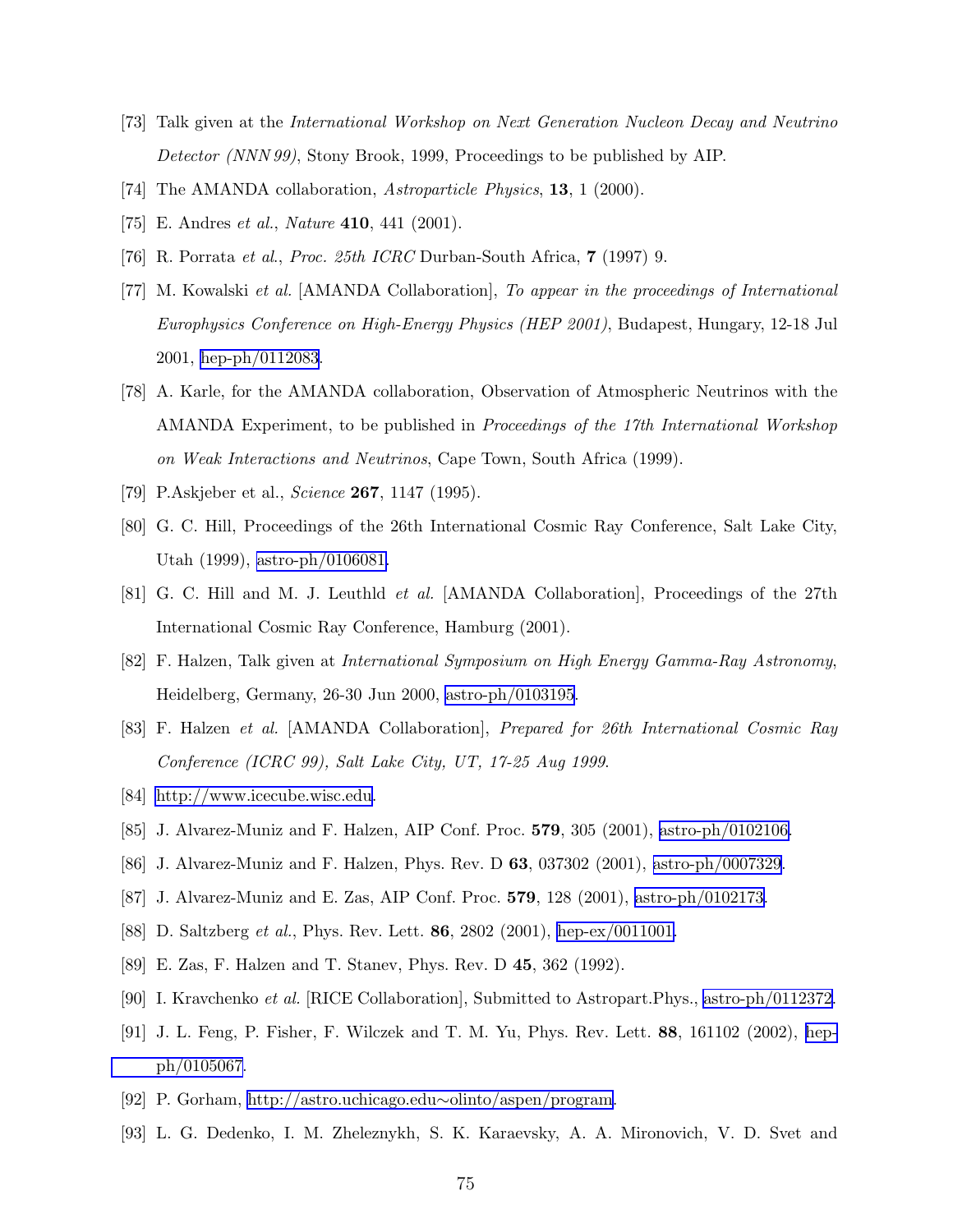A. V. Furduev, Bull. Russ. Acad. Sci. Phys. 61 (1997) 469 [Izv. Ross. Akad. Nauk. 61 (1997) 593].

- [94] E. Waxman and J. N. Bahcall, Phys. Rev. Lett. 78, 2292 (1997), [astro-ph/9701231](http://arXiv.org/abs/astro-ph/9701231).
- [95] M. Vietri, Phys. Rev. Lett. 80, 3690 (1998), [astro-ph/9802241.](http://arXiv.org/abs/astro-ph/9802241)
- [96] M. Bottcher and C. D. Dermer, Submitted to Astrophys.J.Lett., [astro-ph/9801027](http://arXiv.org/abs/astro-ph/9801027).
- [97] A. V. Olinto, R. I. Epstein and P. Blasi, Proceedings of the 26th International Cosmic Ray Conference, Salt Lake City, Utah, USA (1999).
- [98] V. S. Berezinsky and O. F. Prilutsky *astron. Astrophys.* 66 (1978) 325.
- [99] H. Sato, Prog. Theor. Phys. 58, 549 (1977).
- [100] T. K. Gaisser and T. Stanev, Phys. Rev. Lett. **54**, 2265 (1985).
- [101] E. W. Kolb, M. S. Turner and T. P. Walker, Phys. Rev. D 32, 1145 (1985) [Erratum-ibid. D 33, 859 (1985)].
- [102] V. S. Berezinsky, C. Castagnoli and P. Galeotti, Nuovo Cim. 8C, 185 (1985) [Addendum-ibid. 8C, 602 (1985)].
- [103] A. Levinson and E. Waxman, Phys. Rev. Lett. 87, 171101 (2001), [hep-ph/0106102.](http://arXiv.org/abs/hep-ph/0106102)
- [104] C. Distefano, D. Guetta, E. Waxman and A. Levinson, Submitted to Astrophys.J., [astro](http://arXiv.org/abs/astro-ph/0202200)[ph/0202200.](http://arXiv.org/abs/astro-ph/0202200)
- [105] D. Seckel, T. Stanev and T. K. Gaisser, Astrophys. J. 382, 652 (1991).
- [106] C. Hettlage, K. Mannheim and J. G. Learned, Astropart. Phys. 13, 45 (2000), [astro](http://arXiv.org/abs/astro-ph/9910208)[ph/9910208.](http://arXiv.org/abs/astro-ph/9910208)
- [107] F. W. Stecker, Astrophys. J. 228, 919 (1979).
- [108] R. Engel, D. Seckel and T. Stanev, Phys. Rev. D 64, 093010 (2001), [astro-ph/0101216,](http://arXiv.org/abs/astro-ph/0101216) and references therein.
- [109] C. G. Costa, Astropart. Phys. **16**, 193 (2001), [hep-ph/0010306](http://arXiv.org/abs/hep-ph/0010306), and references therein.
- [110] C. G. Costa, F. Halzen and C. Salles, [hep-ph/0104039](http://arXiv.org/abs/hep-ph/0104039).
- [111] V. S. Berezinsky, T. K. Gaisser, F. Halzen and T. Stanev, Astropart. Phys. 1, 281 (1993).
- [112] V. S. Berezinsky and V. A. Kudryavtsev, *Sov. Astron. Lett.* 14 873 (1998).
- [113] V. S. Berezinsky, *Prepared for International Workshop on Neutrino Telescopes, 3rd, Venice, Italy, 26-28 Feb 1991*.
- [114] T. Weiler, Phys. Rev. Lett. 49, 234 (1982).
- [115] T. J. Weiler, Astropart. Phys. 11, 303 (1999), [hep-ph/9710431.](http://arXiv.org/abs/hep-ph/9710431)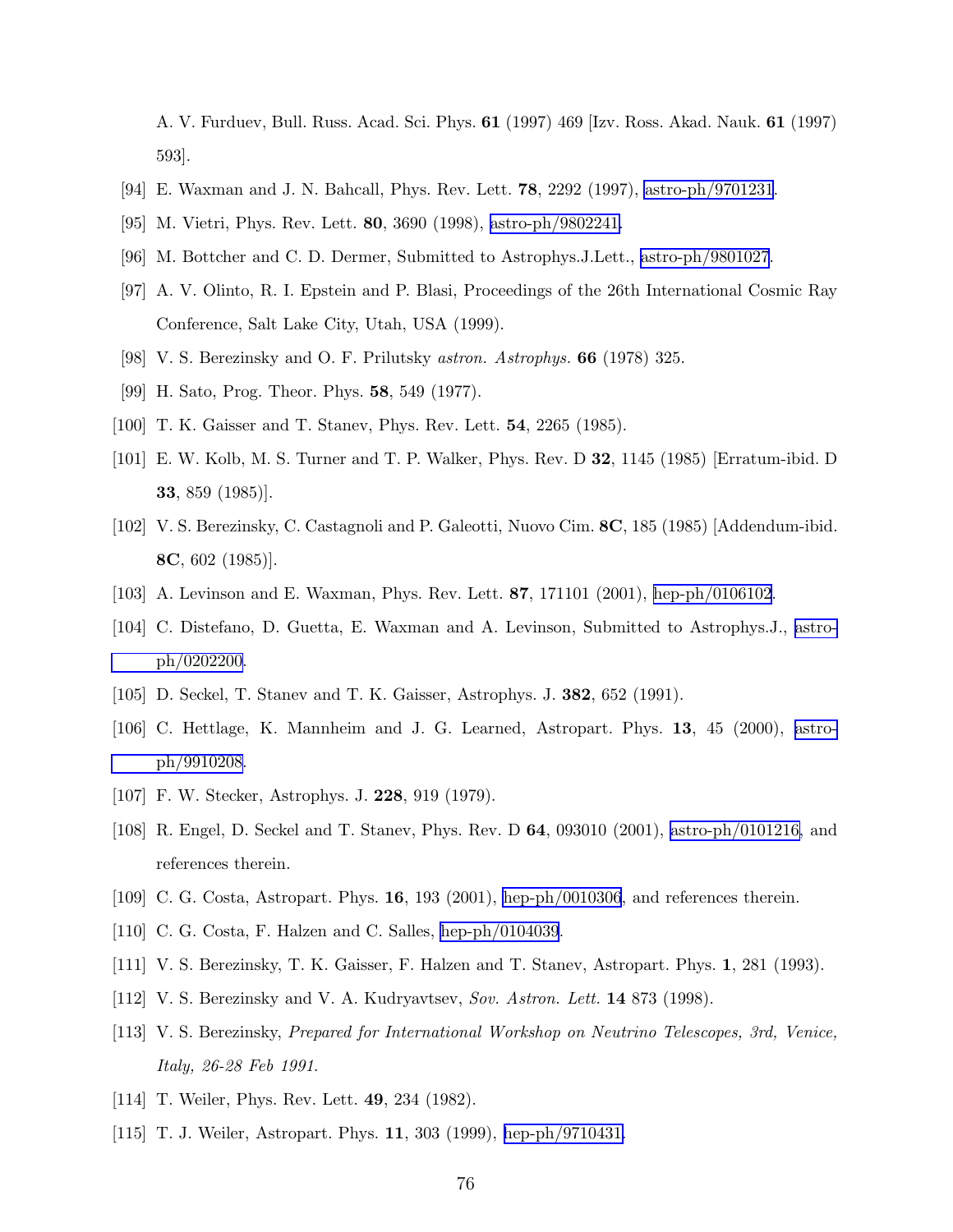- [116] D. Fargion, B. Mele and A. Salis, Astrophys. J. 517, 725 (1999), [astro-ph/9710029.](http://arXiv.org/abs/astro-ph/9710029)
- [117] Z. Fodor, S. D. Katz and A. Ringwald, Phys. Rev. Lett. 88, 171101 (2002), [hep-ph/0105064.](http://arXiv.org/abs/hep-ph/0105064)
- [118] Z. Fodor, S. D. Katz and A. Ringwald, [hep-ph/0203198](http://arXiv.org/abs/hep-ph/0203198).
- [119] V. D. Barger, F. Halzen, D. Hooper and C. Kao, Phys. Rev. D 65, 075022 (2002), [hep](http://arXiv.org/abs/hep-ph/0105182)[ph/0105182.](http://arXiv.org/abs/hep-ph/0105182)
- [120] G. Eigen, R. Gaitskell, G. D. Kribs and K. T. Matchev, in *Proc. of the APS/DPF/DPB Summer Study on the Future of Particle Physics (Snowmass 2001)* ed. R. Davidson and C. Quigg, [hep-ph/0112312](http://arXiv.org/abs/hep-ph/0112312).
- [121] J. L. Feng, K. T. Matchev and F. Wilczek, in *Proc. of the APS/DPF/DPB Summer Study on the Future of Particle Physics (Snowmass 2001)* ed. R. Davidson and C. Quigg, [hep](http://arXiv.org/abs/hep-ph/0111295)[ph/0111295.](http://arXiv.org/abs/hep-ph/0111295)
- [122] J. L. Feng, K. T. Matchev and F. Wilczek, Phys. Rev. D 63, 045024 (2001), [astro-ph/0008115.](http://arXiv.org/abs/astro-ph/0008115)
- [123] J. R. Ellis, T. Falk, G. Ganis and K. A. Olive, Phys. Rev. D 62, 075010 (2000), [hep](http://arXiv.org/abs/hep-ph/0004169)[ph/0004169.](http://arXiv.org/abs/hep-ph/0004169)
- [124] L. Bergstrom, J. Edsjoe and P. Gondolo, *presented at 26th International Cosmic Ray Conference (ICRC 99)*, Salt Lake City, UT, 17-25 Aug 1999. In Salt Lake City 1999, Cosmic ray, vol. 2 281-284, [astro-ph/9906033.](http://arXiv.org/abs/astro-ph/9906033)
- [125] P. Gondolo and J. Silk, Phys. Rev. Lett. 83, 1719 (1999), [astro-ph/9906391.](http://arXiv.org/abs/astro-ph/9906391)
- [126] F. Halzen and D. Hooper, *proceedings of Dark Matter 2002*, Los Angeles, CA (2002), [hep](http://arXiv.org/abs/hep-ph/0110201)[ph/0110201.](http://arXiv.org/abs/hep-ph/0110201)
- [127] S. Sarkar and R. Toldra, Nucl. Phys. B 621, 495 (2002), [hep-ph/0108098.](http://arXiv.org/abs/hep-ph/0108098)
- [128] M. Birkel and S. Sarkar, Astropart. Phys. 9, 297 (1998), [hep-ph/9804285](http://arXiv.org/abs/hep-ph/9804285).
- [129] C. Barbot and M. Drees, [hep-ph/0202072](http://arXiv.org/abs/hep-ph/0202072).
- [130] V. Berezinsky, M. Kachelriess and A. Vilenkin, Phys. Rev. Lett. 79, 4302 (1997), [astro](http://arXiv.org/abs/astro-ph/9708217)[ph/9708217.](http://arXiv.org/abs/astro-ph/9708217)
- [131] V. S. Berezinsky and A. Vilenkin, Phys. Rev. D 62, 083512 (2000), [hep-ph/9908257.](http://arXiv.org/abs/hep-ph/9908257)
- [132] R. Gandhi, C. Quigg, M. H. Reno and I. Sarcevic, *Presented at 1996 Annual Divisional Meeting (DPF 96) of the Division of Particles and Fields of the American Physical Society*, Minneapolis, MN, 10-15 Aug 1996, [hep-ph/9609516.](http://arXiv.org/abs/hep-ph/9609516)
- [133] F. Halzen, B. Keszthelyi and E. Zas, Phys. Rev. D 52, 3239 (1995), [hep-ph/9502268](http://arXiv.org/abs/hep-ph/9502268).
- [134] E. V. Bugaev and K. V. Konishchev, [astro-ph/0103265](http://arXiv.org/abs/astro-ph/0103265).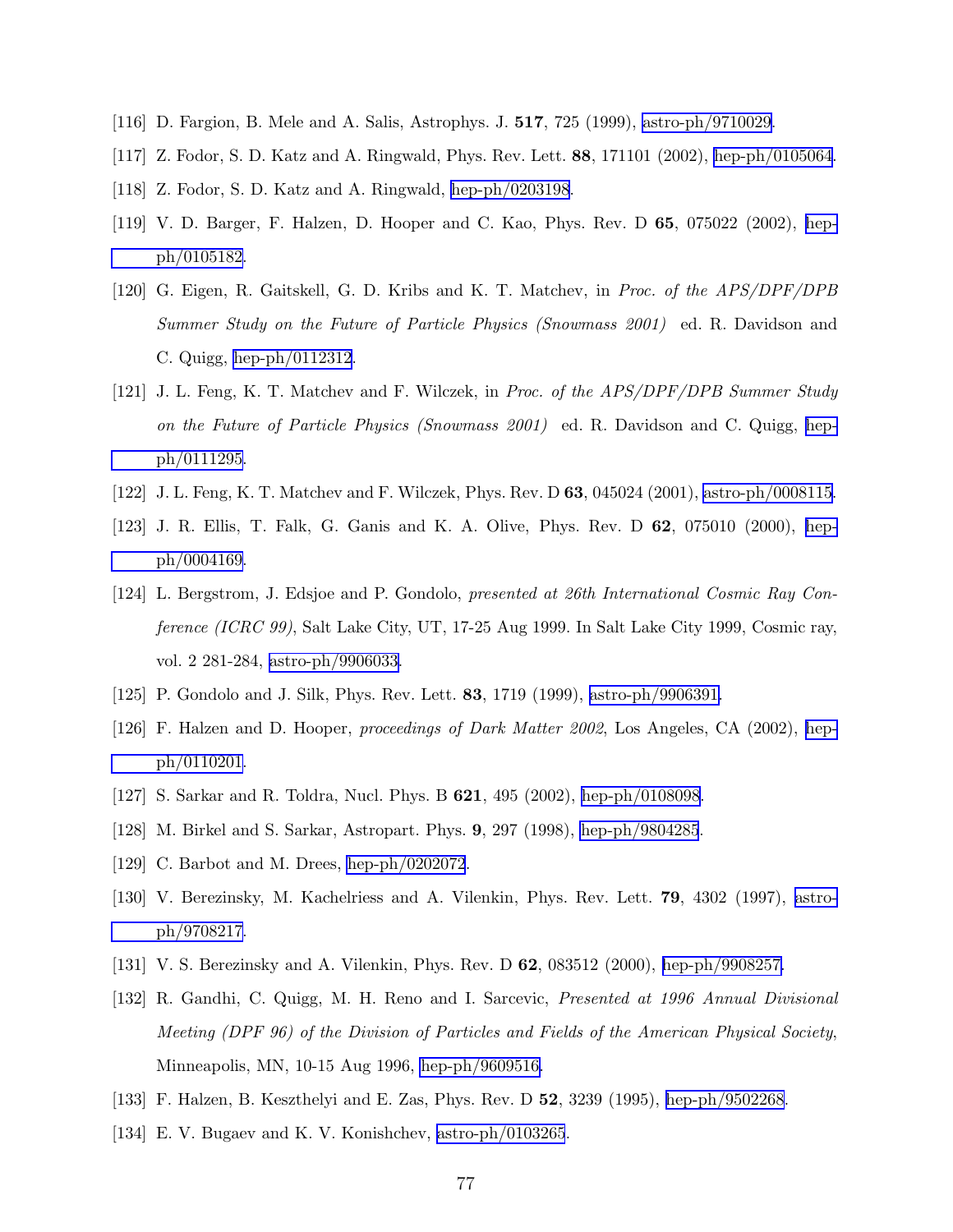- [135] S. W. Hawking, Nature **248**, 30 (1974).
- [136] T. Piran, Phys. Rept. 314 (1999) 575, [astro-ph/9810256.](http://arXiv.org/abs/astro-ph/9810256)
- [137] F. Halzen, *Lectures given at Theoretical Advanced Study Institute in Elementary Particle Physics (TASI 98): Neutrinos in Physics and Astrophysics: From*  $10^{-33}$  *to*  $10^{+28}$  *cm*, Boulder, CO, 31 May - 26 Jun 1998. Published in Boulder 1998, Neutrinos in physics and astrophysics 524-569, [astro-ph/9810368.](http://arXiv.org/abs/astro-ph/9810368)
- [138] M. Metzger, *et al*., Nature 387, 878 (1997).
- [139] S. Kulkarni, *et al*., in *Gamma Ray Bursts*, Proc. 5th Huntsville Symp (AIP:New York), [astro-ph/0002168](http://arXiv.org/abs/astro-ph/0002168).
- [140] E. Costa, *et al*., Nature 387, 783 (1997).
- [141] J. Paradijs, *et al*., Nature 386 686 (1997).
- [142] D. Frail, *et al*., *Gamma Ray Bursts*, Proc. 5th Huntsville Symp (AIP:New York), [astro](http://arXiv.org/abs/astro-ph/9912171)[ph/9912171.](http://arXiv.org/abs/astro-ph/9912171)
- [143] C. Kouveliotou, *et al*., Ap. J. Lett., 413, L101 (1993).
- [144] K. C. Walker, B. E. Schaefer and E. E. Fenimore, Submitted to Astrophys.J., [astro](http://arXiv.org/abs/astro-ph/9810271)[ph/9810271.](http://arXiv.org/abs/astro-ph/9810271)
- [145]<http://gammaray.msfc.nasa.gov/batse/grb/lightcurve/>
- [146] R. W. Klebesadel, I. B. Strong, R. A. Olson, Ap. J. Lett., 182, L85 (1973).
- [147] T. Cline, Ap. J. Lett., **185**, L1 (1973).
- [148] C. A. Meegan *et al.*, Nature 355, 143 (1992).
- [149] A. S. Fruchter *et al.*, [astro-ph/9902236](http://arXiv.org/abs/astro-ph/9902236).
- [150] V. V. Sokolov *et al.*, Submitted to Astron.Astrophys., [astro-ph/9809111](http://arXiv.org/abs/astro-ph/9809111).
- [151] J. U. Fynbo *et al.*, Submitted to Astron.Astrophys., [astro-ph/0102158](http://arXiv.org/abs/astro-ph/0102158).
- [152] A. MacFadyen and S. E. Woosley, Astrophys. J. 524, 262 (1999), [astro-ph/9810274.](http://arXiv.org/abs/astro-ph/9810274)
- [153] S. E. Woosley, Ap. J., **405**, 273 (1993).
- [154] C. Thompson, MNRAS, 270, 480 (1994).
- [155] V. Usov, MNRAS, 267, 1035 (1994).
- [156] H. C. Spruit, A&A, 341, L1 (1999).
- [157] M. Vietri, L. Stella, Ap. J. Lett., 507 L45 (1998).
- [158] S. Inoue, D. Guetta, F. Pacini, [astro-ph/0111591](http://arXiv.org/abs/astro-ph/0111591).
- [159] B. Paczynski, Ap. J. Lett., 494, L45 (1998), [astro-ph/9706232](http://arXiv.org/abs/astro-ph/9706232).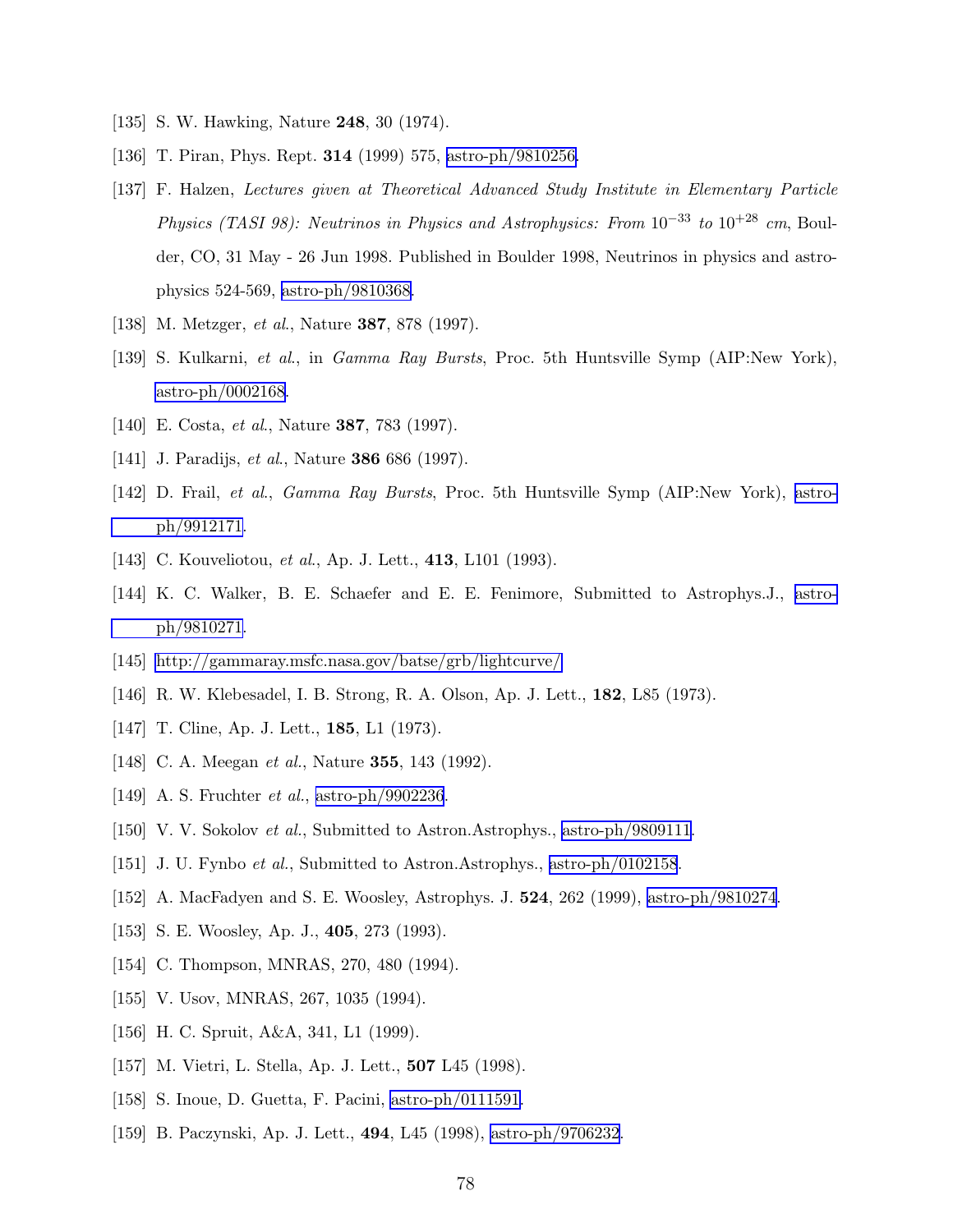- [160] K. Abazajian, G. M. Fuller and X. Shi, *proceedings of International Conference on the Activity of Galaxies and Related Phenomena*, Byurakan, Armenia, 17-21 Aug 1998, [astro-ph/9812287.](http://arXiv.org/abs/astro-ph/9812287)
- [161] B. Qin, X. P. Wu, M. C. Chu and L. Z. Fang, Submitted to Astrophys.J., [astro-ph/9708095.](http://arXiv.org/abs/astro-ph/9708095)
- [162] A. Mitra, [astro-ph/9803014.](http://arXiv.org/abs/astro-ph/9803014)
- [163] D. Eichler, M. Livio, T. Piran and D. N. Schramm, Nature 340, 126 (1989).
- [164] J. Goodman, A. Dar, S. Nussinov, Ap. J. Lett., 314, L7 (1987).
- [165] B. Paczynski, Acta Astronomica, 41, 257 (1991).
- [166] T. Piran, R. Narayan and A. Shemi, CFA-3352A.
- [167] R. Narayan, T. Piran and A. Shemi, CFA-3263.
- [168] B. Paczynski, Astrophys. J. 308, L43 (1986).
- [169] A. Mitra, Submitted to Mon.Not.Roy.Astron.Soc., [astro-ph/0010311.](http://arXiv.org/abs/astro-ph/0010311)
- [170] I. Bombaci and B. Datta, Submitted to Astrophys.J., [astro-ph/0001478](http://arXiv.org/abs/astro-ph/0001478).
- [171] K. S. Cheng and Z. G. Dai, Phys. Rev. Lett. 77, 1210 (1996), [astro-ph/9510073.](http://arXiv.org/abs/astro-ph/9510073)
- [172] J. N. Reeves, *et al.*, Outflowing supernova ejecta measured in the X-ray afterglow of Gamma Ray Burst GRB 011211 (2002).
- [173] L. S. Finn, S. D. Mohanty and J. D. Romano, Phys. Rev. D 60, 121101 (1999) [gr-qc/9903101.](http://arXiv.org/abs/gr-qc/9903101)
- [174] P. Meszaros, Science **291**, 79 (2001), [astro-ph/0102255.](http://arXiv.org/abs/astro-ph/0102255)
- [175] R. A. Chevalier and Z. Y. Li, [astro-ph/9904417.](http://arXiv.org/abs/astro-ph/9904417)
- [176] E. Waxman, *Lectures given at 11th International Symposium on Very-High-Energy Cosmic Ray Interactions: The Gleb Wataghin Centennial (ISVHECRI 2000)*, Campinas, Brazil, 17- 21 Jul 2000, [astro-ph/0103186](http://arXiv.org/abs/astro-ph/0103186).
- [177] J. Goodman, Ap. J., **308** L47 (1986).
- [178] B. Paczynski, Ap. J., 363 218 (1990).
- [179] A. Shemi, T. Piran, Ap. J. Lett., 365 L55 (1990).
- [180] E. Waxman, Phys. Rev. Lett. 75, 386 (1995), [astro-ph/9505082](http://arXiv.org/abs/astro-ph/9505082).
- [181] A. Dar, Submitted to Astrophys.J.Lett., [astro-ph/9709231](http://arXiv.org/abs/astro-ph/9709231).
- [182] A. Dar and A. De Rujula, [astro-ph/0105094](http://arXiv.org/abs/astro-ph/0105094).
- [183] A. Dar, AIP Conf. Proc. 565 (2001) 455, [astro-ph/0101007.](http://arXiv.org/abs/astro-ph/0101007)
- [184] J. I. Katz, Ap. J., 422, 248 (1994).
- [185] P. Meszaros, P. Laguna and M. J. Rees, Astrophys. J. 415, 181 (1993), [astro-ph/9301007](http://arXiv.org/abs/astro-ph/9301007).
- [186] B. R. Schaefer, Ap. J., 492, 696 (1997).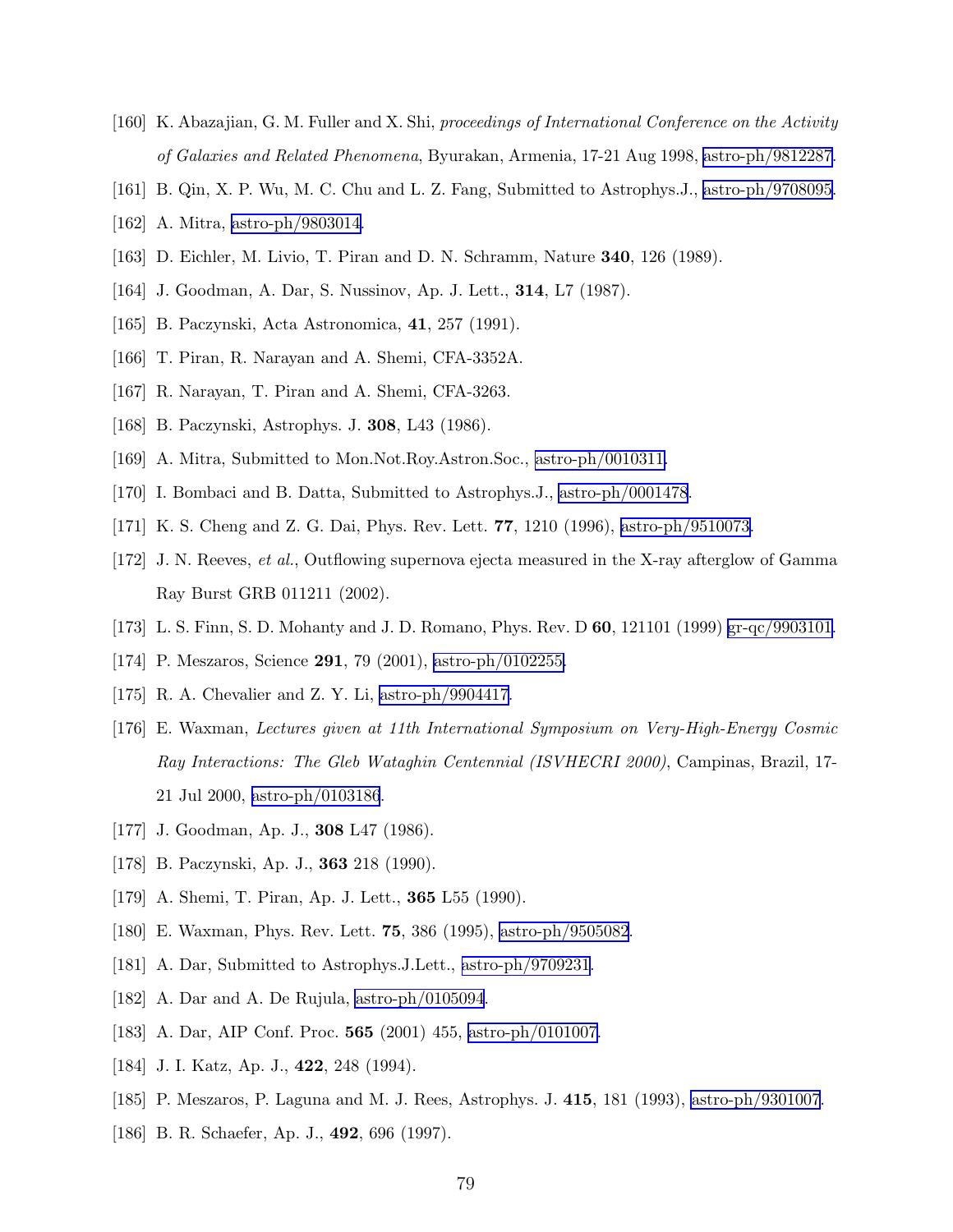- [187] E. Cohen, *et al*., Ap. J., 480, 330 (1997).
- [188] G. B. Rybicki and A. P. Lightman, *Radiative Processes in Astrophysics* (1979).
- [189] S. R. Kulkarni *et al.*, Nature 398 (1999) 389, [astro-ph/9902272.](http://arXiv.org/abs/astro-ph/9902272)
- [190] P. Meszaros, M. J. Rees and R. A. Wijers, New Astron. 4, 303 (1999), [astro-ph/9808106](http://arXiv.org/abs/astro-ph/9808106).
- [191] J. E. Rhoads, Astrophys. J. 487, L1 (1997), [astro-ph/9705163](http://arXiv.org/abs/astro-ph/9705163).
- [192] M. Milgrom, and V. Usov, Astrophy. J. **449**, L37 (1995);
- [193] M. Vietri, Astrophys. J. 453, 883 (1995).
- [194] C. D. Dermer, Submitted to Astrophys.J., [astro-ph/0005440](http://arXiv.org/abs/astro-ph/0005440).
- [195] E. Waxman, Nucl. Phys. Proc. Suppl. 91, 494 (2000), [hep-ph/0009152](http://arXiv.org/abs/hep-ph/0009152).
- [196] J. P. Rachen and P. Meszaros, AIP Conf. Proc. 428, 776 (1997), [astro-ph/9811266.](http://arXiv.org/abs/astro-ph/9811266)
- [197] J. Miralda-Escude and E. Waxman, Astrophys. J. 462, L59 (1996), [astro-ph/9601012.](http://arXiv.org/abs/astro-ph/9601012)
- [198] E. Waxman, Astrophys. J. 452, L1 (1995), [astro-ph/9508037.](http://arXiv.org/abs/astro-ph/9508037)
- [199] F. Halzen and G. Jaczko, Phys. Rev. D 54, 2779 (1996).
- [200] J. P. A. Clark and D. Eardley, Ap. J., 215, 311 (1977).
- [201] F. Halzen and D. W. Hooper, Astrophys. J. 527, L93 (1999), [astro-ph/9908138.](http://arXiv.org/abs/astro-ph/9908138)
- [202] J. Alvarez-Muniz, F. Halzen and D. W. Hooper, Phys. Rev. D 62, 093015 (2000), [astro](http://arXiv.org/abs/astro-ph/0006027)[ph/0006027.](http://arXiv.org/abs/astro-ph/0006027)
- [203] P. Meszaros and E. Waxman, Phys. Rev. Lett. 87, 171102 (2001).
- [204] E. Waxman and J. N. Bahcall, Astrophys. J. 541, 707 (2000), [hep-ph/9909286.](http://arXiv.org/abs/hep-ph/9909286)
- [205] P. Meszaros and E. Waxman, Phys. Rev. Lett. 87, 171102 (2001), [astro-ph/0103275](http://arXiv.org/abs/astro-ph/0103275).
- [206] J. N. Bahcall and P. Meszaros, Phys. Rev. Lett. 85, 1362 (2000), [hep-ph/0004019](http://arXiv.org/abs/hep-ph/0004019).
- [207] P. Meszaros and M. J. Rees, Astrophys. J. 541, L5 (2000), [astro-ph/0007102.](http://arXiv.org/abs/astro-ph/0007102)
- [208] D. Guetta, M. Spada and E. Waxman, Astrophys. J. 559, 101 (2001), [astro-ph/0102487](http://arXiv.org/abs/astro-ph/0102487).
- [209] M. C. Gonzalez-Garcia and Y. Nir,' [arXiv:hep-ph/0202058,](http://arXiv.org/abs/hep-ph/0202058) and references therein.
- [210] R. Mukherjee, *Invited talk at International Symposium on High Energy Gamma-Ray Astronomy*, Heidelberg, Germany, 26-30 Jun 2000, [astro-ph/0101301.](http://arXiv.org/abs/astro-ph/0101301)
- [211] M. Sikora and G. Madejski, *Prepared for International Symposium on High Energy Gamma-Ray Astronomy*, Heidelberg, Germany, 26-30 Jun 2000, [astro-ph/0101382.](http://arXiv.org/abs/astro-ph/0101382)
- [212] M. Catanese and T. C. Weekes, [astro-ph/9906501](http://arXiv.org/abs/astro-ph/9906501).
- [213] T. Takahashi *et al.*, Astrophys. J. 470, L89 (1996).
- [214] T. Takahashi *et al.*, Astrophys. J. 543, L124 (2000).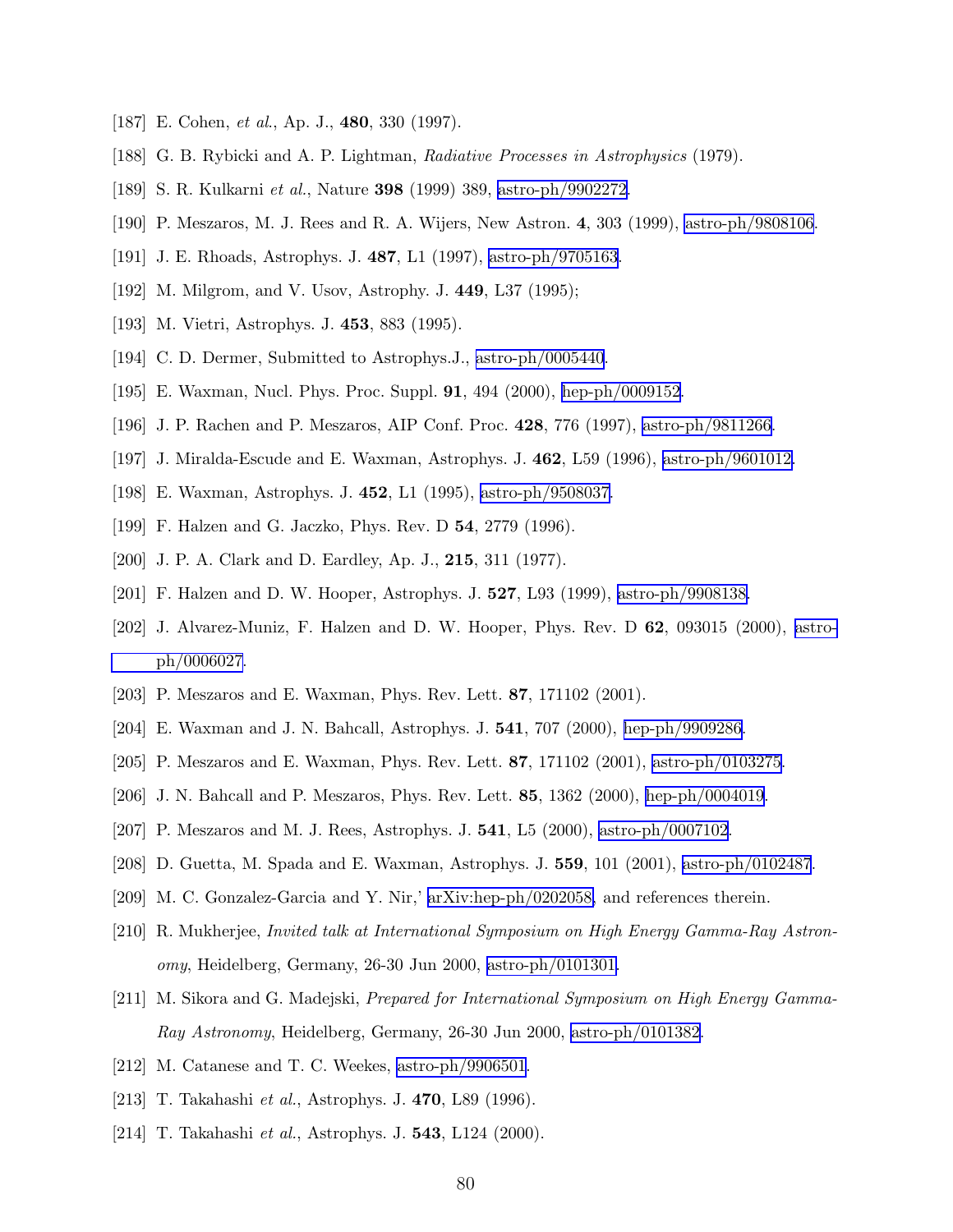- [215] A. E. Wehrle *et al.*, Astrophys. J. 497, 178 (1998).
- [216] R. Edelson, Astrophys. J. 401, 516 (1992).
- [217] R. C. Hartman *et al*., Astrophys. J. Suppl. 123, 79 (1999).
- [218] B. L. Dingus and D. L. Bertsch, Presented at *6th Compton Symposium on Gamma Ray Astrophysics 2001*, Baltimore, Maryland, 4-6 Apr 2001, [astro-ph/0107053.](http://arXiv.org/abs/astro-ph/0107053)
- [219] R. J. Protheroe, C. L. Bhat, P. Fleury, E. Lorenz, M. Teshima and T. C. Weekes, Based on several talks given at *the International Cosmic Ray Conference (ICRC 97)* Durban, South Africa, 28 Jul - 8 Aug 1997, [astro-ph/9710118.](http://arXiv.org/abs/astro-ph/9710118)
- [220] J. Kataoka *et al.*, Astrophys. J. 514, 138 (1999).
- [221] S.D. Hunter et al., Ap.J. 481 (1997) 205.
- [222] F. Aharonian for the HEGRA Collaboration, [astro-ph/9903386.](http://arXiv.org/abs/astro-ph/9903386)
- [223] R. Mukherjee *et al.*, Astrophys. J. 490, 116 (1997).
- [224] S. Wagner *et al.*, Astrophys. J. 454, L97 (1995).
- [225] L. Maraschi and F. Tavecchio, [astro-ph/0102295](http://arXiv.org/abs/astro-ph/0102295).
- [226] D. J. Macomb *et al.*, Astrophys. J. 449, L99 (1995).
- [227] D. Petry *et al.*, Astrophys. J. 536, 742 (2000).
- [228] R. M. Sambruna *et al.*, Astrophys. J. 538, 127 (2000).
- [229] C. von Montigny, *et al*., Astrophys. J. 440, 525 (1995).
- [230] W. Hermsen *et al.*, Nature 269, 494 (1977).
- [231] R. Mukherjee *et al.*, [astro-ph/9901106](http://arXiv.org/abs/astro-ph/9901106).
- [232] H. F. Sadrozinski, Nucl. Instrum. Meth. A 466, 292 (2001).
- [233] P. Sreekumar, D. L. Bertsch, R. C. Hartman, P. L. Nolan and D. J. Thompson, Astropart. Phys. 11, 221 (1999), [astro-ph/9901277](http://arXiv.org/abs/astro-ph/9901277).
- [234] M. Bottcher, *Proc. of the GeV-TeV Astrophysics International meeting*, Snowbird, Utah.
- [235] M. Bottcher, Astrophys. J. **21**, L515 (1999).
- [236] K. Mannheim, Astron. Astrophys. 269, 67 (1993), [astro-ph/9302006.](http://arXiv.org/abs/astro-ph/9302006)
- [237] K. Mannheim, Space Sci. Rev. 75, 331 (1996).
- [238] L. Nellen, K. Mannheim and P. L. Biermann, Phys. Rev. D 47, 5270 (1993), [hep-ph/9211257.](http://arXiv.org/abs/hep-ph/9211257)
- [239] A. Mucke and R. J. Protheroe, Astropart. Phys. 15, 121 (2001), [astro-ph/0004052.](http://arXiv.org/abs/astro-ph/0004052)
- [240] J. P. Rachen, Invited talk at *6th GeV TeV Gamma Ray Astrophysics Workshop: Toward a Major Atmospheric Cerenkov Telescope*, Snowbird, Utah, 13-16 Aug 1999, [astro-ph/0003282.](http://arXiv.org/abs/astro-ph/0003282)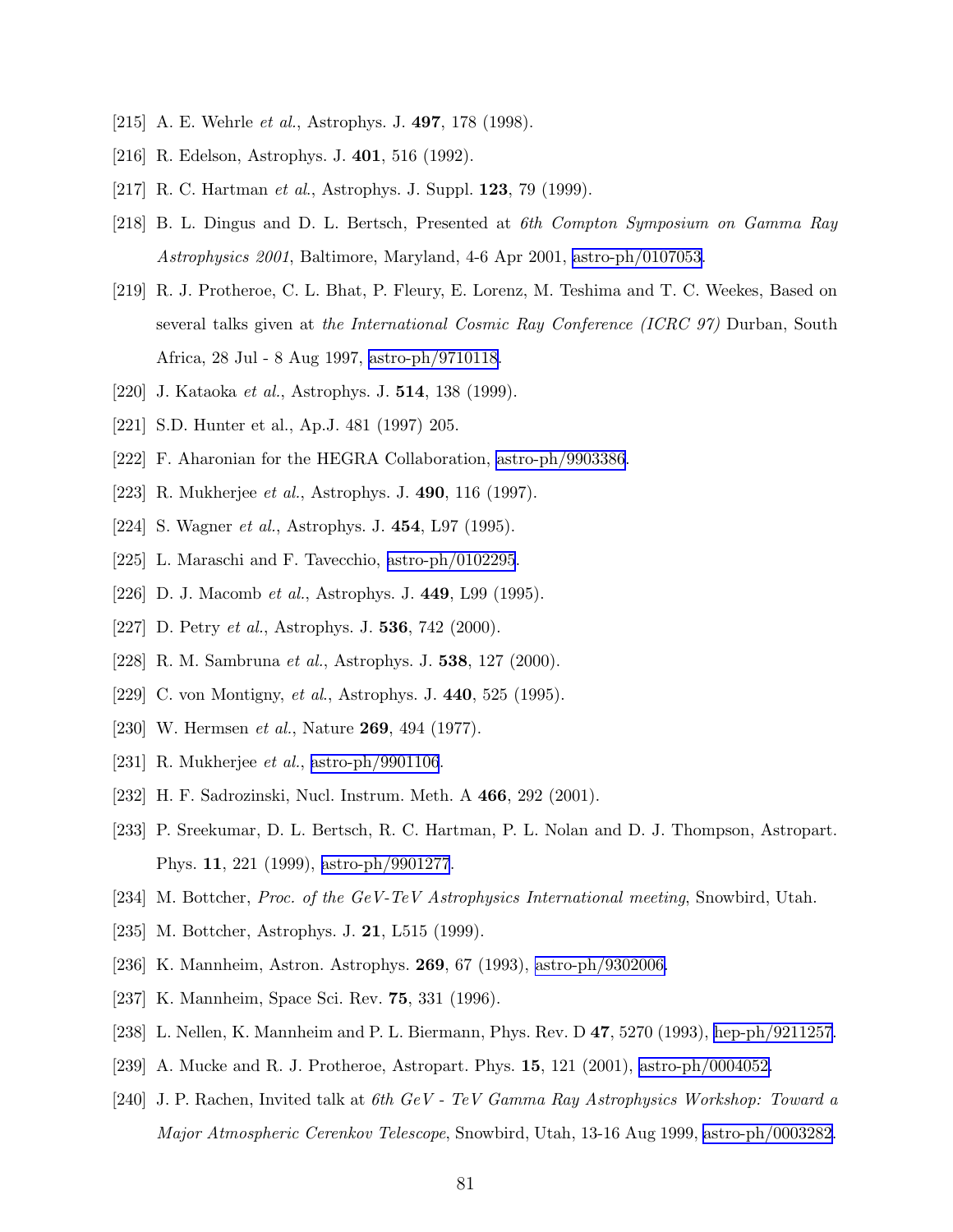- [241] R. J. Protheroe and A. Mucke, [astro-ph/0011154.](http://arXiv.org/abs/astro-ph/0011154)
- [242] F. A. Aharonian, New Astron. 5, 377 (2000), [astro-ph/0003159](http://arXiv.org/abs/astro-ph/0003159).
- [243] F. Stecker, C. Done, M. Salamon, and P. Sommers, *Phys. Rev. Lett.* 66, 2697 (1991); erratum *Phys. Rev. Lett.* 69, 2738 (1992).
- [244] V. Berezinsky, Nucl. Phys. Proc. Suppl., **28A**, 352 (1992).
- [245] F. W. Stecker and M. H. Salamon, Space Sci. Rev. 75, 341 (1996).
- [246] A. P. Szabo and R. J. Protheroe, *Proc. Workshop High-energy Neutrino Astronomy*, World Scientific, pg. 24 (1992).
- [247] A. P. Szabo and R. J. Protheroe, Nucl. Phys. Proc. Suppl., 35, 287 (1994).
- [248] P. L. Biermann, *Proc. Workshop High-energy Neutrino Astronomy*, World Scientific, pg. 86 (1992).
- [249] V. S. Berezinsky, Nucl. Phys. Proc. Suppl. **38**, 363 (1995).
- [250] A. Atoyan and C. D. Dermer, Phys. Rev. Lett. 87, 221102 (2001), [astro-ph/0108053.](http://arXiv.org/abs/astro-ph/0108053)
- [251] C. D. Dermer and A. Atoyan, To appear in the *proceedings of 27th International Cosmic Ray Conferences (ICRC 2001)*, Hamburg, Germany, 7-15 Aug 2001, [astro-ph/0107200](http://arXiv.org/abs/astro-ph/0107200).
- [252] A. Mucke and R. J. Protheroe, To appear in the *proceedings of 27th International Cosmic Ray Conferences (ICRC 2001)*, Hamburg, Germany, 7-15 Aug 2001, [astro-ph/0105543](http://arXiv.org/abs/astro-ph/0105543).
- [253] R. J. Protheroe, Presented at *IAU Colloquium 163, Accretion Phenomena Related Outflows*, [astro-ph/9607165](http://arXiv.org/abs/astro-ph/9607165).
- [254] C. Schuster, M. Pohl and R. Schlickeiser, Submitted to Astron.Astrophys, [astro-ph/0111545.](http://arXiv.org/abs/astro-ph/0111545)
- [255] E. W. Kolb, D. J. Chung and A. Riotto, To be published in the *proceedings of 2nd International Conference on Dark Matter in Astro and Particle Physics (DARK98)*, Heidelberg, Germany, 20-25 July 1998, [hep-ph/9810361.](http://arXiv.org/abs/hep-ph/9810361)
- [256] D. J. Chung, E. W. Kolb and A. Riotto, Phys. Rev. D 59, 023501 (1999), [hep-ph/9802238](http://arXiv.org/abs/hep-ph/9802238).
- [257] P. Blasi, R. Dick and E. W. Kolb, [astro-ph/0105232](http://arXiv.org/abs/astro-ph/0105232).
- [258] D. J. Chung, P. Crotty, E. W. Kolb and A. Riotto, Phys. Rev. D 64, 043503 (2001), [hep](http://arXiv.org/abs/hep-ph/0104100)[ph/0104100;](http://arXiv.org/abs/hep-ph/0104100) A. Riotto, *In Tegernsee 1999, Beyond the desert 503-521*.
- [259] K. Benakli, J. R. Ellis and D. V. Nanopoulos, Phys. Rev. D 59, 047301 (1999), [hep](http://arXiv.org/abs/hep-ph/9803333)[ph/9803333.](http://arXiv.org/abs/hep-ph/9803333)
- [260] C. Coriano, A. E. Faraggi and M. Plumacher, Nucl. Phys. B 614, 233 (2001), [hep](http://arXiv.org/abs/hep-ph/0107053)[ph/0107053.](http://arXiv.org/abs/hep-ph/0107053)